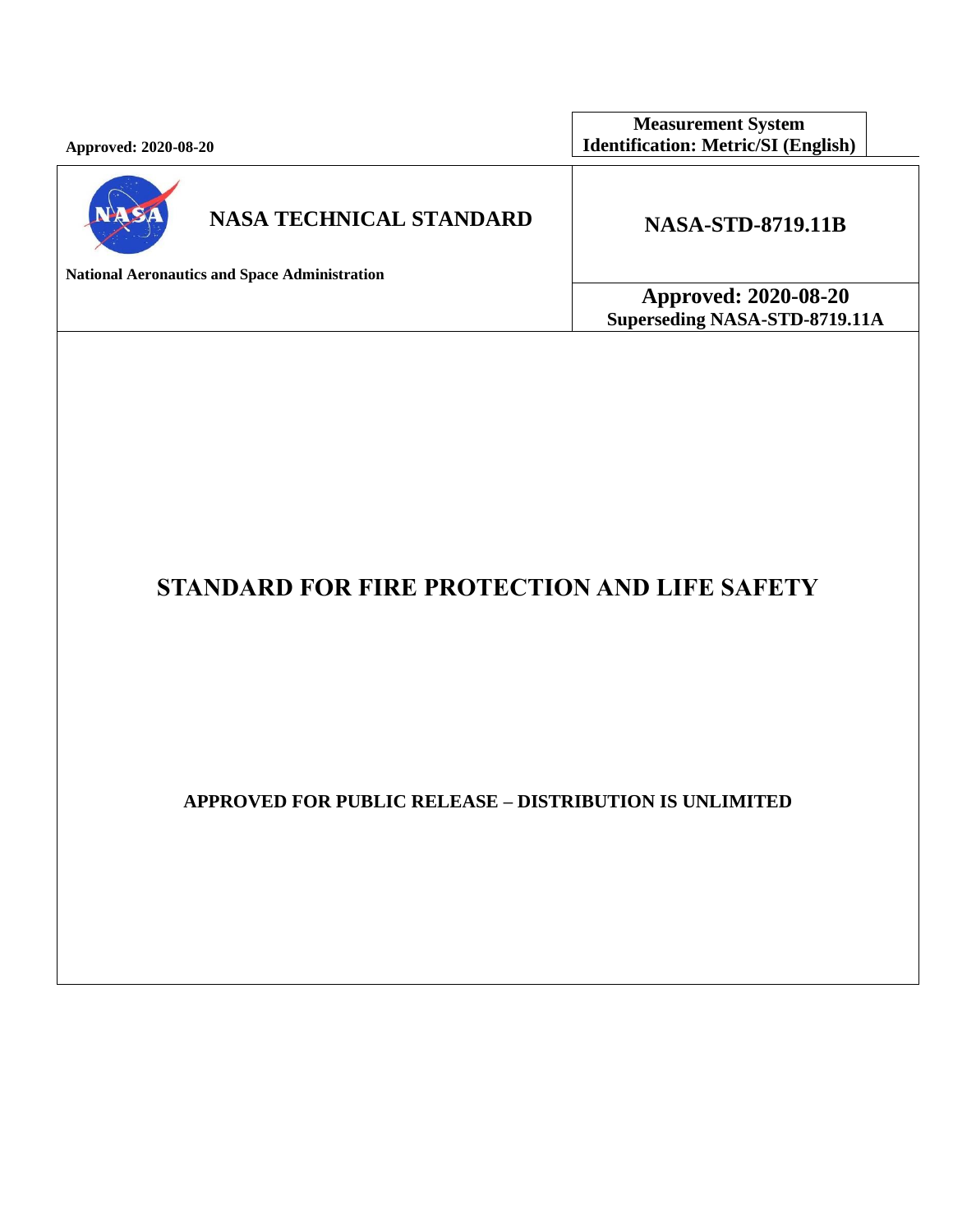# **DOCUMENT HISTORY LOG**

<span id="page-1-0"></span>

| <b>Status</b>   | <b>Document</b><br><b>Revision</b> | <b>Approval Date</b> | <b>Description</b>                                                                                                                                                                                                                                                       |
|-----------------|------------------------------------|----------------------|--------------------------------------------------------------------------------------------------------------------------------------------------------------------------------------------------------------------------------------------------------------------------|
| <b>Baseline</b> | Change 3                           | 12-19-2000           | Initial Release With Change 3                                                                                                                                                                                                                                            |
|                 | Revalidated                        | 04-06-2006           | Revalidated                                                                                                                                                                                                                                                              |
| Revision        | A                                  | 11-19-2008           | Various Updates and Reformatting                                                                                                                                                                                                                                         |
| Revision        | B                                  | 08-20-2020           | Standard reformatted to match IBC with<br>additions. Clarified where IBC applies, where<br>NFPA 101 applies, and where both apply. Added<br>definitions for qualified designers.                                                                                         |
| Change          |                                    | 02-24-2021           | Replaced NPR 8715.3 reference with NPR<br>8715.1 for section 1.3.1, 1.3.2, 1.4.1, A.1.1, and<br>B.1.2, which is now the authoritative directive for<br>this standard and describes the process for<br>requesting relief from Agency Institutional Safety<br>Requirements |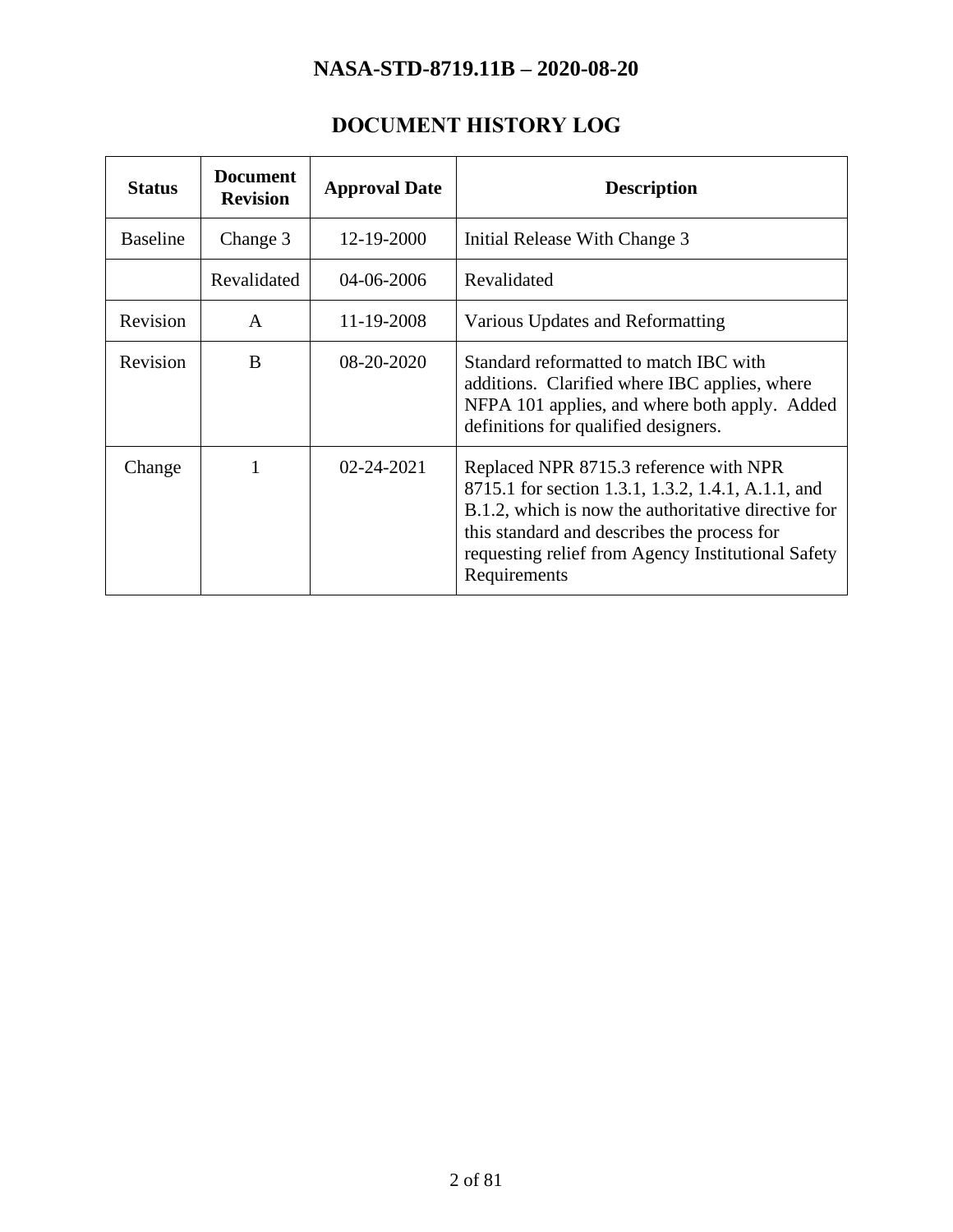### **FOREWORD**

<span id="page-2-0"></span>This NASA Technical Standard provides uniform engineering and technical requirements for processes, procedures, practices, and methods that have been endorsed as standard for NASA facilities, programs, and projects, including requirements for the selection, application, and design criteria of an item.

This revision to the NASA Standard for Fire Protection and Life Safety represents a major change from the previous edition. This revision is aligned with and relies more on voluntary consensus standards than the previous edition. In particular, NASA incorporates by reference the International Building Code (IBC) and the NFPA 101, Life Safety Code. This revised Standard for Fire Protection and Life Safety provides requirements to be used in addition to, and in some cases, in place of, those published in the IBC and NFPA 101 to ensure fire protection and life safety at NASA facilities. The chapters of this revised standard match those of the IBC, but only include additional content and requirements to that in the IBC or to be used in lieu of the IBC.

This NASA standard was developed by the NASA Office of Safety and Mission Assurance (OSMA) and subject matter experts from each of the Centers and Component Facilities. Each Center, the NASA Office of Strategic Infrastructure, and the NASA Office of Protective Services have endorsed the content and use of this standard. Requests for information, corrections, or additions to this standard should be submitted to NASA OSMA by email to [Agency-SMA-](mailto:Agency-SMA-Policy-Feedback@mail.nasa.gov)[Policy-Feedback@mail.nasa.gov](mailto:Agency-SMA-Policy-Feedback@mail.nasa.gov) or via the "Email Feedback" link at [https://standards.nasa.gov.](https://standards.nasa.gov/)

Frank Groen for Terrence W. Wilcutt Approval Date Approval Date NASA Chief, Safety and Mission Assurance

\_\_\_\_\_\_\_\_\_\_\_\_\_\_\_\_\_\_\_\_\_\_\_\_\_\_\_\_ August 20, 2020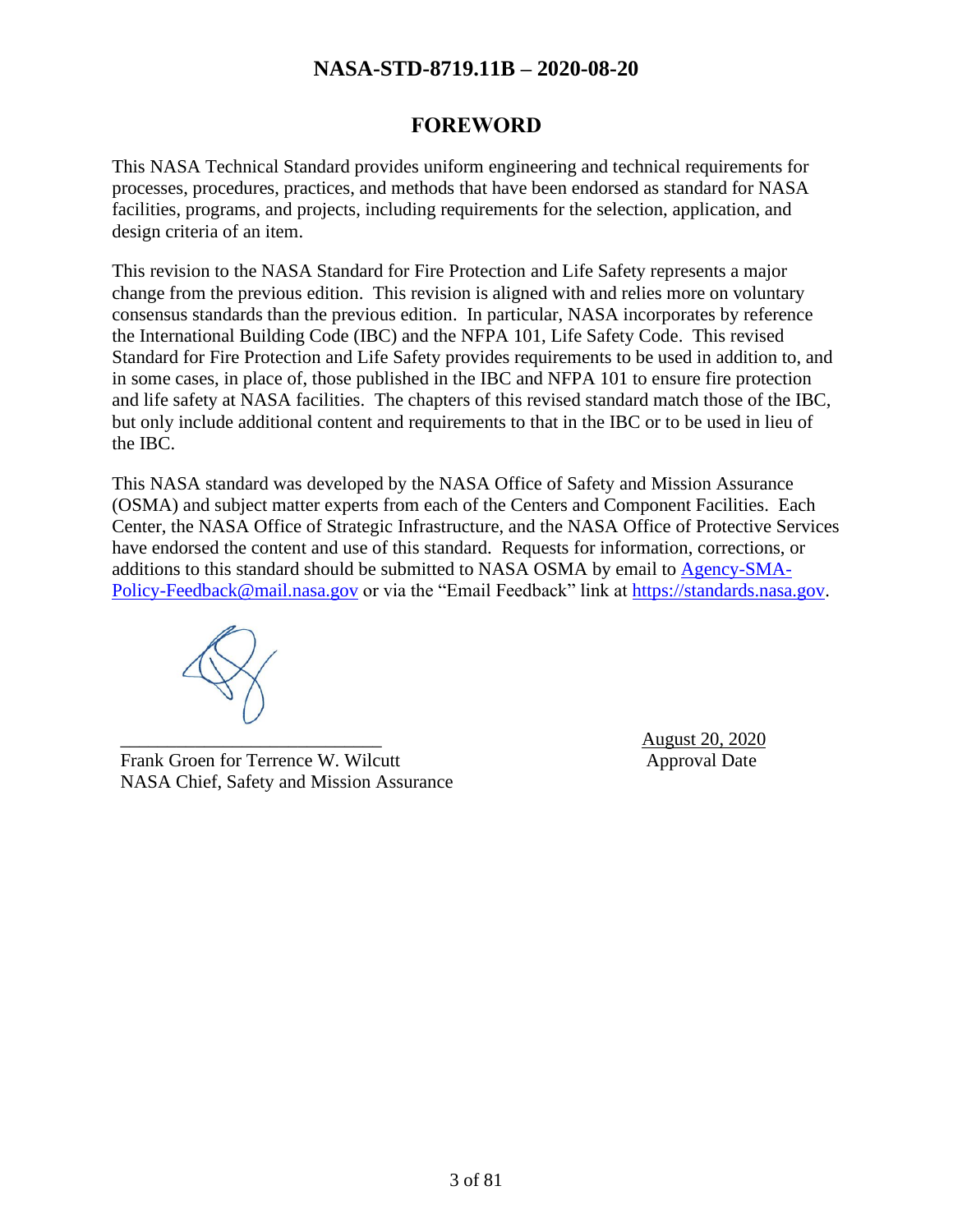# **TABLE OF CONTENTS**

<span id="page-3-0"></span>

| 1.               |                                                                               |  |
|------------------|-------------------------------------------------------------------------------|--|
| 1.1              |                                                                               |  |
| 1.2              |                                                                               |  |
| 1.3              |                                                                               |  |
| 1.4              |                                                                               |  |
| 1.5              | Equivalency of Alternative Materials, Systems, Design, Methods, and Devices 8 |  |
| 1.6              |                                                                               |  |
| 1.7              |                                                                               |  |
| 1.8              |                                                                               |  |
| 1.9              |                                                                               |  |
| 1.10             |                                                                               |  |
| 2.               |                                                                               |  |
| 2.1              |                                                                               |  |
| 2.2              |                                                                               |  |
| 3.               |                                                                               |  |
| 3.1              |                                                                               |  |
| 3.2              |                                                                               |  |
|                  |                                                                               |  |
| $\overline{4}$ . | SPECIAL DETAILED REQUIREMENTS BASED ON OCCUPANCY AND USE                      |  |
| 4.1              |                                                                               |  |
| 4.2              |                                                                               |  |
| 4.3              |                                                                               |  |
| 4.4              |                                                                               |  |
| 4.5              |                                                                               |  |
| 4.6              |                                                                               |  |
| 4.7              |                                                                               |  |
| 4.8              |                                                                               |  |
| 4.9              |                                                                               |  |
| 5.               |                                                                               |  |
| 6.               |                                                                               |  |
| 6.1              |                                                                               |  |
| 6.2              |                                                                               |  |
| 7.               |                                                                               |  |
| 7.1              |                                                                               |  |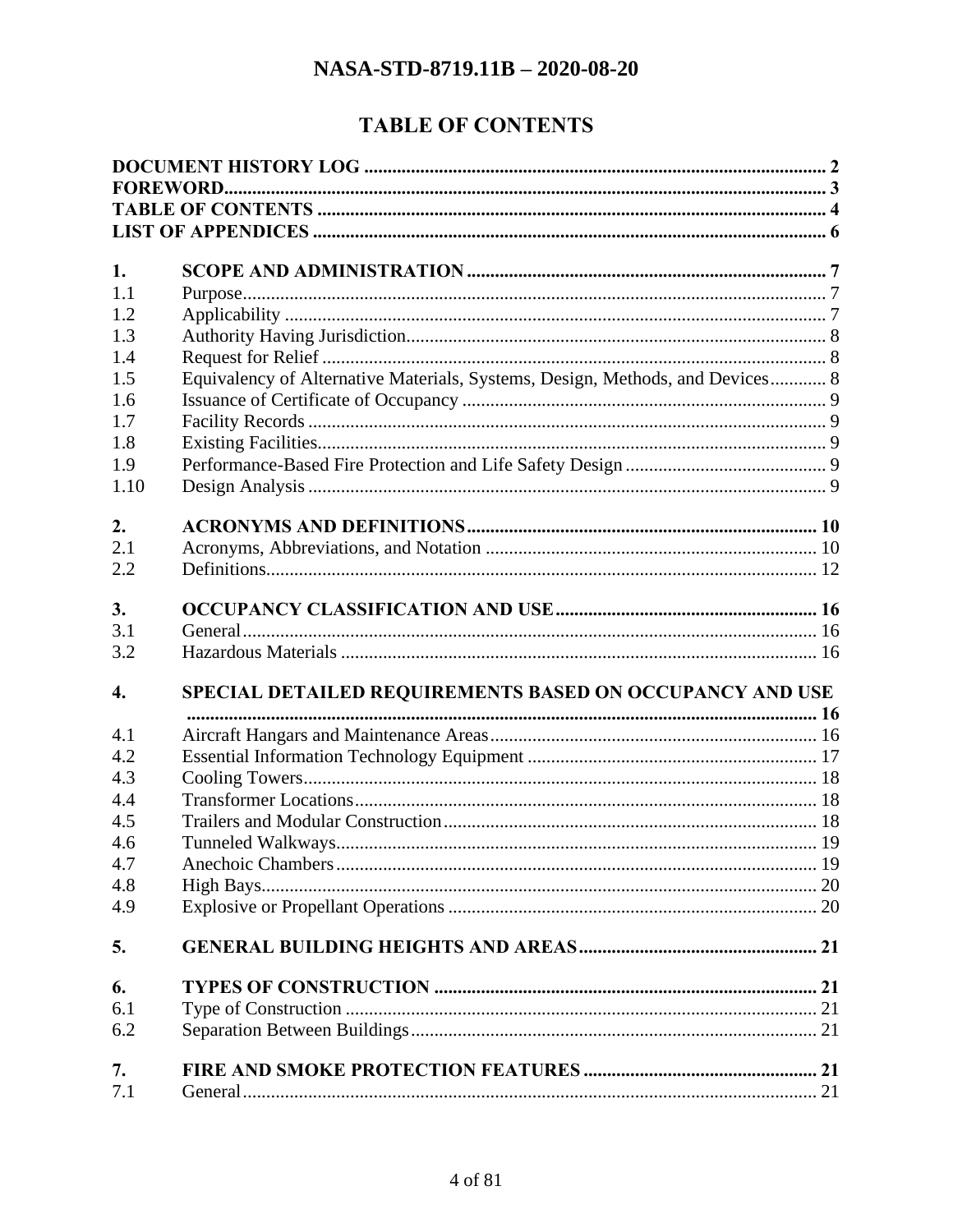| 7.2  |  |
|------|--|
| 7.3  |  |
| 7.4  |  |
| 7.5  |  |
| 7.6  |  |
| 7.7  |  |
| 8.   |  |
| 8.1  |  |
| 9.   |  |
| 9.1  |  |
| 9.2  |  |
| 9.3  |  |
| 9.4  |  |
|      |  |
| 10.  |  |
| 10.1 |  |
| 10.2 |  |
|      |  |
|      |  |
| 27.  |  |
| 27.1 |  |
| 27.2 |  |
| 28.  |  |
| 28.1 |  |
| 28.2 |  |
|      |  |
| 29.  |  |
| 30.  |  |
| 30.1 |  |
|      |  |
| 34.  |  |
| 34.1 |  |
| 34.2 |  |
| 34.3 |  |
| 35.  |  |
| 35.1 |  |
|      |  |
| 35.2 |  |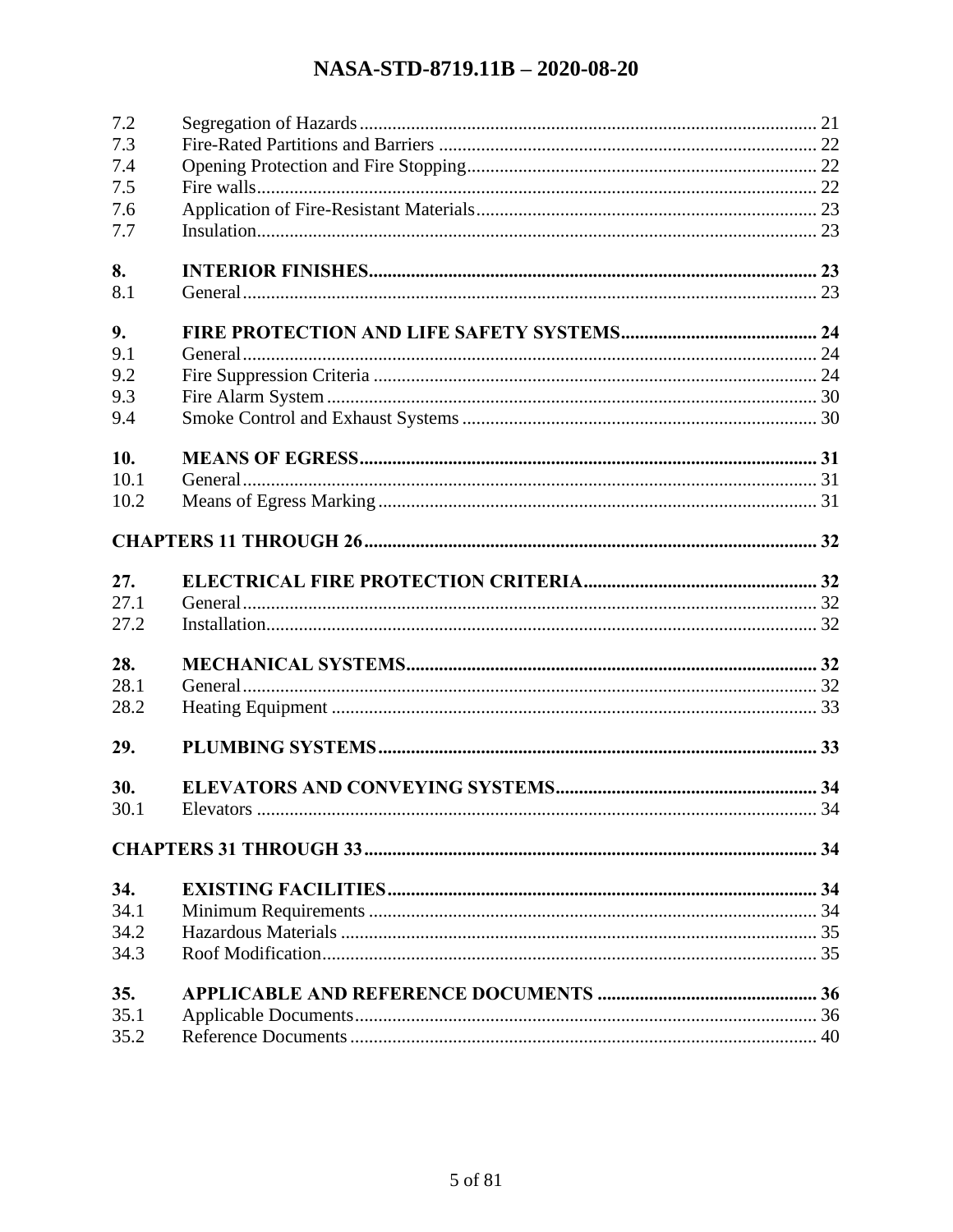# **LIST OF APPENDICES**

<span id="page-5-0"></span>

| APPENDIX D. PROCEDURE FOR PERFORMANCE-BASED FIRE SAFETY DESIGN 77 |  |
|-------------------------------------------------------------------|--|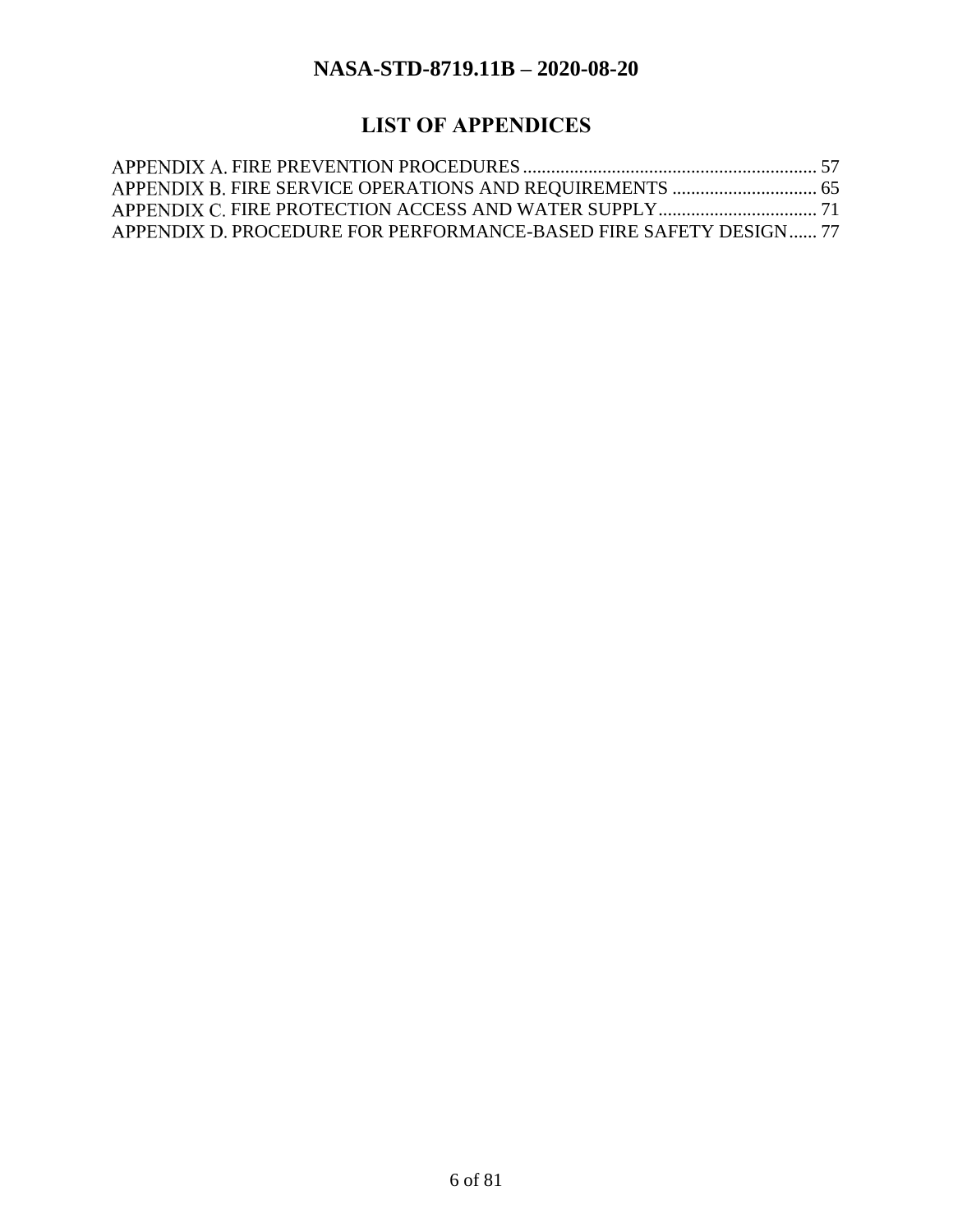# **STANDARD FOR FIRE PROTECTION AND LIFE SAFETY**

# <span id="page-6-0"></span>**1. SCOPE AND ADMINISTRATION**

#### <span id="page-6-1"></span>**1.1 Purpose**

1.1.1 The purpose of this standard and the Center Fire Protection and Life Safety Programs is to protect human life, property, and the environment from the risk of fire-related hazards, through the application of codes, standards, and best practices, engineering analysis, fire prevention techniques, and public education and awareness of fire safety for NASA and contractor personnel.

1.1.2 This standard establishes requirements for life safety, fire prevention, detection, control, and suppression through engineering, inspection, training, and firefighting. A fire protection and life safety program consists of fire protection and life safety engineering (to minimize the occurrence of fire and fire loss through engineering designs and systems), fire prevention (to inspect for employee-created fire hazards and provide fire safety education and training), and a fire suppression force (to minimize losses in the event of a fire).

### <span id="page-6-2"></span>**1.2 Applicability**

1.2.1 This standard applies to NASA Headquarters and NASA Centers, including Component Facilities and Technical and Service Support Centers, and may be cited in contract, program, and other Agency documents as a technical requirement. This standard may also apply to the Jet Propulsion Laboratory or to other contractors, grant recipients, or parties to agreements to the extent specified or referenced in their contracts, grants, or agreements.

1.2.2 This standard applies to NASA-owned and NASA-operated, temporary and permanent, buildings, facilities, and installations, and to non-NASA-owned contractor or tenant buildings, facilities, and installations, operated on NASA property.

1.2.3 The International Building Code (IBC), 2018 Edition, the International Existing Building Code, 2018 Edition and the NFPA 101, Life Safety Code, 2018 Edition, are incorporated by reference. This NASA Standard for Fire Protection and Life Safety is a companion to these consensus standards and provides requirements to be used in addition to, and in some cases, in place of, those published in the IBC, IEBC and NFPA 101 to ensure fire protection and life safety at NASA facilities. The chapters of this revised standard match those of the IBC. Each chapter includes only additional content and requirements to that in the IBC or to be used in lieu of the IBC. Where there are conflicts between the requirements in the IBC and NFPA 101, use the more stringent requirement unless otherwise required by the AHJ.

1.2.4 This standard is not intended to be a substitute for Federal or applicable State and local government requirements. When conflicts exist between this document and voluntary consensus standards, this document takes precedence, except in those cases where the voluntary consensus standards are invoked by applicable Government regulation.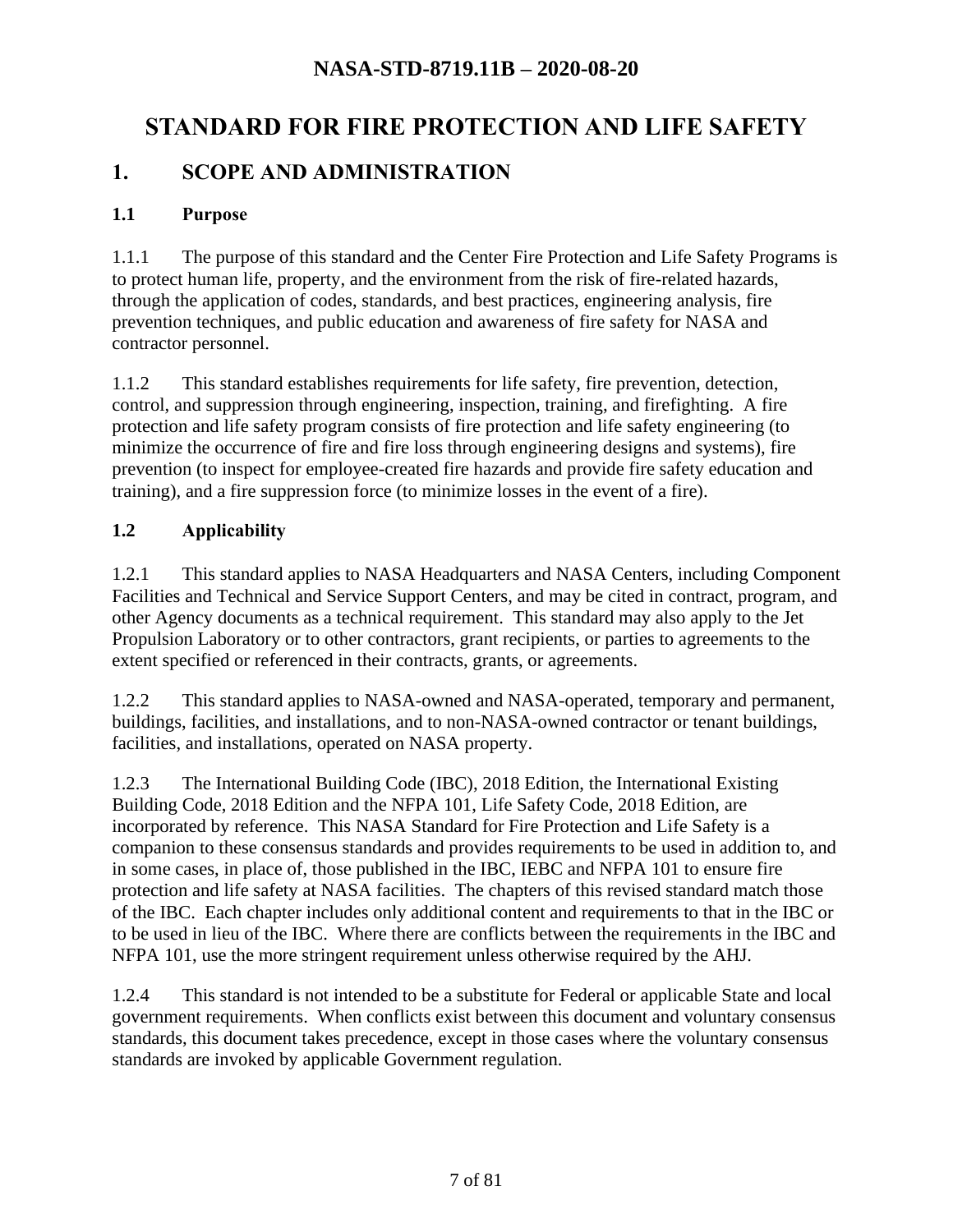*Note: Center level requirements in addition to, and that do not conflict with, those listed herein may be appropriate for inclusion in Center-specific fire protection and life safety policies and procedures to address unique applications and situations not covered by this document. For example, the AHJ may elect to adopt state and local building and fire codes provided they are not found to be in strict conflict with the requirements noted herein.* 

1.2.5 In this standard, "shall" denotes a mandatory requirement, "may" denotes a discretionary privilege or permission, "can" denotes statements of possibility or capability, "should" denotes a good practice, and "will" denotes an expected outcome.

1.2.6 In this standard, Appendices are considered required parts of this standard. They are separated into appendices for organizational purposes only.

#### <span id="page-7-0"></span>**1.3 Authority Having Jurisdiction**

1.3.1 The term "Authority Having Jurisdiction" (AHJ) as used in this standard and referenced documents is the party fulfilling the responsibilities identified in NPR 8715.1, NASA Safety and Health Programs.

1.3.2 The terms "Fire Official" (FO) and "Building Official" as used in referenced documents is the party fulfilling the responsibilities for AHJ identified in NPR 8715.1.

1.3.3 The AHJ has responsibility for interpretation of this standard, and to make final determination of whether the provisions of this standard are met.

#### <span id="page-7-1"></span>**1.4 Request for Relief**

1.4.1 The process for requesting relief from requirements in this standard is defined in NPR 8715.1.

#### <span id="page-7-2"></span>**1.5 Equivalency of Alternative Materials, Systems, Design, Methods, and Devices**

1.5.1 Nothing in this standard is intended to prevent the use of alternative materials, systems, design, methods, or devices of equivalent or superior quality, strength, fire resistance, effectiveness, durability, and safety over those prescribed by this standard, provided technical documentation demonstrating equivalency is submitted to the AHJ and approved for the intended purpose.

1.5.2 The proposed alternative material, system, design, method, or device shall be evaluated for compliance with the standard, and that the material, method or work offered is, for the purpose intended, not less than the equivalent of that prescribed in this standard in quality, strength, effectiveness, fire resistance, durability and safety, and approved for the intended purpose by the AHJ before use.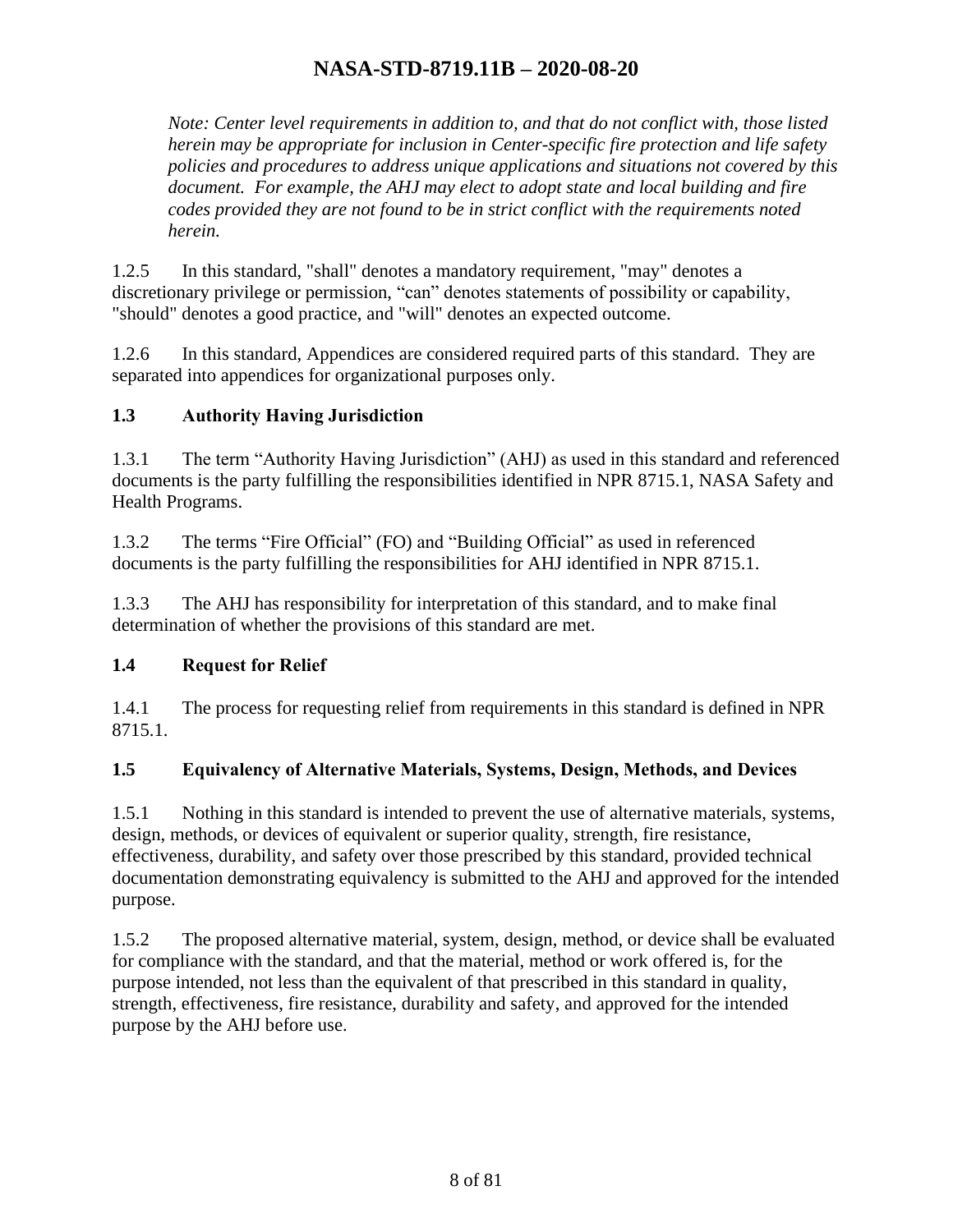1.5.3 Requests for equivalency shall include

a. Technical documentation and supporting data demonstrating how the proposed alternative solution provides an equivalent level of fire protection and life safety.

b. Hazard analysis, compensatory features, criteria used, and other pertinent data.

1.5.4 Approved equivalencies only apply to the specific situation and do not constitute approval for similar cases.

#### <span id="page-8-0"></span>**1.6 Issuance of Certificate of Occupancy**

1.6.1 Issuance of a Certificate of Occupancy (CoO) shall be in accordance with the IBC.

1.6.2 Temporary Certificates of Occupancy shall be valid for no more than 180 days from the date of issuance.

1.6.3 The CoO shall be approved by the AHJ prior to issuance.

#### <span id="page-8-1"></span>**1.7 Facility Records**

1.7.1 Facility records for fire protection and life safety systems shall be maintained in accordance with the IBC and NFPA 101, and other standards incorporated by reference.

#### <span id="page-8-2"></span>**1.8 Existing Facilities**

1.8.1 Chapter 34 provides requirements for existing facilities.

### <span id="page-8-3"></span>**1.9 Performance-Based Fire Protection and Life Safety Design**

1.9.1 Performance-based fire safety design shall be in accordance with the procedures, provisions, and applicable requirements of Appendix D.

1.9.2 A Qualified Fire Protection Engineer (QFPE) shall perform the performance-based fire safety design.

#### <span id="page-8-4"></span>**1.10 Design Analysis**

1.10.1 A fire protection design analysis shall be performed by a QFPE for new construction or rehabilitation projects to address the fire protection requirements.

1.10.2 Where designs warrant, the AHJ shall be permitted to omit the requirement of 1.10.1.

1.10.3 The fire protection design analysis shall be submitted with the first design submission separate from other disciplines.

1.10.4 The following fire protection provisions shall be addressed: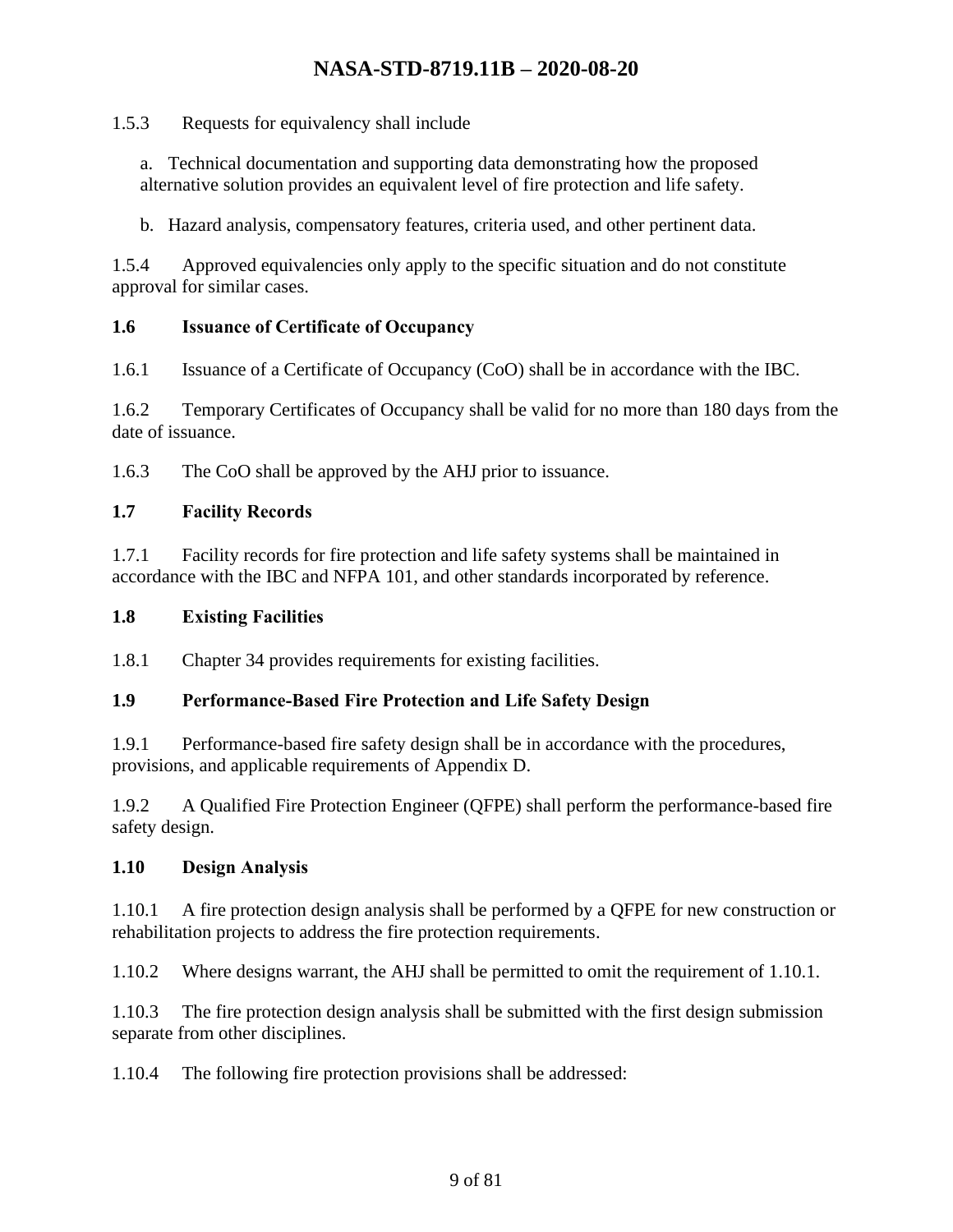a. Building code analysis (e.g., type of construction, height and area limitations, and building separation or exposure protection).

b. Life safety analysis (e.g. occupancy loads, travel distances, fire separations).

c. Classification of occupancy and identification of hazardous areas.

d. Compliance with this standard and referenced applicable codes and standards.

e. Requirements for fire-rated walls, fire-rated doors, fire dampers with their fire-resistive ratings, smoke compartmentation, and smoke barriers.

f. Analysis of automatic sprinkler and suppression systems and protected areas including analysis of required water demand.

g. Water supplies, water distribution, location of fire hydrants.

- h. Smoke control methods and systems.
- i. Fire alarm and detection systems, including monitoring.
- j. Standpipe systems and fire extinguishers.
- k. Interior finish ratings.
- l. Coordination with security requirements.
- m. Coordination with Fire Department requirements.

1.10.5 A QFPE shall review the 100-percent design submission of plans and specifications and certify in writing that the design follows this standard and all applicable criteria.

1.10.6 The certification letter shall be submitted with the 100-percent submission.

1.10.7 The AHJ shall be permitted to accept a Qualified Design Professional in-lieu of a QFPE for projects involving design or modification of fire-rated construction, detection, and suppression and life safety systems not part of new construction or large renovation projects.

### <span id="page-9-0"></span>**2. ACRONYMS AND DEFINITIONS**

#### <span id="page-9-1"></span>**2.1 Acronyms, Abbreviations, and Notation**

| AHJ  | <b>Authority Having Jurisdiction</b>         |
|------|----------------------------------------------|
| ANSI | <b>American National Standards Institute</b> |
| ARFF | Aircraft Rescue and Fire Fighting            |
| ASME | American Society of Mechanical Engineers     |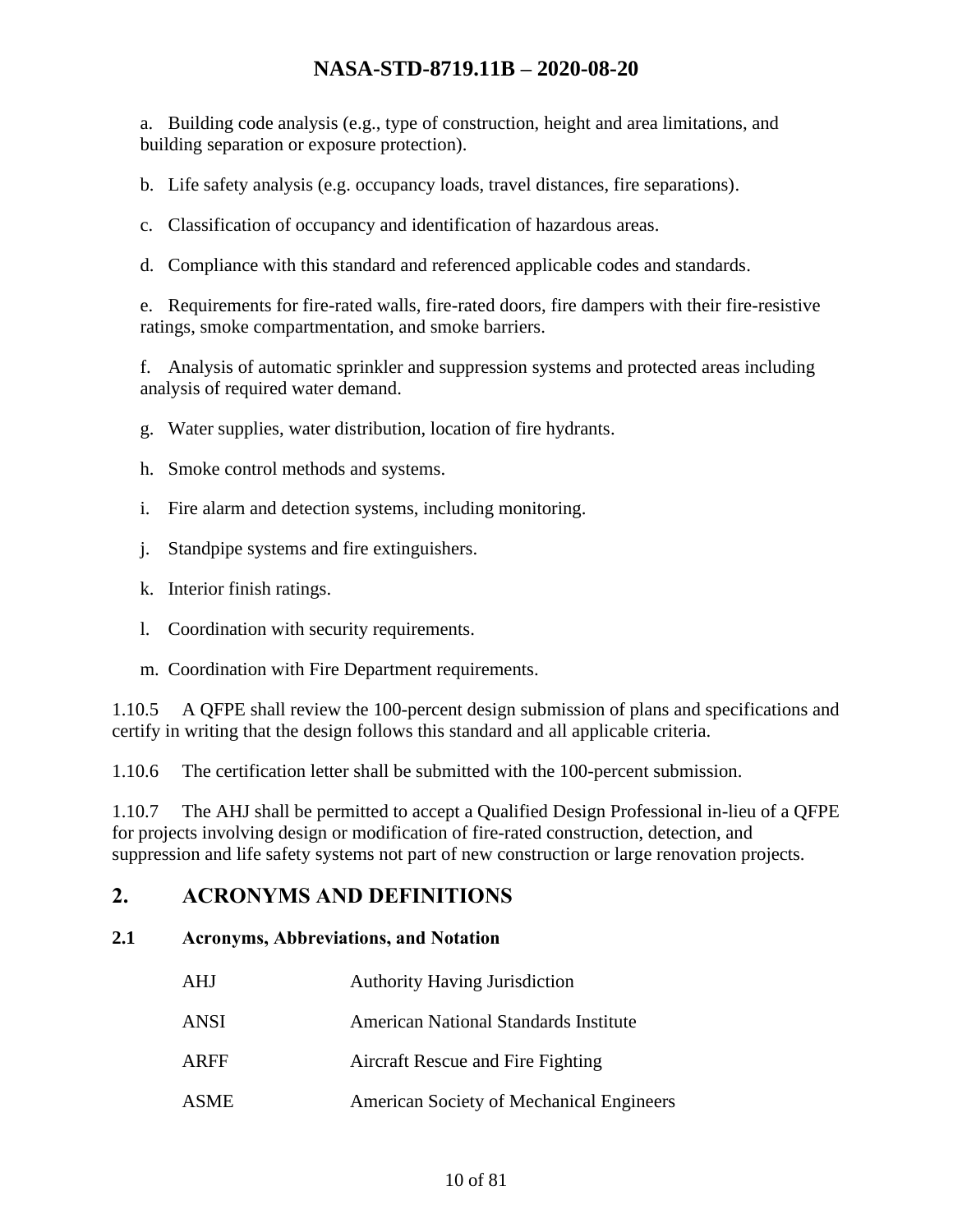| <b>CFR</b>      | Code of Federal Regulations                            |
|-----------------|--------------------------------------------------------|
| CoO             | Certificate of Occupancy                               |
| <b>FDC</b>      | <b>Fire Department Connection</b>                      |
| <b>FM</b>       | <b>Factory Mutual</b>                                  |
| <b>FRT</b>      | <b>Fire-Retardant Treated</b>                          |
| <b>IBC</b>      | <b>International Building Code</b>                     |
| <b>IEBC</b>     | <b>International Existing Building Code</b>            |
| <b>IFSTA</b>    | <b>International Fire Service Training Association</b> |
| <b>ITE</b>      | <b>Information Technology Equipment</b>                |
| <b>MCE</b>      | <b>Mission Critical Equipment</b>                      |
| <b>MSI</b>      | <b>Mission Support Infrastructure</b>                  |
| <b>NASA</b>     | National Aeronautics and Space Administration          |
| <b>NASA-STD</b> | <b>NASA Technical Standard</b>                         |
| <b>NCI</b>      | <b>NASA Critical Infrastructure</b>                    |
| <b>NECA</b>     | <b>National Electrical Contractors Association</b>     |
| <b>NFPA</b>     | <b>National Fire Protection Association</b>            |
| <b>NMIS</b>     | <b>NASA Mishap Information System</b>                  |
| <b>NPR</b>      | <b>NASA Procedural Requirements</b>                    |
| <b>NPSH</b>     | <b>Net Positive Suction Head</b>                       |
| <b>NRTL</b>     | <b>Nationally Recognized Testing Laboratory</b>        |
| <b>OSHA</b>     | Occupational Safety and Health Administration          |
| <b>OSMA</b>     | Office of Safety and Mission and Assurance             |
| <b>PPE</b>      | Personal Protective Equipment                          |
| <b>PVC</b>      | Polyvinyl Chloride                                     |
| <b>QFPE</b>     | <b>Qualified Fire Protection Engineer</b>              |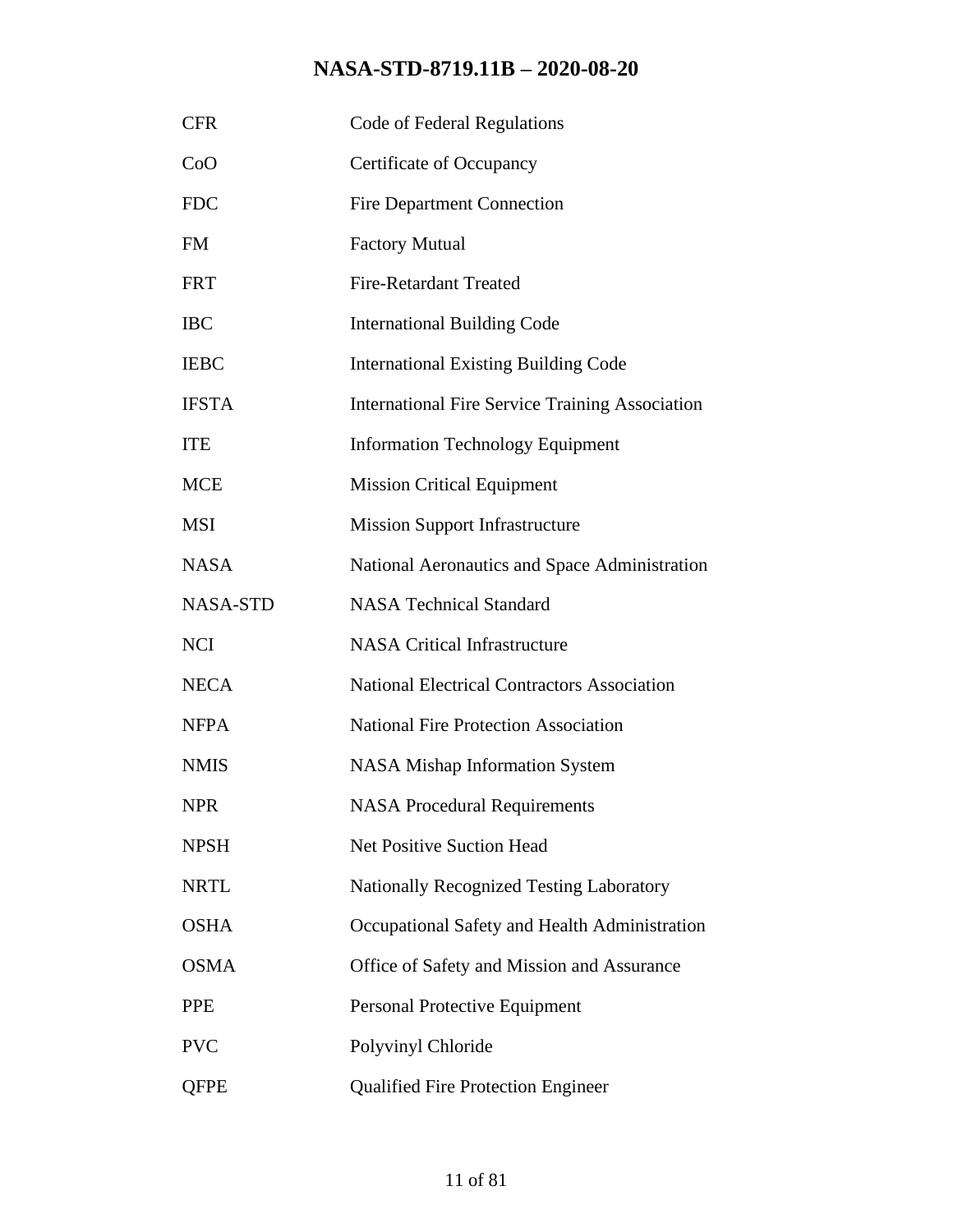| <b>SFPE</b> | Society of Fire Protection Engineers |
|-------------|--------------------------------------|
| UL.         | Underwriters Laboratories            |

#### <span id="page-11-0"></span>**2.2 Definitions**

2.2.1 The definitions contained in this section apply to the words and terms used in this standard. Where terms are not defined in this standard and are defined in the NFPA Glossary of Terms or the IBC, such terms have the meaning ascribed to them in those documents. Where terms are not defined through these means, such terms have their ordinarily accepted meanings within the context they are used, and Merriam-Webster's Collegiate Dictionary is the source for the ordinarily accepted meaning.

**Adequate.** When referring to fire protection or life safety, the safeguards necessary to provide facilities and their occupants with a reasonable degree of safety as determined by the AHJ.

**Alternative.** A system, condition, arrangement, material, or equipment submitted to the AHJ as a substitute for a requirement in a standard.

**Approved.** Acceptable to the Authority Having Jurisdiction. (See AHJ.)

**Authority Having Jurisdiction.** The individual, designated by the Center Director, responsible for enforcing the requirements of this standard (including those adopted by reference) and for approving equipment, materials, an installation, or a procedure. The AHJ enforces the requirements of the International Code Council model codes (adopted by reference) functioning as the Building Official.

**Combustible Liquid.** Any liquid having a flashpoint at or above 37.8 ºC (100 ºF).

**Cost Benefit Analysis.** A procedure in which the present value of future expenditures associated with the installation and maintenance of a fire or life safety system or device is related to the economic benefits of the facility or portion thereof that it is designed to protect. The technique is intended to determine the practicality of the installation and is applied only to those situations where the possibility of loss of human life and risk to mission success is low.

**Design Fire.** An engineering description of the development and spread of fire for use in a design fire scenario. Design fire curves may be described in terms of heat release rate versus time.

**Design Fire Scenario.** A set of conditions that defines the fire development and spread of fire within and through areas and describes factors such as ventilation conditions, ignition sources, arrangement, and quantity of combustible materials and fire load accounting for the effects of fire detection, fire protection, fire control and suppression, and fire mitigation measures.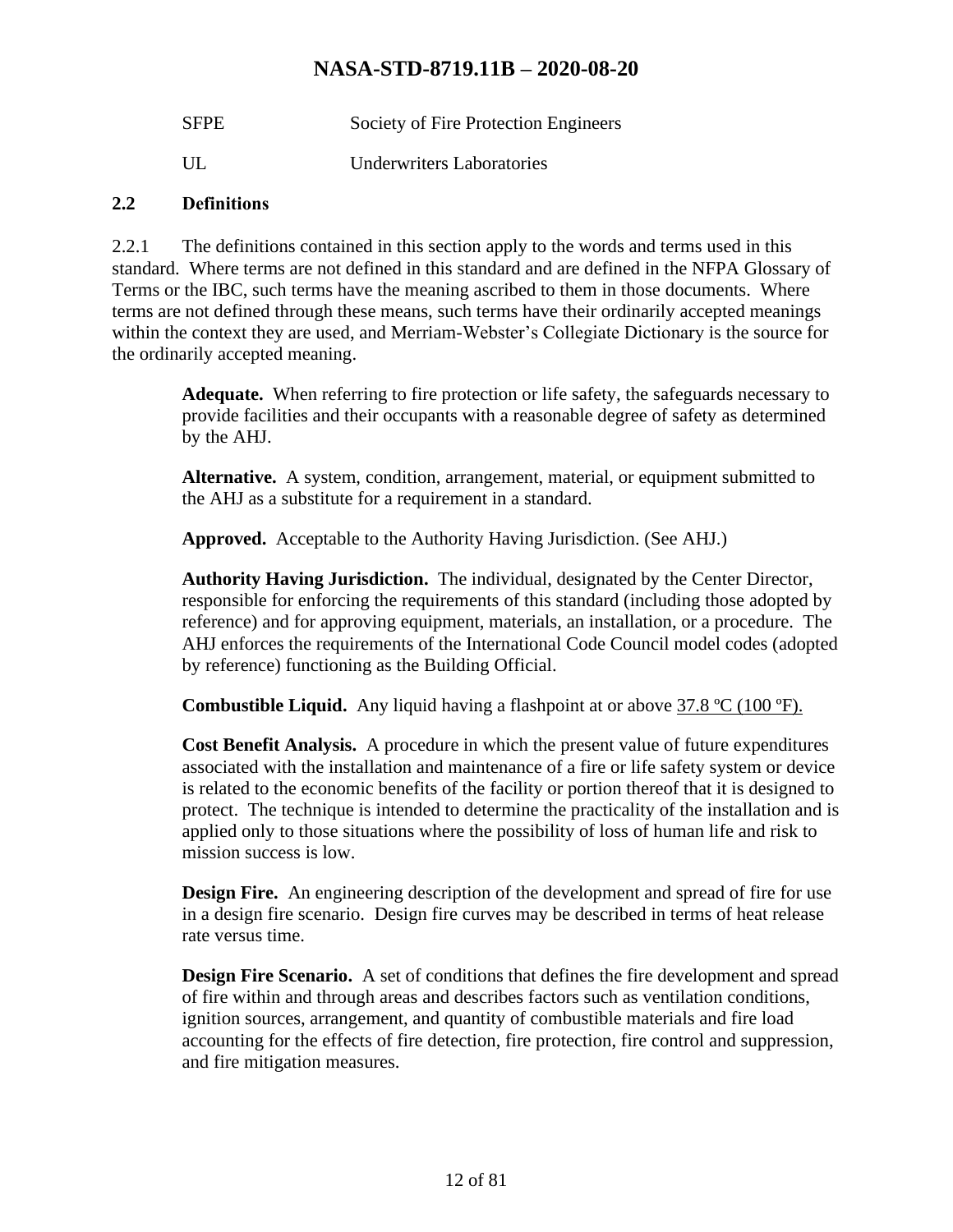**Equivalent/Equivalency.** An alternative means of providing an equal or greater degree of safety than that afforded by strict conformance to prescribed codes and standards.

**Facility.** A building, structure, or other real property improvements including utilities and collateral equipment.

**Fire Barrier.** A fire-resistance-rated wall assembly of materials designed to restrict the spread of fire in which continuity is maintained.

**Fire Official.** See Authority Having Jurisdiction (AHJ).

**Fire Partition.** A vertical assembly of materials, with protected openings, designed to restrict the spread of fire.

**Fire-Resistive.** A broad range of structural systems capable of withstanding maximum intensity and duration of fire without failure. Common fire-resistive components include masonry load-bearing walls, reinforced concrete or protected steel columns, and poured or pre-cast concrete floors and roofs.

**Fire Safety Goals.** Refers to the overall intent or purpose of the fire safety regulations.

**Fire Wall.** A fire-resistance-rated wall having protected openings, which restricts the spread of fire and extends continuously from the foundation to or through the roof, with sufficient structural stability under fire conditions to allow collapse of construction on either side without collapse of the wall.

**Flammable Liquid.** Any liquid that has a closed-cup flash point below 37.8 °C (100) ºF), and a Reid vapor pressure that does not exceed an absolute pressure of 276 kPa (40 psi) at  $37.8 \text{ °C}$  (100 °F).

**Fuel Load.** Expected maximum quantity of combustible material in a given fire area; in normal facilities, it is the combustible structural elements and the combustible contents contained within that area. Fire load is usually expressed as weight of combustible material/ft. $^{2}$  of area.

**High bays.** Any space with a ceiling height of 9.1 m or more (30 ft or more).

*Note: These spaces represent fire protection challenges resulting from the heat and smoke dispersion over the potentially large distances, compounded by the unique and sometimes large fuel loads associated with the aerospace industry.*

**Information Technology Equipment.** Computer servers, switches, automatic data processing equipment, and command and control systems. ITE can be classified as "essential" or "incidental."

**Essential Information Technology Equipment.** A facility's equipment, located in specific areas, that includes, but is not limited to, data and communication center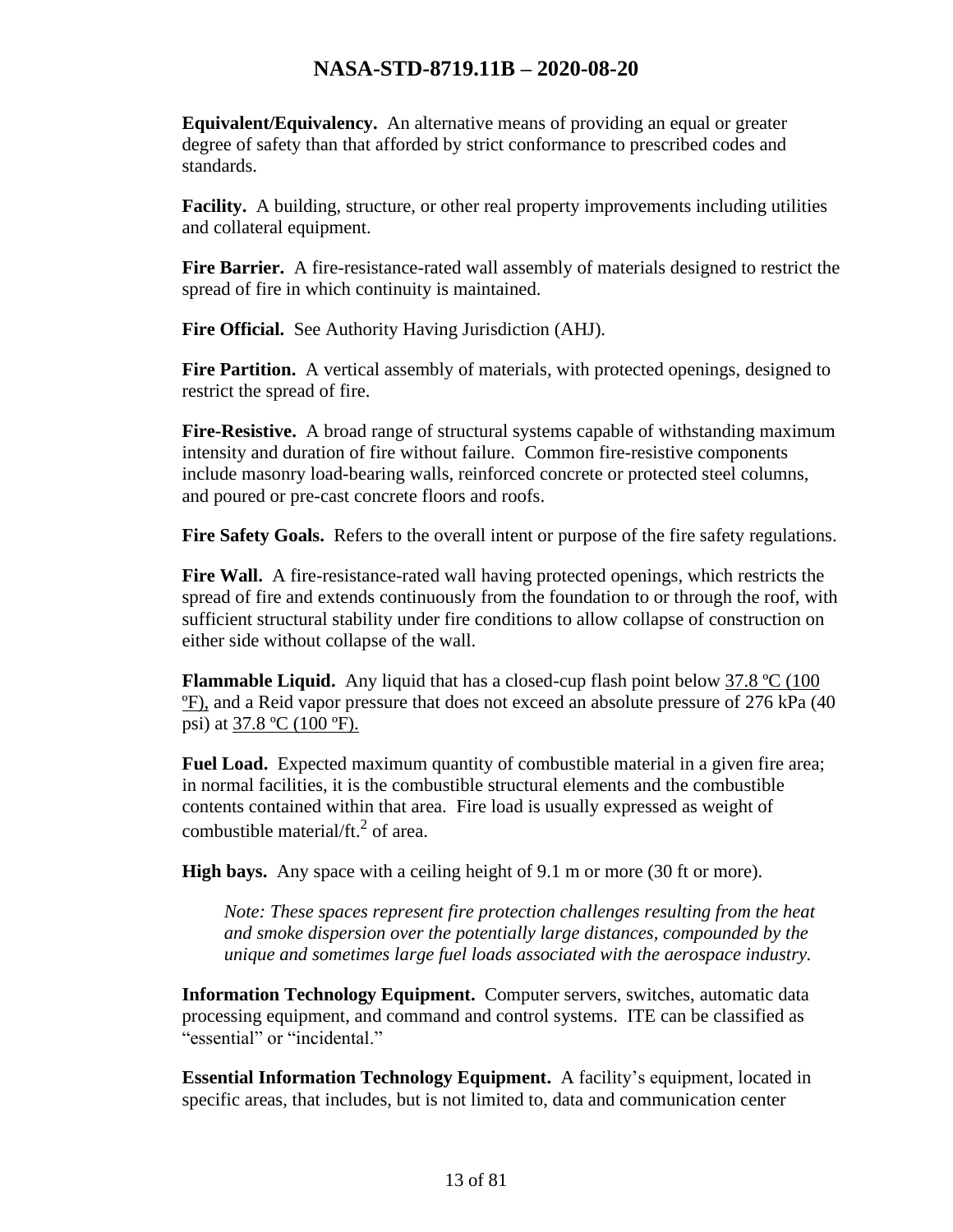equipment, command and control systems, and mission support equipment. Electronic equipment areas are areas containing telecommunication equipment that serves more than one facility, a portion of a Center, or the entire Center. This section does not apply to the room in a facility that contains the incoming telecommunications service for that specific facility or Incidental Electronic Equipment rooms.

**Incidental Information Technology Equipment.** Word processing stations, printers, and systems—desk top computers; office automation systems; individual data output stations (i.e., printers, etc.); individual computer work stations; telephones; communication equipment; video conferencing equipment; administrative telephones; reproduction equipment; and similar equipment. Incidental Information Technology Equipment includes building only or building-wide communication/telephone/LAN equipment typically found in communication, data, or telephone rooms that do not serve an essential mission or purpose for mission support. This includes the room in a facility that contains the incoming telecommunications service for that specific facility.

**Interior Finish.** Exposed material comprising walls, ceilings, wainscoting, and other interior building surfaces. It includes interior surfacing materials (such as paneling, carpeting, and wall coverings) applied directly to the walls, floors, and ceilings. Exposed insulating and acoustical materials are interior finishes.

**Laboratory.** A building or portion of a building that provides controlled conditions in which scientific research, experiments, or measurements are performed.

*Note: May refer to any number of occupancies. Thus, care should be taken when classifying the occupancy of laboratories. Laboratories could refer to an electronics lab that would more closely resemble a business occupancy, a chemical lab that would meet a factory or industrial occupancy, or another occupancy.*

Listed. When referring to a material or device used in conjunction with fire protection and life safety, a product that has been tested by a recognized and independent research laboratory (e.g., Underwriters Laboratories [UL] and Factory Mutual) in accordance with generally accepted and standardized test methods and verified that it will perform adequately and dependably under adverse conditions.

**Maximum Allowable Quantity Per Control Area.** A threshold quantity of hazardous material in a specific area.

*Note: Once threshold exceeded, may require the application of additional administrative procedures, construction features, or engineering controls.*

**Means of Egress.** A continuous and unobstructed way of travel from any point in a building or structure to a public way. A means of egress comprises the vertical and horizontal travel and includes intervening room spaces, doorways, hallways, corridors, passageways, balconies, ramps, stairs, enclosures, lobbies, escalators, horizontal exits, courts, and yards.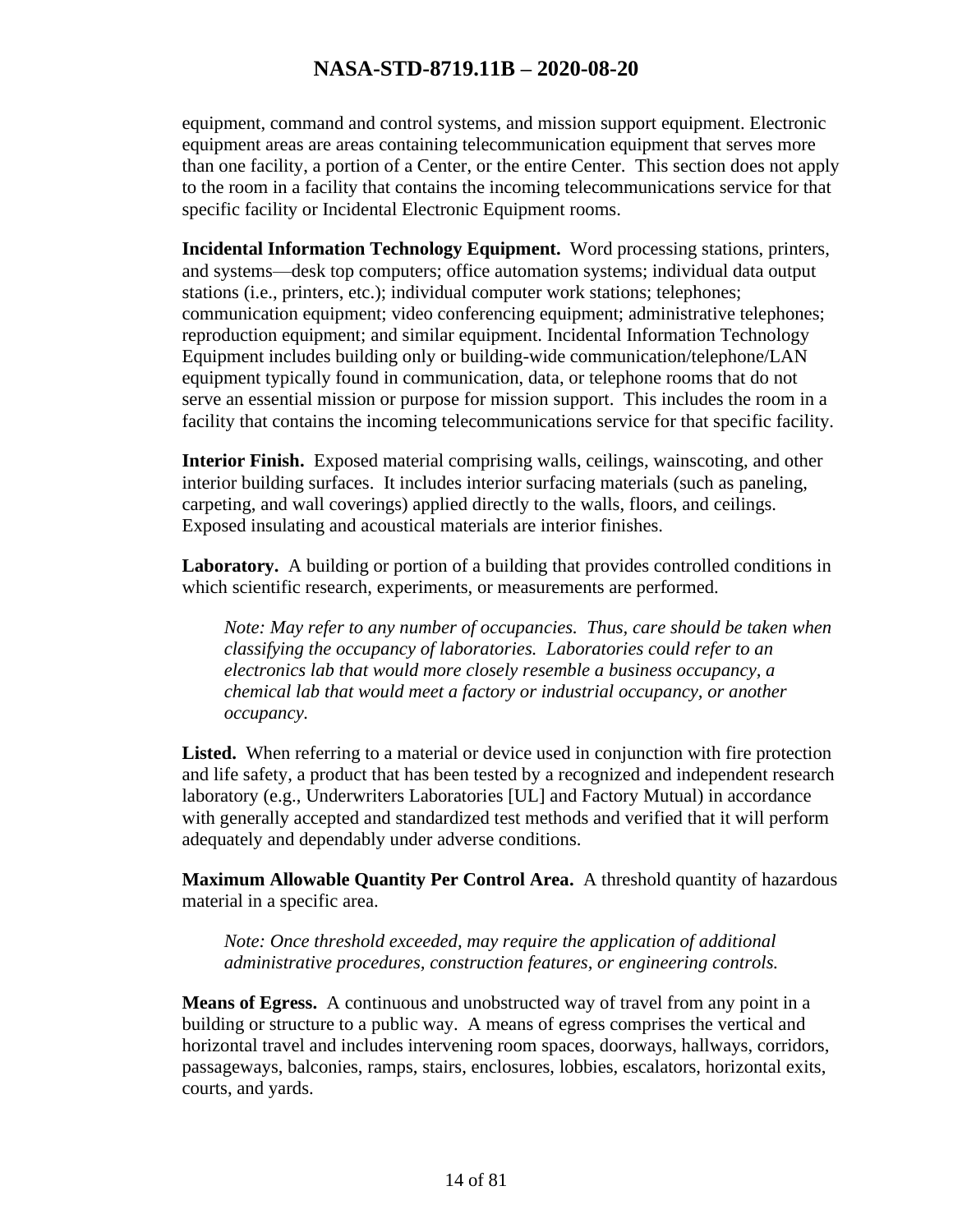**Mission Critical Equipment.** Equipment whose function has a direct impact on mission capabilities, including equipment integral to mission assets or used in direct control of these assets.

*Note: Mission critical equipment should be so designated by the Program. To provide optimum protection for this equipment, it should be located in an information technology equipment facility or room, or treated as NCI.*

**Mission Support Infrastructure.** Any asset that an NCI is dependent on; NASA or other agency owned or operated that the NCI uses to perform its mission (e.g. power, communications, facility, and the like.) that if destroyed or otherwise interrupted could adversely impact the continued viability of the NCI asset.

**NASA Critical Infrastructure.** See NPR 1600.1.

**Nationally Recognized Testing Laboratory.** A laboratory that performs testing per nationally recognized standards and certifies products as stipulated in the Code of Federal Regulations and is recognized by the United States Occupational Safety and Health Administration (OSHA).

**Ordnance.** See definition in NASA-STD 8719.12.

**Performance Criteria.** Measurable quantities stated in engineering terms to be used to judge the adequacy of proposed designs.

**Proposed Design.** Used in performance-based design to identify a design that deviates from the prescriptive regulatory requirements of this standard.

**Qualified Design Professional.** An individual licensed to perform engineering or architectural design by a state authority or by one of the following: (1) Certified by a nationally recognized certification organization, or (2) Factory trained and certified for fire alarm and fire suppression system design, emergency communications system design of the specific type and brand of system.

**Qualified Fire Protection Engineer.** An individual meeting one of the following conditions: (1) A registered professional engineer who has passed the fire protection engineering written examination administered by the National Council of Examiners for Engineering and Surveys, or (2) A registered professional engineer in a related engineering discipline with a minimum of 5 years of verified experience, dedicated to fire protection engineering. The QFPE is intended to be a member of the design team or a third-party reviewer, and should not be the person having enforcement responsibilities for the project as part of the AHJ staff.

**Sensitivity Analysis.** An analysis to determine the effect of changes in individual input parameters on the results of a given model or calculation method.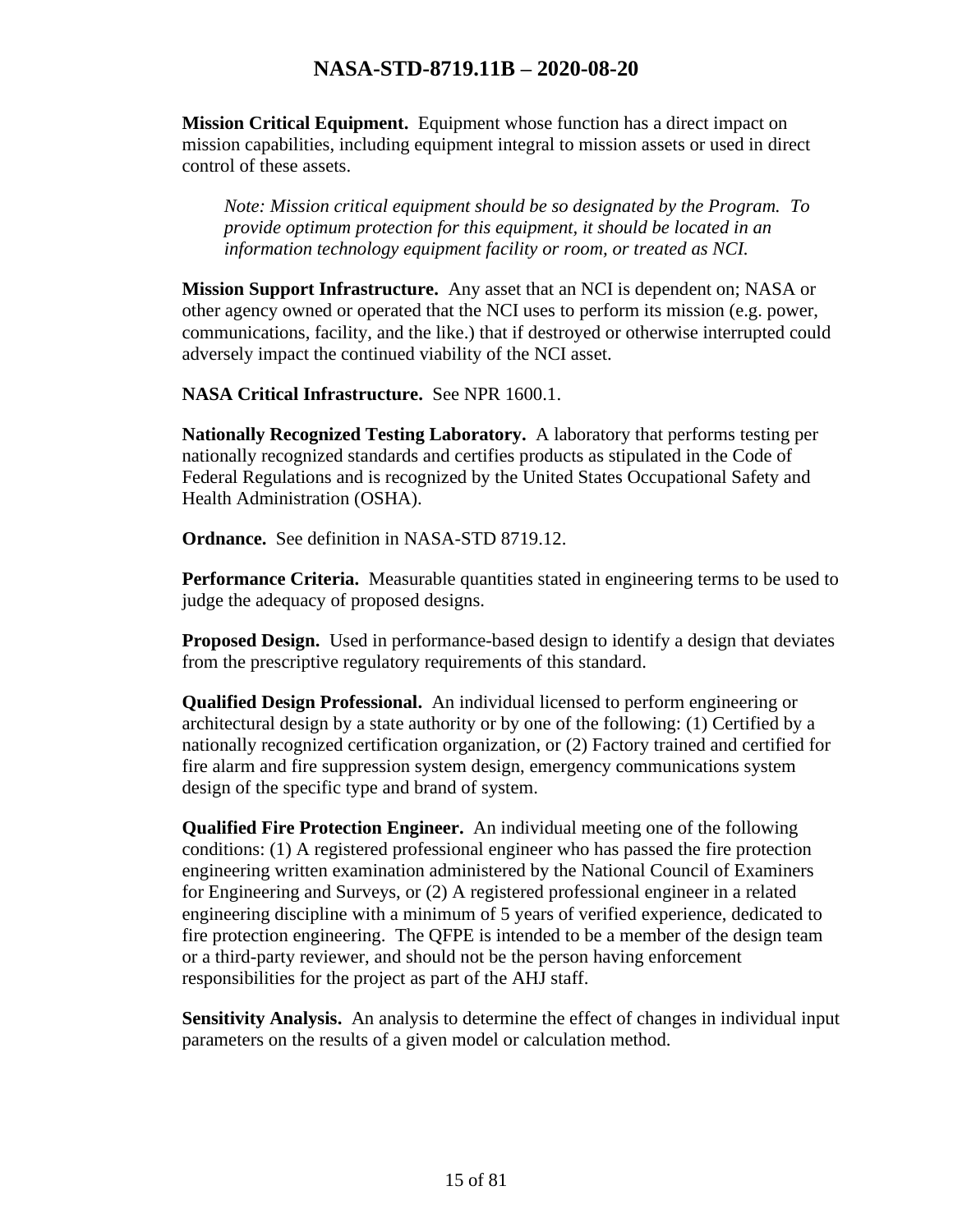**Telecommunications (Telecom) Equipment.** Signal processing equipment and main distribution areas where telecom services are rendered to the Center. Telecom service for a specific building is not considered telecom equipment.

**Temporary (Electrical).** Electrical service in use or in place for a period of 90 consecutive calendar days.

**Temporary (Operational).** Indicates a time period of 180 calendar days or less where describing storage or use of equipment, materials, or processes that impose a fire, health, or safety hazard that is not otherwise normally present within the building, facility, or location of storage or use.

## <span id="page-15-0"></span>**3. OCCUPANCY CLASSIFICATION AND USE**

#### <span id="page-15-1"></span>**3.1 General**

3.1.1 Classification of occupancy shall be determined in accordance with NFPA 101 as it relates to fire and smoke resistance rating of interior non-load bearing partitions (other than occupancy separation), means of egress, interior finish, features of fire protection (including vertical openings) and associated requirements.

3.1.2 Where there is a conflict between NFPA 101 and the IBC for occupancy construction requirements, NFPA 101 shall take precedence.

*Note: There is no intent to supersede other standards or requirements that may be more stringent. For purposes of this standard, NFPA 101 is intended to be used to determine occupancy-specific construction requirements.* 

#### <span id="page-15-2"></span>**3.2 Hazardous Materials**

3.2.1 The maximum allowable quantities (exempt amounts) of hazardous materials, for the purpose of occupancy classification, shall be in accordance with IBC.

# <span id="page-15-3"></span>**4. SPECIAL DETAILED REQUIREMENTS BASED ON OCCUPANCY AND USE**

#### <span id="page-15-4"></span>**4.1 Aircraft Hangars and Maintenance Areas**

4.1.1 NASA aircraft hangars and hangars that house NASA Program aircraft (including leased facilities) shall be constructed and protected in accordance with NFPA 409, Standard on Aircraft Hangars 2016 Edition and the following additional requirements:

4.1.1.1 Hangar foam system release valves, where utilized, shall be of the flow control type capable of having flow stopped with continuous depression of an interrupt switch ("dead-man" switch).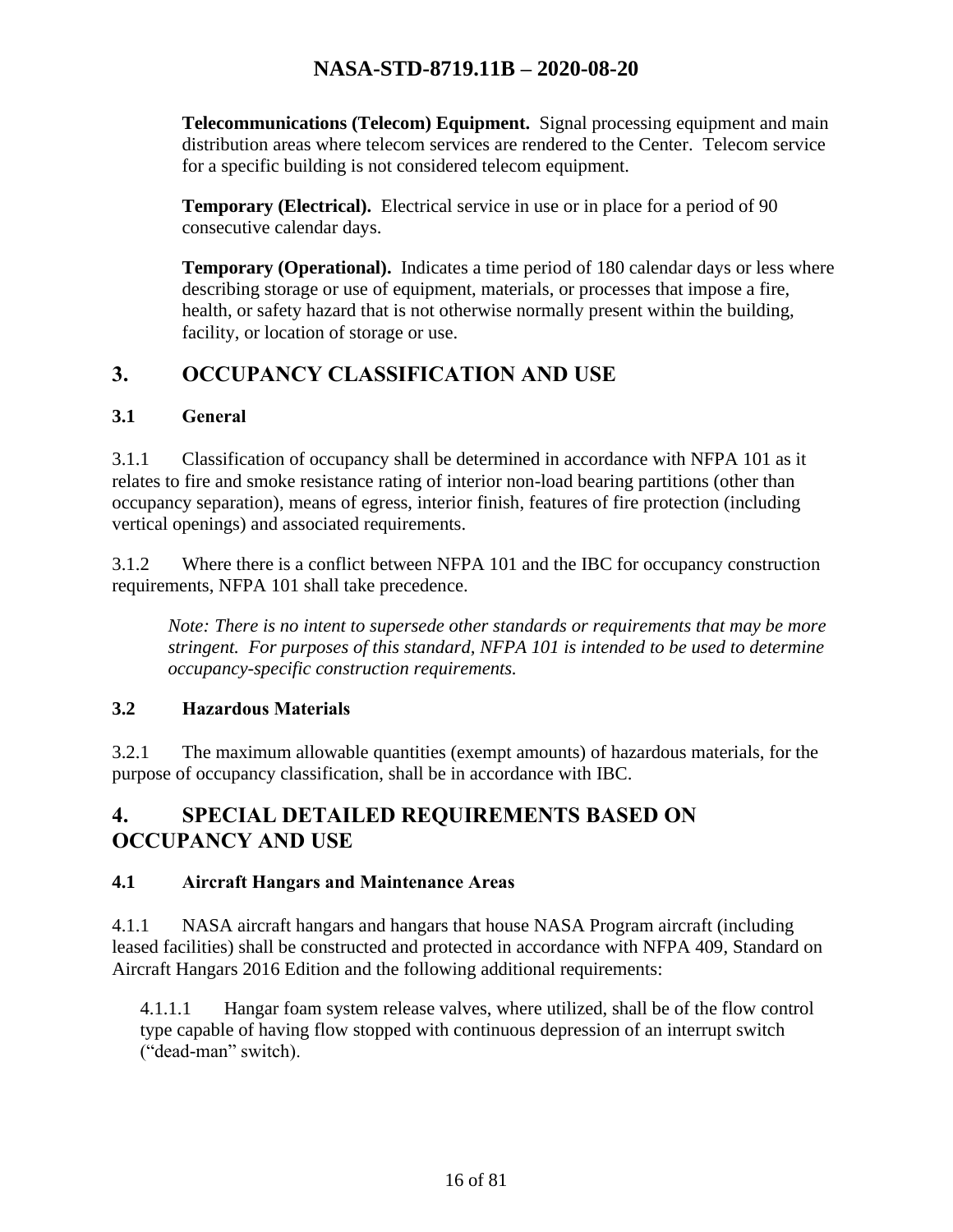4.1.1.2 Optical fire detection commensurate with the hazard shall be provided for complete coverage in all aircraft servicing areas.

4.1.1.3 Existing aircraft hangars shall be in accordance with Chapter 34 of this standard.

4.1.2 Changes in aircraft being housed or serviced in NASA hangars shall have an evaluation performed by a QFPE to identify required modifications prior to use by the incoming aircraft.

#### <span id="page-16-0"></span>**4.2 Essential Information Technology Equipment**

4.2.1 Automatic Sprinkler Protection

4.2.1.1 Essential Information Technology Equipment shall be equipped with wet-pipe automatic sprinklers installed in accordance with this standard, NFPA 13, Standard for the Installation of Sprinkler Systems 2016 Edition and NFPA 75, Standard for the Fire Protection of Information Technology Equipment 2017 Edition.

4.2.1.1.1 The sprinkler system shall be valved independently from other sprinkler systems.

4.2.1.1.2 The zone valve shall be equipped with electrical supervision.

4.2.1.1.3 Where approved by the AHJ, a preaction sprinkler system with quick response heads shall be permitted to be used in lieu of a wet-pipe sprinkler system.

4.2.1.1.4 Supplemental fire suppression systems, clean agent or water mist deluge, are permitted in addition to wet-pipe automatic sprinklers.

#### 4.2.2 Automatic Smoke Detection

4.2.2.1 Under floor smoke detection shall be provided below all raised floors.

4.2.2.2 Above ceiling smoke detection shall be provided if above ceiling area is used as a plenum.

4.2.2.3 Aspirating smoke detection of the early warning type shall be installed throughout.

4.2.2.4 Each installation shall be engineered for the specific area to be protected in accordance with NFPA 72, National Fire Alarm and Signaling Code 2016 Edition.

#### 4.2.3 Construction Materials

4.2.3.1 Construction of Essential Information Technology Equipment (ITE) areas shall be in accordance with the requirements of NFPA 75.

4.2.3.2 Areas housing ITE shall be separated from the remainder of the facility by a minimum 1-hr fire barrier.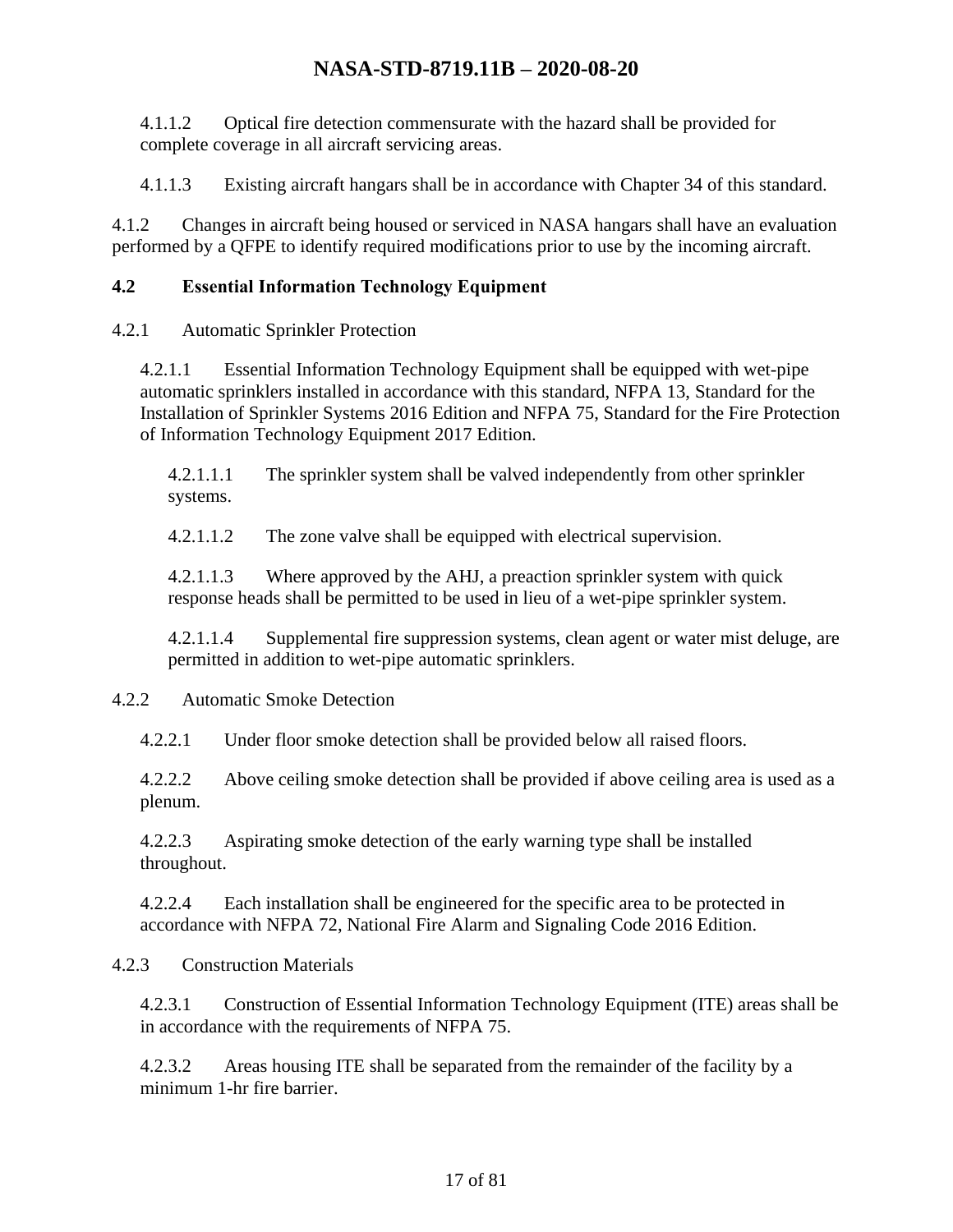4.2.3.3 Power cables in under floor spaces shall be either type Mineral Insulated Metal Sheathed cable, Metal Clad cable, or Armored Cable cables or installed in approved conduit or metallic tubing. Polyvinyl chloride (PVC) and similar conduit coverings are not permitted.

4.2.3.4 Communication, data, and interconnecting cables shall be installed in approved conduit or metallic tubing not coated with PVC or similar material or listed as approved for use in air plenums.

4.2.3.5 All construction below floors and above ceilings shall be of non-combustible material, including any ramps or stairs. Use of fire-retardant treated plywood is not acceptable.

#### <span id="page-17-0"></span>**4.3 Cooling Towers**

4.3.1 Cooling towers shall be constructed and operated in accordance with NFPA 214 (2016 Edition).

4.3.2 Cooling towers with fiberglass or PVC-type fill are considered combustible and shall be protected by sprinklers, unless the fill is listed or approved for use as non-combustible by a Nationally Recognized Testing Laboratory (NRTL).

#### <span id="page-17-1"></span>**4.4 Transformer Locations**

4.4.1 Transformers shall be installed in accordance with Factory Mutual Global Property Loss Prevention Data Sheet 5-4, Transformers.

#### <span id="page-17-2"></span>**4.5 Trailers and Modular Construction**

4.5.1 All trailers and modular units shall meet the appropriate construction, mechanical system, and electrical system installation requirements of NFPA 501, Standard on Manufactured Housing 2017 Edition and Manufactured Home Construction and Safety Standards, 24 CFR pt. 3280.

4.5.2 Trailers, modular units, sheds, and the like, shall be located at least 7.62 m (25 ft.) from permanent buildings and at least 7.62 m (25 ft.) from each other unless joined to form a single complex.

4.5.3 Trailers, sheds, and modular units shall be constructed wholly of non-combustible materials and meet all requirements for permanent structures listed in this standard, the IBC, and NFPA 80A (2017 Edition).

4.5.4 Trailers and modular units forming a single fire area exceeding  $464.5 \text{ m}^2$  (5000 ft<sup>2</sup>) shall be equipped with an automatic wet-pipe sprinkler system in accordance with Section 9.2.3.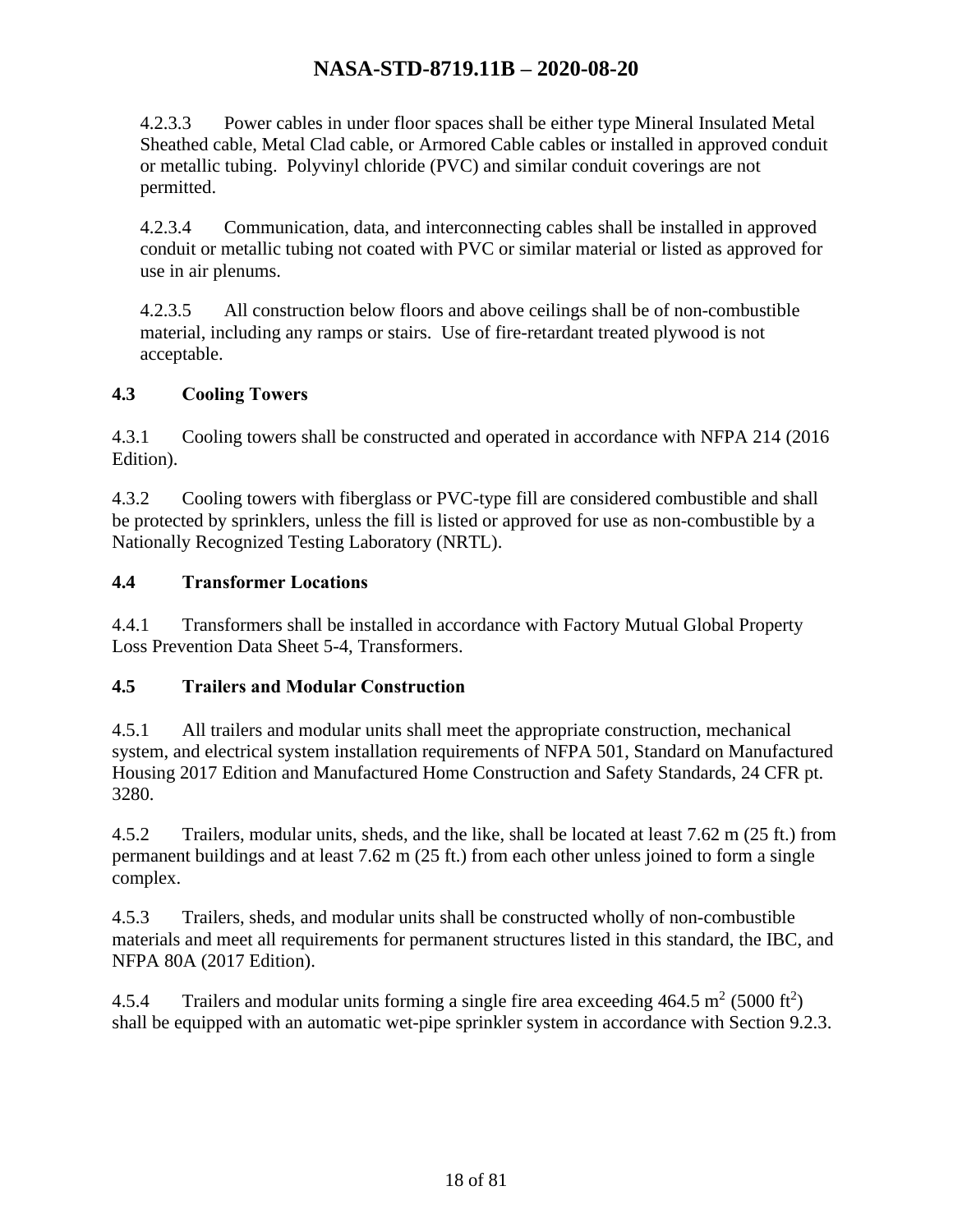#### <span id="page-18-0"></span>**4.6 Tunneled Walkways**

4.6.1 Tunneled walkways shall be constructed in accordance with IBC, Chapter 34, and the following.

4.6.2 Tunneled walkways shall be constructed and protected in such a manner as to prevent smoke, heat, and flame from being conveyed through the tunnel into occupied areas of a building by one of the following methods:

a. Water spray systems at all unprotected building openings in accordance with NFPA 15, Standard for Water Spray Fixed Systems for Fire Protection 2017 Edition.

b. A fire suppression installed throughout the tunnel in accordance with Chapter 9 of this standard.

c. A 2-hr-rated fire barrier provided at each end of the tunnel.

4.6.3 Tunnels shall not be utilized as office or storage space.

#### <span id="page-18-1"></span>**4.7 Anechoic Chambers**

4.7.1 Anechoic chambers shall be protected in accordance with Factory Mutual Global Property Loss Prevention Data Sheet 1-53, Anechoic Chambers.

4.7.2 Fixed extinguishing systems shall comply with at least one of the following:

a. Automatic wet-pipe sprinkler protection controlled by separate listed indicating control valves.

b. A total-flooding, automatic-acting primary suppression system with a backup automatic reserve system, both activated by a detection system integral to the suppression component of the system.

4.7.3 Control rooms shall be separated from the chamber by a minimum 1-hr fire barrier.

4.7.4 Vision panels in walls separating the control room from the chamber shall be fire-rated glazing in steel frames of no more than  $0.836$  m<sup>2</sup> (9 ft<sup>2</sup>).

4.7.5 Air conditioning systems or other chamber ducting shall be independent of main facility systems.

4.7.6 Chambers shall be equipped with an air-sampling smoke detection system.

4.7.7 Egress from control rooms shall not be through the anechoic chamber.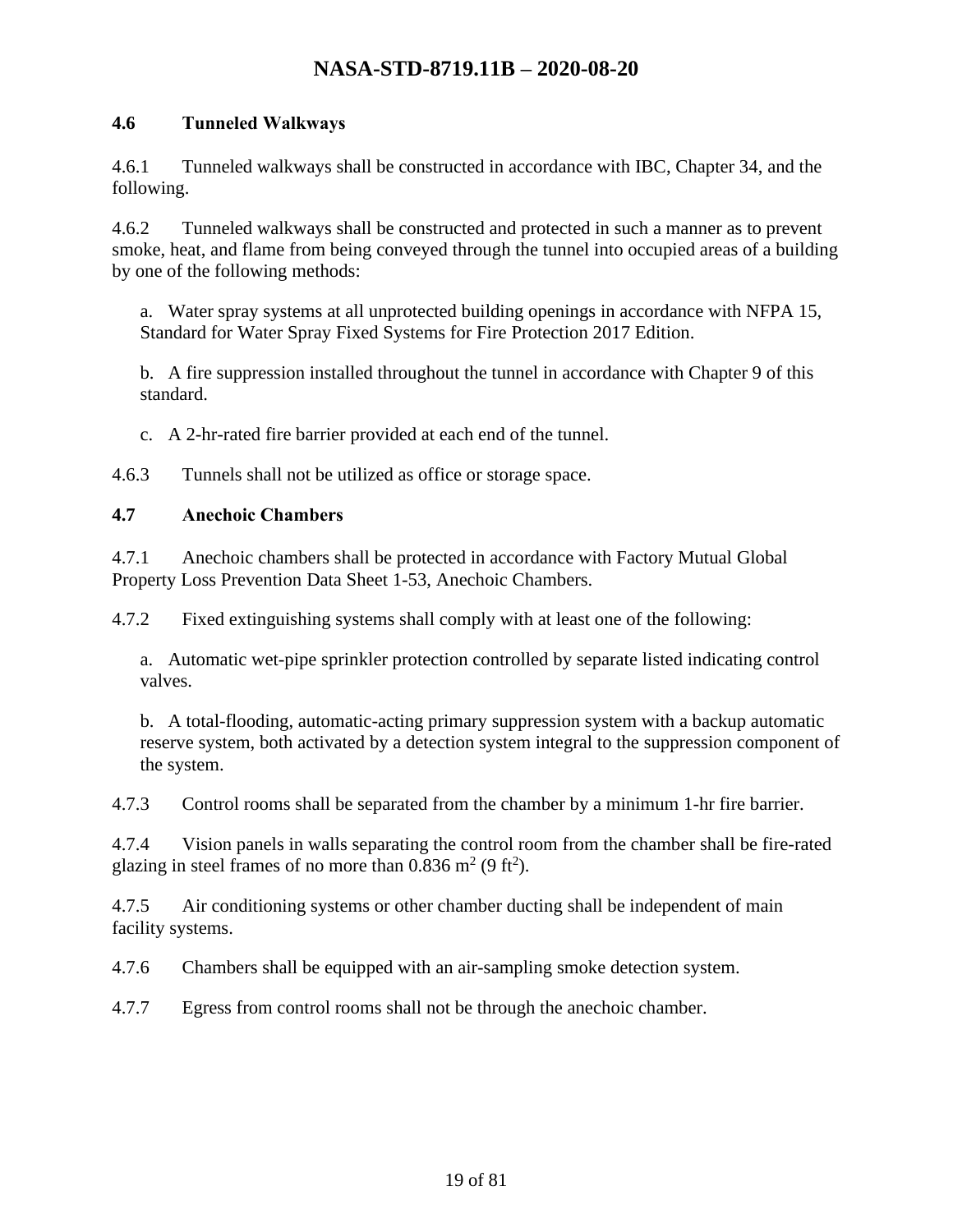#### <span id="page-19-0"></span>**4.8 High Bays**

4.8.1 Spaces with ceiling heights of 9.14 m to 18.28 m (30 ft to 60 ft) shall be designed in accordance with Chapter 9.

4.8.2 Spaces with ceiling heights in excess of 18.28 m (60 ft) shall be in accordance with Section 1.5.

#### <span id="page-19-1"></span>**4.9 Explosive or Propellant Operations**

4.9.1 Buildings, structures, and areas that store, use, or handle explosive and/or propellant operations exceeding the maximum allowable quantities of hazardous materials listed in Chapter 3 of the IBC shall comply with Section 4.9.

4.9.2 Ordnance facilities or areas shall be classified as high hazard occupancies.

4.9.3 Facilities that contain or are exposed to explosive or propellant storage or operations, the siting distances shall be as prescribed in NASA-STD-8719.12, NASA Safety Standard for Explosives, Propellants, and Pyrotechnics.

4.9.4 Ensure facilities used for the storage of explosives comply with the provisions of Explosives and Blasting Agents, 29 CFR § 1910.109(c).

4.9.5 Sprinkler protection in dedicated earth covered storage bunkers is not required.

4.9.6 Where required by the AHJ, automatic sprinkler systems in facilities housing ordnance shall be protected in accordance with NFPA 13, "Piping Where Subject to Earthquakes," regardless of seismic design category.

4.9.7 Water supply infrastructure such as pumps and storage tanks shall be located at not less than intraline distance (ILD) from operating buildings.

4.9.8 Portable fire extinguishers with UL rating 10A:80B:C shall be distributed for use by employees, so that the travel distance from any location where explosives are being stored or handled to any extinguisher is 30 feet or less.

4.9.9 Buildings or areas within buildings housing/handling explosive shall be classified as extra hazard occupancy per NFPA 101 for determining egress requirements, except as modified by 4.9.10.

4.9.10 Where operating bays that have substantially constructed walls on three sides and where personnel limits are limited to three persons, a single exit that does not exceed the permitted common path of travel is permitted.

4.9.11 Water spray systems shall be provided in the following hazardous areas:

a. Transfer areas containing hydrazine-based fuels.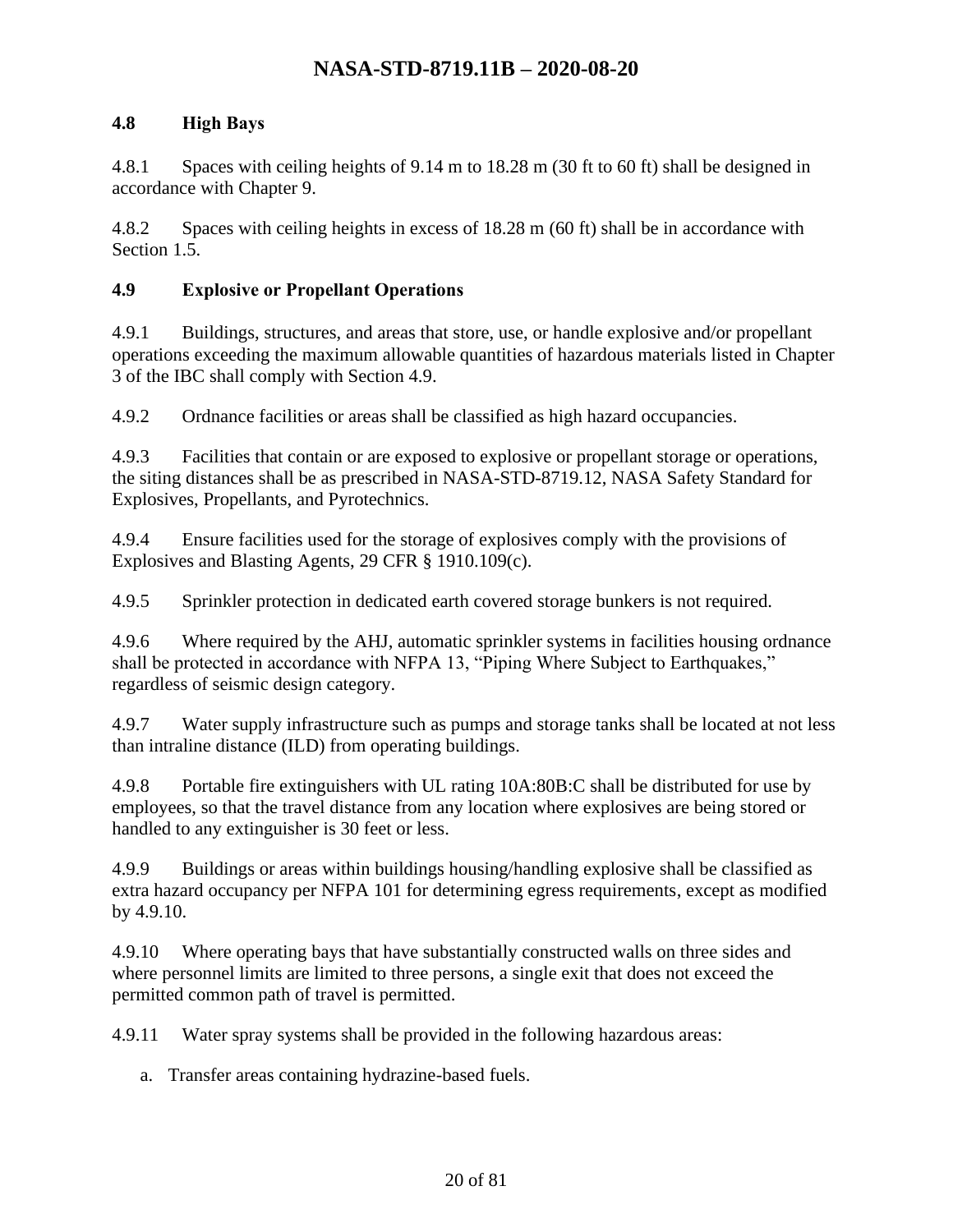b. Transfer areas containing nitrogen tetroxide propellant oxidizer.

c. Locations where fuel separation of propellants occur.

d. Hazardous spacecraft systems test facilities, such as those containing cryogenic fluid, hypergolic propellant, and environmental systems, designed to provide protection from the most severe hazard anticipated during normal test operations.

e. Liquid propellant transition joints and transfer control manifolds located adjacent to launch vehicles designed for fire control.

f. Cryogenic or gaseous oxygen and hydrogen storage containers, grouped piping, and pumps where a fire hazard exists.

g. Solid propellant inspection areas where grains are exposed for visual, optical, or mechanical examination.

- h. Solid propellant manufacturing areas.
- i. Solid propellant handling, assembly, or transfer areas.

# <span id="page-20-0"></span>**5. GENERAL BUILDING HEIGHTS AND AREAS**

5.1.1 For General Building Heights and Areas, IBC, Chapter 5 shall apply.

### <span id="page-20-1"></span>**6. TYPES OF CONSTRUCTION**

#### <span id="page-20-2"></span>**6.1 Type of Construction**

6.1.1 Construction type shall be in accordance with the more stringent of the IBC and NFPA 101.

#### <span id="page-20-3"></span>**6.2 Separation Between Buildings**

6.2.1 Separation distances between buildings shall be in accordance with the IBC, except as modified by this standard.

## <span id="page-20-4"></span>**7. FIRE AND SMOKE PROTECTION FEATURES**

### <span id="page-20-5"></span>**7.1 General**

7.1.1 Marking and identification of all horizontal and vertical fire and smoke barriers or any other barrier required to have protected openings shall be in accordance with the IBC.

### <span id="page-20-6"></span>**7.2 Segregation of Hazards**

7.2.1 Where a room or area within a facility presents a greater hazard to the facility or its occupants than the occupancy hazard classification for the overall facility, such rooms or areas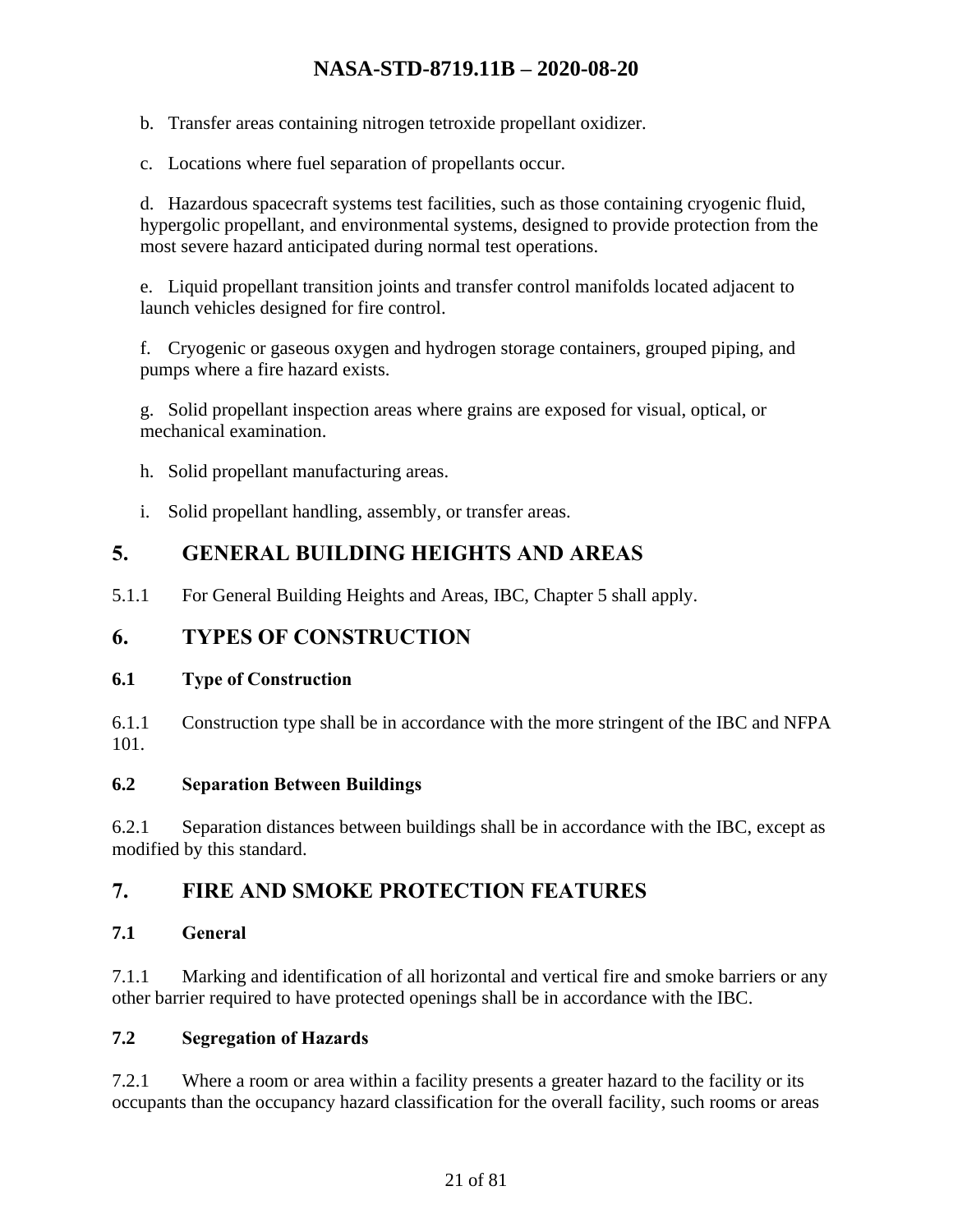shall be separated from the remainder of the structure by fire barriers and/or suppression system according to the following:

7.2.1.1 Where the room or area is one severity level above that of the overall facility, the area shall be separated by a minimum 1-hr fire barrier or automatic sprinkler protection.

*Note: For instance, an Ordinary Hazard Occupancy (Group 2) library in an Ordinary Hazard (Group 1) office building requires separation in accordance with IBC 6.3.1.1.*

7.2.1.2 Where the room or area is two or more severity levels above that of the overall facility, the area shall be separated by a minimum 2-hr fire barrier or 1-hr fire and automatic sprinkler protection.

*Note: For instance, an Extra Hazard Occupancy (Group 1) chemical laboratory in an Ordinary Hazard Occupancy (Group 1), office building requires separation in accordance with IBC 6.3.1.2.*

7.2.1.3 Where the room or area contains ITE, NCI, MCE, or is the location of a critically important operation, the room or area shall be separated by a minimum 1-hr fire barrier and automatic sprinkler protection.

#### <span id="page-21-0"></span>**7.3 Fire-Rated Partitions and Barriers**

7.3.1 Fire-rated partitions and barriers shall be in accordance with NFPA 221, Standard for High Challenge Fire Walls, Fire Walls, and Fire Barrier Walls 2018 Edition.

7.3.2 Fire barriers shall be of non-combustible material.

7.3.3 Fire partitions and barriers shall extend from the structural floor to the structural floor, rated ceiling assembly, or roof above the area involved.

### <span id="page-21-1"></span>**7.4 Opening Protection and Fire Stopping**

7.4.1 Fire stopping penetrations shall be indicated on as-built drawings with the respective listed assembly number identified for each individual penetration.

7.4.2 Fire door and window assemblies shall be installed in accordance with the requirements of NFPA 80 (2019 Edition).

#### <span id="page-21-2"></span>**7.5 Fire walls**

- 7.5.1 Construction of fire walls shall be in accordance with NFPA 221.
- 7.5.2 Every firewall shall be of non-combustible material.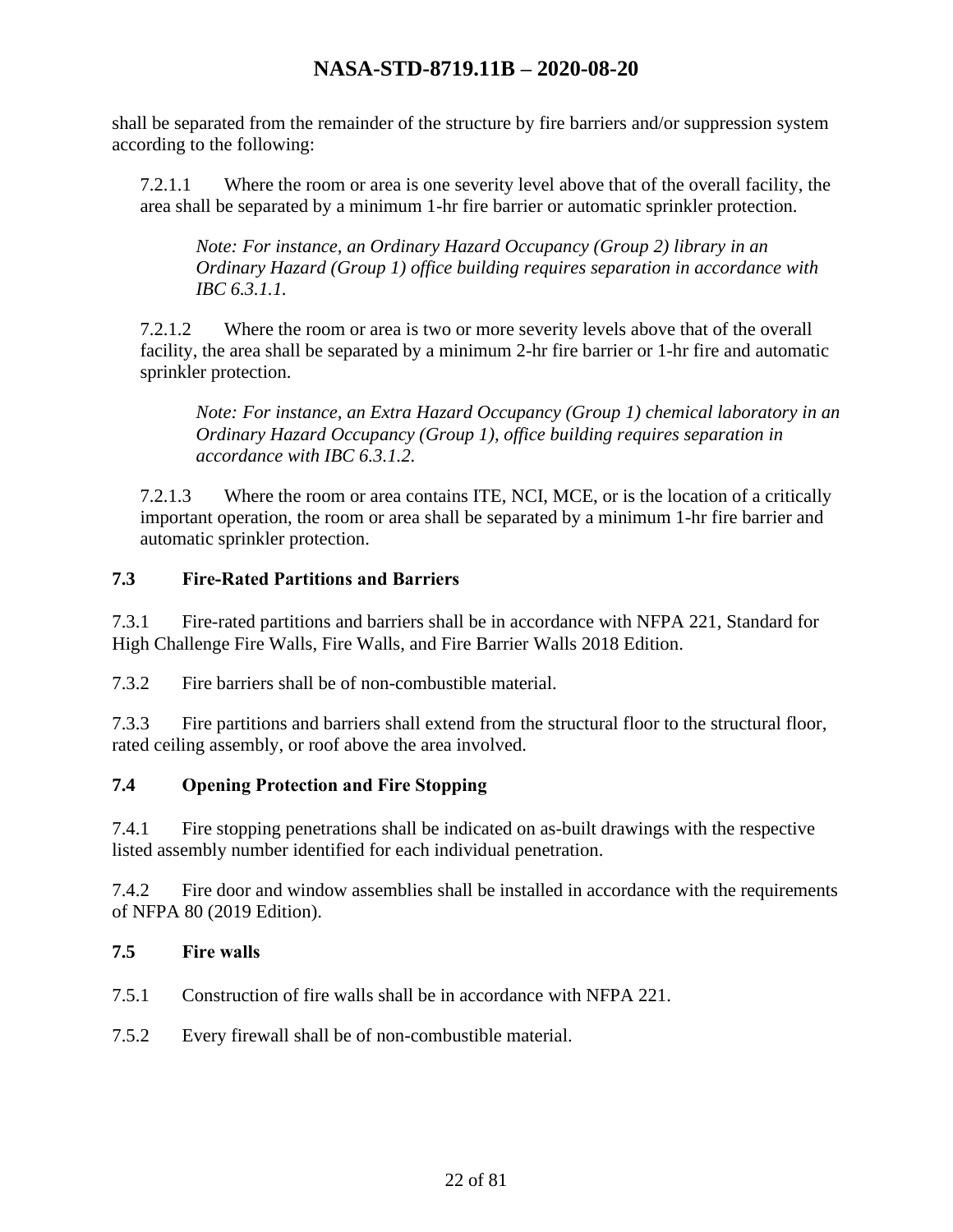#### <span id="page-22-0"></span>**7.6 Application of Fire-Resistant Materials**

7.6.1 All fire-resistant materials shall be installed according to the manufacturer's instructions and the listing of the product.

7.6.2 Where the specification for a fire-resistant material is given as an average thickness, the average thickness shall be used as a minimum.

#### <span id="page-22-1"></span>**7.7 Insulation**

7.7.1 Insulating materials and their installation shall be in accordance with IBC Section 720 and this section. Exposed insulation in concealed spaces of sprinkled buildings shall have a flame spread of 25 or less and a smoke developed rating of 50 or less (including paper covering).

7.7.2 Where insulation meets any of the following criteria, there is no limit on the smoke developed rating, and the flame spread rating shall be less than 100.

a. Insulation installed above poured concrete or poured gypsum roof decks, nominal 50.8 mm (2 in.) thick tongue-and-groove wood plank roof decks, or precast roof deck panels or planks that are approved by an NRTL as non-combustible roof deck construction.

b. Insulation installed above roof decks where the entire roof construction assembly, including the insulation, is UL-listed as Fire Classified, or FM-approved for Class I roof deck construction or equal listing or classification by an NRTL.

c. Insulation contained entirely within panels, where the entire panel assembly used in the construction application meets the cited flame spread and smoke developed limitations.

d. Insulation isolated from the interior of the building by masonry walls, masonry cavity walls, insulation encased in masonry cores, or concrete floors.

e. Insulation installed over concrete floor slabs and completely covered by wood tongueand-groove flooring without creating air spaces within the flooring system.

f. Insulation completely enclosed in hollow metal doors.

g. Insulation installed between new exterior siding materials and existing exterior siding or wood board, plywood, fiberboard, or gypsum exterior wall sheathing.

### <span id="page-22-2"></span>**8. INTERIOR FINISHES**

#### <span id="page-22-3"></span>**8.1 General**

- 8.1.1 Interior finish shall be installed and maintained in accordance with NFPA 101.
- 8.1.2 Drop-out ceiling panels, as defined in NFPA 13, shall be prohibited.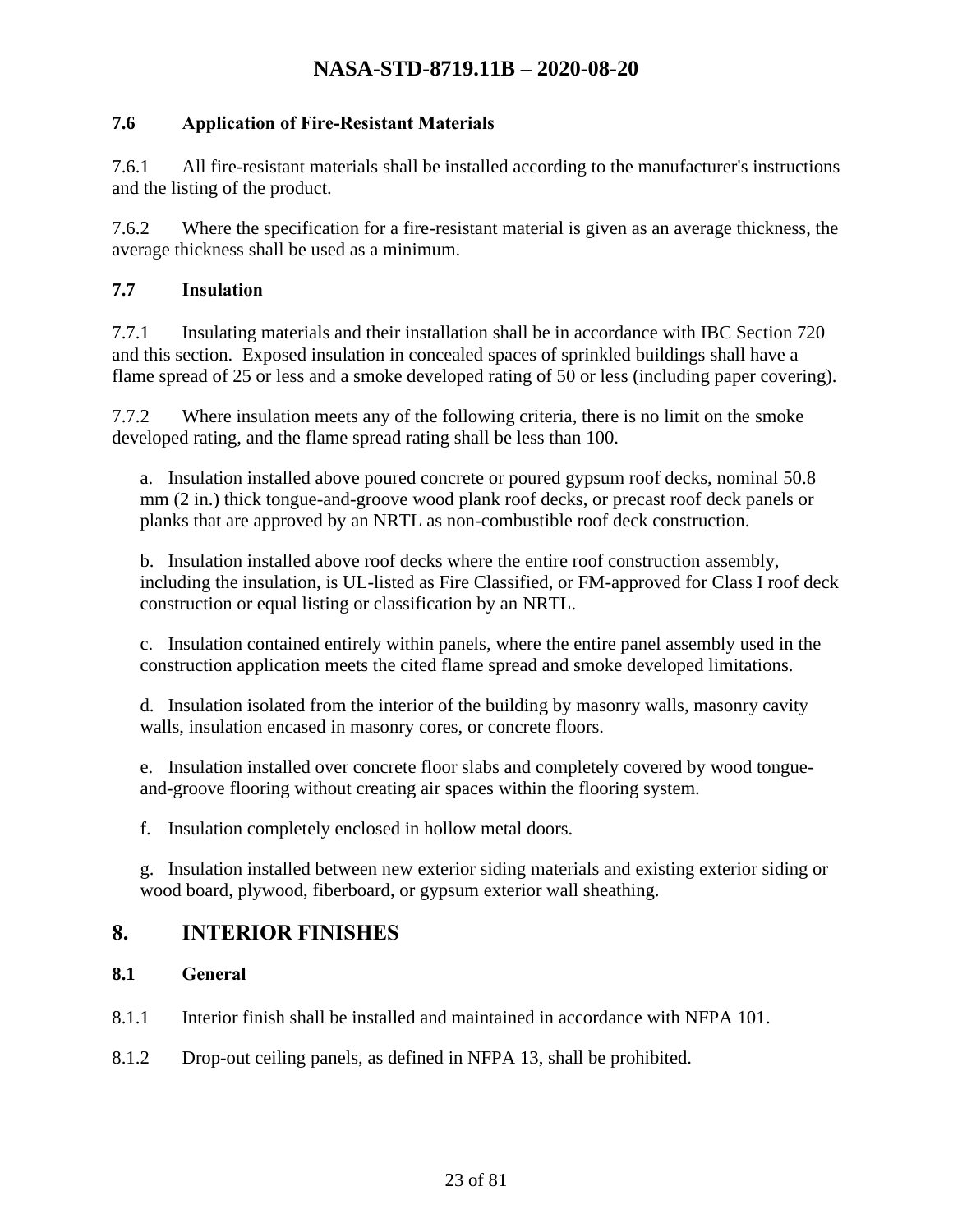### <span id="page-23-0"></span>**9. FIRE PROTECTION AND LIFE SAFETY SYSTEMS**

#### <span id="page-23-1"></span>**9.1 General**

9.1.1 All fire protection and life safety equipment/systems shall be listed by an NRTL for the intended purpose.

9.1.2 Required Acceptance Inspection and Tests of Fire Protection and Life Safety Systems.

9.1.2.1 A written statement certifying that the system has been installed and performs in accordance with design drawings and specifications shall be provided to the AHJ prior to the final acceptance test.

9.1.2.2 The final acceptance test shall be witnessed by the AHJ or designee.

#### <span id="page-23-2"></span>**9.2 Fire Suppression Criteria**

9.2.1 Standpipe Systems

9.2.1.1 The design, installation, and maintenance of standpipe and hose systems shall be in accordance with NFPA 14, Standard for the Installation of Standpipe and Hose Systems 2016 Edition, NFPA 25, Standard for the Inspection, Testing, and Maintenance of Water-Based Fire Protection Systems 2017 Edition, Standpipe and Hose Systems, 29 CFR § 1910.158, and State and local government codes.

9.2.1.2 Standpipes shall be installed in facilities and areas meeting any of the following criteria:

a. Three or more stories in height or having a level that is 15.24 m (50 ft.) or more above grade.

b. Windowless or underground buildings or facilities where the dimensions are such that all areas cannot be reached by hose lengths of 91.44 m (300 ft).

c. Where the interior partition arrangement prevents access to all areas within the building using 91.44 m (300 ft) of fire hose lines.

9.2.1.3 Standpipes shall be Class 1 Wet type systems as defined in NFPA 14, where not subject to freezing conditions.

9.2.1.4 Standpipes and sprinkler systems shall be interconnected, so that each Fire Department Connection (FDC) serves all fire protection needs simultaneously.

9.2.1.5 All standpipe hose stations shall have not less than 1.2 m (48 in) of clearance maintained from all obstructions.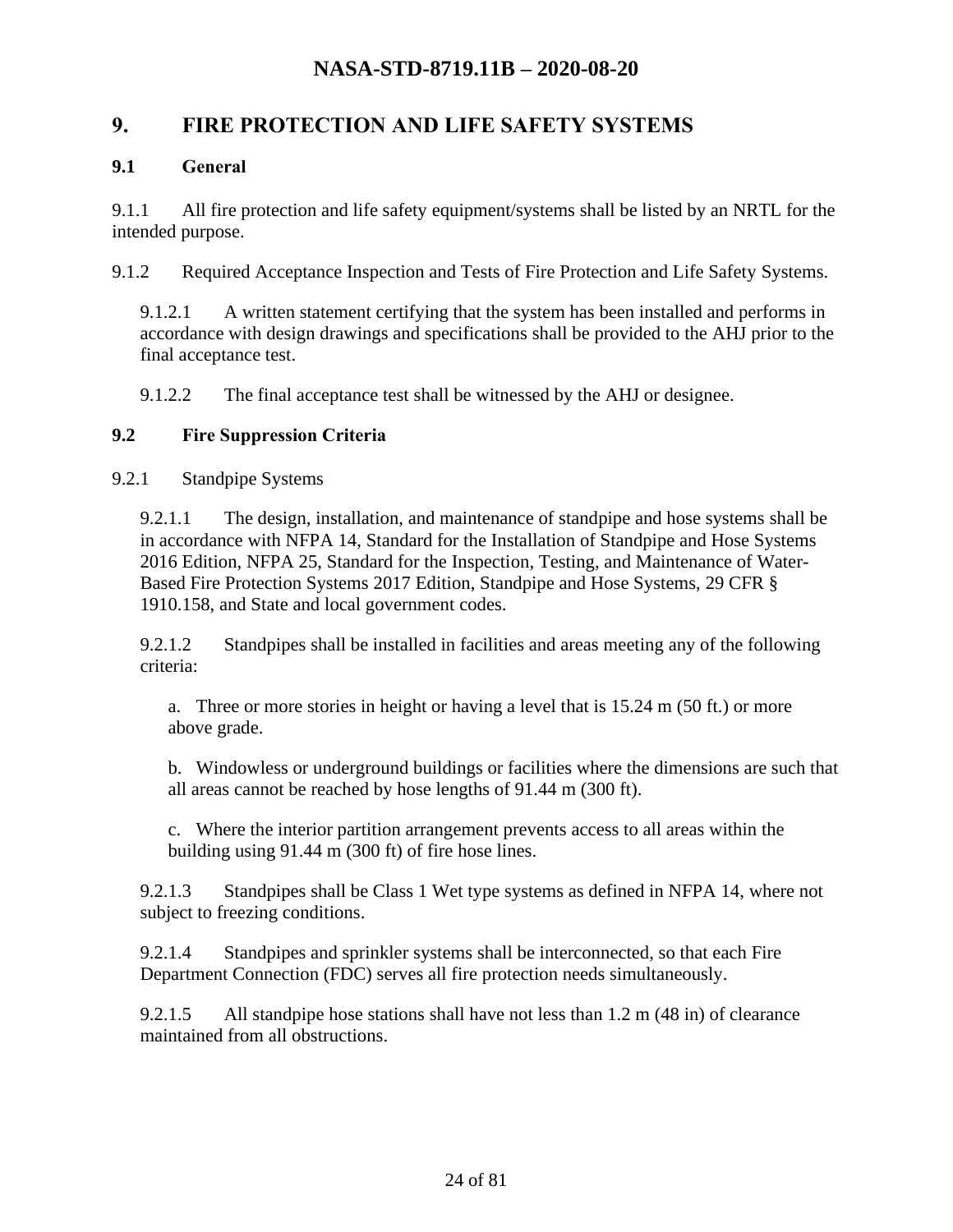#### 9.2.2 Fire Pumps

9.2.2.1 Fire pumps shall be designed and installed in accordance with NFPA 20, Standard for the Installation of Stationary Pumps for Fire Protection 2016 Edition.

9.2.2.2 Where fire pumps are required within NCI and occupancies where hazards are in excess of that allowed under 3.2 of this standard, pumps shall meet the following:

a. Fire pumps shall be provided with a redundant pump of the same size, if the water supply cannot support 50% of the sprinklers in the most hydraulically remote area with the primary fire pump out-of-service.

b. Where the fire pump provides supply to a water spray or deluge system, a redundant pump of the same size shall be provided.

9.2.3 Sprinkler Systems

9.2.3.1 All building and facility construction shall be provided with automatic sprinkler protection.

9.2.3.2 Where approved by the AHJ, automatic sprinkler protection shall be permitted to be omitted from facilities 232  $m^2$  (2,500 ft<sup>2</sup>) or less that do not contain NCI, MSI, ITE, or hazardous materials or conditions.

9.2.3.3 Automatic sprinklers shall be provided when additions, renovations, or modernization projects of unprotected facilities meet any of the following criteria, unless otherwise required by the AHJ:

a. For Level 2 and Level 3 Alterations as prescribed by the International Existing Buildings Code.

b. Where required, due to changes of use or occupancy.

c. In facilities involving NCI, MSI, or ITE, where required by the AHJ.

9.2.3.4 The design density of Light and Ordinary (Group 1) occupancies, as defined by NFPA 13, shall be increased by one occupancy classification.

*Note: For example, an Ordinary Hazard (Group 1) NASA Facility should use the NFPA 13 water supply density requirements specified for Ordinary Hazard (Group 2).*

9.2.3.5 At least one FDC shall be provided for each facility with a sprinkler system or standpipe system.

9.2.3.5.1 The FDC shall serve the sprinkler system and interior standpipe system in buildings equipped with both.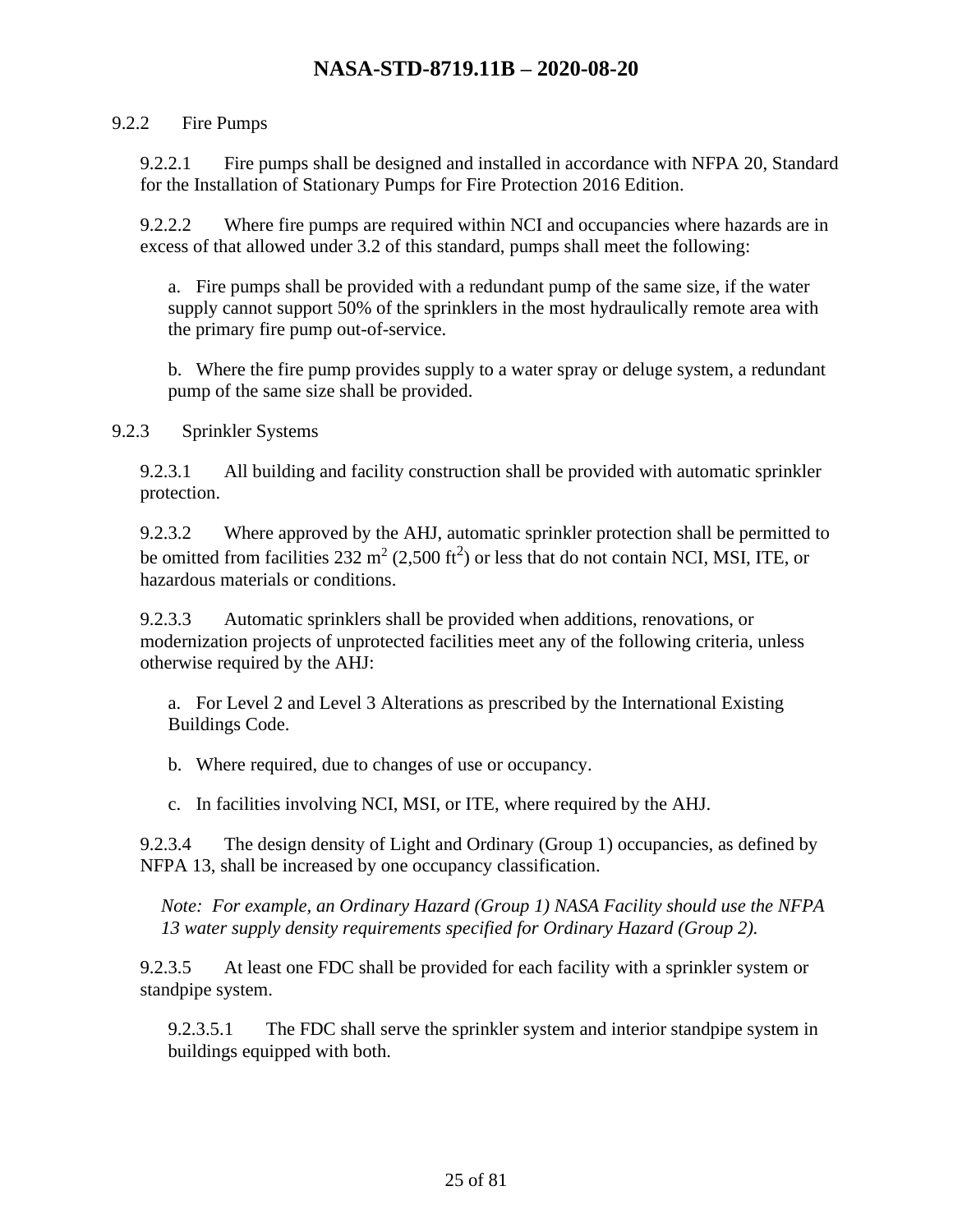9.2.3.5.2 Facilities classified with high-hazard contents shall be provided with a remotely located FDC.

*Note: Location to be determined by AHJ during design phase.*

9.2.3.5.3 Each FDC shall be unobstructed and located within 30.48 m (100 ft) of hose lay from a fire hydrant.

9.2.3.6 Water flow alarms shall be provided for each floor level protected by the automatic sprinkler system.

9.2.3.7 Dry pipe and pre-action sprinkler systems shall be equipped with an automatic air or inert gas maintenance device and high/low air pressure alarms.

9.2.3.8 Control valves on connections to water supplies and on supply pipes to sprinklers shall be of the indicating type and one of the following:

a. Be electronically supervised.

b. Be secured with a chain and lock, when located in areas where the installation of tamper switches is impractical.

9.2.3.9 Control valves shall be maintained in a ready condition in accordance with NFPA 25.

9.2.3.10 Floor drains in NCI and ITE areas shall be sized to contain the anticipated accumulation of sprinkler system and hose stream discharge.

9.2.3.11 Inspector test connections shall comply with all of the following:

a. Be located in the most hydraulically remote area from the flow or pressure switch, unless otherwise approved by the AHJ.

b. Be located so as to test individual flow/pressure switches indicating floor level.

c. Be accessible within 2.133 m (7 ft) of the finished floor.

d. Discharge to an exterior location.

#### 9.2.4 Water Distribution System Criteria

9.2.4.1 Water distribution systems shall be designed in accordance with NFPA 24, Standard for the Installation of Private Fire Service Mains and Their Appurtenances 2016 Edition.

9.2.4.2 Water distribution systems shall be designed to minimize the impact to fire suppression operations of a single electrical or mechanical failure, obstruction, mishap, or another event.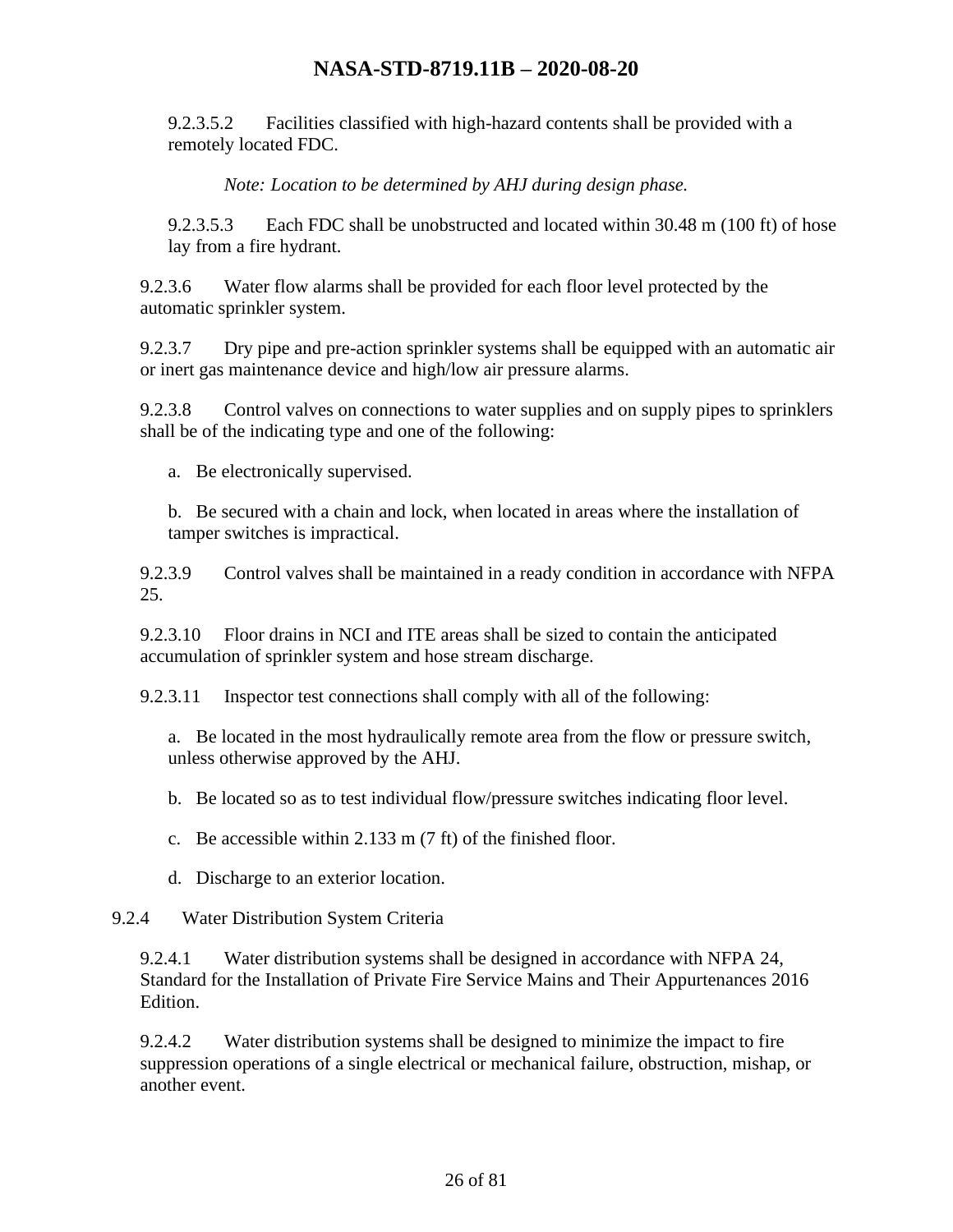9.2.4.3 The installation of "dead-end" water mains is prohibited unless approved by the AHJ.

9.2.4.4 Sectional control valves shall be installed and maintained to allow isolation of fire systems and water supplies without shutting off other systems.

9.2.4.5 Where meters are installed in firewater distribution systems, they shall be listed as fire flow meters.

9.2.4.6 When approved for installation, all flow meters shall be listed for fire service use.

9.2.5 Special Systems

9.2.5.1 Fire extinguishing systems that may function by displacing oxygen shall not be installed in occupied areas.

9.2.6 Water Mist Systems

9.2.6.1 Water mist systems shall be designed and installed in accordance with NFPA 750, Standard on Water Mist Fire Protection Systems 2015 Edition.

9.2.7 Water Spray

9.2.7.1 Water spray systems shall be designed and installed in accordance with NFPA 15 and this standard.

9.2.7.2 Water spray systems shall be one of the following types:

- a. Pre-primed, high-speed systems.
- b. Deluge valve and open spray nozzle type.

*Note: Water spray systems are provided to protect defined hazardous equipment and areas, and are not intended for complete facility protection.*

9.2.7.3 Where required, water spray systems shall

9.2.7.3.1 Provide a water spray density of 20.35 L/min/m<sup>2</sup> (0.5 gal/min/ft<sup>2</sup>) where fuel propellant transfer occurs.

9.2.7.3.2 Provide a water spray density of 20.35 L/min/m<sup>2</sup> (0.5 gal/min/ft<sup>2</sup>) where fuel separation occurs.

9.2.7.3.3 Provide a water spray density of 8.14 L/min/m<sup>2</sup> (0.3 gal/min/ft<sup>2</sup>), where hydrogen hazards exist.

9.2.7.3.4 Provide a water spray density of  $10.175 \text{ L/min/m}^2$  (0.25 gal/min/ft<sup>2</sup>) in all other areas, where water spray is required.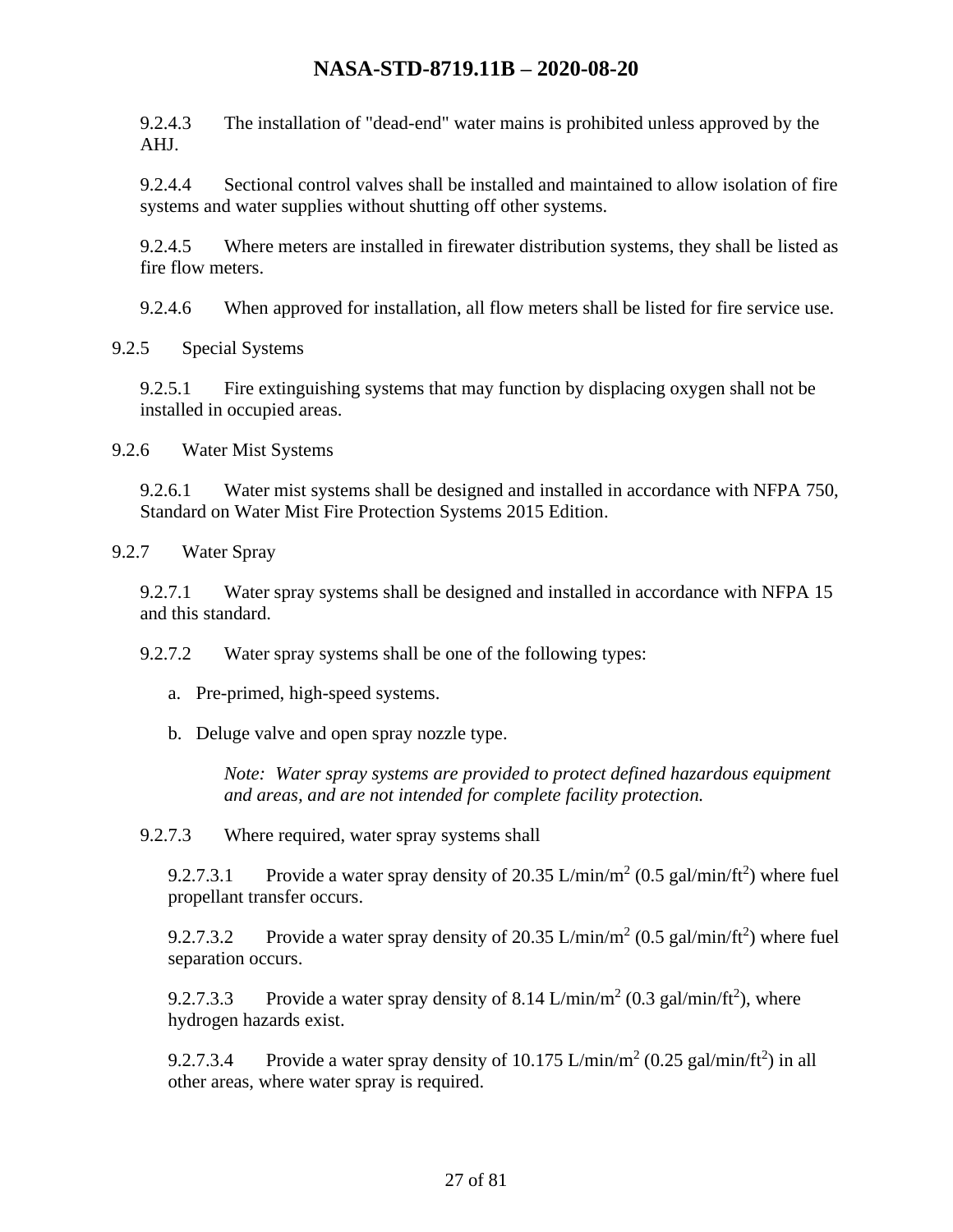9.2.7.3.5 Be activated by manual means located in a place local to the area served and as coordinated with the emergency response plan for additional locations.

9.2.7.3.6 Use spray nozzles arranged to develop a pattern from above the hazard and impinge on cable trays, ground support equipment, and all similar equipment.

9.2.7.4 Launch pad service structures, that do not provide enclosed thermal and fire resistive barriers, shall provide water spray coverage over a width of 1.83 meters (6 feet) and height of 2.44 meters (8 feet) along the entire means of egress as follows:

*Note: Water spray systems on launch pad structures are intended to provide alternative protection for occupants during egress. These requirements are intended to provide exposure protection against radiant heat through which personnel may move easily, produce an evaporative cooling effect of the air into which it is sprayed, and provide for wetting the skin and clothing of the escapee to cool and dilute any liquid propellant contaminant on the skin.*

9.2.7.4.1 Provide 10.175 L/min/m<sup>2</sup> (0.25 gal/min/ft<sup>2</sup>) minimum density along the means of egress beyond the first heat barrier for a minimum distance of 6.096 m (20 ft.) or to an area of refuge.

9.2.7.4.2 Use spray nozzles arranged to provide the minimum required horizontal and vertical coverage in areas when subjected to wind and draft effects.

9.2.7.4.3 Be activated manually in accordance with 9.2.7.3.5 and with any fixed fire extinguishing system serving the hazardous area.

9.2.7.5 A standard FDC that meets the following criteria shall be provided for each 500 gpm of system demand for water spray system, where the design fire flow is less than 5,000 gpm:

9.2.7.5.1 The connection shall be located at a safe distance from the hazardous area and arranged so that the hose can be readily attached.

9.2.7.5.2 Connections shall be piped upstream of the actuating valve.

9.2.7.6 Discharge of a water spray system shall activate the facility fire alarm system and indicate an alarm condition at the central fire alarm control center.

9.2.7.7 Warning signs shall be posted in areas where a fixed water spray system has been installed.

9.2.7.8 All water spray systems shall be activated and completely tested to simulate performance under emergency conditions, prior to occupancy and use.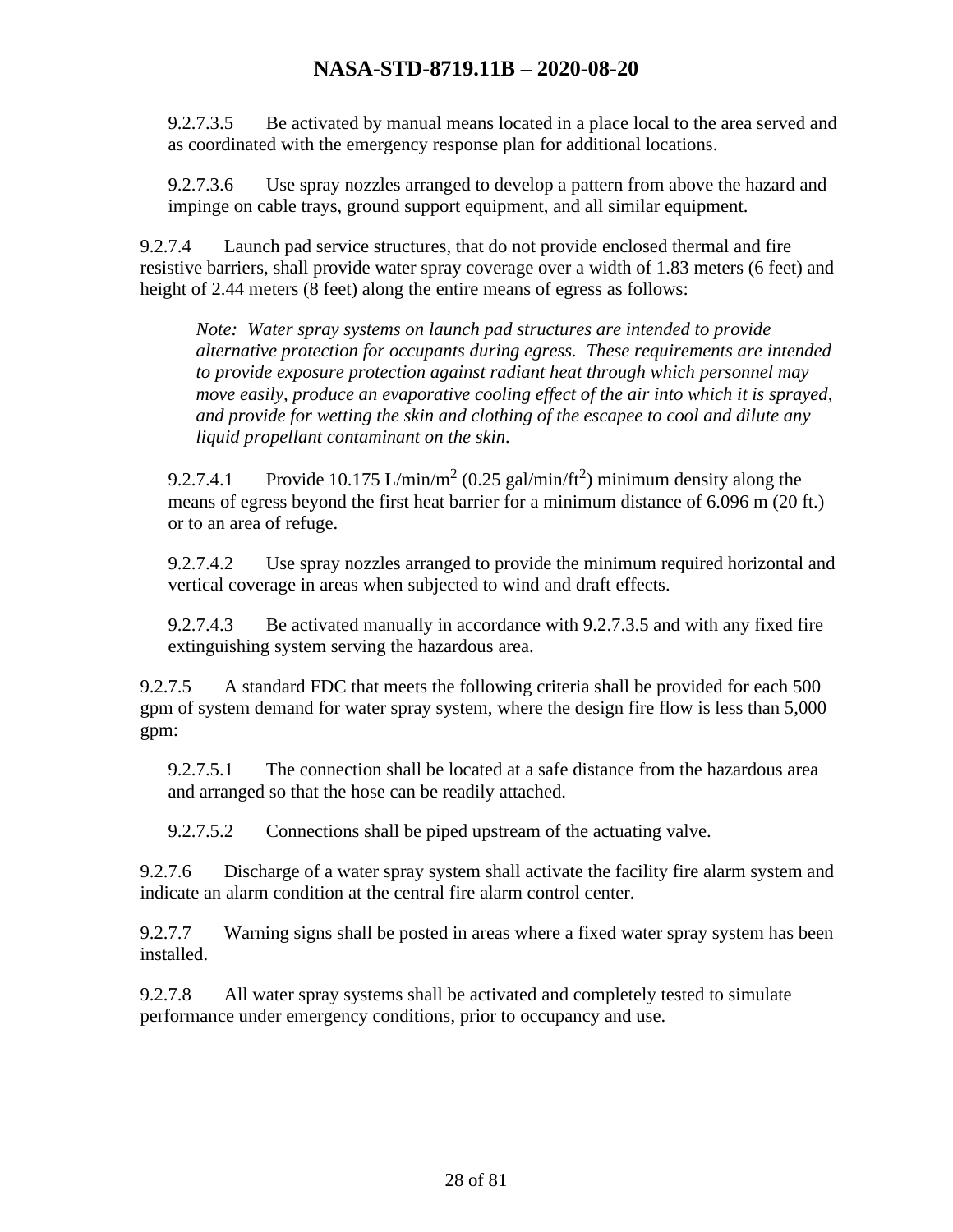9.2.8 Commercial Cooking Systems

9.2.8.1 Commercial cooking equipment shall be in accordance with NFPA 96, Standard for Ventilation Control and Fire Protection of Commercial Cooking Operations 2017 Edition.

9.2.8.1.1 The actuation of the wet chemical fire extinguishing system shall automatically shut down the fuel or electrical power supply to the cooking equipment.

9.2.8.1.2 The fuel and electrical supply reset shall be manual.

9.2.9 Portable Fire Extinguishers

9.2.9.1 Portable fire extinguishers shall be selected, installed, and maintained in accordance with NFPA 10, Standard for Portable Fire Extinguishers, 2018 Edition.

9.2.9.2 Fire extinguishers shall be installed in areas in accordance with NFPA 1.

9.2.9.3 When the building is protected throughout with quick response sprinklers, the AHJ may allow for adjustments in travel distances to extinguishers as deemed necessary by local conditions and the AHJ's judgement of the ability of the building occupants to safely use the extinguishers.

9.2.9.4 Wet chemical (Class K) extinguishers shall be provided for use around deep fat fryers and mounted within 30 ft of the cooking equipment.

9.2.9.5 Clean agent extinguishers shall be permitted for specific protection of the following:

a. Electrical contacts or electronic equipment that may be damaged by dry chemical extinguishers.

b. Fire extinguishers located in aircraft areas in accordance with NFPA 407, Standard for Aircraft Fuel Servicing 2017 Edition.

9.2.9.6 Class D fire extinguishers shall be provided where the fire hazard is the result of combustible metals such as magnesium, titanium, and zirconium.

9.2.9.7 Where portable fire extinguishers are provided for employee use, an educational program shall be provided in accordance with Portable Fire Extinguishers, 29 CFR § 1910.157 to familiarize employees with the general principles of fire extinguisher use and the hazards involved with incipient stage firefighting.

9.2.9.8 Portable fire extinguishers provided by the contractor shall be installed on each floor of a structure undergoing new construction or major renovation.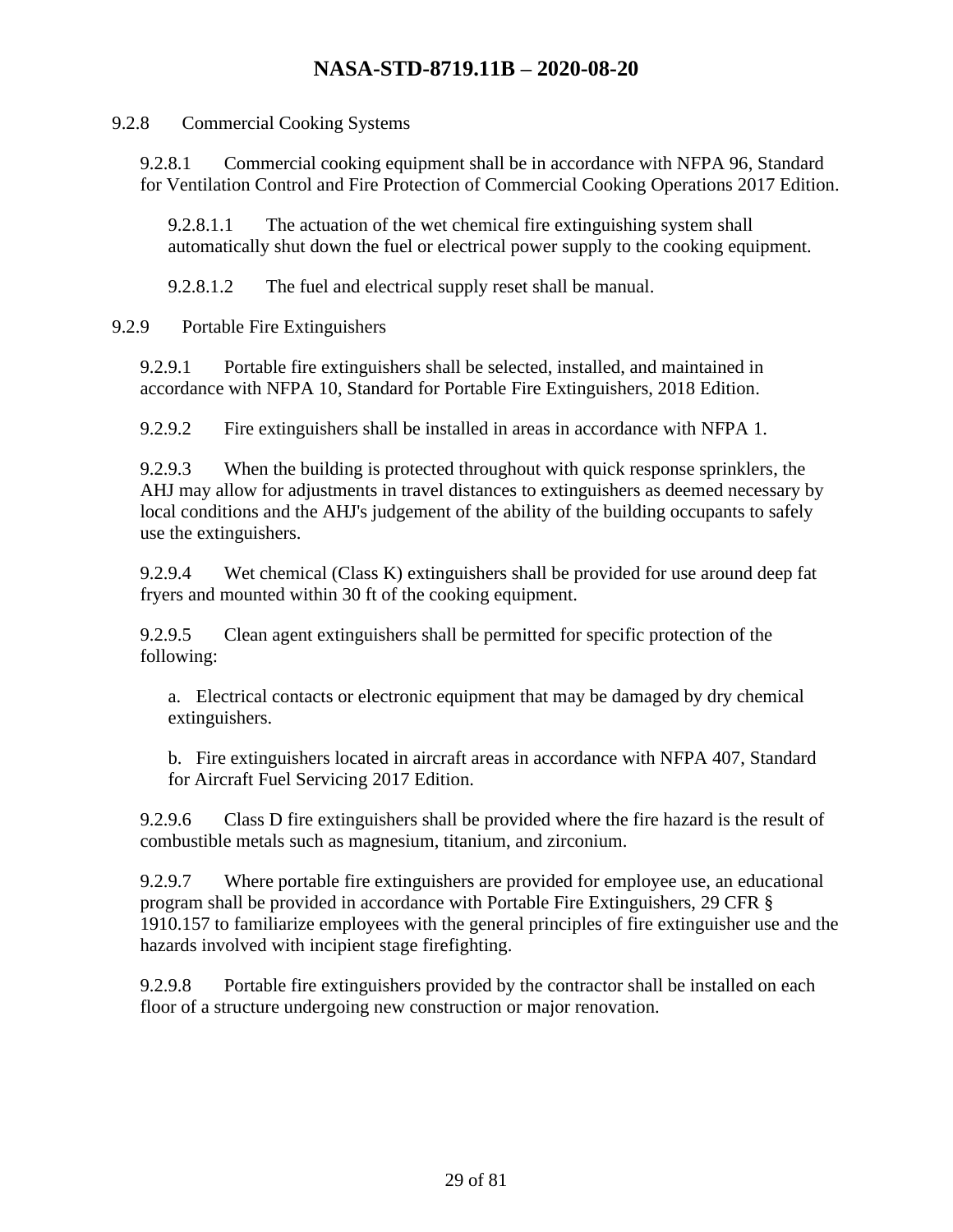#### <span id="page-29-0"></span>**9.3 Fire Alarm System**

9.3.1 Fire alarm and signaling systems shall be designed, constructed, tested, and maintained in accordance with NFPA 70, National Electrical Code 2017 Edition, 72, 101, and Employee Alarm Systems, 29 CFR § 1910.165.

9.3.2 A complete fire alarm system shall be provided in facilities meeting any of the following conditions:

a. Subject to occupancy of 50 or more occupants as determined using the NFPA 101 criteria.

b. Floor area greater than  $232.25 \text{ m}^2 (2,500 \text{ ft}^2)$ .

c. A facility with one or more floors above or below the level of exit discharge.

d. Temporary and permanent sleeping quarters.

9.3.2.1 Fire alarm and signaling systems shall be designed, installed, and maintained to minimize instances of nuisance and false alarms.

#### 9.3.3 Annunciators

9.3.3.1 Interior fire alarm systems shall be equipped with annunciators.

9.3.3.2 An annunciator shall be provided for smoke detection systems in ITE areas.

9.3.3.3 Annunciators shall be designed and installed in accordance with NFPA 72, Chapter 10.

#### 9.3.4 Central Fire Alarm Monitoring Systems

9.3.4.1 Alarms, supervisory and trouble signals initiated by fixed fire suppression systems, local fire alarm and signaling systems, fire detection systems, or exterior fire alarm stations shall be transmitted automatically to a constantly attended supervisory or proprietary station, except for listed single-station smoke alarms in accordance with NFPA 72.

9.3.4.2 Locations receiving fire alarm and other emergency messaging shall be designed, constructed, and maintained in accordance with NFPA 1221, Standard for the Installation, Maintenance, and Use of Emergency Services Communications Systems 2016 Edition.

#### <span id="page-29-1"></span>**9.4 Smoke Control and Exhaust Systems**

9.4.1.1 Smoke control and exhaust systems shall be installed for the following:

a. Windowless and subterranean buildings without sufficient natural ventilation.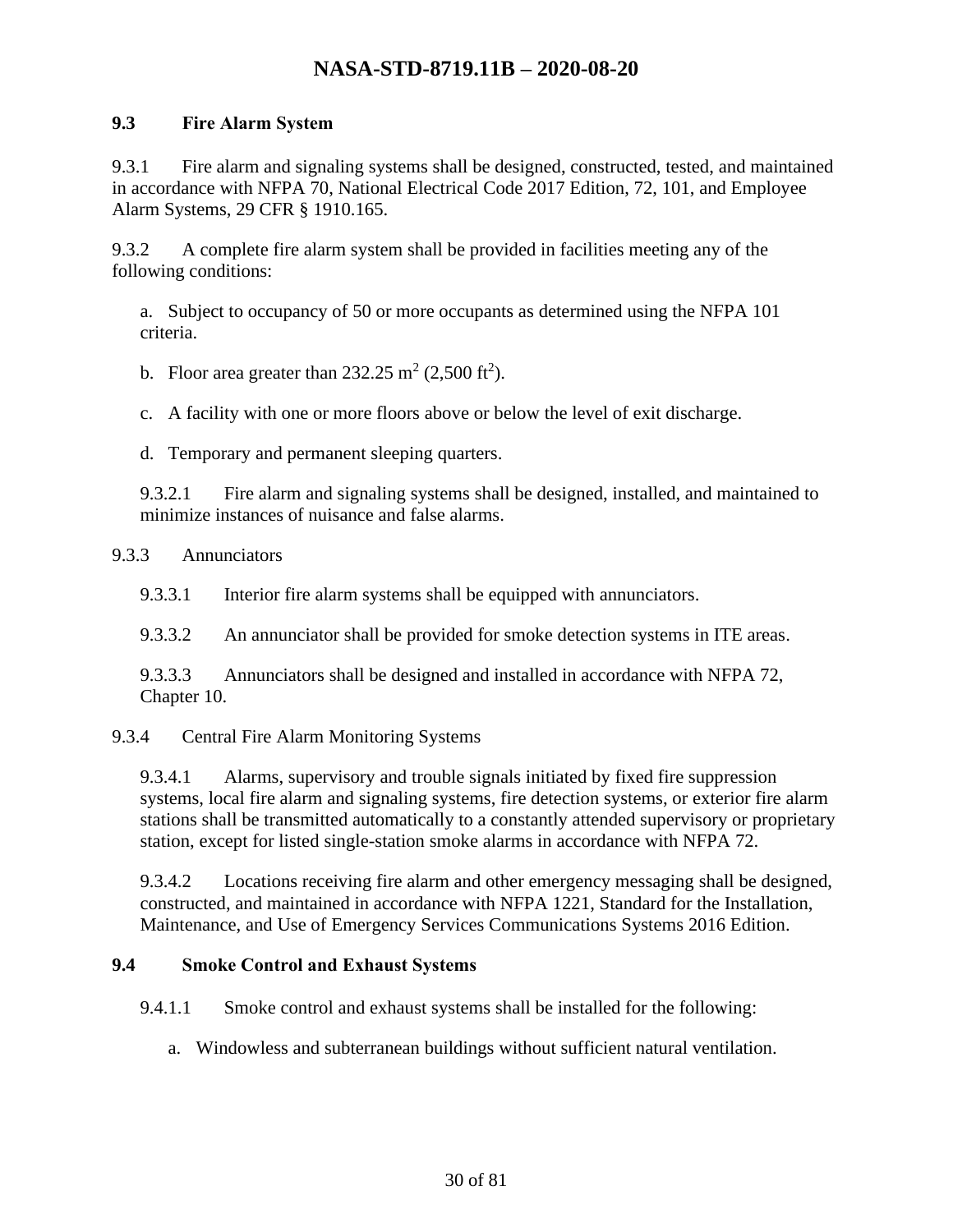b. Storage and operational areas containing materials having a high heat release potential, flammable liquid storage and handling facilities, and other extra hazard occupancies.

c. Atriums where an analysis in accordance with NFPA 101 shows that smoke control is required.

9.4.1.2 Listed smoke and heat vents shall be provided in accordance with NFPA 204, Standard for Smoke and Heat Venting 2018 Edition or a smoke control or exhaust system.

9.4.1.3 Smoke exhaust systems shall be in accordance with the requirements and guidelines contained in NFPA 90A, Standard for the Installation of Air-Conditioning and Ventilating Systems 2018 Edition.

9.4.1.4 Smoke control systems shall be in accordance with the applicable sections of NFPA 92, Standard for Smoke Control Systems 2018 Edition.

9.4.1.5 Smoke control system design features shall include the following:

- a. Separate fan and duct systems for each fire and smoke area.
- b. Dampers and ducts for direct discharge of contaminated air to the outside.
- c. Separate manual controls readily accessible for fire department use.

9.4.2 Full-scale testing of the system shall be conducted, prior to acceptance, to verify satisfactory performance.

### <span id="page-30-0"></span>**10. MEANS OF EGRESS**

#### <span id="page-30-1"></span>**10.1 General**

10.1.1 Means of egress shall be designed, constructed, and maintained in accordance with NFPA 101.

10.1.2 NFPA 101 shall be used in lieu of Chapter 10 of the IBC.

### <span id="page-30-2"></span>**10.2 Means of Egress Marking**

10.2.1 Incandescent or fluorescent exit signs are not permitted for new installation or replacement of fixtures.

10.2.2 Use of the graphic emergency exit symbols with and without directional arrows (NFPA 170, Standard for Fire Safety and Emergency Symbols 2018 Edition or Host Nation equivalents) in lieu of the text "EXIT" is permitted.

10.2.3 Radiation luminous exit signs (e.g., tritium signs) shall be used only with the approval of the designated Radiation Safety Officer.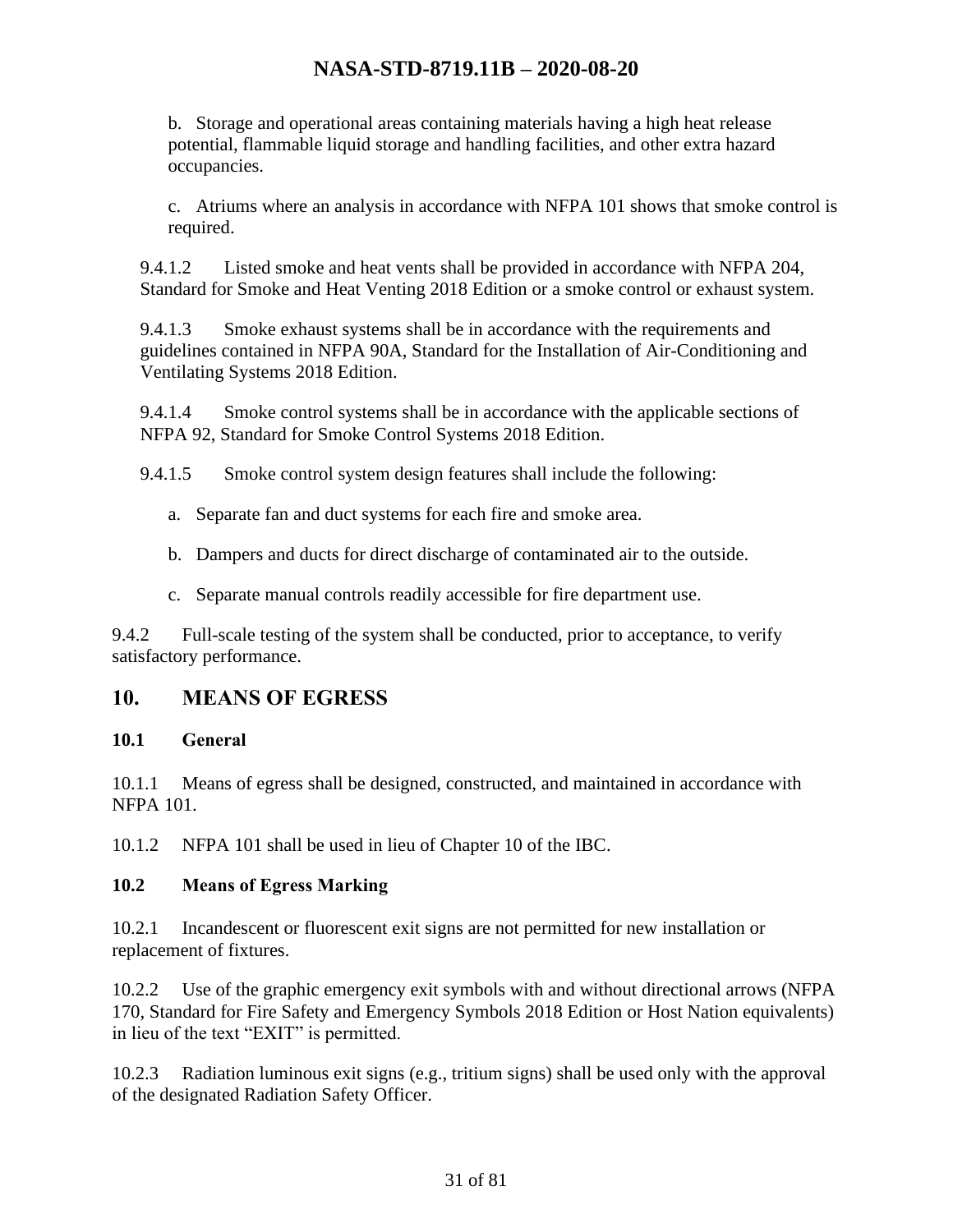10.2.4 Photoluminescent Exit Signs and Markings

10.2.4.1 The charging light source shall be continually illuminated at all times with normal power.

10.2.4.2 Controls for such lighting shall be accessible only to authorized personnel.

### <span id="page-31-0"></span>**CHAPTERS 11 THROUGH 26**

*Note: NO FIRE PROTECTION OR LIFE SAFETY CHANGES TO THE IBC CHAPTERS 11 THOUGH 26.*

### <span id="page-31-1"></span>**27. ELECTRICAL FIRE PROTECTION CRITERIA**

#### <span id="page-31-2"></span>**27.1 General**

27.1.1 Unless otherwise specified, all electrical installations shall be in accordance with NFPA 70, 72, 75, 76, and 780.

27.1.2 Cable and wiring for demolished systems shall be removed.

*Note: Cable and wiring may not be abandoned in-place because it represents a significant fire load that often penetrates walls and floor, providing a path for fire to spread between compartments.*

#### <span id="page-31-3"></span>**27.2 Installation**

27.2.1 Electrical equipment shall be installed in a neat and workman-like manner in accordance with NECA 1-2015.

27.2.2 Emergency lighting shall be designed, installed, tested, and maintained in accordance with NFPA 101 and NFPA 70.

27.2.3 Unless otherwise specified, electrical worker safeguarding shall be in accordance with NFPA 70E, Standard for Electrical Safety in the Workplace 2018 Edition.

27.2.4 Lightning protection system design and installation shall comply with NFPA 780, Standard for the Installation of Lightning Protection Systems 2017 Edition.

### <span id="page-31-4"></span>**28. MECHANICAL SYSTEMS**

#### <span id="page-31-5"></span>**28.1 General**

28.1.1 Fire protection features for air handling, heating, ventilation, and exhaust systems, such as duct smoke detectors, fire dampers, and smoke dampers, shall comply with the requirements of NFPA 90A, except as modified by this standard.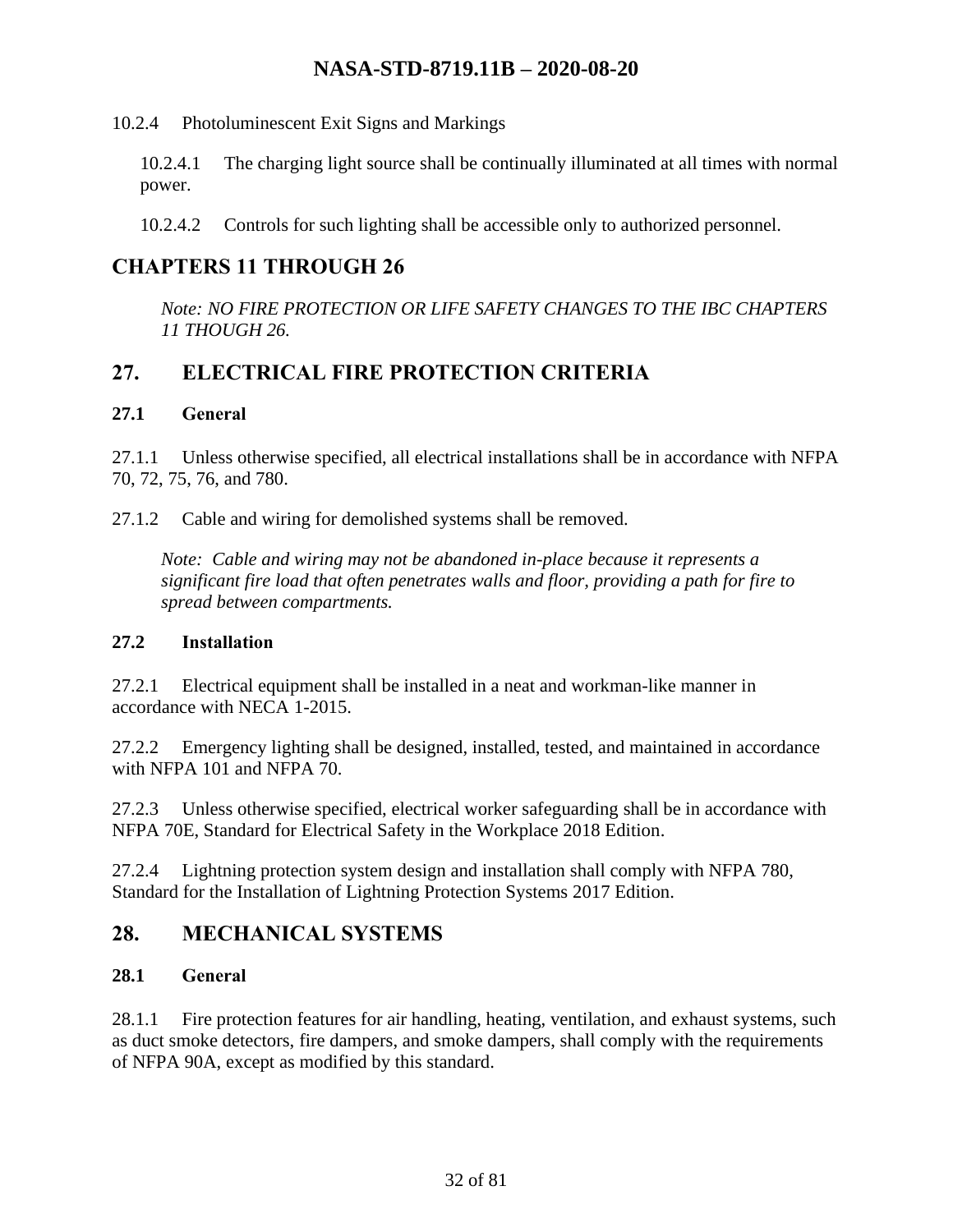28.1.2 Duct smoke detectors are not required where air distribution systems are incapable of spreading smoke beyond the enclosing walls, floors, and ceilings of the room or space in which the smoke is generated.

28.1.3 Plenums

28.1.3.1 Plenums used as an integral part of an air handling system shall be in accordance with NFPA 90A.

28.1.3.2 Combustible materials shall not be located within plenum spaces unless they are specifically plenum rated.

28.1.3.3 Electrical wiring passing through the space, including telephone and communication wiring, shall be plenum rated or must be in metal conduit.

#### <span id="page-32-0"></span>**28.2 Heating Equipment**

28.2.1 Depending on the nature of the fuel, heating equipment shall comply with the appropriate provisions of NFPA 31, Standard for the Installation of Oil-Burning Equipment 2016 Edition, 54, 58, 59A, 86, 211, and Factory Mutual Data Sheets, except as noted otherwise.

28.2.2 Furnaces and boilers for central heating systems shall be located in a room separated from the remainder of the facility by fire-resistive construction.

28.2.3 Shop, storage, or other operations not directly related to the boiler operation and involving flammable materials shall not be located in boiler rooms.

28.2.4 Regardless of size, burners on suspended oil-fired heaters shall be provided with flame supervision that ensures shutdown in no more than 4 sec if flame failure occurs or trial for ignition does not establish a flame.

28.2.5 Fixed space heaters shall be approved or listed by the American Gas Association, LTL, or other nationally recognized testing authority and installed in complete compliance with all requirements of the manufacturer and the laboratory involved.

28.2.6 Each fuel-fired space heater shall be vented.

28.2.7 The manufacturer- or laboratory-specified clearances shall be maintained between the space heater and combustible materials.

### <span id="page-32-1"></span>**29. PLUMBING SYSTEMS**

*Note: NO FIRE PROTECTION OR LIFE SAFETY CHANGES TO THE IBC CHAPTER 29.*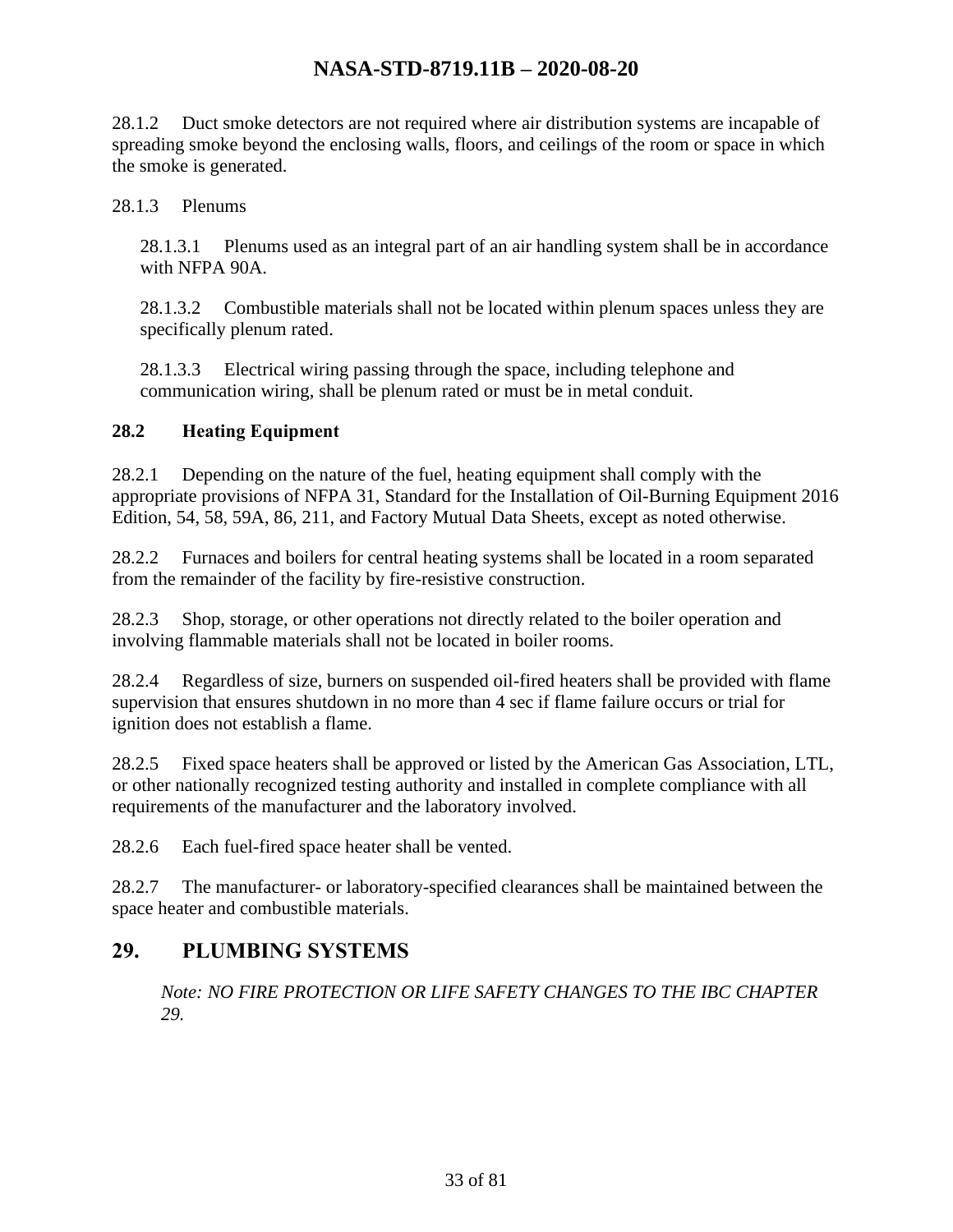### <span id="page-33-0"></span>**30. ELEVATORS AND CONVEYING SYSTEMS**

#### <span id="page-33-1"></span>**30.1 Elevators**

30.1.1 Elevators, conveyers, dumbwaiters, and escalators shall be designed, installed, tested, and maintained in accordance with NFPA 101, ASME A17.1-2016, Safety Code for Elevators and Escalators, and ASME A17.3-2015, Safety Code for Existing Elevators and Escalators.

### <span id="page-33-2"></span>**CHAPTERS 31 THROUGH 33**

*Note: NO FIRE PROTECTION OR LIFE SAFETY CHANGES TO THE IBC CHAPTERS 31 THOUGH 33.*

### <span id="page-33-3"></span>**34. EXISTING FACILITIES**

#### <span id="page-33-4"></span>**34.1 Minimum Requirements**

34.1.1 Existing facilities shall be in accordance with the International Existing Building Code (IEBC) and this chapter.

34.1.2 Where either the IEBC or NFPA 101 references meeting "new" construction requirements, all portions of this standard shall apply to that portion of work.

34.1.3 Existing facilities not under construction shall be maintained, inspected, and tested in accordance with NFPA 101 for existing occupancies.

34.1.4 Management protocols, approved by the AHJ, shall be implemented to provide a level of life safety equivalent to that required by NFPA 101 for existing occupancies, until an upgrade project can be completed.

34.1.5 Work in Existing Facilities

34.1.5.1 Rehabilitation work shall be in accordance with NFPA 101.

34.1.5.2 Where multiple categories of rehabilitation work are planned as part of a single project, the design shall identify each category of rehabilitation work to be performed, and for each, include what is required and what will be provided.

34.1.5.3 Phasing of construction and demolition operations shall be planned so that the integrity of fire-rated separations, smoke-tight boundaries, means of egress, exit enclosures, fire protection systems, and vertical openings are maintained.

34.1.5.3.1 The phasing plan shall ensure that obstruction of the means of egress is avoided or minimized.

34.1.5.3.2 If exits are obstructed during construction, the construction phasing plan shall provide alternate means of egress and exit routes during each phase of construction and identify the alternate routes on the construction drawings as part of the phasing plans.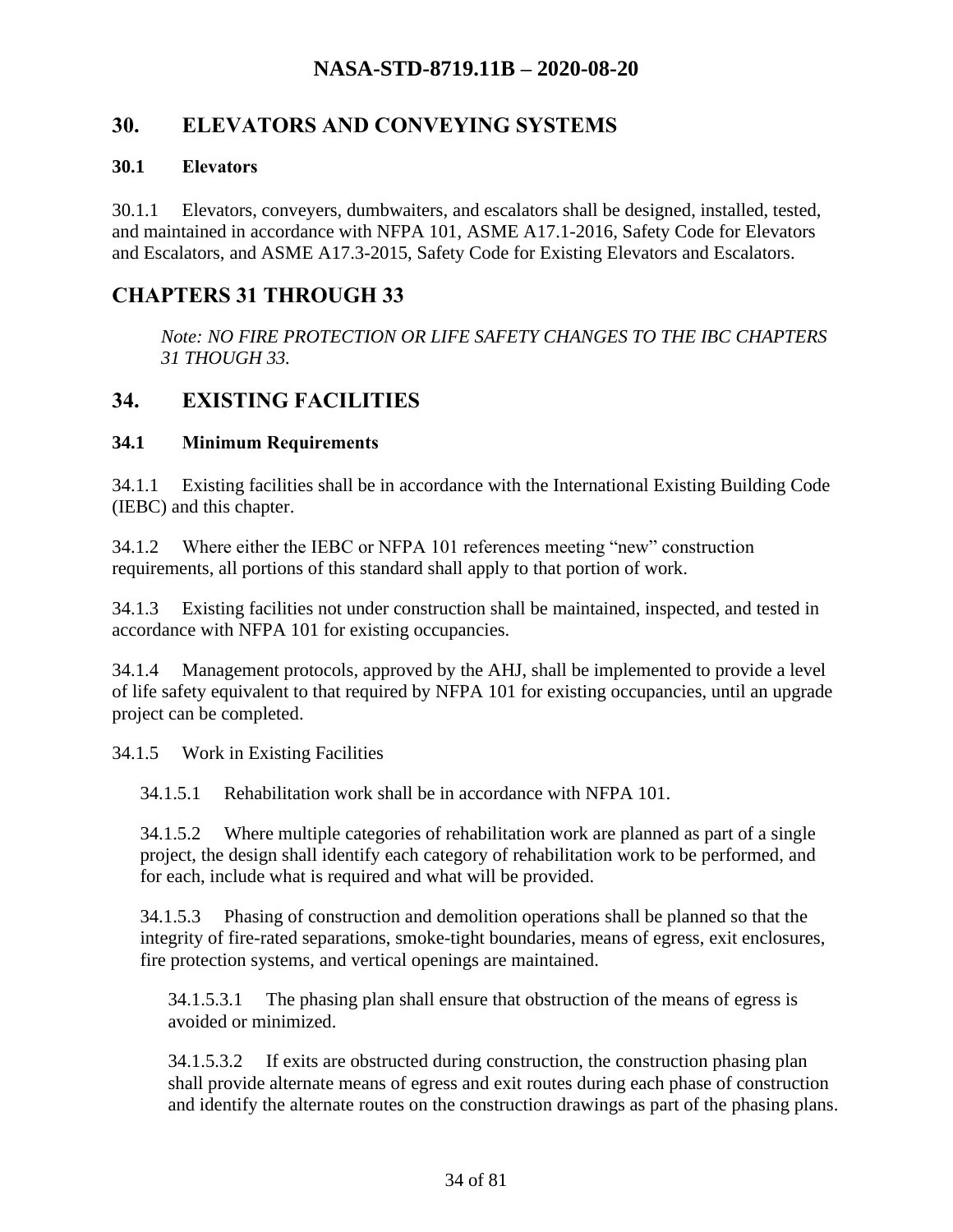34.1.5.4 Minimize, to the extent possible, any impairments or disruptions to active fire protection features. Delineate phasing of construction to ensure that installations of new features or systems or modifications to existing ones are expedited.

34.1.5.5 Prior to taking any actions to impair a fire protection feature or disrupt its performance, ensure alternative procedures have been prepared and incorporated and confirm that official notification of system impairments and schedules have been given to the staff of the facility.

34.1.5.6 The work shall not make the building less conforming with the other sections of this standard, or with any previously alternative arrangements, than it was before the repair was undertaken.

34.1.6 Change in Use or Occupancy

34.1.6.1 Where the use of a facility or a portion of a facility changes, but does not change the occupancy classification of the space, all of the following provisions shall apply.

34.1.6.1.1 When a change in use or occupancy occurs, the area of the change, and its associated means of egress shall comply with the requirements for new construction.

34.1.6.1.2 When a change in use results in a higher occupant load that exceeds the existing means of egress capacity, the facility shall meet the requirements for new construction as specified in this standard.

34.1.7 Vacant Buildings

34.1.7.1 When a vacant building is considered for reuse, the building shall be evaluated for the occupancy that is planned to be in the building.

34.1.7.2 The vacant building shall be evaluated to the requirements for new construction in this standard, the IBC, and NFPA 101.

#### <span id="page-34-0"></span>**34.2 Hazardous Materials**

34.2.1 Existing storage and use of flammable and combustible liquids shall be in accordance with NFPA 30, Flammable and Combustible Liquids Code 2018 Edition.

34.2.2 Existing storage and use of other hazardous materials shall be in accordance with NFPA 400, Hazardous Materials Code 2016 Edition.

34.2.3 Existing facilities or areas containing explosives shall be in accordance with NASA-STD 8719.12 and this standard.

#### <span id="page-34-1"></span>**34.3 Roof Modification**

34.3.1 Modifications to roof systems shall maintain the existing fire classification unless otherwise approved.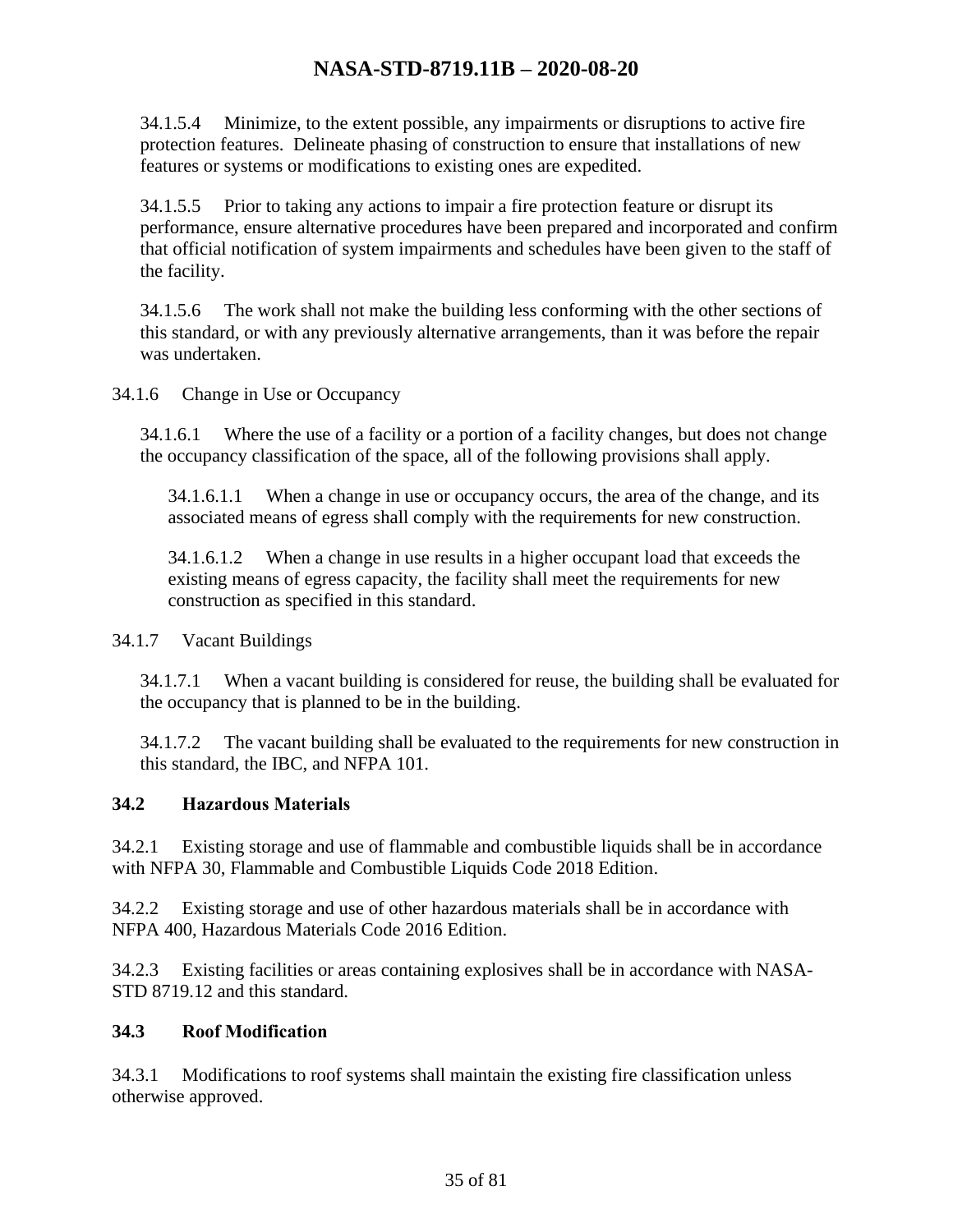### <span id="page-35-0"></span>**35. APPLICABLE AND REFERENCE DOCUMENTS**

#### <span id="page-35-1"></span>**35.1 Applicable Documents**

35.1.1 The documents listed in this section contain provisions that constitute requirements of this standard and are adopted by reference. Use of more recent issues of cited documents may be authorized by the responsible AHJ. The applicable documents are accessible via the NASA Technical Standards System at https://standards.nasa.gov or may be obtained directly from the Standards Developing Organizations or other document distributors.

#### 35.1.2 Government Documents

35.1.2.1 Code of Federal Regulations (CFR)

|          | 14 CFR pt. 139        | <b>Certification of Airports</b>                                                                                     |
|----------|-----------------------|----------------------------------------------------------------------------------------------------------------------|
|          | 24 CFR pt. 3280       | Manufactured Home Construction and Safety Standards                                                                  |
|          | 29 CFR pt. 1910       | Occupational Safety and Health Standards                                                                             |
|          | 29 CFR pt. 1926       | Safety and Health Regulations for Construction                                                                       |
|          | 29 CFR pt. 1960       | Basic Program Elements for Federal Employee<br>Occupational Safety and Health Programs and Related<br><b>Matters</b> |
| 35.1.2.2 | <b>NASA</b> Documents |                                                                                                                      |
|          | <b>NPR 8621.1</b>     | NASA Procedural Requirements for Mishap and Close Call<br>Reporting, Investigating, and Recordkeeping                |

NPR 8715.2 NASA Emergency Preparedness Plan Procedural Requirements

#### NASA-STD-8719.12 Safety Standard for Explosives, Propellants, and Pyrotechnics

#### 35.1.3 Non-Government Documents

35.1.3.1 American Society of Mechanical Engineers (ASME)

ASME A17.1-2016 Safety Code for Elevators and Escalators

ASME A17.3-2015 Safety Code for Existing Elevators and Escalators

35.1.3.2 International Code Council

International Building Code (IBC), 2018 Edition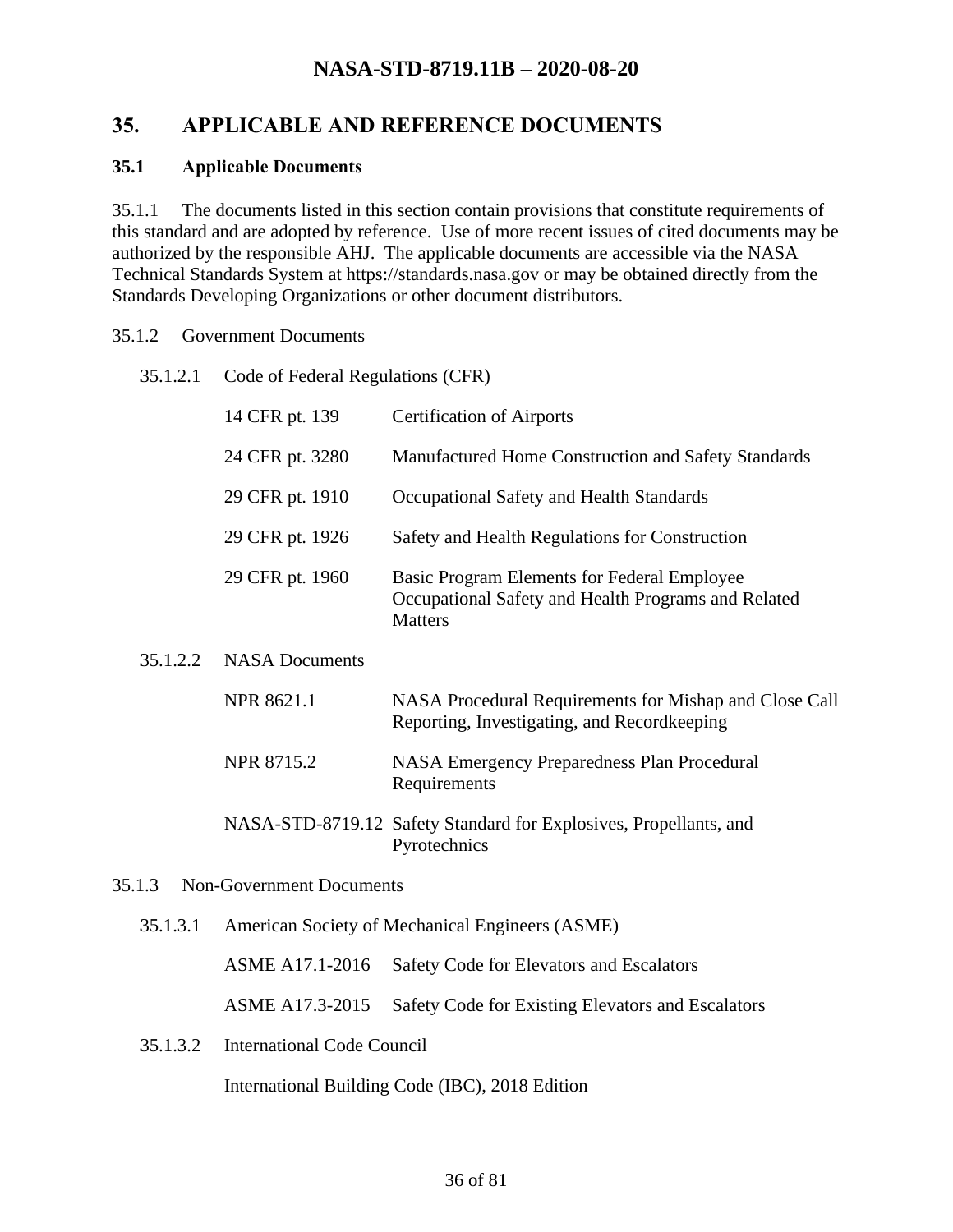International Existing Building Code (IEBC), 2018 Edition

| 35.1.3.3 | <b>National Fire Protection Association</b> |                                                                                                                                |
|----------|---------------------------------------------|--------------------------------------------------------------------------------------------------------------------------------|
|          | NFPA 1                                      | Fire Code, 2018 Edition                                                                                                        |
|          | NFPA 10                                     | Standard for Portable Fire Extinguishers, 2018 Edition                                                                         |
|          | NFPA <sub>13</sub>                          | Standard for the Installation of Sprinkler Systems, 2016<br>Edition                                                            |
|          | NFPA 13D                                    | Standard for the Installation of Sprinkler Systems in One-<br>and Two-Family Dwellings and Manufactured Homes,<br>2016 Edition |
|          | NFPA 13R                                    | Standard for the Installation of Sprinkler Systems in Low-<br>Rise Residential Occupancies, 2016 Edition                       |
|          | NFPA 14                                     | Standard for the Installation of Standpipe and Hose<br>Systems, 2016 Edition                                                   |
|          | NFPA 15                                     | Standard for Water Spray Fixed Systems for Fire<br>Protection, 2017 Edition                                                    |
|          | NFPA 20                                     | Standard for the Installation of Stationary Pumps for Fire<br>Protection, 2016 Edition                                         |
|          | NFPA 22                                     | Standard for Water Tanks for Private Fire Protection, 2018<br>Edition                                                          |
|          | NFPA 24                                     | Standard for the Installation of Private Fire Service Mains<br>and Their Appurtenances, 2016 Edition                           |
|          | NFPA 25                                     | Standard for the Inspection, Testing, and Maintenance of<br>Water-Based Fire Protection Systems, 2017 Edition                  |
|          | NFPA 30                                     | Flammable and Combustible Liquids Code, 2018 Edition                                                                           |
|          | NFPA 31                                     | Standard for the Installation of Oil-Burning Equipment,<br>2016 Edition                                                        |
|          | NFPA 51B                                    | Standard for Fire Prevention During Welding, Cutting, and<br>Other Hot Work, 2014 Edition                                      |
|          | NFPA 70                                     | National Electrical Code, 2017 Edition                                                                                         |
|          | NFPA 70E                                    | Standard for Electrical Safety in the Workplace, 2018<br>Edition                                                               |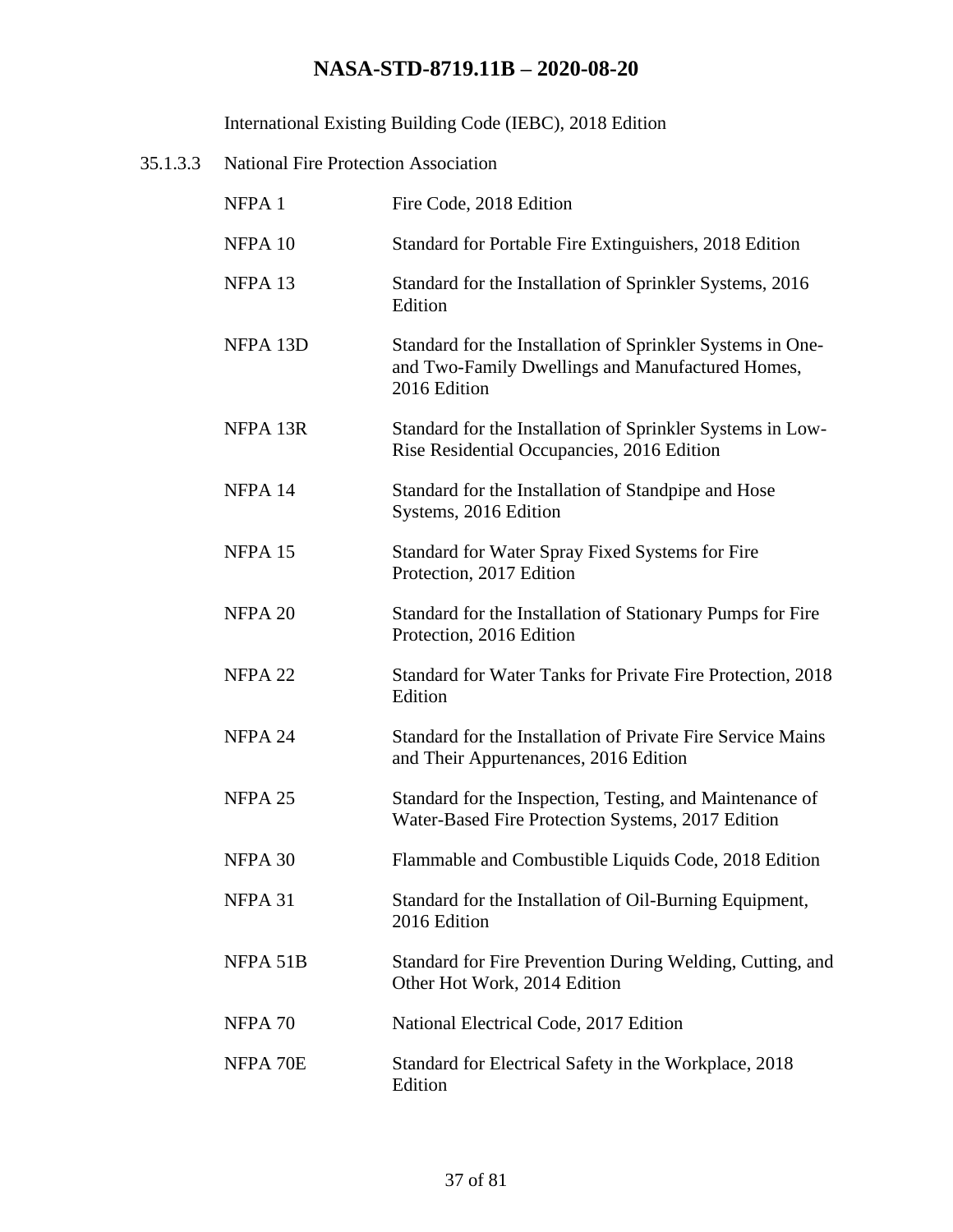| NFPA <sub>72</sub> | National Fire Alarm and Signaling Code, 2016 Edition                                                   |
|--------------------|--------------------------------------------------------------------------------------------------------|
| NFPA <sub>75</sub> | Standard for the Fire Protection of Information Technology<br>Equipment, 2017 Edition                  |
| NFPA 80            | Standard for Fire Doors and Other Opening Protectives,<br>2019 Edition                                 |
| NFPA 80A           | Recommended Practice for Protection of Buildings from<br>Exterior Fire Exposures, 2017 Edition         |
| NFPA 90A           | Standard for the Installation of Air-Conditioning and<br>Ventilating Systems, 2018 Edition             |
| NFPA 92            | Standard for Smoke Control Systems, 2018 Edition                                                       |
| NFPA 96            | Standard for Ventilation Control and Fire Protection of<br>Commercial Cooking Operations, 2017 Edition |
| <b>NFPA 101</b>    | Life Safety Code, 2018 Edition                                                                         |
| <b>NFPA 170</b>    | Standard for Fire Safety and Emergency Symbols, 2018<br>Edition                                        |
| <b>NFPA 204</b>    | Standard for Smoke and Heat Venting, 2018 Edition                                                      |
| <b>NFPA 214</b>    | Standard on Water-Cooling Towers, 2016 Edition                                                         |
| <b>NFPA 221</b>    | Standard for High Challenge Fire Walls, Fire Walls, and<br>Fire Barrier Walls, 2018 Edition            |
| <b>NFPA 291</b>    | Recommended Practice for Fire Flow Testing and Marking<br>of Hydrants, 2016 Edition                    |
| <b>NFPA 400</b>    | Hazardous Materials Code, 2016 Edition                                                                 |
| <b>NFPA 403</b>    | Standard for Aircraft Rescue and Fire-Fighting Services at<br>Airports, 2018 Edition                   |
| <b>NFPA 407</b>    | Standard for Aircraft Fuel Servicing, 2017 Edition                                                     |
| <b>NFPA 409</b>    | Standard on Aircraft Hangars, 2016 Edition                                                             |
| NFPA 424           | Guide for Airport/Community Emergency Planning, 2018<br>Edition                                        |
| <b>NFPA 501</b>    | Standard on Manufactured Housing, 2017 Edition                                                         |
| NFPA 600           | Standard on Industrial Fire Brigades, 2015 Edition                                                     |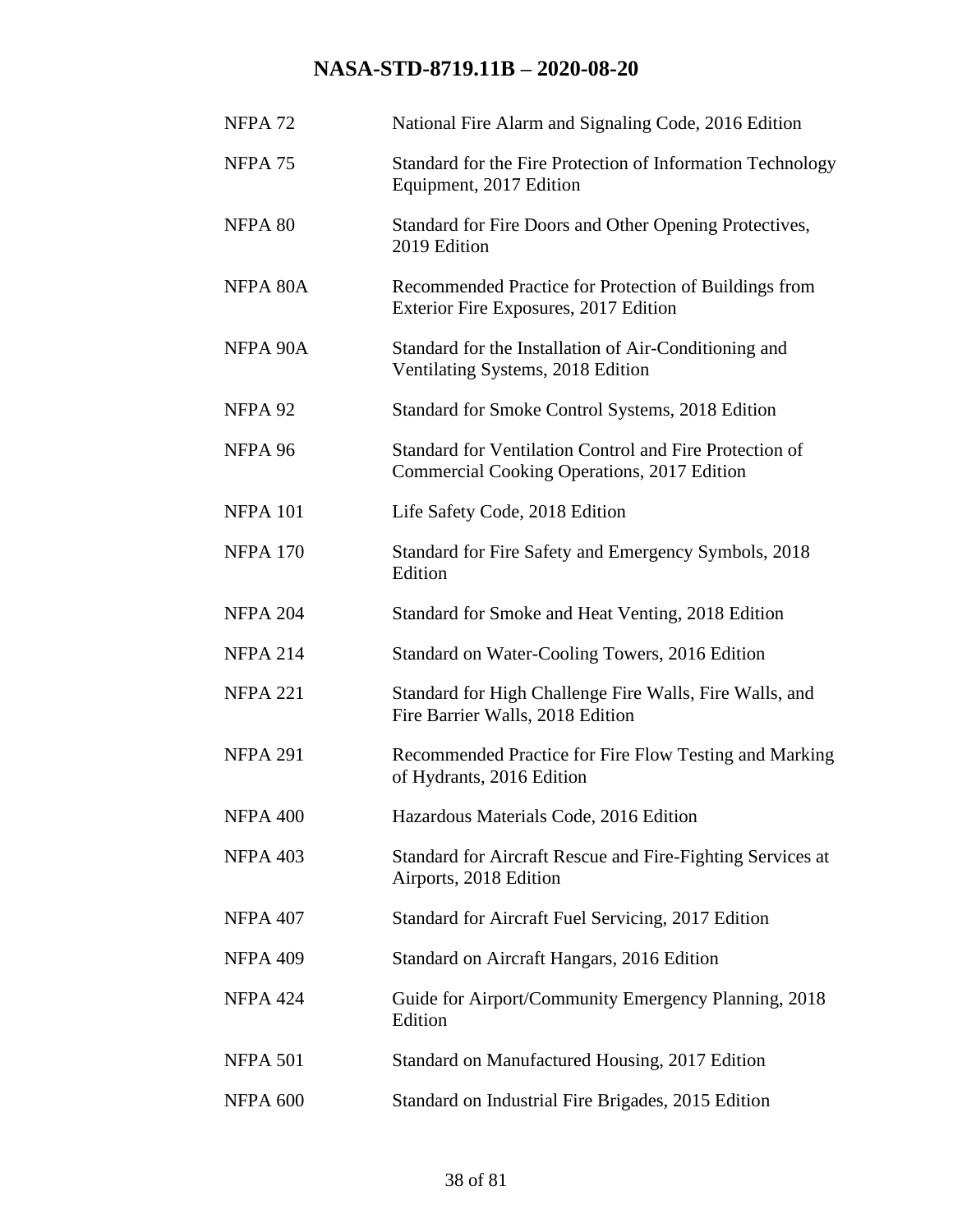|          | <b>NFPA 704</b>  | Standard System for the Identification of the Hazards of<br>Materials for Emergency Response, 2017 Edition                                                                                        |
|----------|------------------|---------------------------------------------------------------------------------------------------------------------------------------------------------------------------------------------------|
|          | <b>NFPA 750</b>  | Standard on Water Mist Fire Protection Systems, 2015<br>Edition                                                                                                                                   |
|          | <b>NFPA 780</b>  | Standard for the Installation of Lightning Protection<br>Systems, 2017 Edition                                                                                                                    |
|          | <b>NFPA 921</b>  | Guide for Fire and Explosion Investigations, 2017 Edition                                                                                                                                         |
|          | <b>NFPA 1033</b> | Standard for Professional Qualifications for Fire<br>Investigator, 2014 Edition                                                                                                                   |
|          | <b>NFPA 1061</b> | Standard for Professional Qualifications for Public Safety<br>Telecommunicator, 2018 Edition                                                                                                      |
|          | <b>NFPA 1081</b> | Standard for Industrial Fire Brigade Member Professional<br>Qualifications, 2018 Edition                                                                                                          |
|          | <b>NFPA 1221</b> | Standard for the Installation, Maintenance, and Use of<br><b>Emergency Services Communications Systems, 2016</b><br>Edition                                                                       |
|          | <b>NFPA 1500</b> | Standard on Fire Department Occupational Safety and<br>Health Program, 2018 Edition                                                                                                               |
|          | <b>NFPA 1561</b> | <b>Standard on Emergency Services Incident Management</b><br>System and Command Safety, 2014 Edition                                                                                              |
|          | <b>NFPA 1620</b> | Standard for Pre-Incident Planning, 2015 Edition                                                                                                                                                  |
|          | <b>NFPA 1710</b> | Standard for the Organization and Deployment of Fire<br>Suppression Operations, Emergency Medical Operations,<br>and Special Operations to the Public by Career Fire<br>Departments, 2016 Edition |
|          | <b>NFPA 1963</b> | Standard for Fire Hose Connections, 2014 Edition                                                                                                                                                  |
| 35.1.3.4 | Other            |                                                                                                                                                                                                   |
|          | AWWA M31         | Distribution System Requirements for Fire Protection, 2008<br>Edition                                                                                                                             |
|          | FM Global 1-20   | Factory Mutual Global Property Loss Prevention Data<br>Sheet 1-20, Protection Against Exterior Fire Exposure                                                                                      |
|          | FM Global 1-53   | Factory Mutual Global Property Loss Prevention Data<br>Sheet 1-53, Anechoic Chambers                                                                                                              |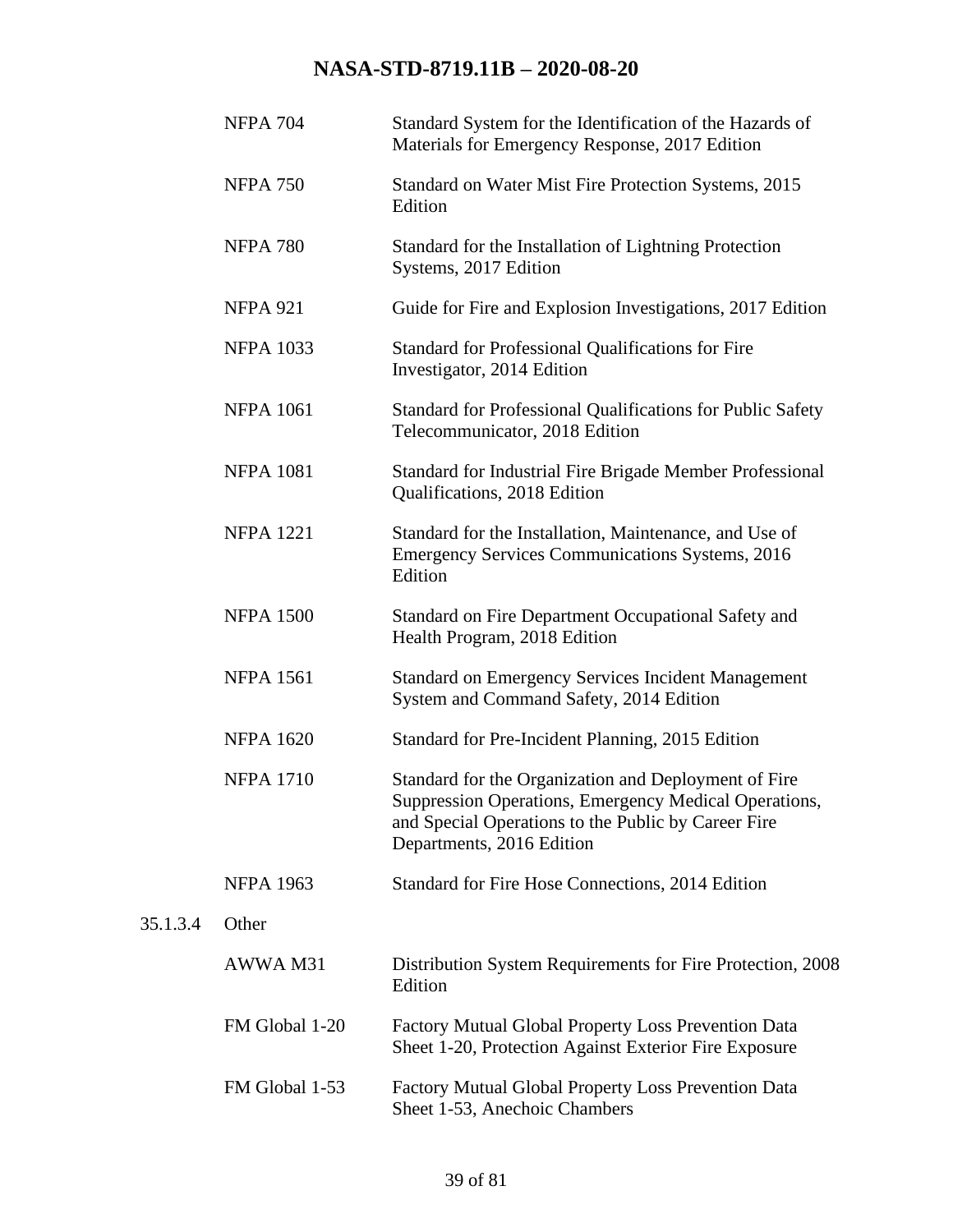| FM Global 5-4 | Factory Mutal Global Property Loss Prevention Data Sheet<br>5-4, Transformers |
|---------------|-------------------------------------------------------------------------------|
| NECA 1-2015   | Good Workmanship in Electrical Construction, 2015<br>Edition                  |

### **35.2 Reference Documents**

35.2.1 The reference documents listed in this section are not incorporated by reference within this standard but may provide further clarification and guidance.

| 35.2.1.1 | <b>Government Documents</b>         |                                                                                        |
|----------|-------------------------------------|----------------------------------------------------------------------------------------|
|          | NPD 1440.6                          | <b>NASA Records Management</b>                                                         |
|          | <b>NPR 8715.1</b>                   | <b>NASA Safety and Health Programs</b>                                                 |
|          | <b>NPR 8820.2</b>                   | <b>Facility Project Requirements</b>                                                   |
|          | <b>NASA Facilities Design Guide</b> |                                                                                        |
| 35.2.1.2 | <b>Non-Government Documents</b>     |                                                                                        |
|          | AWWA M17                            | Fire Hydrants: Installation, Field Testing, and<br>Maintenance, 2016                   |
|          | ASME A17.6-2010                     | Standard for Elevator Suspension, Compensation<br>and Governor Systems, 2010 Edition   |
|          | ANSI A117.1-2017                    | Standard for Accessible and Usable Buildings and<br>Facilities, 28 March 2017          |
|          | <b>ANSI A119.1</b>                  | Mobile Homes Rules and Regulations, 1972 Edition                                       |
|          | <b>IES RP-7-17</b>                  | Recommended Practices for Lighting Industrial<br>Facilities, 2017 Edition              |
|          | NFPA <sub>2</sub>                   | Hydrogen Technologies Code, 2016 Edition                                               |
|          | NFPA <sub>3</sub>                   | Standard for Commissioning of Fire Protection and<br>Life Safety Systems, 2018 Edition |
|          | NFPA 11                             | Standard for Low-, Medium-, and High-Expansion<br>Foam, 2016 Edition                   |
|          | NFPA <sub>12</sub>                  | <b>Standard on Carbon Dioxide Extinguishing</b>                                        |

Systems, 2018 Edition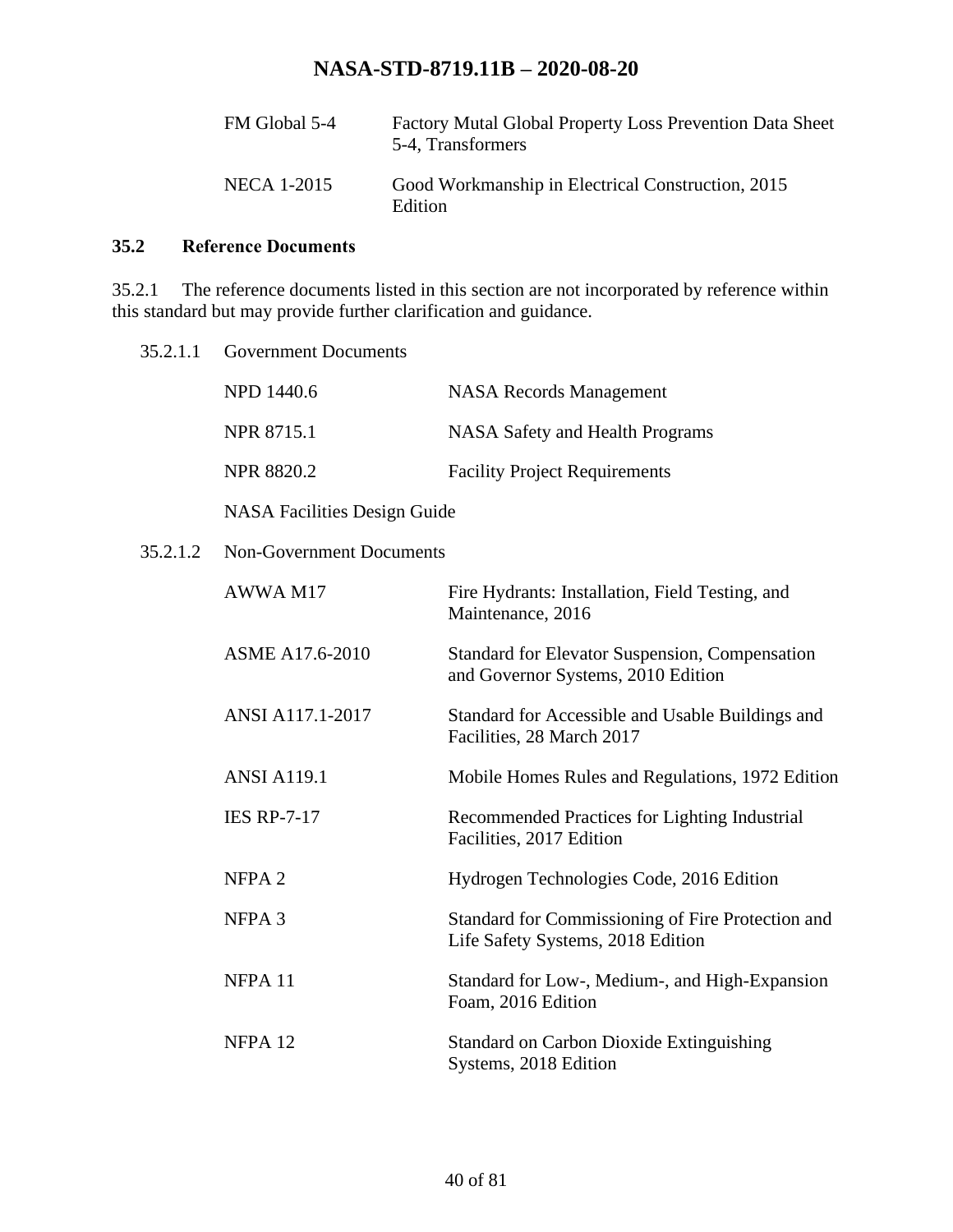| NFPA <sub>12A</sub>  | Standard on Halon 1301 Fire Extinguishing<br>Systems, 2018 Edition                                                                 |
|----------------------|------------------------------------------------------------------------------------------------------------------------------------|
| NFPA 13E             | Recommended Practice for Fire Department<br>Operations in Properties Protected by Sprinkler and<br>Standpipe Systems, 2015 Edition |
| NFPA 16              | Standard for the Installation of Foam-Water<br>Sprinkler and Foam-Water Spray Systems, 2015<br>Edition                             |
| NFPA <sub>17</sub>   | Standard for Dry Chemical Extinguishing Systems,<br>2017 Edition                                                                   |
| NFPA <sub>18</sub>   | Standard on Wetting Agents, 2017 Edition                                                                                           |
| NFPA <sub>18</sub> A | Standard on Water Additives for Fire Control and<br>Vapor Mitigation, 2017 Edition                                                 |
| NFPA 30A             | Code for Motor Fuel Dispensing Facilities and<br>Repair Garages, 2018 Edition                                                      |
| NFPA 30B             | Code for the Manufacture and Storage of Aerosol<br>Products, 2015 Edition                                                          |
| NFPA 32              | Standard for Dry-Cleaning Plants, 2016 Edition                                                                                     |
| NFPA 33              | <b>Standard for Spray Application Using Flammable or</b><br>Combustible Materials, 2018 Edition                                    |
| NFPA 34              | <b>Standard for Dipping, Coating and Printing</b><br>Processes Using Flammable or Combustible<br>Liquids, 2018 Edition             |
| NFPA 35              | Standard for the Manufacture of Organic Coatings,<br>2016 Edition                                                                  |
| NFPA 36              | <b>Standard for Solvent Extraction Plants, 2017</b><br>Edition                                                                     |
| NFPA 37              | Standard for the Installation and Use of Stationary<br>Combustion Engines and Gas Turbines, 2018<br>Edition                        |
| NFPA 40              | Standard for the Storage and Handling of Cellulose<br>Nitrate Film, 2016 Edition                                                   |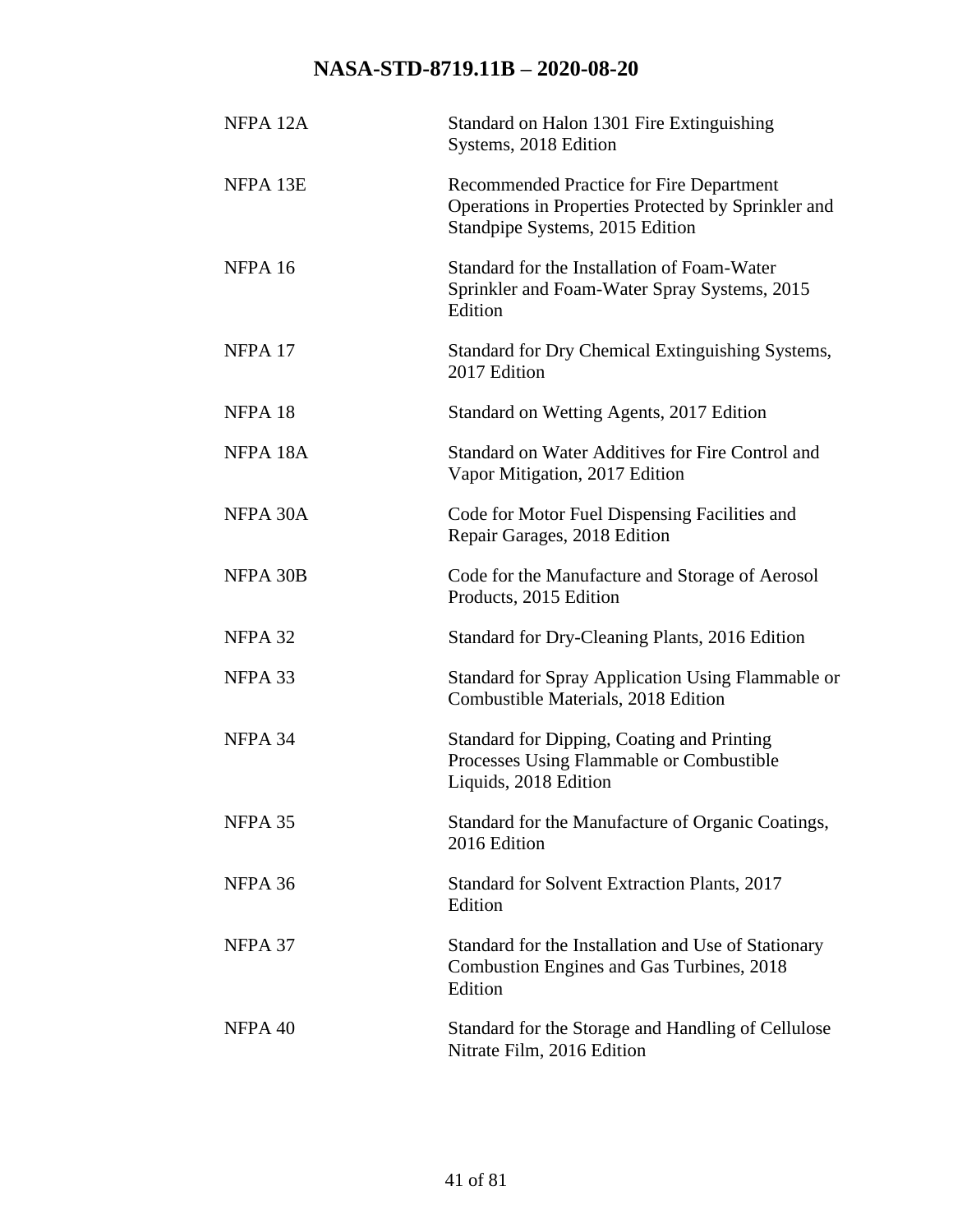| NFPA 45            | Standard on Fire Protection for Laboratories Using<br>Chemicals, 2015 Edition                                                       |
|--------------------|-------------------------------------------------------------------------------------------------------------------------------------|
| NFPA 51            | Standard for the Design and Installation of Oxygen-<br>Fuel Gas Systems for Welding, Cutting, and Allied<br>Processes, 2018 Edition |
| NFPA 51A           | Standard for Acetylene Cylinder Charging Plants,<br>2012 Edition                                                                    |
| NFPA 52            | Vehicular Gaseous Fuel Systems Code, 2016<br>Edition                                                                                |
| NFPA 53            | Recommended Practice on Materials, Equipment,<br>and Systems Used in Oxygen-Enriched<br>Atmospheres, 2016 Edition                   |
| NFPA 55            | Compressed Gases and Cryogenic Fluids Code,<br>2016 Edition                                                                         |
| NFPA 56            | <b>Standard for Fire and Explosion Prevention During</b><br>Cleaning and Purging of Flammable Gas Piping<br>Systems, 2017 Edition   |
| NFPA 59            | Utility LP-Gas Plant Code, 2018 Edition                                                                                             |
| NFPA <sub>61</sub> | Standard for the Prevention of Fires and Dust<br>Explosions in Agricultural and Food Processing<br>Facilities, 2017 Edition         |
| NFPA <sub>67</sub> | Guide on Explosion Protection for Gaseous<br>Mixtures in Pipe Systems, 2016 Edition                                                 |
| NFPA <sub>68</sub> | Standard on Explosion Protection by Deflagration<br>Venting, 2018 Edition                                                           |
| NFPA 69            | Standard on Explosion Prevention Systems, 2014<br>Edition                                                                           |
| NFPA 70B           | Recommended Practice for Electrical Equipment<br>Maintenance, 2016 Edition                                                          |
| NFPA <sub>73</sub> | <b>Standard for Electrical Inspections for Existing</b><br>Dwellings, 2016 Edition                                                  |
| NFPA 76            | Standard for the Fire Protection of<br>Telecommunications Facilities, 2016 Edition                                                  |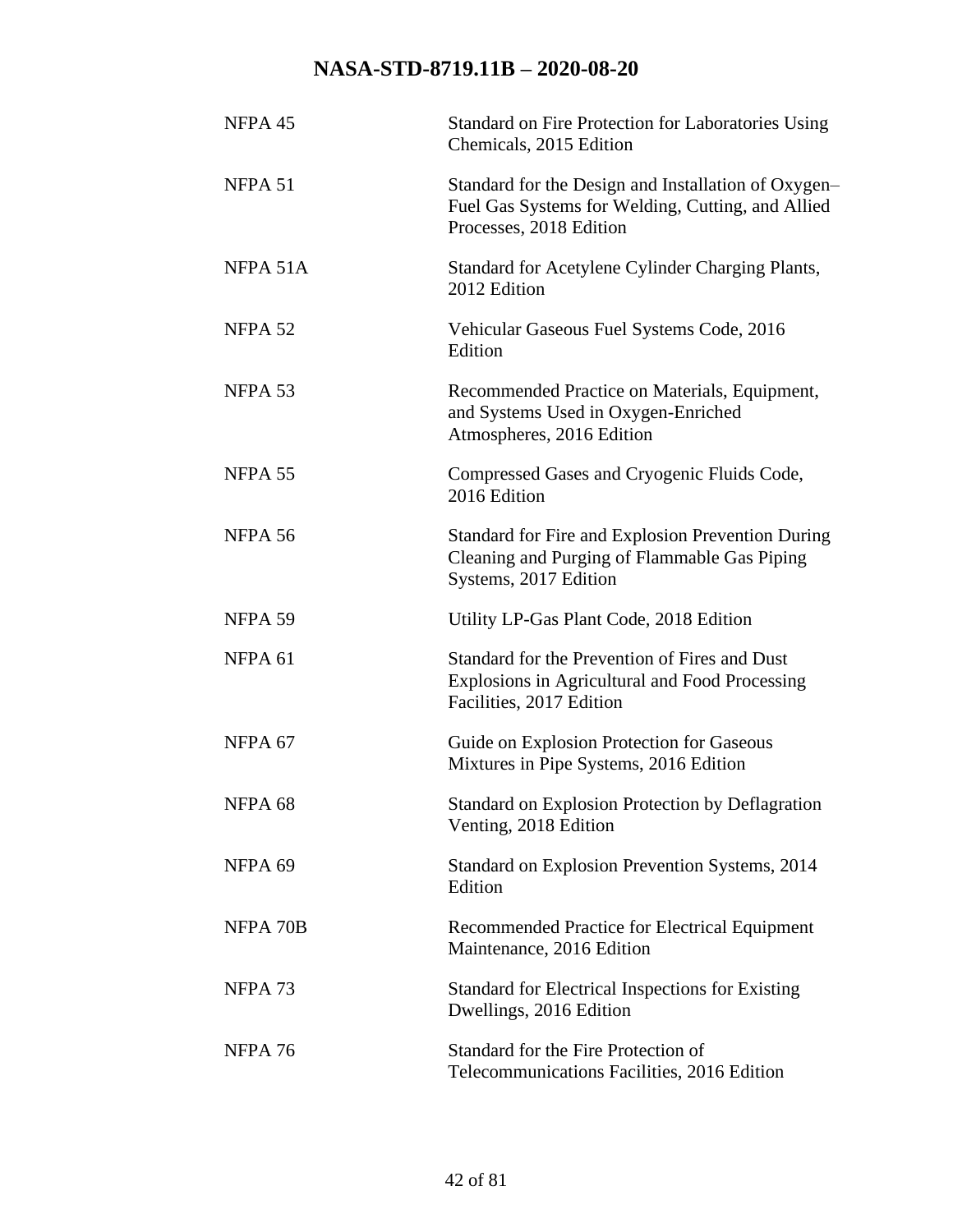| NFPA <sub>77</sub> | Recommended Practice on Static Electricity, 2014<br>Edition                                                                        |
|--------------------|------------------------------------------------------------------------------------------------------------------------------------|
| NFPA <sub>79</sub> | Electrical Standard for Industrial Machinery, 2018<br>Edition                                                                      |
| NFPA 82            | Standard on Incinerators and Waste and Linen<br>Handling Systems and Equipment, 2014 Edition                                       |
| NFPA 85            | Boiler and Combustion Systems Hazards Code,<br>2015 Edition                                                                        |
| NFPA 87            | Recommended Practice for Fluid Heaters, 2018<br>Edition                                                                            |
| NFPA 88A           | Standard for Parking Structures, 2015 Edition                                                                                      |
| NFPA 90B           | Standard for the Installation of Warm Air Heating<br>and Air-Conditioning Systems, 2018 Edition                                    |
| NFPA 91            | Standard for Exhaust Systems for Air Conveying of<br>Vapors, Gases, Mists, and Non-combustible<br>Particulate Solids, 2015 Edition |
| NFPA 99            | Health Care Facilities Code, 2018 Edition                                                                                          |
| NFPA 99B           | Standard for Hypobaric Facilities, 2018 Edition                                                                                    |
| NFPA 101A          | Guide on Alternative Approaches to Life Safety,<br>2016 Edition                                                                    |
| <b>NFPA 102</b>    | Standard for Grandstands, Folding and Telescopic<br>Seating, Tents, and Membrane Structures, 2016<br>Edition                       |
| <b>NFPA 105</b>    | Standard for Smoke Door Assemblies and Other<br>Opening Protectives, 2016 Edition                                                  |
| <b>NFPA 110</b>    | <b>Standard for Emergency and Standby Power</b><br>Systems, 2016 Edition                                                           |
| <b>NFPA 111</b>    | <b>Standard on Stored Electrical Energy Emergency</b><br>and Standby Power Systems, 2019 Edition                                   |
| <b>NFPA 115</b>    | Standard for Laser Fire Protection, 2016 Edition                                                                                   |
| <b>NFPA 120</b>    | Standard for Fire Prevention and Control in Coal<br>Mines, 2015 Edition                                                            |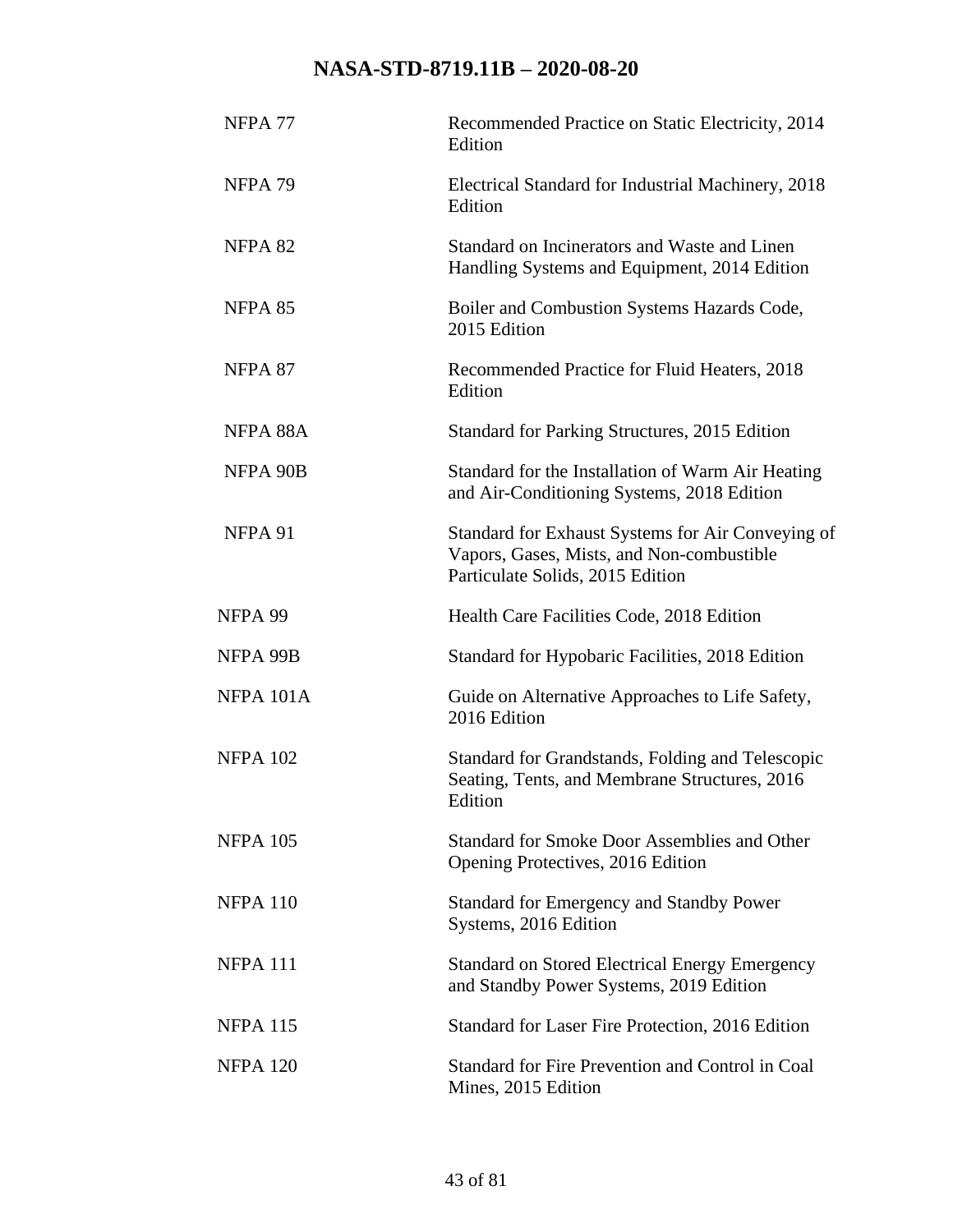| <b>NFPA 122</b> | Standard for Fire Prevention and Control in<br>Metal/Non-Metal Mining and Metal Mineral<br>Processing Facilities, 2015 Edition                                  |
|-----------------|-----------------------------------------------------------------------------------------------------------------------------------------------------------------|
| <b>NFPA 130</b> | <b>Standard for Fixed Guideway Transit and Passenger</b><br>Rail Systems, 2017 Edition                                                                          |
| <b>NFPA 140</b> | <b>Standard on Motion Picture and Television</b><br>Production Studio Soundstages, Approved<br>Production Facilities, and Production Locations,<br>2018 Edition |
| <b>NFPA 150</b> | Standard on Fire and Life Safety in Animal Housing<br>Facilities, 2016 Edition                                                                                  |
| <b>NFPA 160</b> | Standard for the Use of Flame Effects Before an<br>Audience, 2016 Edition                                                                                       |
| <b>NFPA 220</b> | Standard on Types of Building Construction, 2018<br>Edition                                                                                                     |
| <b>NFPA 225</b> | Model Manufactured Home Installation Standard,<br>2017 Edition                                                                                                  |
| <b>NFPA 232</b> | Standard for the Protection of Records, 2017<br>Edition                                                                                                         |
| <b>NFPA 241</b> | Standard for Safeguarding Construction, Alteration,<br>and Demolition Operations, 2013 Edition                                                                  |
| <b>NFPA 252</b> | <b>Standard Methods of Fire Tests of Door</b><br>Assemblies, 2017 Edition                                                                                       |
| <b>NFPA 253</b> | <b>Standard Method of Test for Critical Radiant Flux</b><br>of Floor Covering Systems Using a Radiant Heat<br>Energy Source, 2015 Edition                       |
| <b>NFPA 257</b> | <b>Standard on Fire Test for Window and Glass Block</b><br>Assemblies, 2017 Edition                                                                             |
| <b>NFPA 259</b> | <b>Standard Test Method for Potential Heat of</b><br>Building Materials, 2018 Edition                                                                           |
| <b>NFPA 260</b> | <b>Standard Methods of Tests and Classification</b><br>System for Cigarette Ignition Resistance of<br>Components of Upholstered Furniture, 2013 Edition         |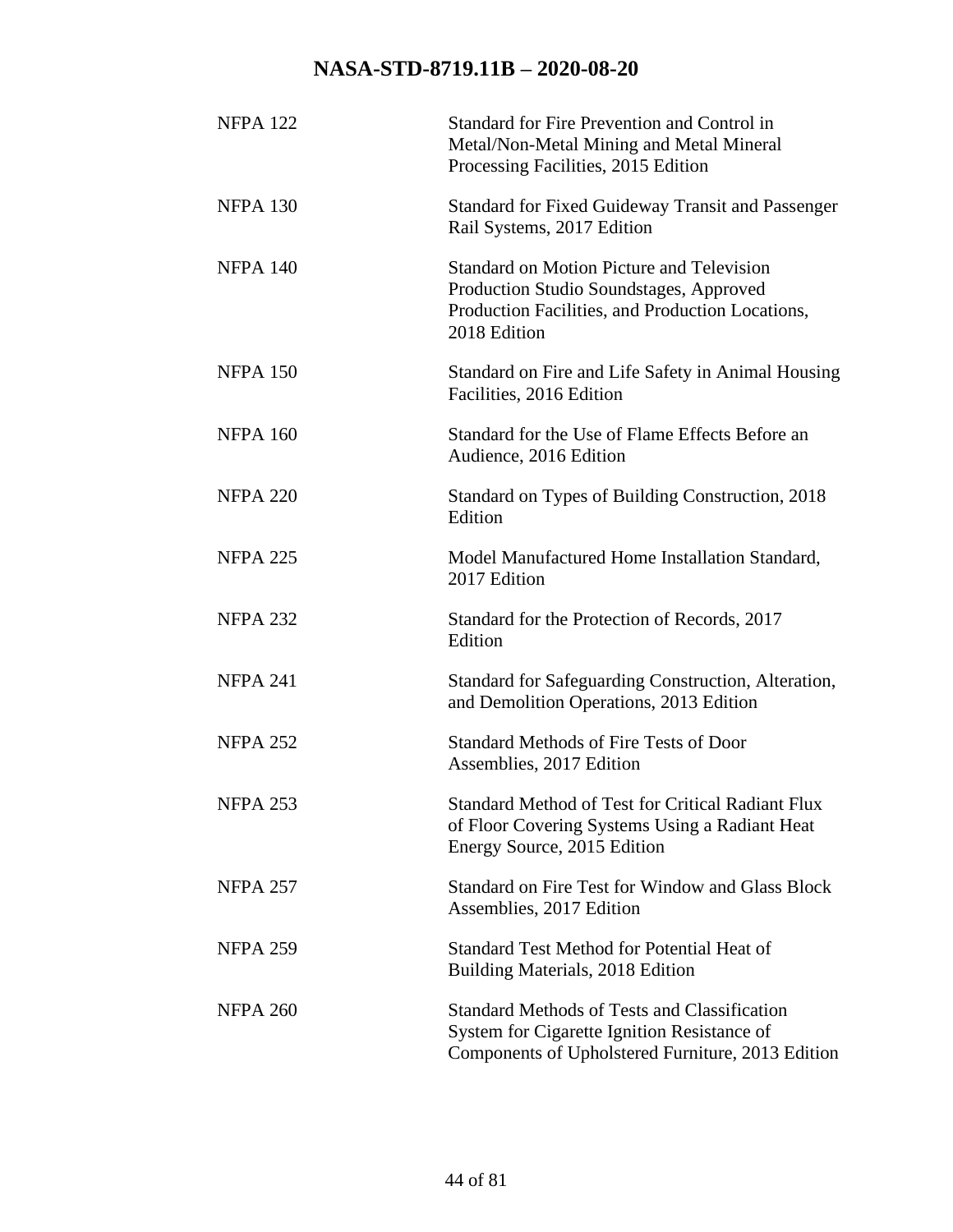| <b>NFPA 261</b> | <b>Standard Method of Test for Determining</b><br>Resistance of Mock-Up Upholstered Furniture<br>Material Assemblies to Ignition by Smoldering<br>Cigarettes, 2018 Edition                 |
|-----------------|--------------------------------------------------------------------------------------------------------------------------------------------------------------------------------------------|
| <b>NFPA 262</b> | Standard Method of Test for Flame Travel and<br>Smoke of Wires and Cables for Use in Air-<br>Handling Spaces, 2015 Edition                                                                 |
| <b>NFPA 265</b> | <b>Standard Methods of Fire Tests for Evaluating</b><br>Room Fire Growth Contribution of Textile or<br>Expanded Vinyl Wall Coverings on Full Height<br>Panels and Walls, 2015 Edition      |
| <b>NFPA 268</b> | <b>Standard Test Method for Determining Ignitability</b><br>of Exterior Wall Assemblies Using a Radiant Heat<br>Energy Source, 2017 Edition                                                |
| <b>NFPA 269</b> | <b>Standard Test Method for Developing Toxic</b><br>Potency Data for Use in Fire Hazard Modeling,<br>2017 Edition                                                                          |
| <b>NFPA 270</b> | <b>Standard Test Method for Measurement of Smoke</b><br>Obscuration Using a Conical Radiant Source in a<br>Single Closed Chamber, 2018 Edition                                             |
| <b>NFPA 271</b> | Standard Method of Test for Heat and Visible<br><b>Smoke Release Rates for Materials and Products</b><br>Using an Oxygen Consumption Calorimeter, 2009<br>Edition                          |
| <b>NFPA 274</b> | <b>Standard Test Method to Evaluate Fire Performance</b><br>Characteristics of Pipe Insulation, 2018 Edition                                                                               |
| <b>NFPA 275</b> | Standard Method of Fire Tests for the Evaluation of<br>Thermal Barriers, 2017 Edition                                                                                                      |
| <b>NFPA 276</b> | Standard Method of Fire Test for Determining the<br>Heat Release Rate of Roofing Assemblies with<br>Combustible Above-Deck Roofing Components,<br>2015 Edition                             |
| <b>NFPA 285</b> | <b>Standard Fire Test Method for Evaluation of Fire</b><br>Propagation Characteristics of Exterior Non-Load-<br>Bearing Wall Assemblies Containing Combustible<br>Components, 2012 Edition |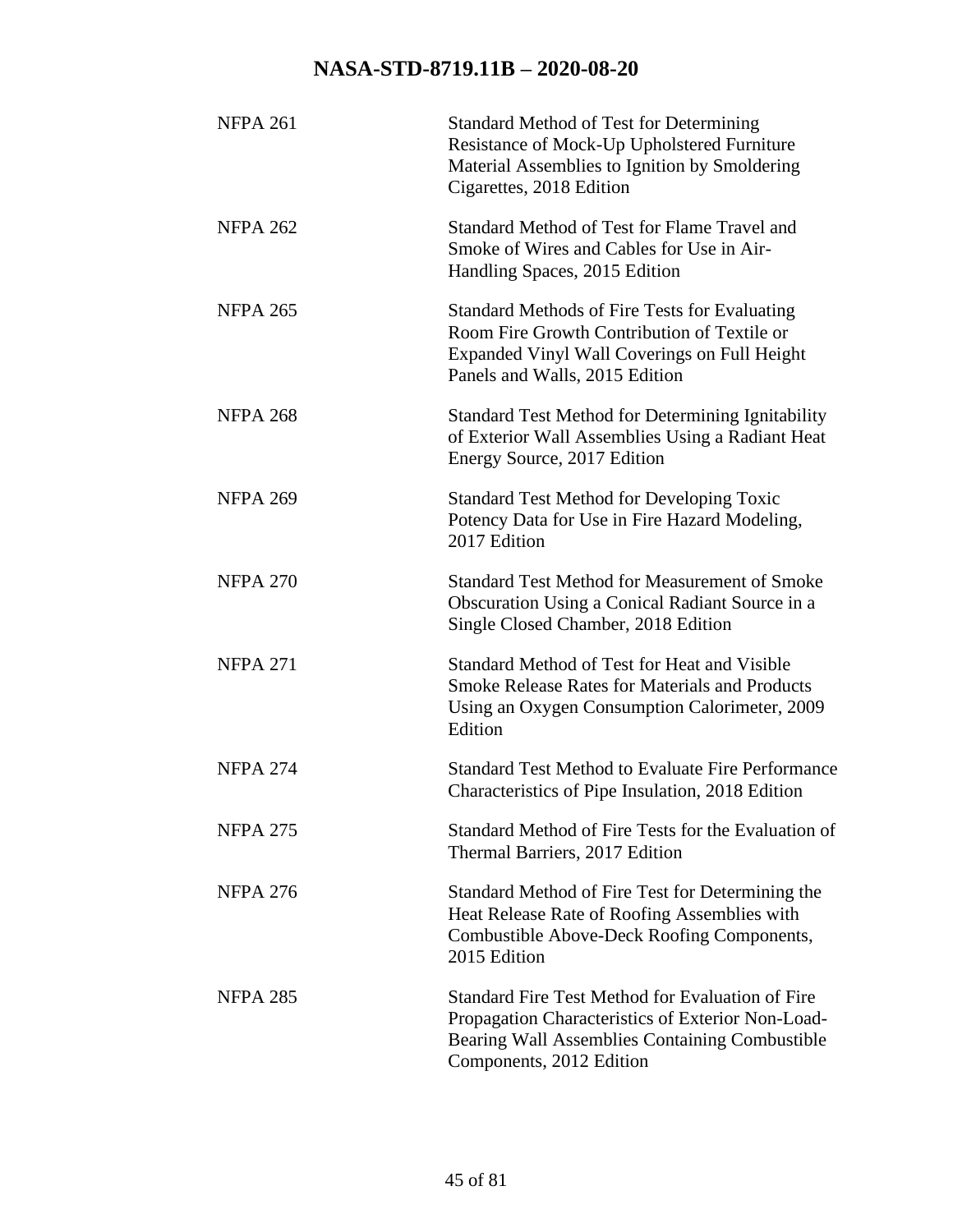| <b>NFPA 286</b> | <b>Standard Methods of Fire Tests for Evaluating</b><br>Contribution of Wall and Ceiling Interior Finish to<br>Room Fire Growth, 2015 Edition        |
|-----------------|------------------------------------------------------------------------------------------------------------------------------------------------------|
| <b>NFPA 287</b> | <b>Standard Test Methods for Measurement of</b><br>Flammability of Materials in Cleanrooms Using a<br>Fire Propagation Apparatus (FPA), 2017 Edition |
| <b>NFPA 288</b> | Standard Methods of Fire Tests of Horizontal Fire<br>Door Assemblies Installed in Horizontal Fire<br>Resistance–Rated Assemblies, 2017 Edition       |
| <b>NFPA 289</b> | Standard Method of Fire Test for Individual Fuel<br>Packages, 2013 Edition                                                                           |
| <b>NFPA 290</b> | <b>Standard for Fire Testing of Passive Protection</b><br>Materials for Use on LP-Gas Containers, 2018<br>Edition                                    |
| <b>NFPA 301</b> | Code for Safety to Life from Fire on Merchant<br>Vessels, 2018 Edition                                                                               |
| <b>NFPA 302</b> | Fire Protection Standard for Pleasure and<br>Commercial Motor Craft, 2015 Edition                                                                    |
| <b>NFPA 303</b> | Fire Protection Standard for Marinas and Boatyards,<br>2016 Edition                                                                                  |
| <b>NFPA 306</b> | Standard for the Control of Gas Hazards on Vessels,<br>2014 Edition                                                                                  |
| <b>NFPA 307</b> | Standard for the Construction and Fire Protection of<br>Marine Terminals, Piers, and Wharves, 2016<br>Edition                                        |
| <b>NFPA 312</b> | <b>Standard for Fire Protection of Vessels During</b><br>Construction, Conversion, Repair, and Lay-Up,<br>2016 Edition                               |
| <b>NFPA 318</b> | Standard for the Protection of Semiconductor<br>Fabrication Facilities, 2018 Edition                                                                 |
| <b>NFPA 326</b> | Standard for the Safeguarding of Tanks and<br>Containers for Entry, Cleaning, or Repair, 2015<br>Edition                                             |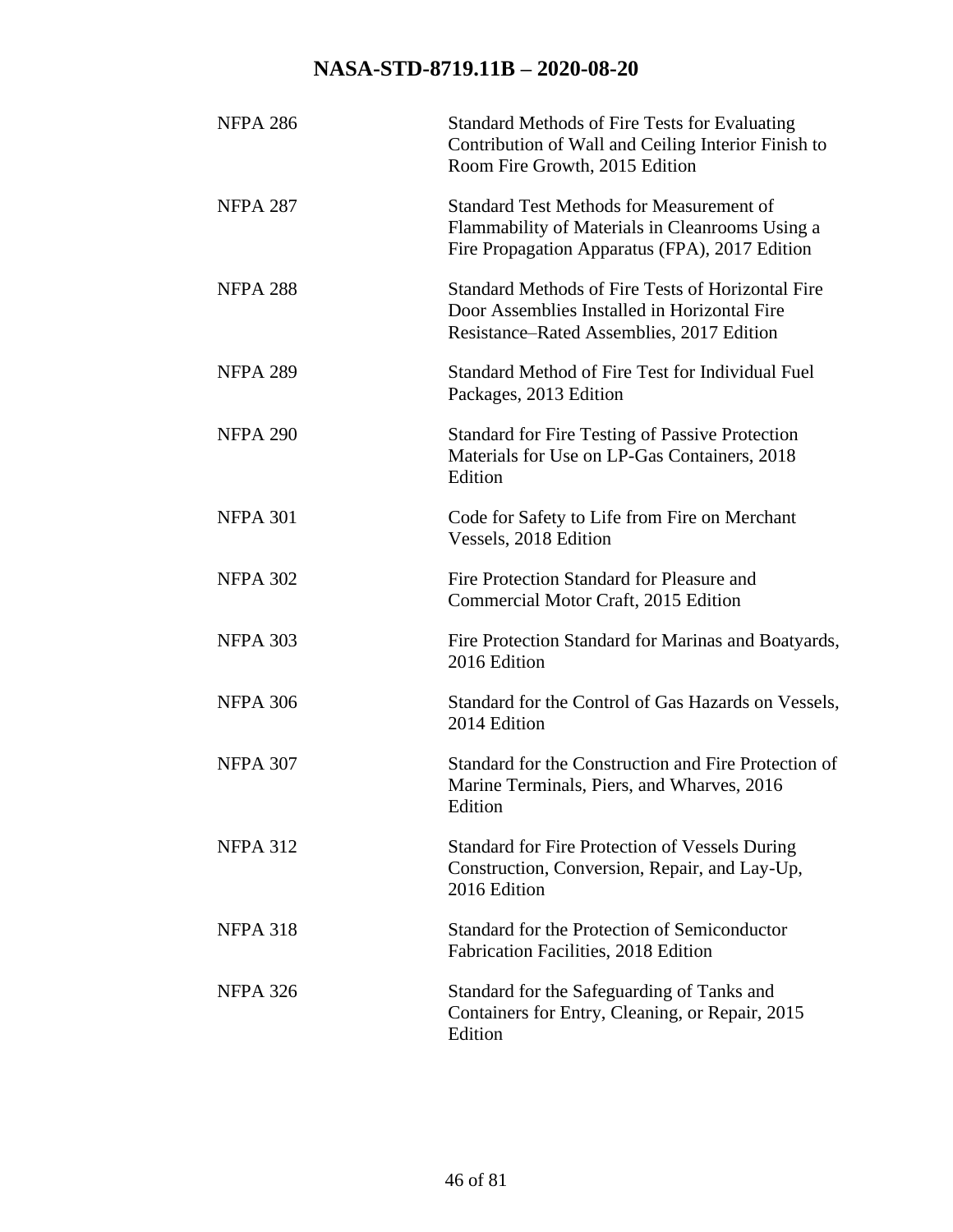| <b>NFPA 329</b> | Recommended Practice for Handling Releases of<br>Flammable and Combustible Liquids and Gases,<br>2015 Edition                                  |
|-----------------|------------------------------------------------------------------------------------------------------------------------------------------------|
| <b>NFPA 385</b> | Standard for Tank Vehicles for Flammable and<br>Combustible Liquids, 2017 Edition                                                              |
| <b>NFPA 402</b> | Guide for Aircraft Rescue and Fire-Fighting<br>Operations, 2013 Edition                                                                        |
| <b>NFPA 405</b> | Standard for the Recurring Proficiency of Airport<br>Fire Fighters, 2015 Edition                                                               |
| <b>NFPA 408</b> | <b>Standard for Aircraft Hand Portable Fire</b><br>Extinguishers, 2017 Edition                                                                 |
| <b>NFPA 410</b> | Standard on Aircraft Maintenance, 2015 Edition                                                                                                 |
| <b>NFPA 412</b> | <b>Standard for Evaluating Aircraft Rescue and Fire-</b><br>Fighting Foam Equipment, 2014 Edition                                              |
| <b>NFPA 414</b> | <b>Standard for Aircraft Rescue and Fire-Fighting</b><br>Vehicles, 2017 Edition                                                                |
| <b>NFPA 415</b> | <b>Standard on Airport Terminal Buildings, Fueling</b><br>Ramp Drainage, and Loading Walkways, 2016<br>Edition                                 |
| <b>NFPA 418</b> | Standard for Heliports, 2016 Edition                                                                                                           |
| <b>NFPA 422</b> | Guide for Aircraft Accident/Incident Response<br>Assessment, 2010 Edition                                                                      |
| <b>NFPA 423</b> | Standard for Construction and Protection of Aircraft<br>Engine Test Facilities, 2016 Edition                                                   |
| <b>NFPA 450</b> | Guide for Emergency Medical Services and<br>Systems, 2017 Edition                                                                              |
| <b>NFPA 472</b> | Standard for Competence of Responders to<br>Hazardous Materials/Weapons of Mass Destruction<br>Incidents, 2018 Edition                         |
| <b>NFPA 473</b> | <b>Standard for Competencies for EMS Personnel</b><br>Responding to Hazardous Materials/Weapons of<br>Mass Destruction Incidents, 2018 Edition |
| NFPA 484        | Standard for Combustible Metals, 2015 Edition                                                                                                  |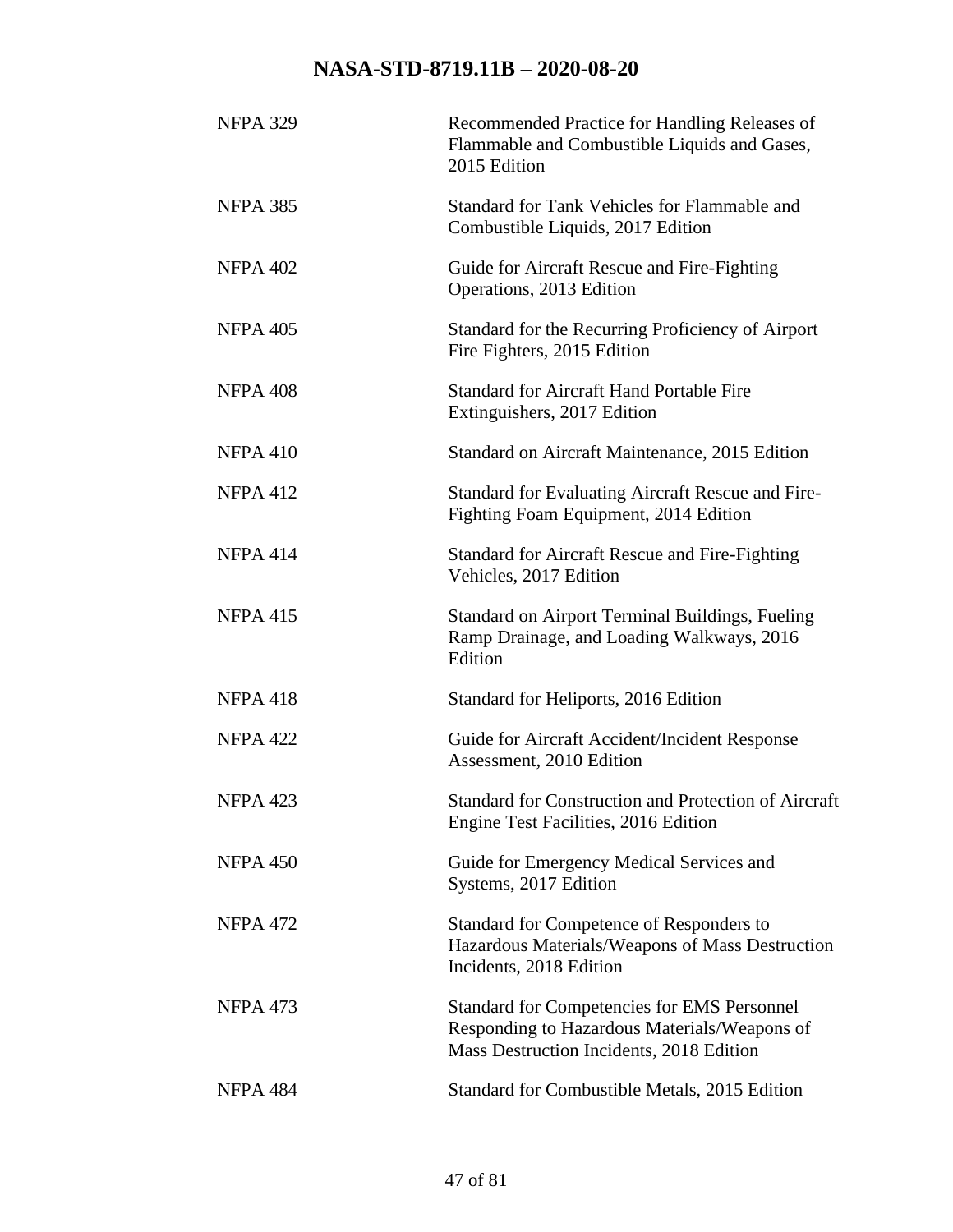| <b>NFPA 495</b> | Explosive Materials Code, 2018 Edition                                                                                                                                                                      |
|-----------------|-------------------------------------------------------------------------------------------------------------------------------------------------------------------------------------------------------------|
| <b>NFPA 496</b> | Standard for Purged and Pressurized Enclosures for<br>Electrical Equipment, 2017 Edition                                                                                                                    |
| <b>NFPA 497</b> | Recommended Practice for the Classification of<br>Flammable Liquids, Gases, or Vapors and of<br>Hazardous (Classified) Locations for Electrical<br>Installations in Chemical Process Areas, 2017<br>Edition |
| <b>NFPA 498</b> | Standard for Safe Havens and Interchange Lots for<br>Vehicles Transporting Explosives, 2018 Edition                                                                                                         |
| <b>NFPA 499</b> | Recommended Practice for the Classification of<br>Combustible Dusts and of Hazardous (Classified)<br>Locations for Electrical Installations in Chemical<br>Process Areas, 2017 Edition                      |
| NFPA 501A       | Standard for Fire Safety Criteria for Manufactured<br>Home Installations, Sites, and Communities, 2017<br>Edition                                                                                           |
| <b>NFPA 502</b> | Standard for Road Tunnels, Bridges, and Other<br>Limited Access Highways, 2017 Edition                                                                                                                      |
| <b>NFPA 505</b> | Fire Safety Standard for Powered Industrial Trucks<br>Including Type Designations, Areas of Use,<br>Conversions, Maintenance, and Operations, 2018<br>Edition                                               |
| <b>NFPA 520</b> | Standard on Subterranean Spaces, 2016 Edition                                                                                                                                                               |
| <b>NFPA 550</b> | Guide to the Fire Safety Concepts Tree, 2017<br>Edition                                                                                                                                                     |
| <b>NFPA 551</b> | Guide for the Evaluation of Fire Risk Assessments,<br>2016 Edition                                                                                                                                          |
| <b>NFPA 555</b> | Guide on Methods for Evaluating Potential for<br>Room Flashover, 2017 Edition                                                                                                                               |
| <b>NFPA 556</b> | Guide on Methods for Evaluating Fire Hazard to<br>Occupants of Passenger Road Vehicles, 2016<br>Edition                                                                                                     |
| <b>NFPA 557</b> | Standard for Determination of Fire Loads for Use in<br>Structural Fire Protection Design, 2016 Edition                                                                                                      |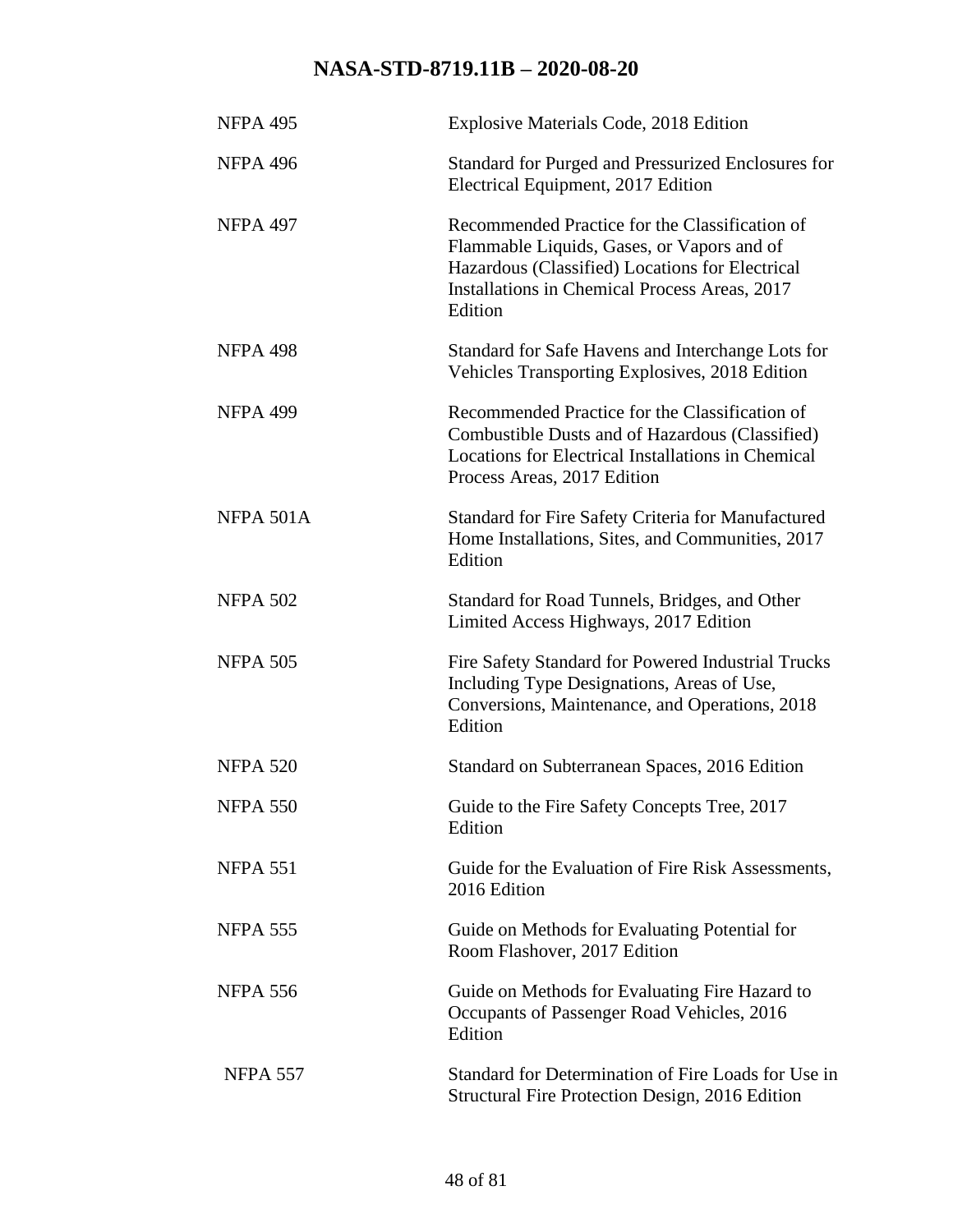| <b>NFPA 560</b> | Standard for the Storage, Handling, and Use of<br>Ethylene Oxide for Sterilization and Fumigation,<br>2007 Edition                                                |
|-----------------|-------------------------------------------------------------------------------------------------------------------------------------------------------------------|
| <b>NFPA 601</b> | <b>Standard for Security Services in Fire Loss</b><br>Prevention, 2015 Edition                                                                                    |
| <b>NFPA 610</b> | Guide for Emergency and Safety Operations at<br>Motorsports Venues, 2019 Edition                                                                                  |
| <b>NFPA 654</b> | Standard for the Prevention of Fire and Dust<br>Explosions from the Manufacturing, Processing,<br>and Handling of Combustible Particulate Solids,<br>2017 Edition |
| <b>NFPA 655</b> | Standard for Prevention of Sulfur Fires and<br>Explosions, 2017 Edition                                                                                           |
| <b>NFPA 664</b> | Standard for the Prevention of Fires and Explosions<br>in Wood Processing and Woodworking Facilities,<br>2017 Edition                                             |
| <b>NFPA 701</b> | <b>Standard Methods of Fire Tests for Flame</b><br>Propagation of Textiles and Films, 2015 Edition                                                                |
| <b>NFPA 703</b> | Standard for Fire Retardant–Treated Wood and<br>Fire-Retardant Coatings for Building Materials,<br>2018 Edition                                                   |
| <b>NFPA 705</b> | Recommended Practice for a Field Flame Test for<br>Textiles and Films, 2018 Edition                                                                               |
| <b>NFPA 720</b> | Standard for the Installation of Carbon Monoxide<br>(CO) Detection and Warning Equipment, 2015<br>Edition                                                         |
| <b>NFPA 730</b> | Guide for Premises Security, 2018 Edition                                                                                                                         |
| <b>NFPA 731</b> | Standard for the Installation of Electronic Premises<br>Security Systems, 2017 Edition                                                                            |
| <b>NFPA 790</b> | <b>Standard for Competency of Third-Party Field</b><br><b>Evaluation Bodies, 2018 Edition</b>                                                                     |
| <b>NFPA 791</b> | Recommended Practice and Procedures for<br>Unlabeled Electrical Equipment Evaluation, 2018<br>Edition                                                             |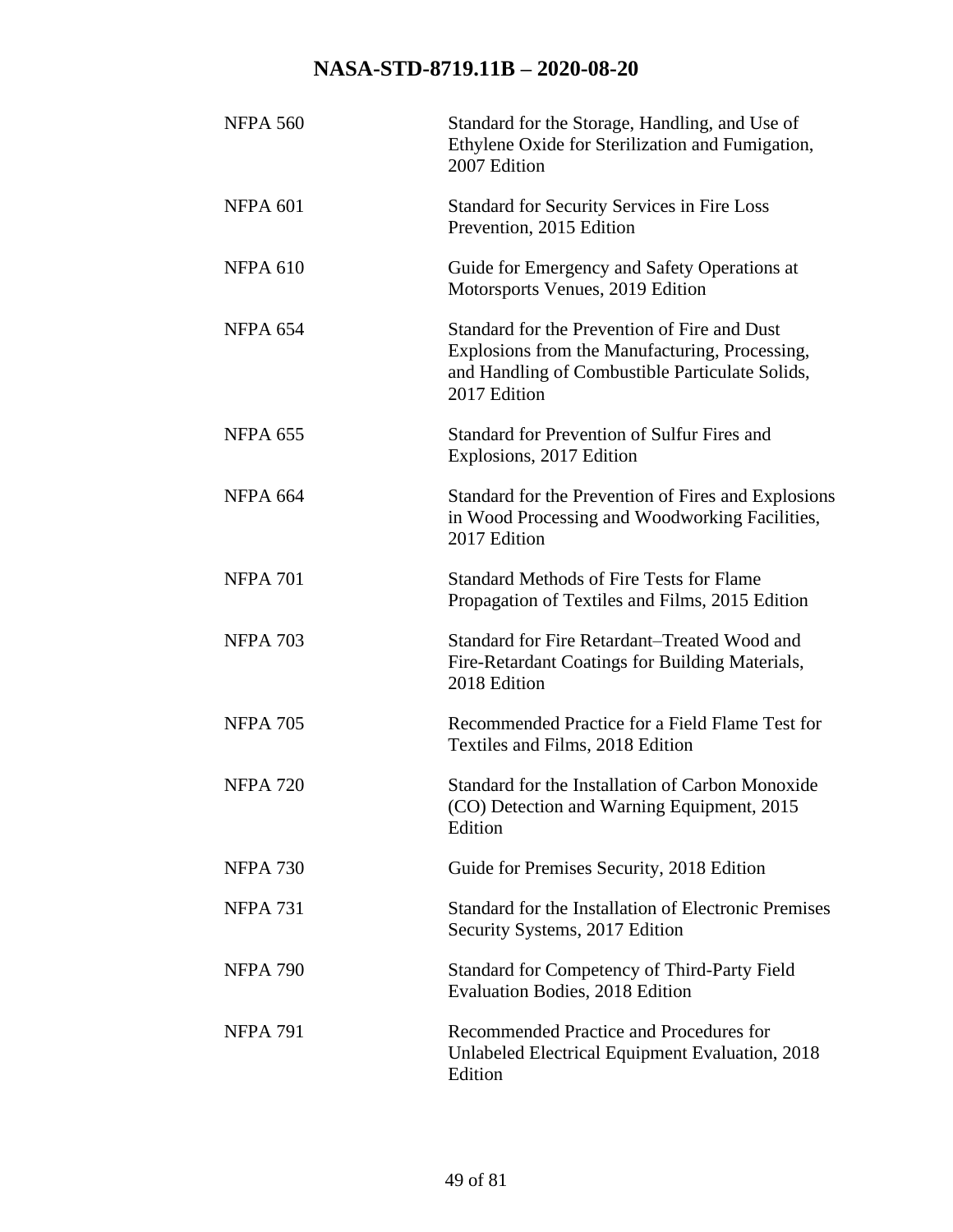| <b>NFPA 801</b>  | <b>Standard for Fire Protection for Facilities Handling</b><br>Radioactive Materials, 2014 Edition                                               |
|------------------|--------------------------------------------------------------------------------------------------------------------------------------------------|
| <b>NFPA 804</b>  | Standard for Fire Protection for Advanced Light<br>Water Reactor Electric Generating Plants, 2015<br>Edition                                     |
| <b>NFPA 805</b>  | Performance-Based Standard for Fire Protection for<br>Light Water Reactor Electric Generating Plants,<br>2015 Edition                            |
| <b>NFPA 806</b>  | Performance-Based Standard for Fire Protection for<br><b>Advanced Nuclear Reactor Electric Generating</b><br>Plants Change Process, 2015 Edition |
| <b>NFPA 820</b>  | <b>Standard for Fire Protection in Wastewater</b><br>Treatment and Collection Facilities, 2016 Edition                                           |
| <b>NFPA 850</b>  | Recommended Practice for Fire Protection for<br>Electric Generating Plants and High Voltage Direct<br>Current Converter Stations, 2015 Edition   |
| <b>NFPA 851</b>  | Recommended Practice for Fire Protection for<br>Hydroelectric Generating Plants, 2010 Edition                                                    |
| <b>NFPA 853</b>  | Standard for the Installation of Stationary Fuel Cell<br>Power Systems, 2015 Edition                                                             |
| <b>NFPA 900</b>  | Building Energy Code, 2016 Edition                                                                                                               |
| <b>NFPA 901</b>  | Standard Classifications for Incident Reporting and<br>Fire Protection Data, 2016 Edition                                                        |
| <b>NFPA 909</b>  | Code for the Protection of Cultural Resource<br>Properties — Museums, Libraries, and Places of<br>Worship, 2017 Edition                          |
| <b>NFPA 914</b>  | Code for Fire Protection of Historic Structures,<br>2015 Edition                                                                                 |
| <b>NFPA 1000</b> | <b>Standard for Fire Service Professional</b><br><b>Qualifications Accreditation and Certification</b><br>Systems, 2017 Edition                  |
| <b>NFPA 1001</b> | Standard for Fire Fighter Professional<br>Qualifications, 2013 Edition                                                                           |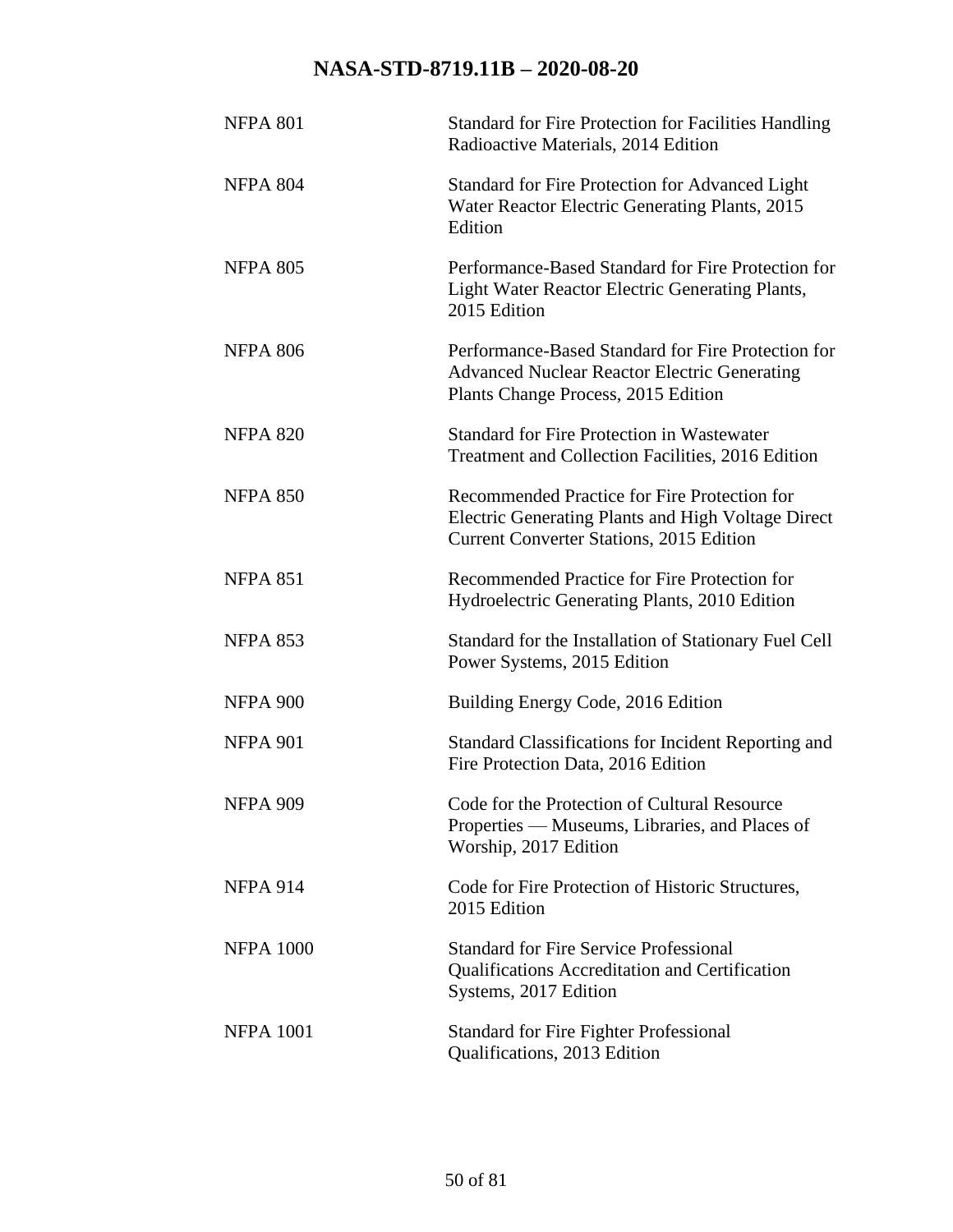| <b>NFPA 1002</b> | <b>Standard for Fire Apparatus Driver/Operator</b><br>Professional Qualifications, 2017 Edition                               |
|------------------|-------------------------------------------------------------------------------------------------------------------------------|
| <b>NFPA 1003</b> | <b>Standard for Airport Fire Fighter Professional</b><br>Qualifications, 2015 Edition                                         |
| <b>NFPA 1005</b> | <b>Standard for Professional Qualifications for Marine</b><br>Fire Fighting for Land-Based Fire Fighters, 2014<br>Edition     |
| <b>NFPA 1006</b> | <b>Standard for Technical Rescuer Professional</b><br>Qualifications, 2017 Edition                                            |
| <b>NFPA 1021</b> | <b>Standard for Fire Officer Professional</b><br>Qualifications, 2014 Edition                                                 |
| <b>NFPA 1026</b> | <b>Standard for Incident Management Personnel</b><br>Professional Qualifications, 2018 Edition                                |
| <b>NFPA 1031</b> | Standard for Professional Qualifications for Fire<br>Inspector and Plan Examiner, 2014 Edition                                |
| <b>NFPA 1035</b> | <b>Standard for Professional Qualifications for Public</b><br>Fire and Life Safety Educator, 2015 Edition                     |
| <b>NFPA 1037</b> | Standard for Professional Qualifications for Fire<br>Marshal, 2016 Edition                                                    |
| <b>NFPA 1041</b> | <b>Standard for Fire Service Instructor Professional</b><br>Qualifications, 2012 Edition                                      |
| <b>NFPA 1051</b> | Standard for Wildland Fire Fighter Professional<br>Qualifications, 2016 Edition                                               |
| <b>NFPA 1071</b> | <b>Standard for Emergency Vehicle Technician</b><br>Professional Qualifications, 2016 Edition                                 |
| <b>NFPA 1122</b> | Code for Model Rocketry, 2018 Edition                                                                                         |
| <b>NFPA 1123</b> | Code for Fireworks Display, 2018 Edition                                                                                      |
| <b>NFPA 1124</b> | Code for the Manufacture, Transportation, Storage,<br>and Retail Sales of Fireworks and Pyrotechnic<br>Articles, 2017 Edition |
| <b>NFPA 1125</b> | Code for the Manufacture of Model Rocket and<br>High Power Rocket Motors, 2017 Edition                                        |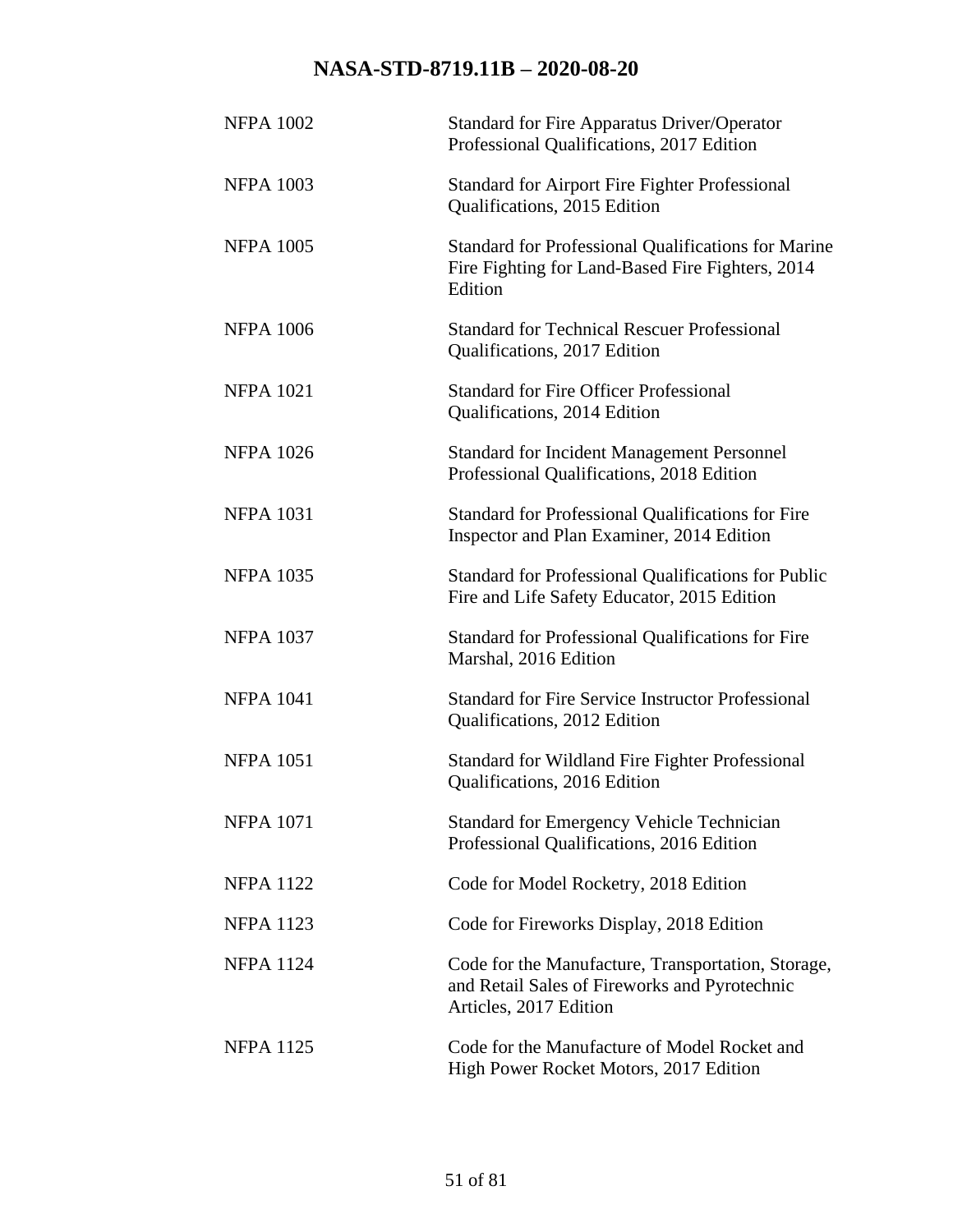| <b>NFPA 1126</b> | Standard for the Use of Pyrotechnics Before a<br>Proximate Audience, 2016 Edition                                           |
|------------------|-----------------------------------------------------------------------------------------------------------------------------|
| <b>NFPA 1127</b> | Code for High Power Rocketry, 2018 Edition                                                                                  |
| <b>NFPA 1141</b> | Standard for Fire Protection Infrastructure for Land<br>Development in Wildland, Rural, and Suburban<br>Areas, 2017 Edition |
| <b>NFPA 1142</b> | Standard on Water Supplies for Suburban and Rural<br>Fire Fighting, 2017 Edition                                            |
| <b>NFPA 1143</b> | Standard for Wildland Fire Management, 2018<br>Edition                                                                      |
| <b>NFPA 1144</b> | <b>Standard for Reducing Structure Ignition Hazards</b><br>from Wildland Fire, 2018 Edition                                 |
| <b>NFPA 1145</b> | Guide for the Use of Class A Foams in Manual<br>Structural Fire Fighting, 2017 Edition                                      |
| <b>NFPA 1150</b> | Standard on Foam Chemicals for Fires in Class A<br>Fuels, 2017 Edition                                                      |
| <b>NFPA 1192</b> | Standard on Recreational Vehicles, 2018 Edition                                                                             |
| <b>NFPA 1194</b> | <b>Standard for Recreational Vehicle Parks and</b><br>Campgrounds, 2018 Edition                                             |
| <b>NFPA 1201</b> | Standard for Providing Emergency Services to the<br>Public, 2015 Edition                                                    |
| <b>NFPA 1250</b> | Recommended Practice in Emergency Service<br>Organization Risk Management, 2015 Edition                                     |
| <b>NFPA 1401</b> | Recommended Practice for Fire Service Training<br>Reports and Records, 2017 Edition                                         |
| <b>NFPA 1402</b> | Guide to Building Fire Service Training Centers,<br>2012 Edition                                                            |
| <b>NFPA 1403</b> | Standard on Live Fire Training Evolutions, 2018<br>Edition                                                                  |
| <b>NFPA 1404</b> | <b>Standard for Fire Service Respiratory Protection</b><br>Training, 2018 Edition                                           |
| <b>NFPA 1405</b> | Guide for Land-Based Fire Departments That<br>Respond to Marine Vessel Fires, 2016 Edition                                  |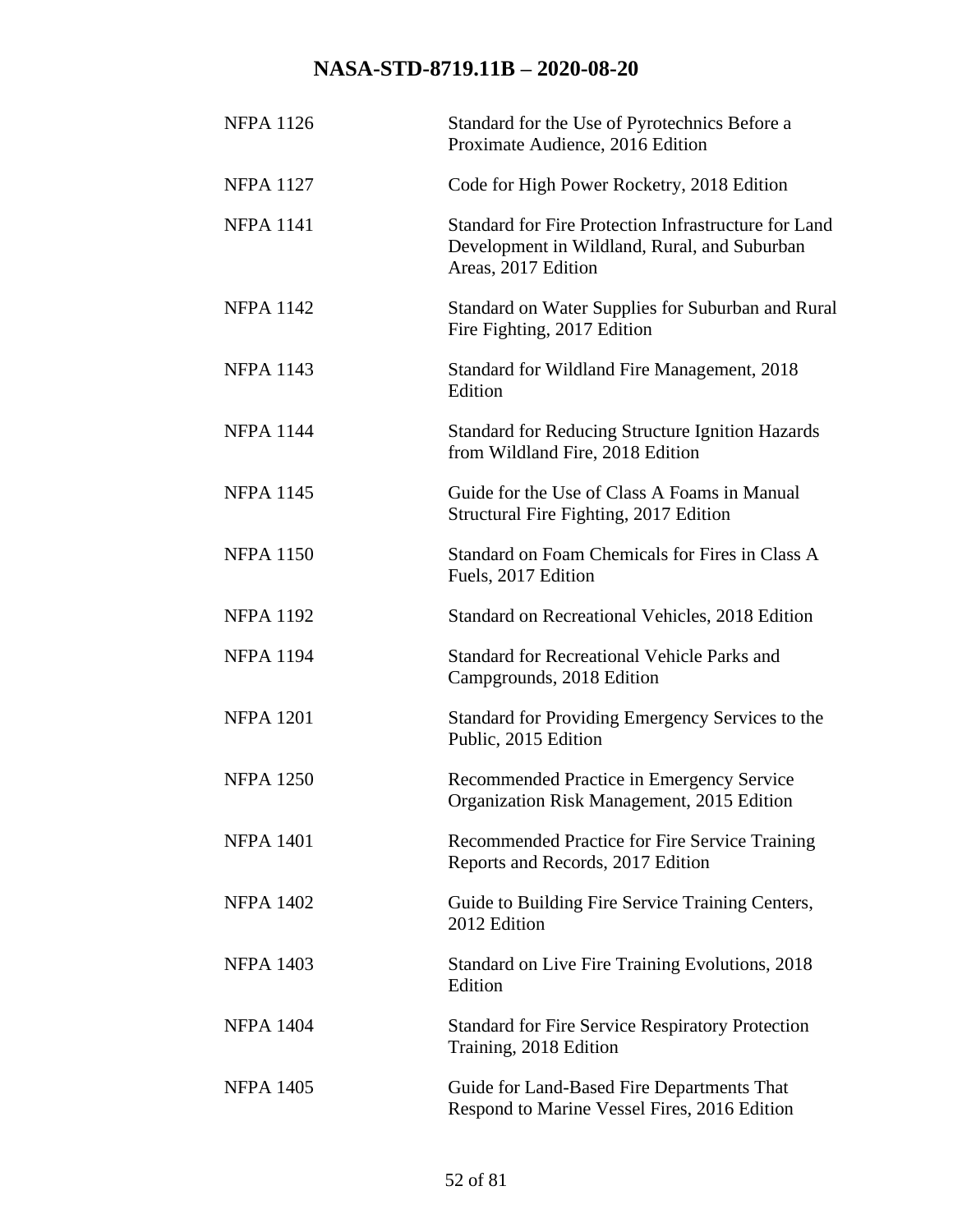| <b>NFPA 1407</b> | <b>Standard for Training Fire Service Rapid</b><br>Intervention Crews, 2015 Edition                                                                                                                 |
|------------------|-----------------------------------------------------------------------------------------------------------------------------------------------------------------------------------------------------|
| <b>NFPA 1410</b> | <b>Standard on Training for Initial Emergency Scene</b><br>Operations, 2015 Edition                                                                                                                 |
| <b>NFPA 1451</b> | Standard for a Fire and Emergency Service Vehicle<br>Operations Training Program, 2018 Edition                                                                                                      |
| <b>NFPA 1452</b> | Guide for Training Fire Service Personnel to<br>Conduct Dwelling Fire Safety Surveys, 2015<br>Edition                                                                                               |
| <b>NFPA 1521</b> | <b>Standard for Fire Department Safety Officer</b><br>Professional Qualifications, 2015 Edition                                                                                                     |
| <b>NFPA 1581</b> | <b>Standard on Fire Department Infection Control</b><br>Program, 2015 Edition                                                                                                                       |
| <b>NFPA 1582</b> | <b>Standard on Comprehensive Occupational Medical</b><br>Program for Fire Departments, 2018 Edition                                                                                                 |
| <b>NFPA 1583</b> | Standard on Health-Related Fitness Programs for<br>Fire Department Members, 2015 Edition                                                                                                            |
| <b>NFPA 1584</b> | Standard on the Rehabilitation Process for Members<br>During Emergency Operations and Training<br>Exercises, 2015 Edition                                                                           |
| <b>NFPA 1600</b> | Standard on Disaster/Emergency Management and<br><b>Business Continuity Programs, 2016 Edition</b>                                                                                                  |
| <b>NFPA 1670</b> | Standard on Operations and Training for Technical<br>Search and Rescue Incidents, 2017 Edition                                                                                                      |
| <b>NFPA 1720</b> | Standard for the Organization and Deployment of<br>Fire Suppression Operations, Emergency Medical<br>Operations and Special Operations to the Public by<br>Volunteer Fire Departments, 2014 Edition |
| <b>NFPA 1801</b> | Standard on Thermal Imagers for the Fire Service,<br>2018 Edition                                                                                                                                   |
| <b>NFPA 1851</b> | Standard on Selection, Care, and Maintenance of<br>Protective Ensembles for Structural Fire Fighting<br>and Proximity Fire Fighting, 2014 Edition                                                   |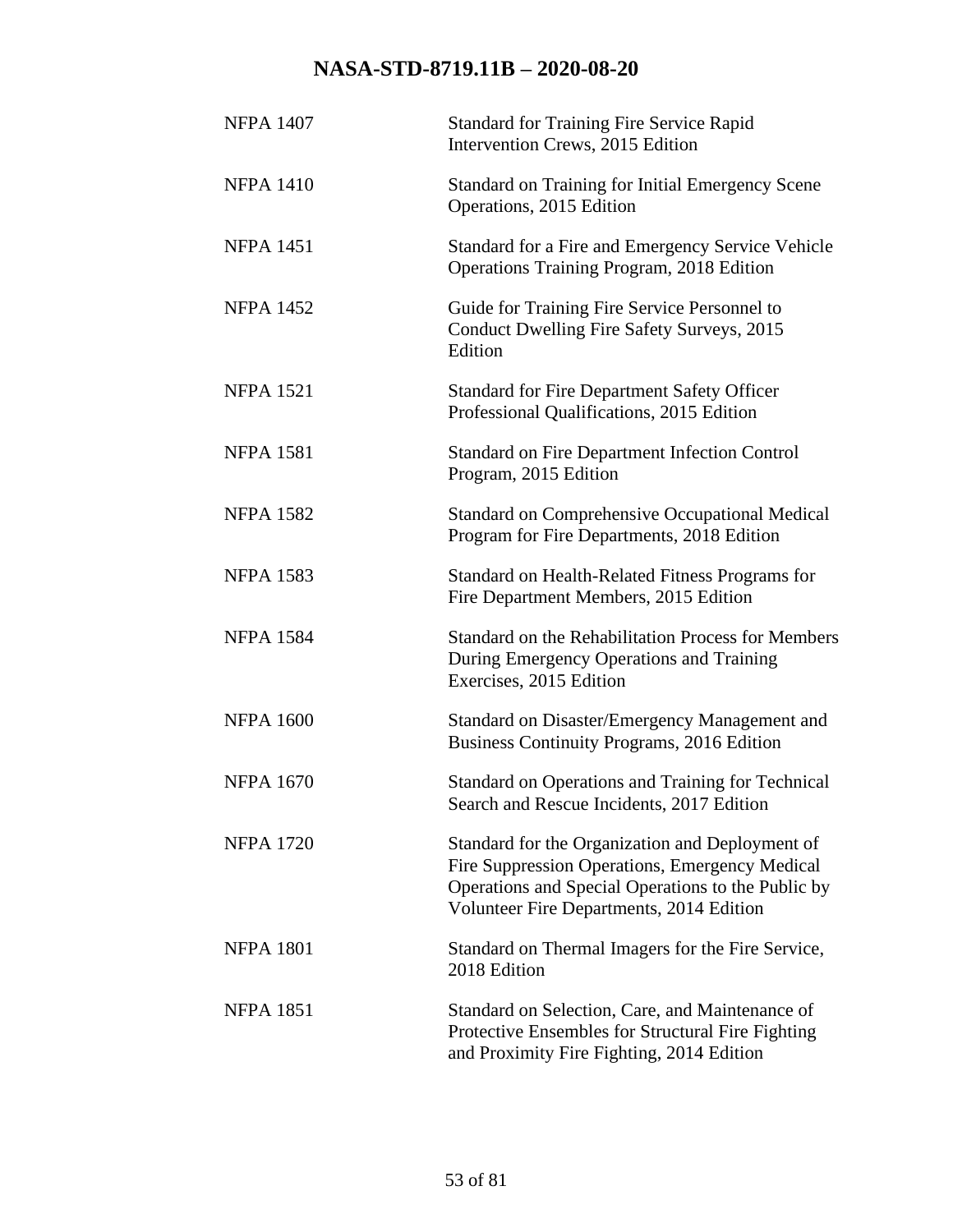| <b>NFPA 1852</b> | Standard on Selection, Care, and Maintenance of<br><b>Open-Circuit Self-Contained Breathing Apparatus</b><br>(SCBA), 2013 Edition                       |
|------------------|---------------------------------------------------------------------------------------------------------------------------------------------------------|
| <b>NFPA 1855</b> | Standard on Selection, Care, and Maintenance of<br>Protective Ensembles for Technical Rescue<br>Incidents, 2018 Edition                                 |
| <b>NFPA 1901</b> | Standard for Automotive Fire Apparatus, 2016<br>Edition                                                                                                 |
| <b>NFPA 1906</b> | Standard for Wildland Fire Apparatus, 2016 Edition                                                                                                      |
| <b>NFPA 1911</b> | Standard for the Inspection, Maintenance, Testing,<br>and Retirement of In-Service Automotive Fire<br>Apparatus, 2017 Edition                           |
| <b>NFPA 1912</b> | Standard for Fire Apparatus Refurbishing, 2016<br>Edition                                                                                               |
| <b>NFPA 1917</b> | Standard for Automotive Ambulances, 2016 Edition                                                                                                        |
| <b>NFPA 1925</b> | Standard on Marine Fire-Fighting Vessels, 2018<br>Edition                                                                                               |
| <b>NFPA 1931</b> | Standard for Manufacturer's Design of Fire<br>Department Ground Ladders, 2015 Edition                                                                   |
| <b>NFPA 1932</b> | Standard on Use, Maintenance, and Service Testing<br>of In-Service Fire Department Ground Ladders,<br>2015 Edition                                      |
| <b>NFPA 1936</b> | Standard on Powered Rescue Tools, 2015 Edition                                                                                                          |
| <b>NFPA 1951</b> | <b>Standard on Protective Ensembles for Technical</b><br>Rescue Incidents, 2013 Edition                                                                 |
| <b>NFPA 1952</b> | <b>Standard on Surface Water Operations Protective</b><br>Clothing and Equipment, 2015 Edition                                                          |
| <b>NFPA 1961</b> | Standard on Fire Hose, 2013 Edition                                                                                                                     |
| <b>NFPA 1962</b> | Standard for the Care, Use, Inspection, Service<br>Testing, and Replacement of Fire Hose, Couplings,<br>Nozzles, and Fire Hose Appliances, 2018 Edition |
| <b>NFPA 1964</b> | Standard for Spray Nozzles, 2018 Edition                                                                                                                |
| <b>NFPA 1965</b> | Standard for Fire Hose Appliances, 2014 Edition                                                                                                         |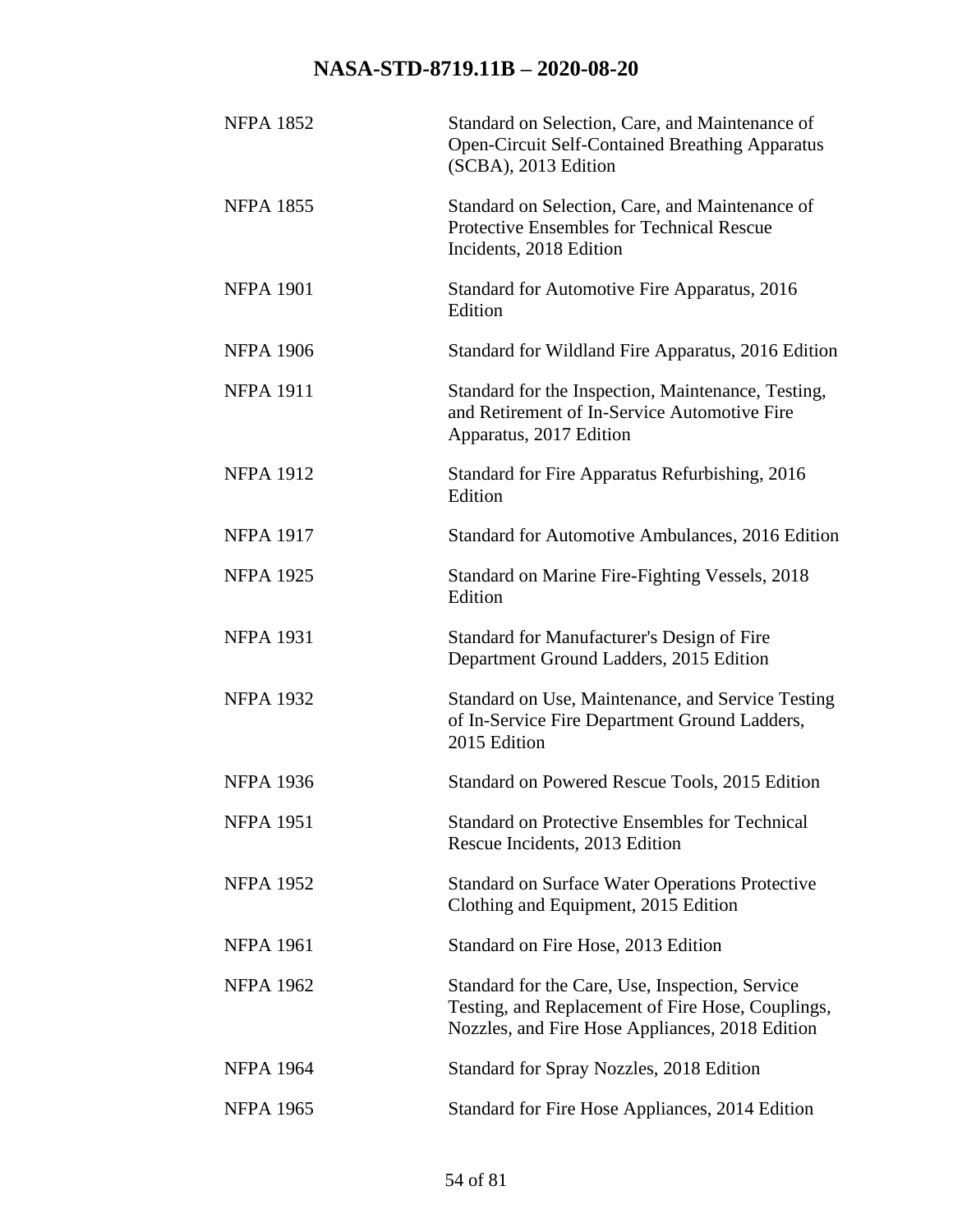| <b>NFPA 1971</b> | <b>Standard on Protective Ensembles for Structural</b><br>Fire Fighting and Proximity Fire Fighting, 2018<br>Edition       |
|------------------|----------------------------------------------------------------------------------------------------------------------------|
| <b>NFPA 1975</b> | Standard on Station/Work Uniforms for Emergency<br>Services, 2014 Edition                                                  |
| <b>NFPA 1977</b> | Standard on Protective Clothing and Equipment for<br>Wildland Fire Fighting, 2016 Edition                                  |
| <b>NFPA 1981</b> | <b>Standard on Open-Circuit Self-Contained Breathing</b><br>Apparatus (SCBA) for Emergency Services, 2013<br>Edition       |
| <b>NFPA 1982</b> | Standard on Personal Alert Safety Systems (PASS),<br>2018 Edition                                                          |
| <b>NFPA 1983</b> | Standard on Life Safety Rope and Equipment for<br>Emergency Services, 2017 Edition                                         |
| <b>NFPA 1984</b> | <b>Standard on Respirators for Wildland Fire-Fighting</b><br>Operations, 2016 Edition                                      |
| <b>NFPA 1989</b> | Standard on Breathing Air Quality for Emergency<br>Services Respiratory Protection, 2013 Edition                           |
| <b>NFPA 1991</b> | Standard on Vapor-Protective Ensembles for<br>Hazardous Materials Emergencies, 2016 Edition                                |
| <b>NFPA 1992</b> | <b>Standard on Liquid Splash–Protective Ensembles</b><br>and Clothing for Hazardous Materials Emergencies,<br>2018 Edition |
| <b>NFPA 1994</b> | <b>Standard on Protective Ensembles for First</b><br>Responders to CBRN Terrorism Incidents, 2018<br>Edition               |
| <b>NFPA 1999</b> | <b>Standard on Protective Clothing for Emergency</b><br>Medical Operations, 2018 Edition                                   |
| <b>NFPA 2001</b> | <b>Standard on Clean Agent Fire Extinguishing</b><br>Systems, 2018 Edition                                                 |
| <b>NFPA 2010</b> | <b>Standard for Fixed Aerosol Fire-Extinguishing</b><br>Systems, 2015 Edition                                              |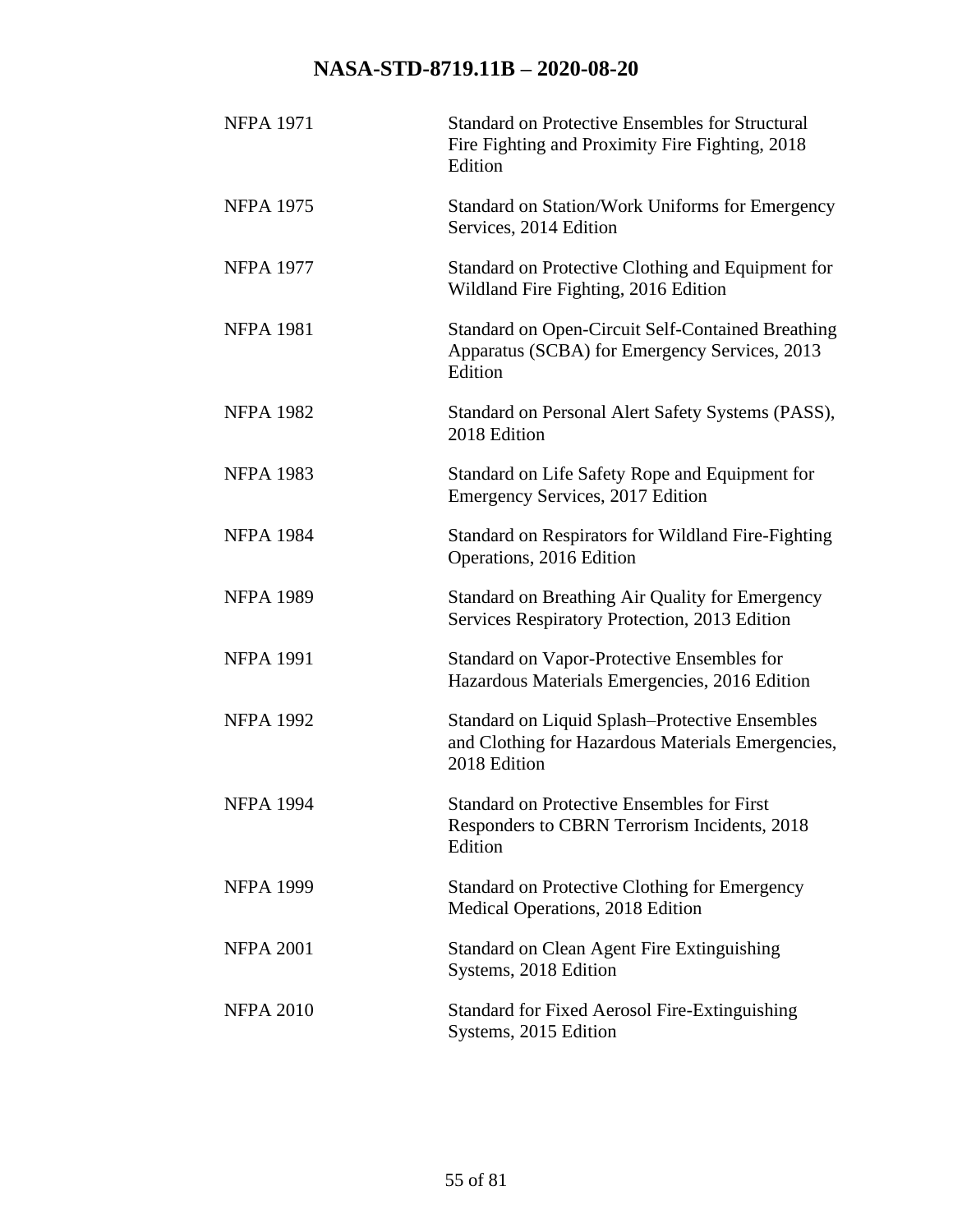|          | <b>NFPA 2112</b> | Standard on Flame-Resistant Garments for<br>Protection of Industrial Personnel Against Flash<br>Fire, 2018 Edition                                             |
|----------|------------------|----------------------------------------------------------------------------------------------------------------------------------------------------------------|
|          | <b>NFPA 2113</b> | Standard on Selection, Care, Use, and Maintenance<br>of Flame-Resistant Garments for Protection of<br>Industrial Personnel Against Flash Fire, 2015<br>Edition |
| 35.2.1.3 | Others           |                                                                                                                                                                |
|          | UL 263           | <b>Standard for Fire Tests of Building Construction</b><br>and Materials, 2011 Edition                                                                         |
|          | <b>UL 300</b>    | Standard for Fire Testing of Fire Extinguishing<br><b>Systems for Protection of Commercial Cooking</b><br>Equipment, 2005 Edition                              |
|          | UL 723           | <b>Standard for Safety Test for Surface Burning</b><br>Characteristics of Building Materials, 11th Edition                                                     |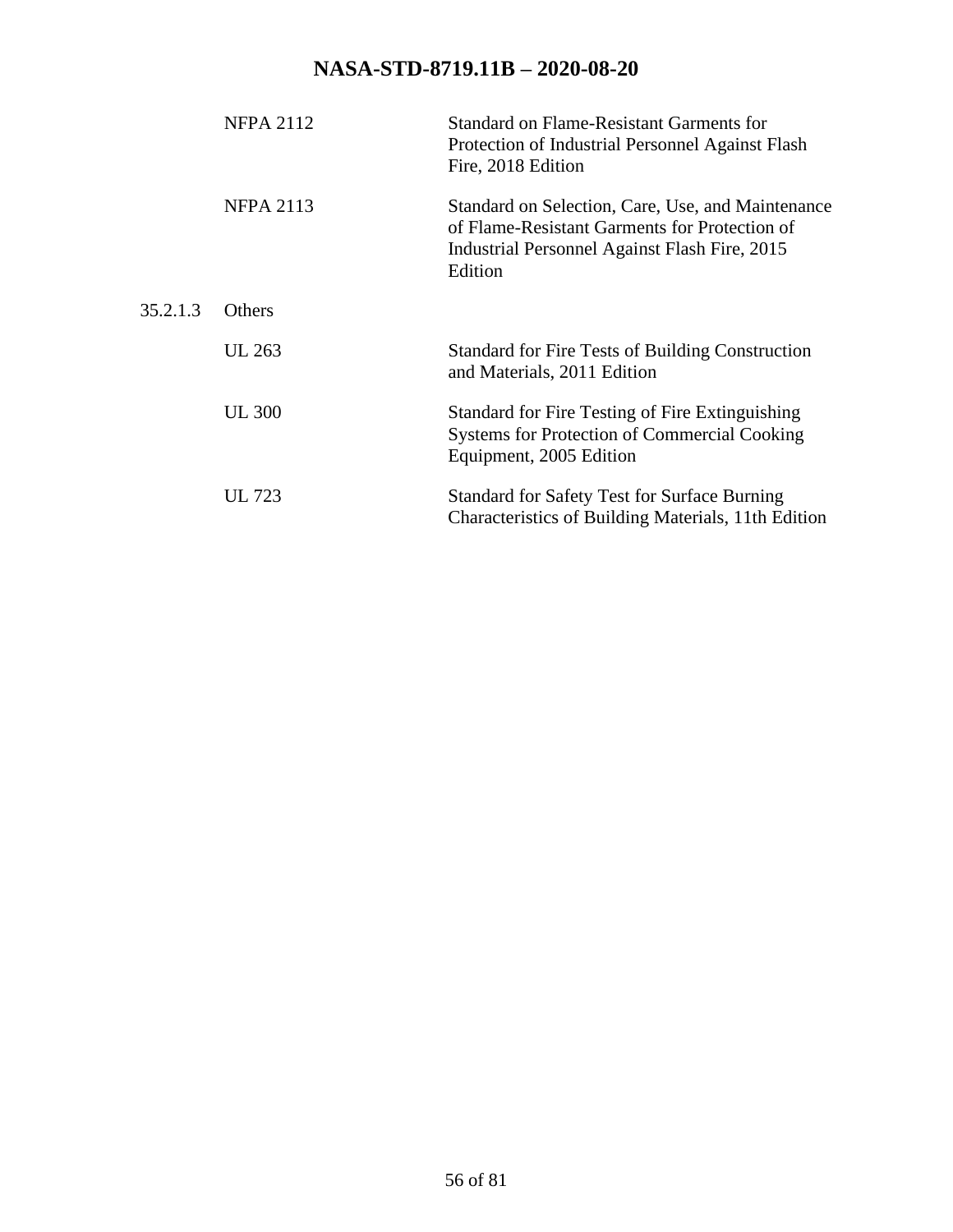# **APPENDIX A. FIRE PREVENTION PROCEDURES**

#### **A.1 General Fire Prevention**

A.1.1 According to NPR 8715.1, NASA Center Directors are responsible and accountable for the safety and health aspects of all activities assigned to their Center, which requires implementing an effective fire and life safety program at their Centers.

A.1.1.1 The following references shall be utilized in the development of a Fire Prevention Program:

- a. Fire Inspection and Code Enforcement Manual (IFSTA).
- b. Local Building and Fire Codes.
- c. National Fire Code (NFPA 1).
- d. Fire Protection Handbook (NFPA).
- e. Fire and Life Safety Inspection Manual (NFPA).

f. Occupational Safety and Health (Occupational Safety and Health Standards, 29 CFR pt. 1910, Basic Program Elements for Federal Employee Occupational Safety and Health Programs and Related Matters, 29 CFR pt. 1960, and Safety and Health Regulations for Construction, 29 CFR pt. 1926).

- g. NASA Safety Standards (NASA).
- h. Plans Examiner for Fire and Emergency Services Manual (IFSTA).
- i. International Fire Code (IFC)
- j. FM Global Data Sheets

A.1.2 Fire Reporting and Documentation

- <span id="page-56-0"></span>A.1.2.1 The following documents shall remain on file for the periods shown:
	- a. Fire Prevention Inspections (2 years).
	- b. Fire and Evacuation Drills (2 years).
	- c. Plan Reviews (5 years).
	- d. Fire Protection System Inspections (5 years).
	- e. Fire Incident Reports (indefinite).
	- f. Fire Investigation Reports (indefinite).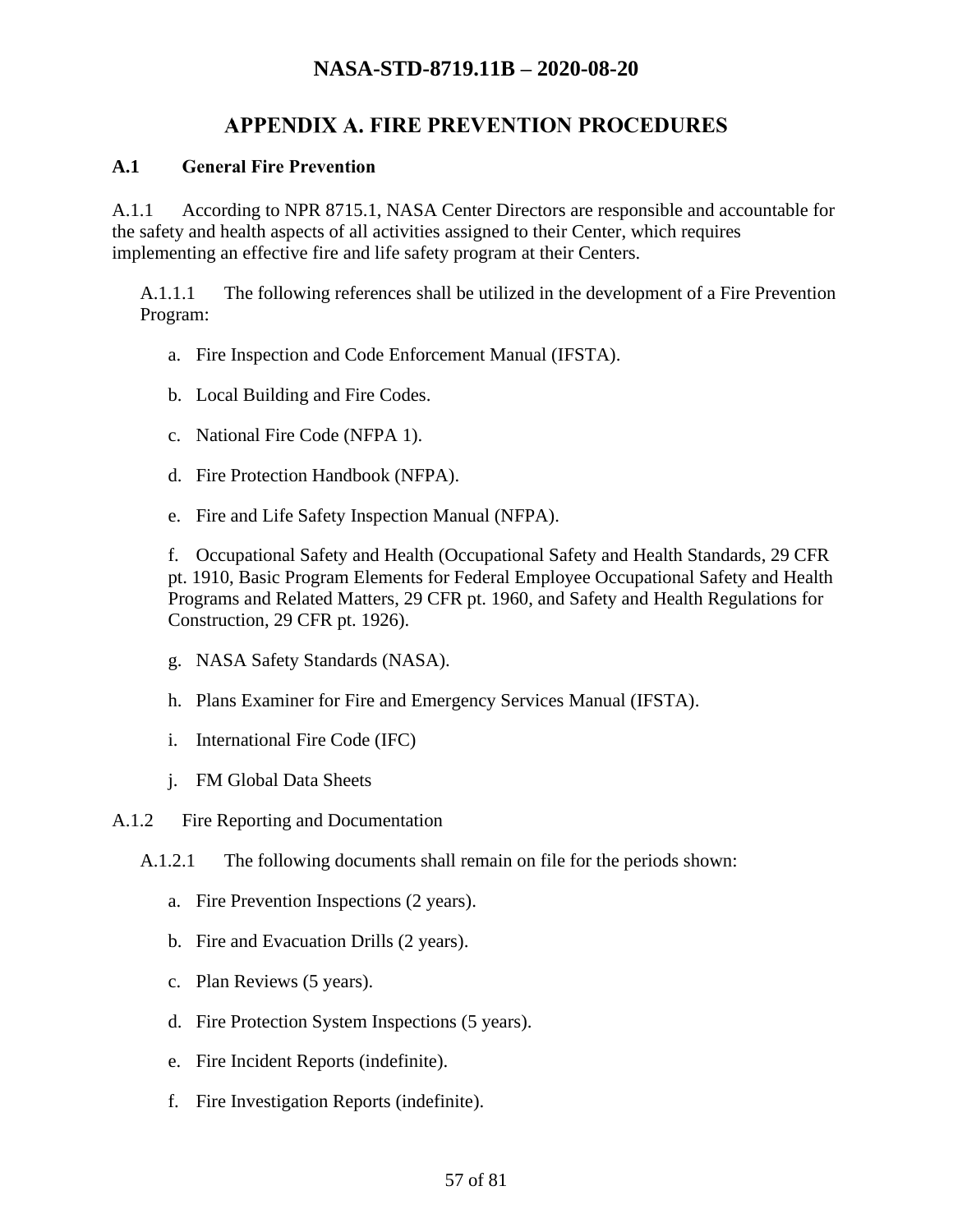A.1.3 Documentation of Fire Protection and Life Safety Incidents

A.1.3.1 Fires meeting the definition of a "close call" shall be reported in accordance with NPR 8621.1, NASA Procedural Requirements for Mishap and Close Call Reporting, Investigating, and Recordkeeping.

A.1.3.2 All NASA Centers shall report to the National Fire Incident Reporting System (NFIRS).

A.1.3.3 All fires shall be reported to the NASA Mishap Information System (NMIS), and the OSMA.

#### **A.2 Fire Investigation**

A.2.1 The AHJ at each NASA Center shall designate persons responsible for the investigation of all fires at their facilities.

A.2.2 The requirements in NPR 8621.1 and NFPA 921, Guide for Fire and Explosion Investigations 2017 Edition shall be used in these investigations.

A.2.3 Contacts for outside assistance shall be established.

A.2.4 Security shall be notified of all fires that are suspicious in nature.

A.2.5 Persons within NASA assigned the responsibility of determining origin and cause shall be trained at the level of NFPA 1033, Standard for Professional Qualifications for Fire Investigator 2014 Edition, with annual refresher training provided by independent parties or certified origin and cause instructors.

#### **A.3 Smoking Locations**

A.3.1 Smoking within government buildings is prohibited. Outside smoking is prohibited within the following locations:

- a. Hot and warm zones of any hazardous material incidents.
- b. 10 ft of any non-maintained vegetation.
- c. 25 ft of any storage or transfer of flammable or combustible liquids or gasses.
- d. 50 ft of any explosives transfer or storage magazine.
- e. 200 ft of any storage or transfer of liquid oxygen.
- f. 3-5 ft of any general combustible storage.
- g. Surplus scrap yards.
- h. Lumber storage yards.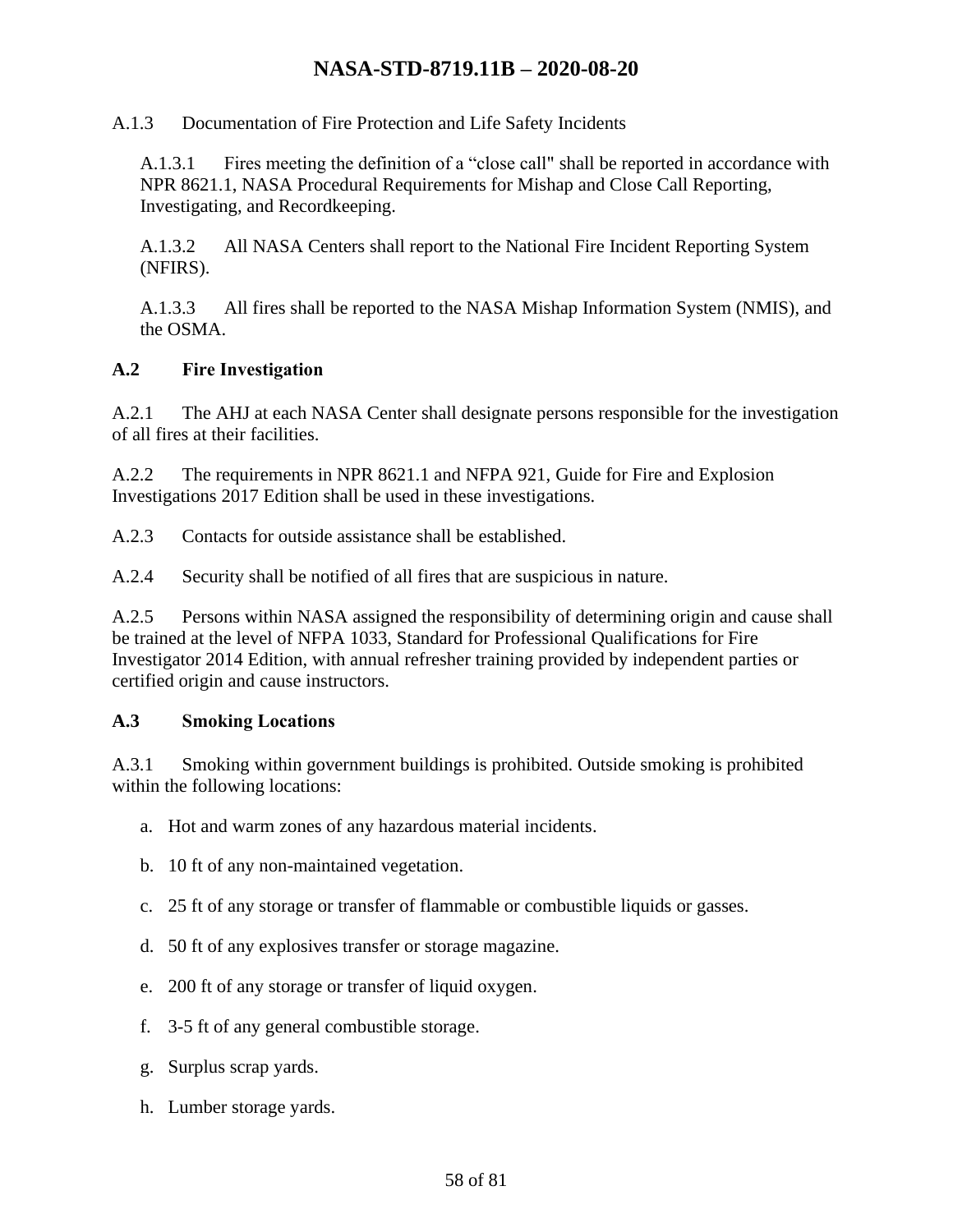- i. Active airport ramp, taxiway, or runway.
- j. On building or structure roofs.
- k. 25 ft from a building entrance or exit.

#### **A.4 Fire Safety Education**

A.4.1 Fire or Evacuation Drills

A.4.1.1 Fire drills shall be conducted annually in all facilities occupied by 10 or more persons.

A.4.1.2 Fire drills shall be conducted and evaluated by persons knowledgeable in fire and life safety.

A.4.1.3 Fire drills shall not be announced to the general population; however, the AHJ may wish to have key personnel involved to prevent interruption of mission essential activities.

A.4.1.4 Emergency plans shall include contingencies for all phases of operations including mission essential operations.

A.4.1.5 These plans shall be approved by the AHJ.

A.4.2 Fire Safety Education

A.4.2.1 Each Center or facility shall establish and maintain a comprehensive fire safety education or awareness program.

A.4.2.2 Fire Safety Education Programs shall be provided to all occupants and shall include the following components at a minimum.

A.4.2.2.1 New employees shall receive an introduction to emergency systems within 30 days of employment that includes how to activate the emergency notification system, the operation of fixed systems, the evacuation plan for the building and the facility awareness of emergency signals, hazard recognition and reporting, and the use of portable fire suppression equipment.

A.4.2.2.2 Training on all fire safety equipment expected for occupants' assigned duties shall be provided prior to operation of that equipment.

### A.4.3 Fire Extinguisher Training

A.4.3.1 Personnel that are required to use fire extinguishers shall be instructed in their use in accordance with Emergency Action Plans, 29 CFR § 1910.38.

A.4.3.2 The training shall include all fire extinguishers that personnel may reasonably be expected to encounter.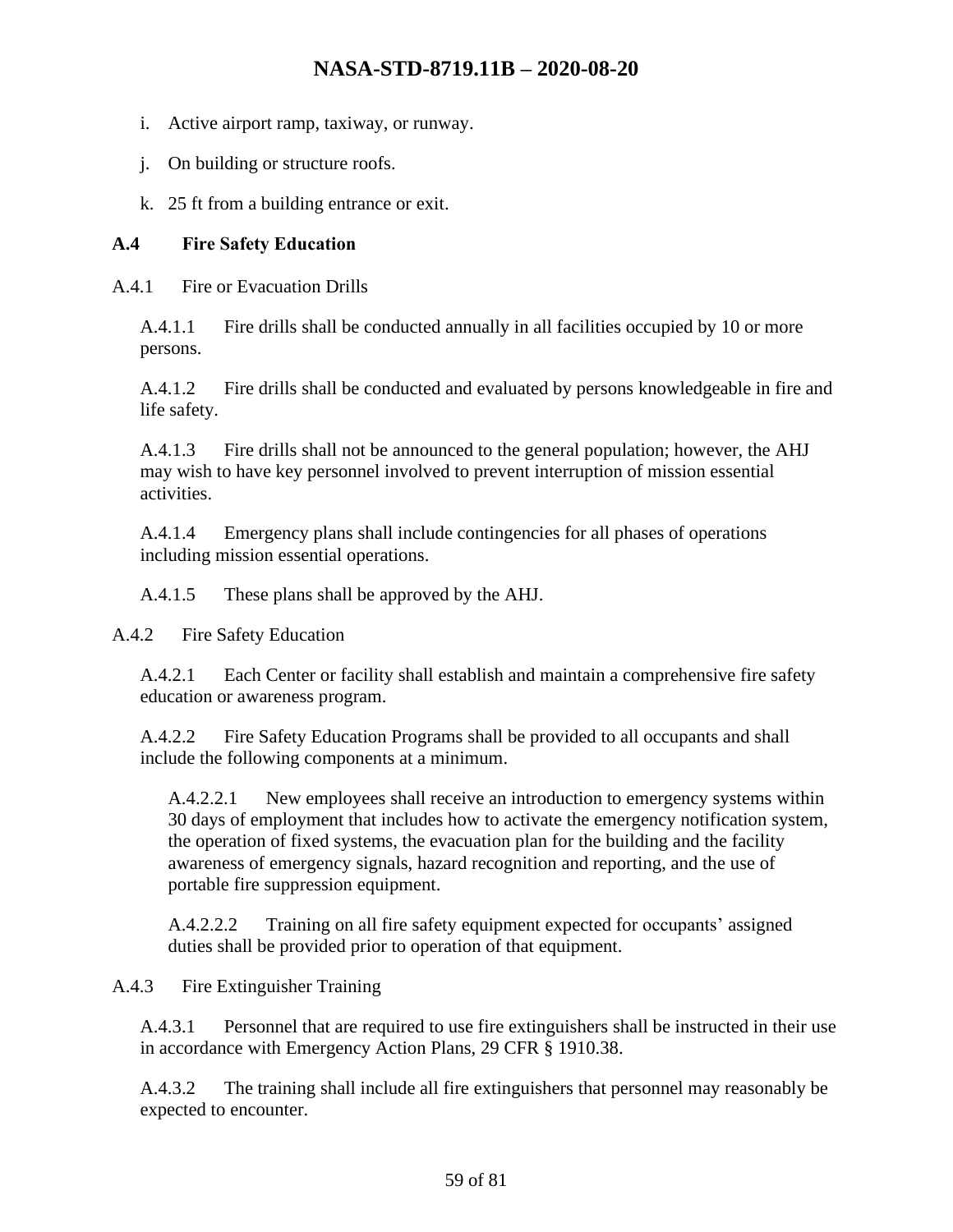A.4.3.3 Persons who have not been trained in extinguishers shall not be required to use them.

A.4.3.4 Training shall include a hands-on exercise under similar conditions personnel would be expected to encounter in the workplace.

A.4.3.5 Industry Refresher Training shall be conducted in accordance with 29 CFR § 1910.157.

### **A.5 Housekeeping**

A.5.1 Good housekeeping in all operations is essential for effective fire prevention. Accumulation of rubbish, waste, and industrial residue as well as concentrations of flammable vapors provide excellent fuel sources for fire. To minimize fire hazards in the workplace, the following housekeeping requirements shall be followed:

A.5.2 Waste cans shall be as small as is practicable for the task and constructed of steel.

A.5.3 Waste cans shall be emptied at regular intervals to prevent accumulation of combustible materials.

A.5.4 Smoking material shall not be disposed of in waste cans until 12 hr have passed since the can was last used.

A.5.5 Dumpsters and recycle bins shall not be stored closer than 10 ft from a structure with a fire-rated wall and 15 ft from any other nonrated structure including towers.

A.5.6 Hazardous materials shall not be disposed of in general waste dumpsters.

A.5.7 Paper in excess of that necessary to perform a task shall be removed.

A.5.8 Listed and approved non-combustible waste cans shall be provided in areas where oily waste or flammable or combustible finishes are used or found.

A.5.8.1 Waste cans shall be emptied at least daily.

A.5.9 Exit access ways, exits, and exit discharge paths shall be maintained free and clear at all times in accordance with NFPA 101.

*Note: Furniture, equipment, interior decoration, vehicle, debris, or other substantial physical items placed or stored temporarily or permanently in a path of emergency travel (corridor, exit door, stairway, and point of exit discharge) may make the pathways impassible during an emergency.*

A.5.10 No object shall be located in such a manner as to prevent access to, or use of, fire protection equipment (fire extinguishers, fire alarm pull stations, hydrants, fire hose outlets, fire alarm panel, sprinkler valves, and Fire Department connections).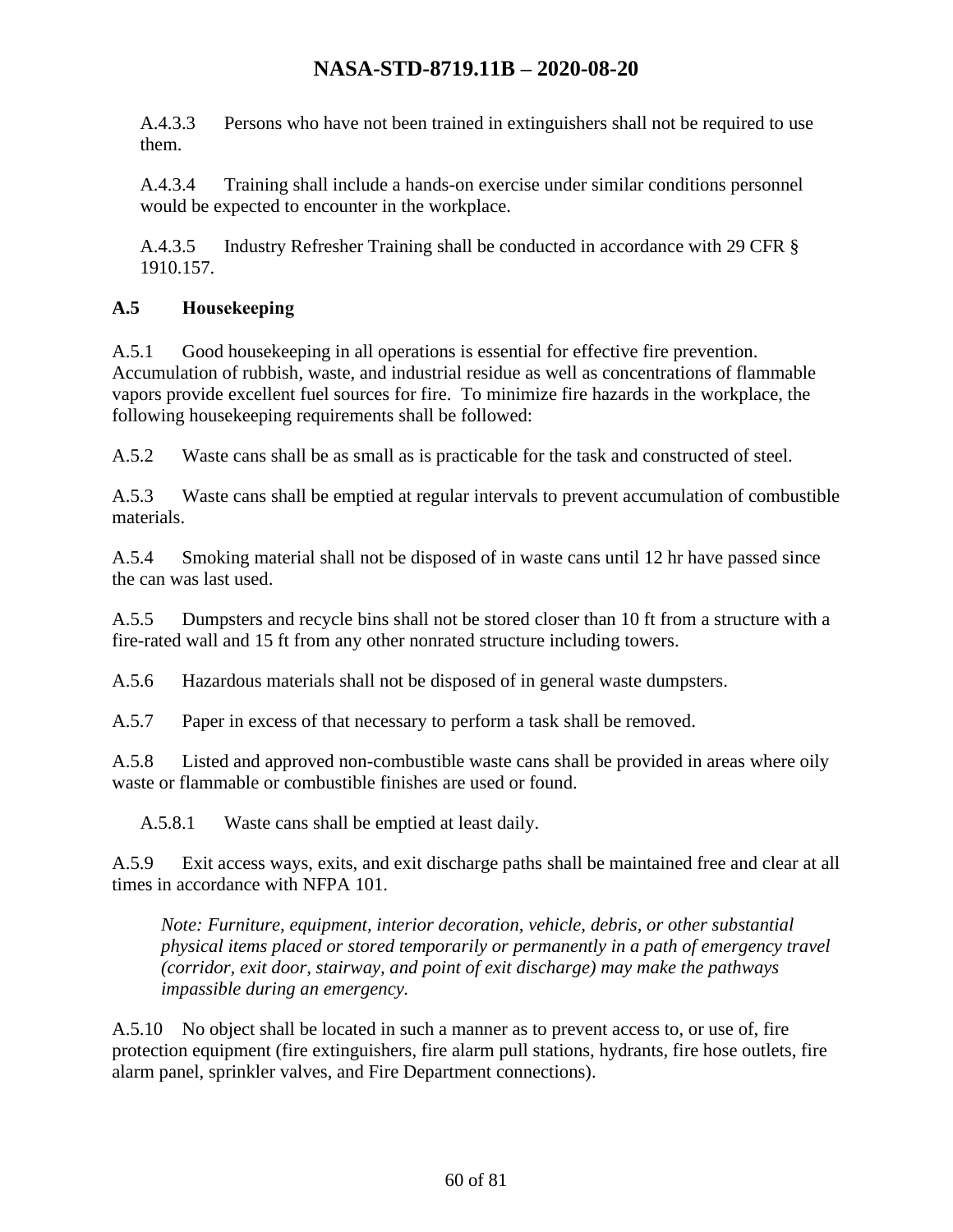A.5.11 Combustible dust shall not be removed by air pressure or other means that causes the dust to become suspended in air.

A.5.11.1 Listed and approved vacuum shall be used for combustible dust clean-up unless otherwise approved.

A.5.12 Scrap piles of combustible materials shall have fire lanes between piles at least 12 ft wide.

A.5.13 Mechanical and electrical rooms, elevator rooms, space above ceilings, beneath raised floors, and under stairwells shall be kept free of combustibles and flammable materials and not be used as offices, shops, or storage rooms.

A.5.14 All hoods, ducts, fans, and filters above stoves or grills shall be cleaned at frequent intervals to prevent them from becoming contaminated with grease or oily sludge.

A.5.14.1 The minimum frequency of cleaning shall be daily for stoves and hoods, weekly for filters, and semi-annually for ducts and fans.

A.5.15 No stove or grill shall be used without the filter in place.

A.5.16 A minimum of a 25-ft clear area shall be maintained between combustible brush land and facilities including temporary facilities (e.g., trailers or storage containers).

A.5.17 A 50-ft clear area shall be maintained between facilities and densely wooded areas.

A.5.18 Mops and other cleaning materials shall be stored only in janitorial closets or approved storage areas.

A.5.19 The use of free-burning foams and plastics shall be used only in approved locations.

#### **A.6 Electrical Appliances**

A.6.1 Electrical appliances, which have been modified, shall not be used.

A.6.2 Electrical appliances shall only be used on circuits sized in accordance with NFPA 70 for the anticipated load.

A.6.3 All electrical appliances shall be unplugged or switched to an off position that cannot automatically energize a heating element when not in use.

A.6.4 Coffee makers, refrigerators, crock pots, toasters and microwaves used on site shall meet approval of the AHJ.

A.6.5 Electrical appliances for food preparation shall be used in designated areas that meet the approval of the AHJ.

A.6.6 Portable space heaters are prohibited unless approved by the AHJ.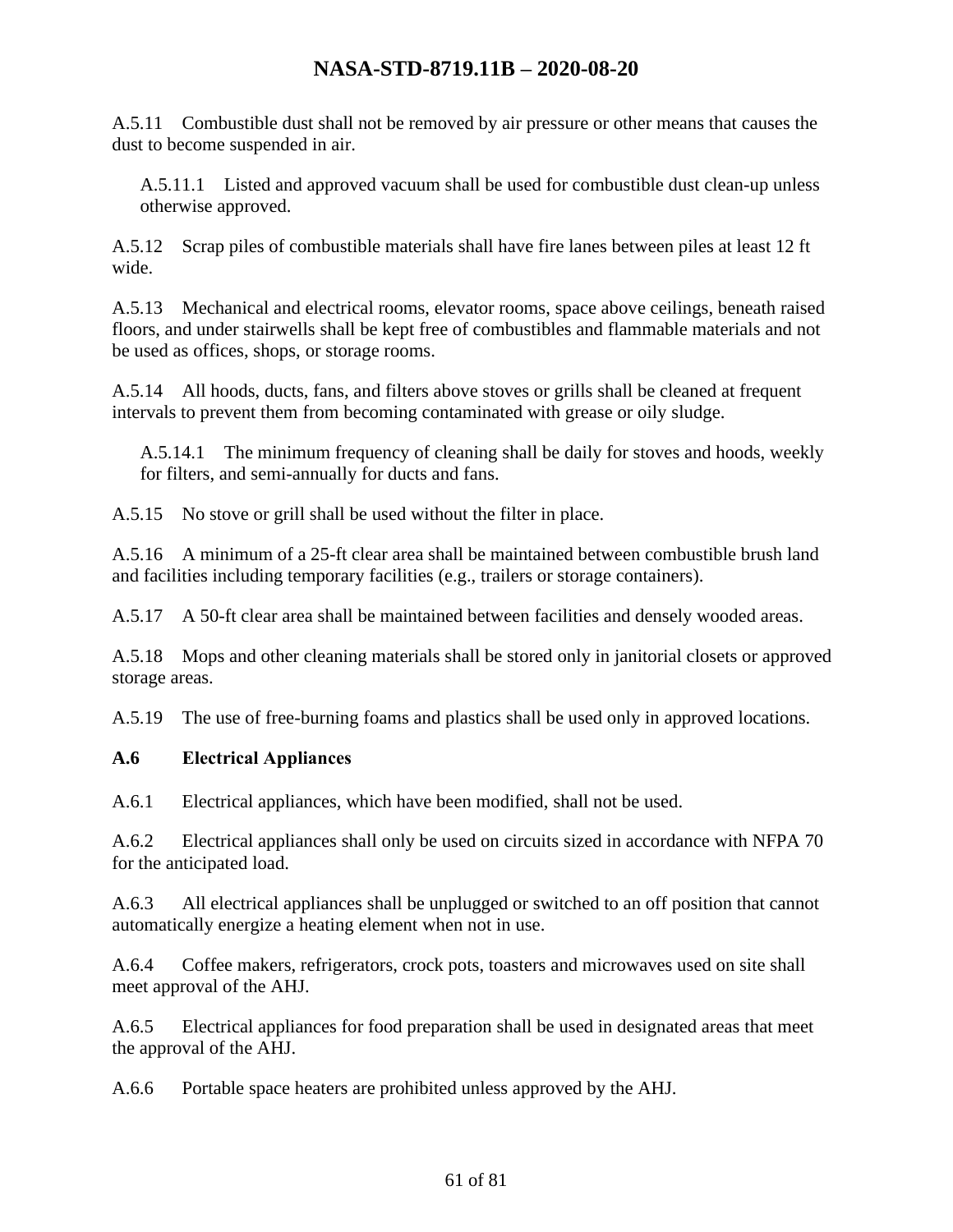*Note: Permits are intended for validated medical reasons or during heating system outage.*

A.6.6.1 Portable space heaters shall be plugged directly into wall outlets.

*Note: The use of multi-outlet power taps or extension cords to power space heaters is prohibited.*

A.6.6.2 A minimum 36-in clearance from combustible materials shall be maintained at all times.

#### **A.7 Fire Prevention Inspections**

A.7.1 Fire prevention inspections shall be conducted by persons trained to recognize firerelated issues in accordance with this standard.

A.7.2 Fire prevention inspections shall be documented and maintained as outlined in Section [A.1.2.1.](#page-56-0)

A.7.3 The frequency and the time of inspections shall be in accordance with the following unless otherwise approved:

#### A.7.3.1 Quarterly Inspections

- a. Mission essential
- b. High dollar value
- c. High life load (greater than 300 people)
- d. Moderate to high risk hazardous storage or process
- e. High fire/smoke/explosion potential

A.7.3.2 Semi-Annual Inspections

- a. Ordinary hazard (most facilities)
- b. Moderate dollar value
- c. Moderate life load (Less than 300 people)
- d. Moderate risk hazardous storage or process
- e. Moderate fire/smoke development
- A.7.3.3 Annual Inspections
	- a. Not normally occupied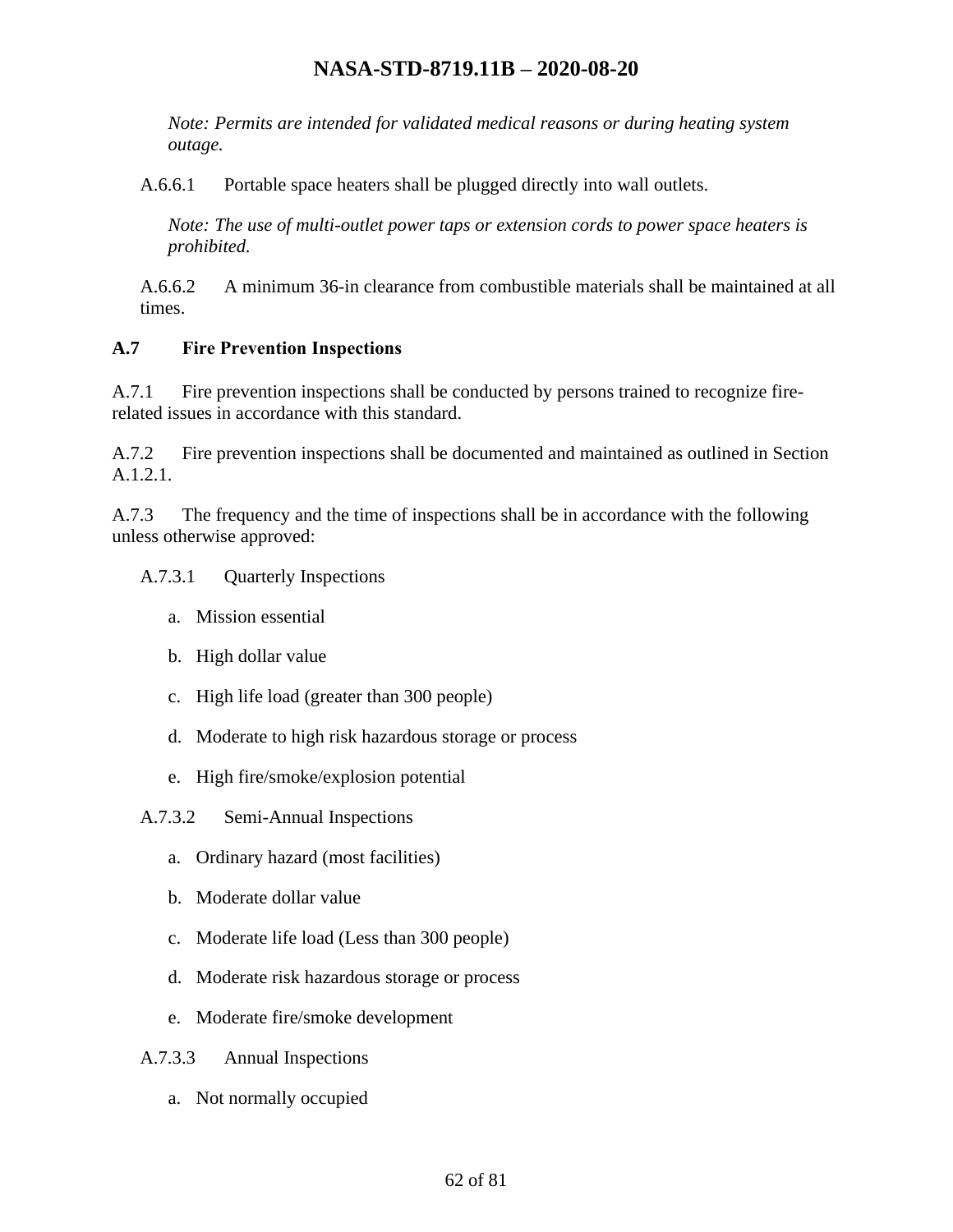- b. Low dollar value
- c. No or low life load (less than 10 people)
- d. Low risk hazardous storage or process
- e. Low fire/smoke development

A.7.3.4 Inspection findings shall be documented and tracked to completion.

A.7.3.5 Within 30 days of the issuance of an inspection report, areas of noncompliance shall be corrected or provided with a written corrective action plan.

#### **A.8 Hot Work**

A.8.1 All work involving burning, welding, or a similar operation shall be prohibited without first obtaining a hot work permit.

A.8.2 Hot work shall be conducted in accordance with NFPA 51B, Standard for Fire Prevention During Welding, Cutting, and Other Hot Work 2014 Edition and this standard.

A.8.3 Hot work permits may be issued annually for designated hot work areas meeting the approval of the AHJ.

A.8.4 Temporary hot work permits shall be issued for no more than 30 days for specific tasks.

A.8.5 When fire systems are required to be deactivated for welding, cutting, open flames or other hot work, a fire system impairment procedure shall also be required in accordance with NFPA 1.

A.8.6 Whenever changes are made that either alter the permitted area, require new processes to be introduced into the area, or cause relocation to a different site, a new permit shall be required.

A.8.7 Tar pots are considered hot work and shall be in accordance with this standard.

A.8.7.1 Tar pots shall not be located within 20 ft of a facility or be protected from the facility by a 1-hr fire-resistive barrier standing 4 ft above and to all sides of the pot that are exposed to the building.

A.8.7.2 Rope barriers shall be provided to regulate personnel 20 ft from the tar pot.

A.8.7.3 Equipment lids shall remain closed tight.

A.8.7.4 Tar pots shall be constantly attended from 30 minutes prior to operations until 30 minutes after all heat is removed from the equipment.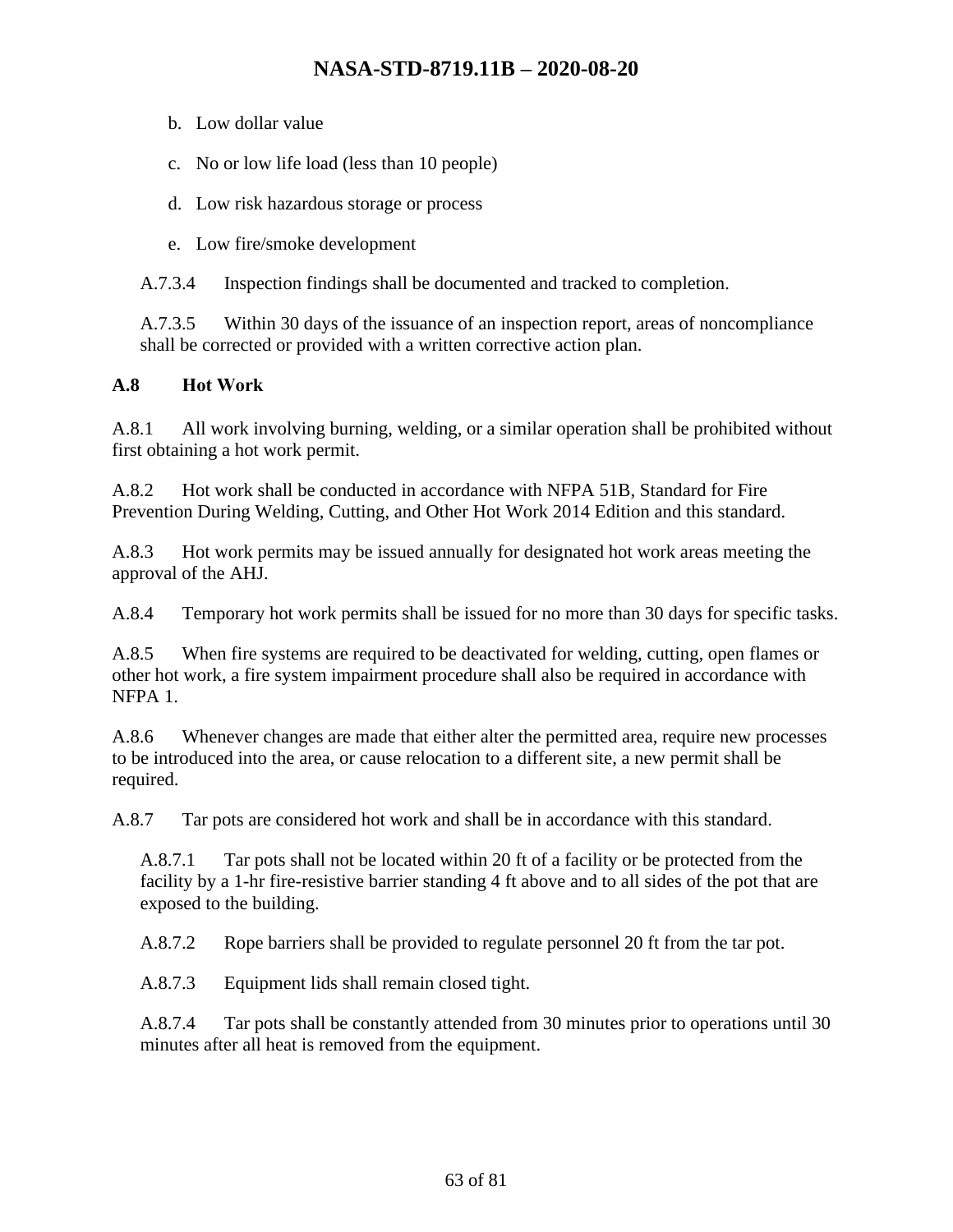#### **A.9 Flammable and Combustible Liquids**

A.9.1 All storage cabinets for flammable and combustible liquids shall comply with NFPA 30, Flammable and Combustible Liquids Code and the following:

A.9.1.1 Locations for flammable and combustible liquid cabinets shall be approved.

A.9.2 All storage buildings, sites, and designated rooms for flammable and combustible liquids shall be in accordance with NFPA 30 and this standard.

A.9.2.1 Designated storage locations shall be placarded in accordance with NFPA 704, Standard System for the Identification of the Hazards of Materials for Emergency Response 2017 Edition.

A.9.2.2 Safety Data Sheets (SDS) shall be located on the exterior of cabinets documenting all contents of cabinet.

A.9.2.3 Bungs on cabinet shall be closed unless approved ventilation system is installed.

A.9.2.4 No storage allowed on top of cabinets. No wood, paper, cardboard, absorbants or similar materials shall be inside cabinets.

A.9.2.5 Outside storage sites shall be graded to ensure drainage away from any facilities.

A.9.2.6 Where likelihood of vehicular impact is possible, bollards shall be installed to prevent damage to cabinet.

A.9.3 Vehicles (loaded or empty) used for transporting flammable and combustible liquids shall not enter any building unless specifically approved.

A.9.3.1 Vehicles and engines shall not be fueled or defueled inside a building unless specifically approved.

### **A.10 Aircraft Hangars**

A.10.1 Flammable and combustible liquids used to service aircraft shall be stored in approved flammable liquid storage cabinets at the end of each shift.

A.10.2 Aircraft storage areas shall be kept clear of combustibles that may increase the risk of fire to aircraft.

A.10.3 Aircraft areas shall be kept clear of non-classified electrical devices or systems.

A.10.4 Aircraft shall not be fueled or de-fueled within the hangar.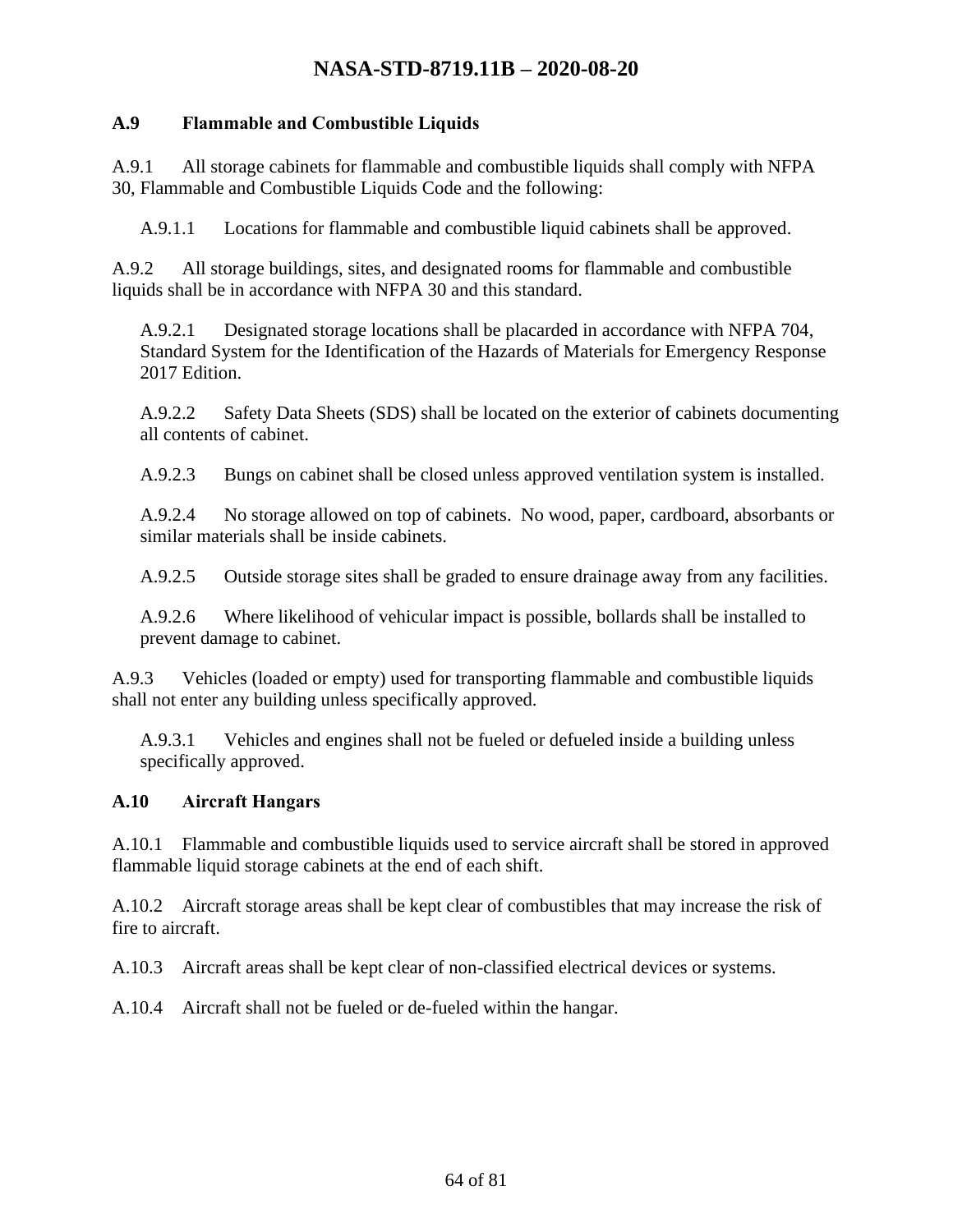# **FIRE SERVICE OPERATIONS AND REQUIREMENTS**

#### **B.1 General**

B.1.1 A fire protection program consists of fire protection engineering to minimize fire loss through engineering designs and systems, fire prevention to inspect for employee-created fire hazards and provide fire safety education and training, and a fire suppression force to minimize losses in the event of a fire. This section pertains to the fire service operations element of a fire protection program including command and control, firefighting, emergency medical service, rescue, and hazardous materials response.

B.1.2 According to NPR 8715.1, NASA Center Directors are responsible and accountable for the safety and health aspects of all activities assigned to their Center, which requires implementing effective fire service operations and firefighting at their Centers.

B.1.3 This Appendix outlines requirements for NASA-provided fire service response operations. Where a Center does not have a NASA-provided fire service response organization, the Center Director shall ensure that similar capabilities to this Appendix exist within the fire service response organization that services their Center.

B.1.4 The fire department shall be equipped with a sufficient amount of first-line and reserve fire-fighting vehicles to combat anticipated fires.

B.1.5 The Center individual who is the AHJ shall authorize personnel staffing. The following may provide fire service operations:

- a. NASA contractor
- b. Civil service employees
- c. Local fire departments
- d. Onsite fire brigade
- e. Any combination previously listed

B.1.6 NASA Centers shall utilize NFPA 1710, Standard for the Organization and Deployment of Fire Suppression Operations, Emergency Medical Operations, and Special Operations to the Public by Career Fire Departments 2016 Edition to determine the correct level of firefighter support and response capabilities except as specified in B.1.7.

B.1.7 Centers are allowed to deviate from NFPA 1710 in structural firefighting staffing and or aggregate response times through the request for relief process referenced in section 1.4 where it is supported by a documented risk-based assessment specific to the Center to show where a reduction in firefighter staffing levels and aggregate response times may be authorized. Assessment shall be accomplished utilizing a nationally recognized process and is to take into account staffing resources based on historical fire response data; reduced staffing during periods of lower risk; use of mutual aid agreements; sprinklered versus nonsprinklered facilities; and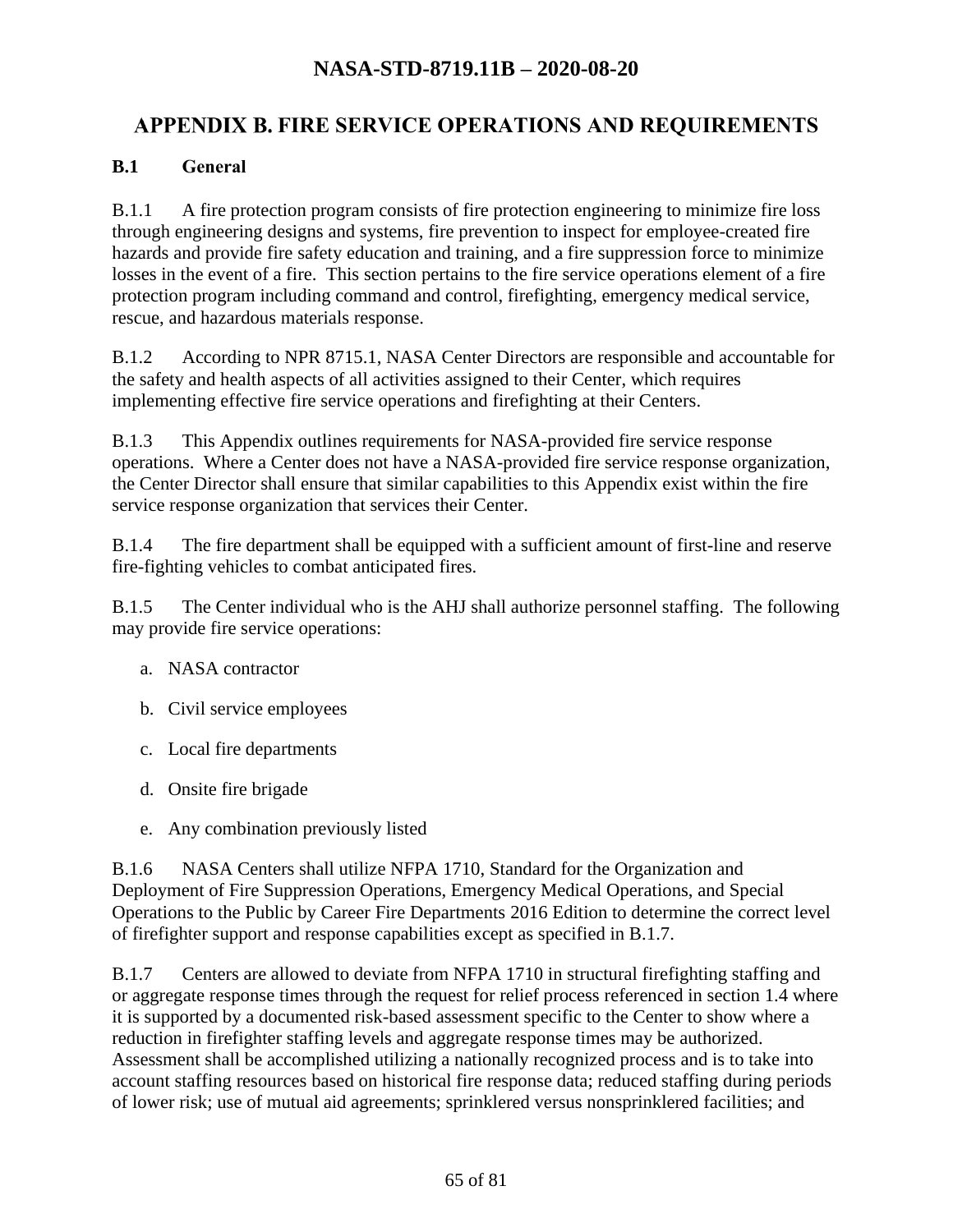similar methods appropriate to the installation to mitigate risk. Each facility on the Center shall be assessed and included in the risk assessment. Risk assessment must prove that a reduction in staffing and or aggregate response times will still provide an equivalent or alternative level of protection as the National Consensus Standard, NFPA 1710.

B.1.7.1 Risk assessment with the reduction in staffing and or aggregate response times shall be submitted to the NASA HQ AHJ in the Office of Safety & Mission Assurance for approval.

B.1.7.2 Risk assessment shall be reviewed annually by the Center AHJ and resubmitted for approval to the NASA HQ AHJ in the Office of Safety & Mission Assurance for approval.

B.1.8 Hazardous Materials

B.1.8.1 The widespread use of hazardous materials increases the possibility of a spill, leak, or fire involving these materials. The fire protection role in such incidents is to provide command and control, provide rescue and EMS assistance, extinguish the fire, and contain the materials. Once these actions have been accomplished, the involvement of the fire department reverts to a support role. Trained experts in the related field accomplish recovery, neutralization, cleanup, and disposal of hazardous materials.

B.1.9 The fire department's Fire Chief or designee shall notify the AHJ when staffing levels or the minimum number of fire-fighting vehicles needed to support the NASA mission fall below the number required by NFPA 1710, or the approved alternative staffing/resource levels, to operate adequately in time of emergency.

B.1.10 Incident Management System

B.1.10.1 Each NASA Center or facility shall adopt, implement, train in the use of, and utilize an Incident Management System in accordance with Homeland Security Presidential Directive, the Agency automated system, and NFPA 1561, Standard on Emergency Services Incident Management System and Command Safety 2014 Edition when managing any emergency or disaster.

B.1.10.2 Specific responsibilities shall be identified in each NASA Center's Emergency Preparedness Plan required by NPR 8715.2, NASA Emergency Preparedness Plan Procedural Requirements.

B.1.11 Local Fire Service Support

B.1.11.1 When fire suppression, rescue, EMS, or hazardous materials response and other fire service-related emergency responses are provided by a non-NASA local fire service organization, responsibilities and agreements shall be placed in writing.

B.1.12 NASA Contractor or Civil Service Fire Service Operations

B.1.12.1 Contractors shall be held responsible for contract compliance.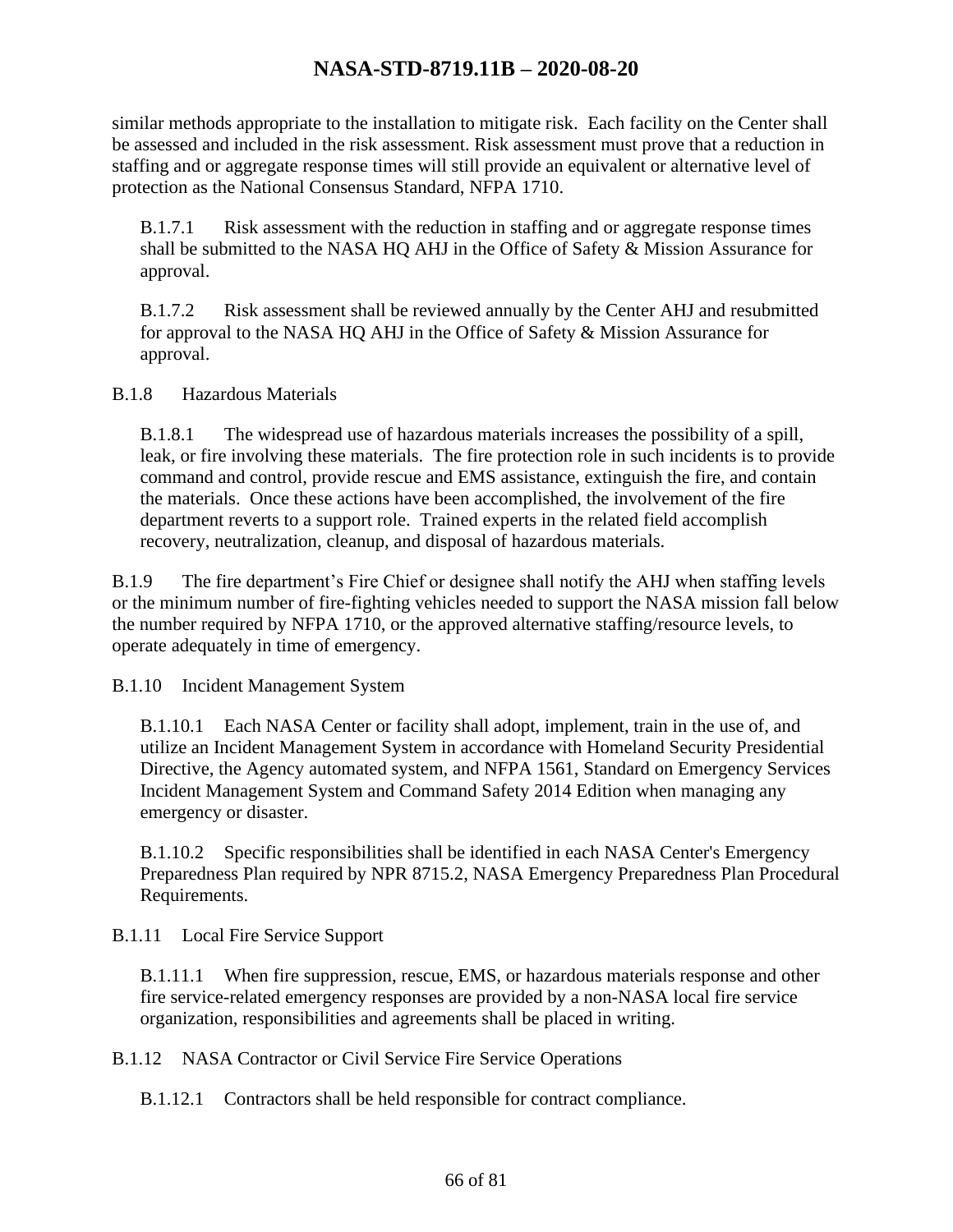B.1.12.2 Civil service and contracted fire departments at each NASA Center or facility shall develop and implement a written Fire Service Operations Plan that ensures compliance with applicable NFPA, OSHA, Federal Aviation Administration (FAA), and NASA documents.

B.1.12.3 The Fire Service Operations Plan shall include the following:

- a. Mission Statement
- b. Management Plan
	- (1) Organizational Structure and Lines of Communication
	- (2) Occupational Safety and Health Plan
	- (3) Self-Inspection/Self Audit Process
	- (4) Training and Certification Plan
- c. Operations Plan
	- (1) Emergency Response Plan
	- (2) Minimum Staffing Plan
	- (3) Vehicle Maintenance and Refurbishment Plan
	- (4) Physical Fitness Plan

#### B.1.13 Fire Brigades

B.1.13.1 Where industrial fire brigades are established and operated at a NASA Center or facility, the brigades shall, as a minimum, comply with this standard, NFPA 600, Standard on Industrial Fire Brigades 2015 Edition, NFPA 1081, Standard for Industrial Fire Brigade Member Professional Qualifications 2018 Edition, and Fire Brigades, 29 CFR § 1910.156.

B.1.14 Communications

B.1.14.1 Where consolidated communications centers are not employed, the provisions for providing and maintaining adequate facilities for the receipt of alarms and communications functions at each NASA Center or facility shall be provided and operated by qualified operators that meet the requirements of NFPA 1061, Standard for Professional Qualifications for Public Safety Telecommunicator 2018 Edition and NFPA 1221.

#### B.1.15 Aircraft Operations

B.1.15.1 Each NASA Center or facility that has runways, taxiways, and facilities for the arrival and departure of aircraft shall have sufficient amounts of Aircraft Rescue and Fire Fighting (ARFF) resources to respond to and suppress fires and maintain a means of egress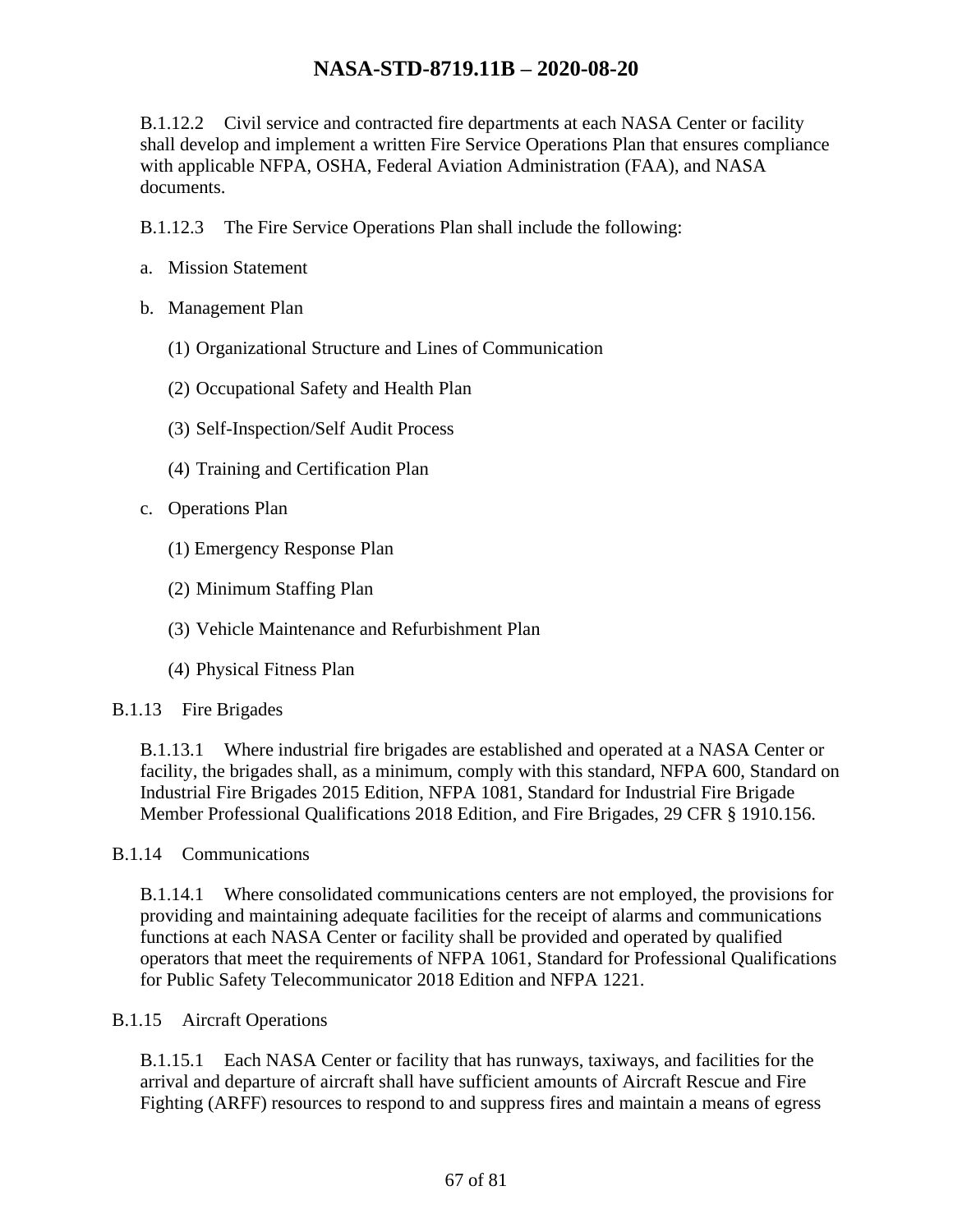for the flight crews during aircraft emergencies in compliance with Certification of Airports, 14 CFR pt. 139 and NFPA 403, Standard for Aircraft Rescue and Fire-Fighting Services at Airports 2018 Edition.

#### B.1.16 Fire Stations

B.1.16.1 Fire stations located at NASA Centers and facilities shall be designed, constructed, and maintained to allow the fire department to effectively fulfill its assigned missions and to provide firefighters with a safe working environment orientated to their operational needs including the following:

a. A training and education center to provide firefighters an environment conducive to learning manipulative and technical skills.

b. A dining room with tables and chairs, stove and oven, refrigerator, sink, dishwasher, counter space, and cabinet storage.

c. Furnished day room and recreational area.

d. Sleeping accommodations with individual or crew cubicle, clothing racks, nightstands, lockers, drapes, individual lighting, and carpeting.

e. Physical fitness room equipped with proper exercise equipment.

f. Storage areas for extinguishing agents, equipment, and materials including personal protective equipment (PPE).

g. Bays to house assigned fire apparatus and support vehicles.

h. Administrative space.

i. Heating and air conditioning.

j. Fire Alarm Communications Center for those NASA Centers and facilities that assign this function to the fire department.

k. Compliance with applicable portions of NFPA 1500, Standard on Fire Department Occupational Safety and Health Program 2018 Edition.

l. Maintenance and repair areas for facility, apparatus, or equipment including PPE (e.g., sink, washer, and dryer).

m. Emergency Operations Center (e.g. primary or alternate site) for those NASA Centers and facilities that assign this function to the fire department.

n. Compliance with applicable portions of NFPA Fire Protection Handbook.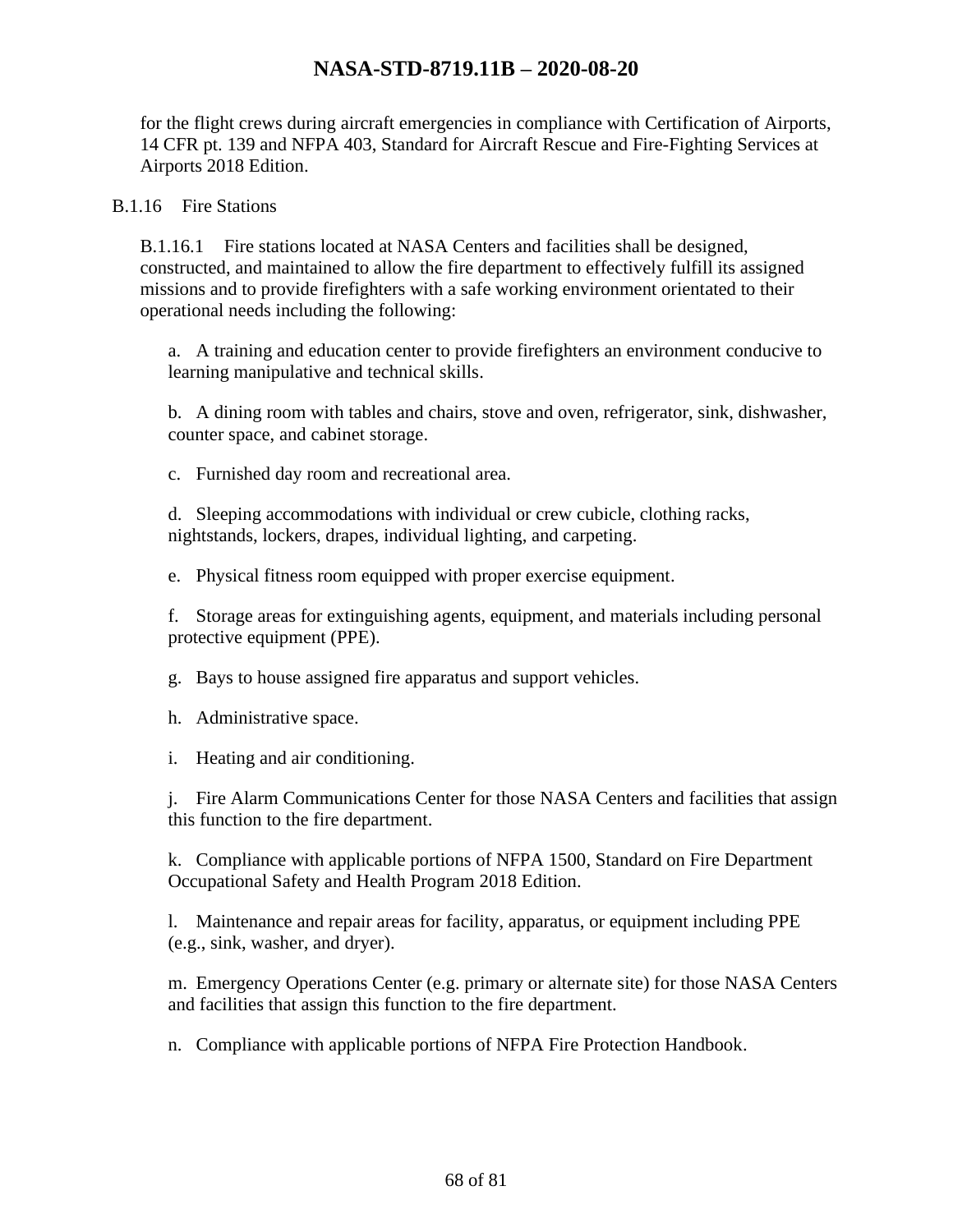#### **B.2 Response Time and Distance**

B.2.1 For NASA Centers and facilities, the AHJ shall establish response times to various facility locations to ensure that the fire response arrives in a timely manner so that appropriate actions are taken to mitigate an emergency situation.

#### **B.3 Pre-Fire Planning**

B.3.1 NASA Centers or facilities shall implement a pre-fire plan program.

B.3.1.1 Pre-fire plans shall be prepared for facilities with a current replacement value in excess of  $$500,000$  or more than 10,000 ft<sup>2</sup> of floor space.

B.3.1.2 Pre-fire plans shall be prepared for each type aircraft that is based at a Center or regularly frequents a Center.

B.3.1.3 While NFPA 1620 (facilities), Standard for Pre-Incident Planning 2015 Edition and NFPA 424 (aircraft), Guide for Airport/Community Emergency Planning 2018 Edition shall be referenced, the minimum required data for a pre-fire plan is as follows:

#### B.3.1.4 Facility Pre-Fire Plans

- a. Facility number, type, occupancy, and fire loading
- b. Square footage and number of floors
- c. Location of water supply, connections, and valves
- d. Facility hazards, laboratories, flammable storage, or other potential hazards
- e. Approach access and fenced areas
- f. Water available, determined by fire flow
- g. Type of fire systems, locations of water and utility shut-off valves
- h. Single line drawing with NFPA 170 symbols
- i. Tools required to gain entry
- j. Specialized facility features
- k. Approximate number of occupants (day and night)

B.3.1.5 Aircraft Pre-Fire Plans

a. Any hazards not indicated in the applicable Technical Manual, Aircraft Emergency Rescue Information (Fire Protection)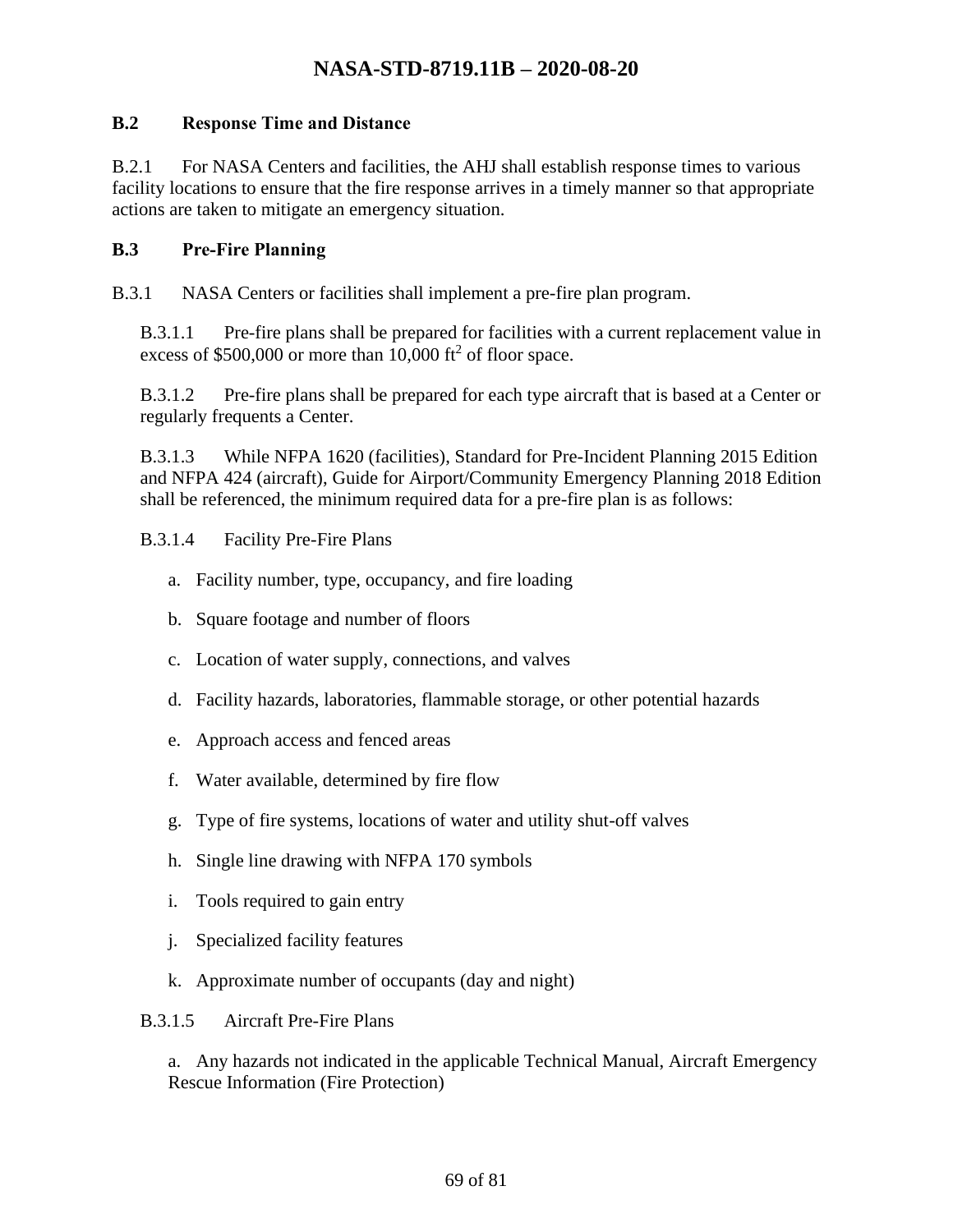- b. Type of aircraft
- c. Optimum vehicle positions (ARFF vehicles)
- d. Approach to entry points on aircraft
- e. Pre-designated rescue duties
- f. Other factors pertaining to aircraft fire fighting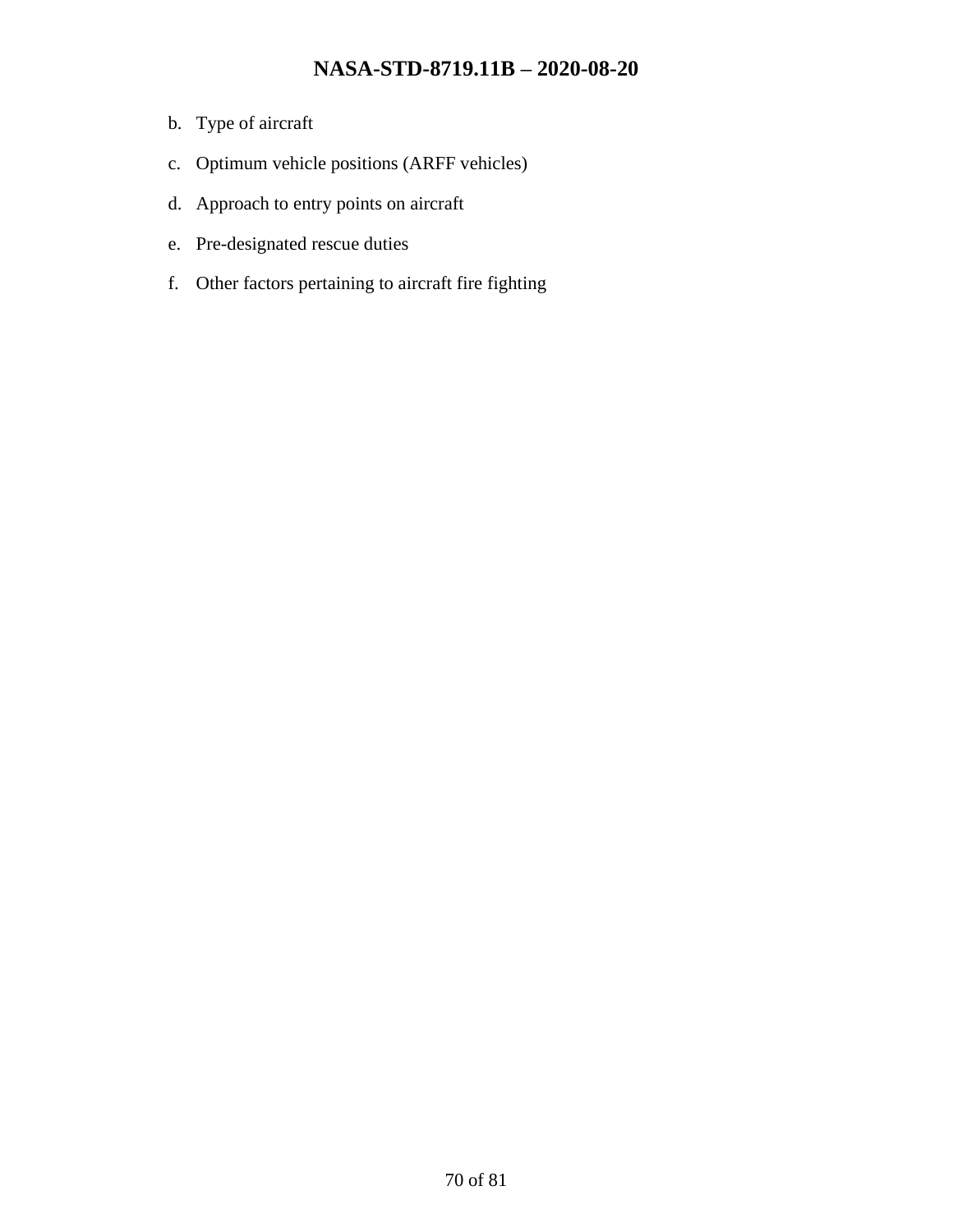# **APPENDIX C. FIRE PROTECTION ACCESS AND WATER SUPPLY**

#### **C.1 Fire Department (Emergency) Vehicle Access**

#### C.1.1 All-Weather Ground

C.1.2 All facilities greater than  $465 \text{ m}^2 (5,000 \text{ ft}^2)$ , or more than two stories in height, shall have at least one means of all-weather ground access to allow emergency vehicles unimpeded access to the facility.

C.1.2.1 All-weather ground access shall be paved, start from the road, and terminate no farther than 10 m (33 ft) from an exterior door accessible for fire department ingress (i.e. a stair door or some other exterior door that provides access to the facility interior).

C.1.2.2 The route between the access surface and exterior door shall be able to be traversed without the use of a ladder.

C.1.2.3 An engineered all-weather surface that is not paved may be provided if approved.

C.1.3 Aerial Apparatus Access

C.1.3.1 New facilities four stories or more in height and all new warehouses shall be provided with suitable all-weather ground access for aerial apparatus on a minimum of two sides of the perimeter of the structure meeting all of the following:

C.1.3.1.1 The access shall be parallel to at least one entire side of the facility with windows to allow aerial access to the entire side.

C.1.3.1.2 The distance between the aerial apparatus access and the facility shall be based on the responding aerial apparatus and facility height and be approved by the AHJ.

*Note: The intent of this paragraph is to provide aerial apparatus access to two sides of the building, with one side having access along the entire side of the building so that the aerial apparatus has multiple locations to set up operations. Aerial apparatus access should be coordinated with fire department ingress.* 

#### **C.2 Vehicle Access**

C.2.1 All security equipment, such as bollards or gates, shall require not more than one person to remove or open.

C.2.2 Access may require fire apparatus to drive over a curb.

C.2.3 Any locking device controlling vehicle access shall be under control of the fire department or 24-hr security personnel located at the specific facility.

C.2.4 Dimensions of fire department access roads and turnarounds shall comply with NFPA 1.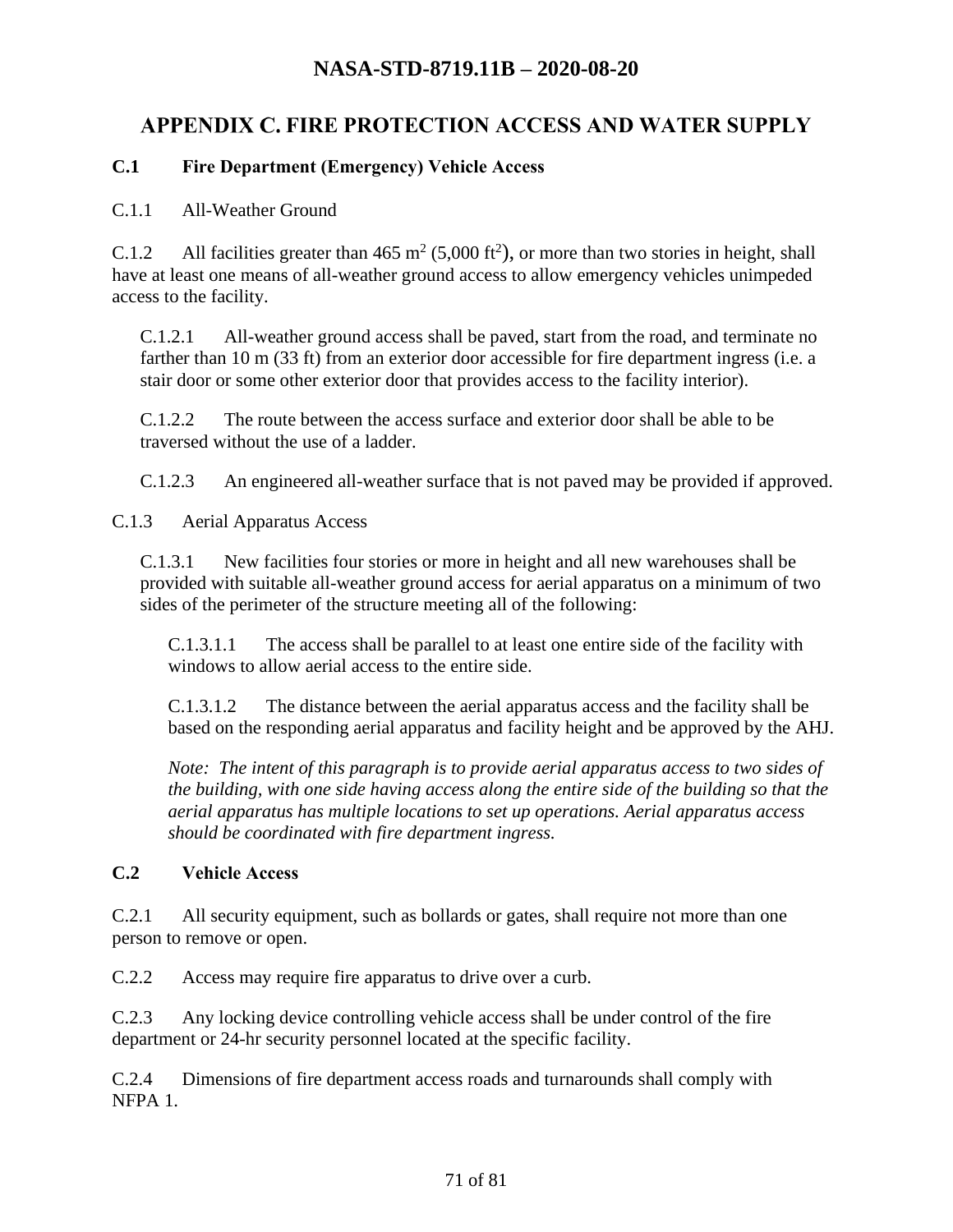C.2.5 Vehicle access shall be coordinated with the installation or responding fire department.

#### **C.3 Water Supply Requirements for Fire Protection**

C.3.1 Water Supply

C.3.1.1 Water supply shall comply and be capable of meeting both fire protection and domestic demand for that area in accordance with NFPA 1.

C.3.1.2 Mission essential or critical facilities or areas shall have a looped or "gridded" supply system.

C.3.2 Water Storage Capability

C.3.2.1 The design and installation of water storage tanks shall comply with NFPA 22, Standard for Water Tanks for Private Fire Protection 2018 Edition.

C.3.3 Pump Requirements

C.3.3.1 Where pumps are required to furnish the necessary fire protection water flow and pressure, the pumps shall be designed and installed in accordance with NFPA 20 and paragraph 9.2.2 of this standard.

C.3.4 Sprinklered Facilities

C.3.4.1 Fire flow for sprinklered facilities shall be a minimum of 1,000 gpm at 20 psi (3785 L/min at 138 kPa) for a 2-hr duration. Where the fire flow cannot be met, the AHJ is permitted to approve a reduction in fire flow. Fire flow is calculated independently of the Fire Water Demand.

C.3.5 Non-Sprinklered Facilities

C.3.5.1 Fire flow shall be in accordance with NFPA 1 and this section.

C.3.5.2 Yard and Outdoor Storage

C.3.5.2.1 Yard and outdoor storage shall comply with the requirements of NFPA 80A (2017 Edition), and Factory Mutual Global Property Loss Prevention Data Sheet 1-20, Protection Against Exterior Fire Exposure.

C.3.5.2.2 Aisle widths and separation distances shall be maintained to limit the exposure to nearby facilities and to enable manual firefighting operations.

C.3.5.3 Aircraft Parking and Refueling Facilities

C.3.5.3.1 A minimum Fire Flow of 1,000 gpm (3,785 L/min) for a 2-hour duration is to be provided for all such facilities.

C.3.5.4 Vehicle Parking Areas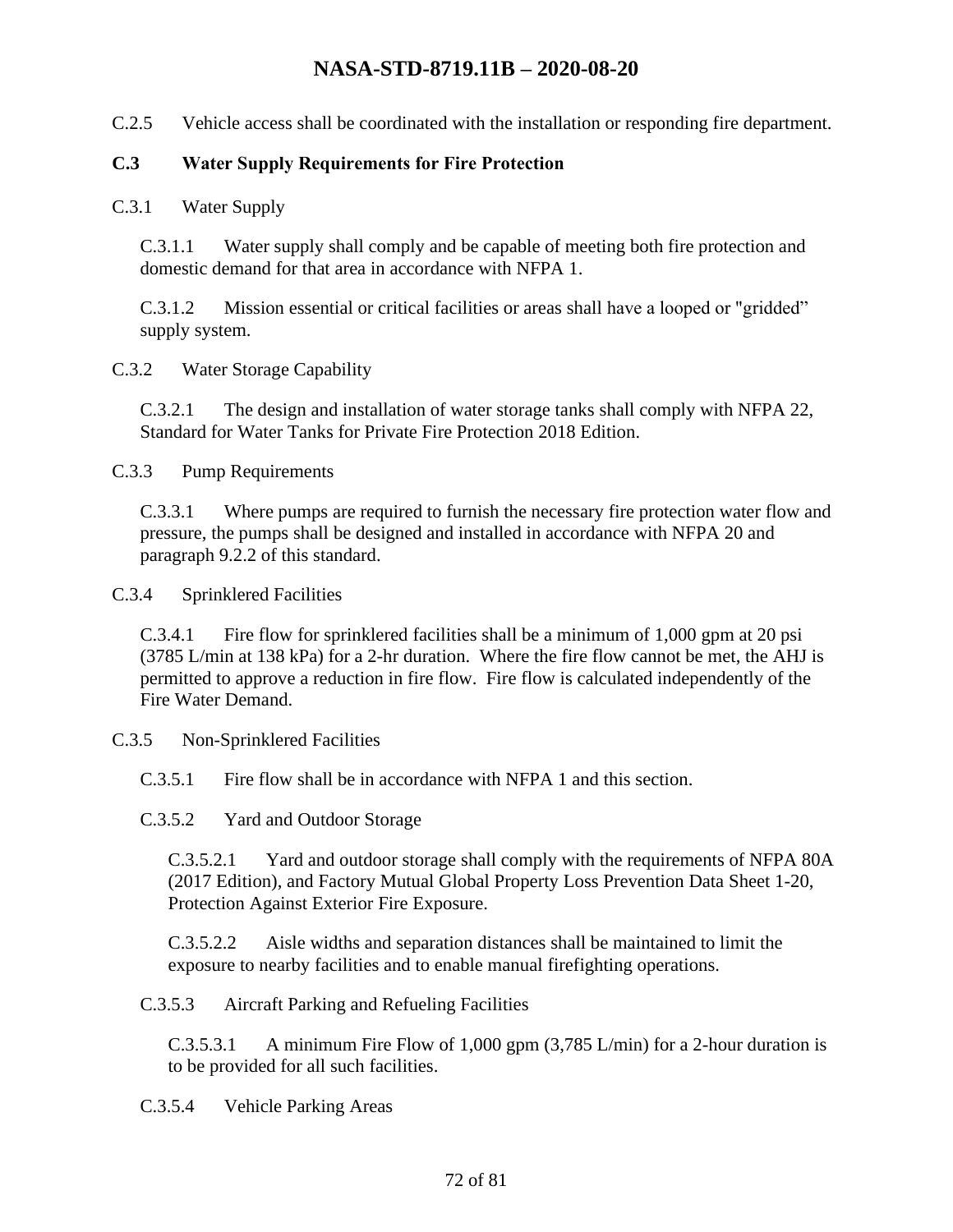C.3.5.4.1 A minimum fire flow of 500 gpm  $(1,900 \text{ l/m})$  for a 2-hour duration shall be provided for all such areas.

C.3.6 Service Mains and Laterals–General

C.3.6.1 Service Mains and Service Laterals shall comply with American Water Works Association (AWWA) M31, Distribution System Requirements for Fire Protection 2008 Edition and NFPA 24 except where specifically modified by this standard.

C.3.6.2 This section applies to both dedicated (fire only) and combined (domestic and fire) water distribution systems.

C.3.6.3 For Service Mains served by fire pumps or Service Laterals serving fire pumps, velocities shall be calculated using 150 percent of the rated capacity of the fire pump.

C.3.6.4 Provide appropriate corrosion protection based on pipe material and corrosive properties of the water supply and earth.

C.3.6.5 Where cathodic protection is indicated based upon present conditions, comply with NFPA 24 Service Mains.

C.3.6.6 Service Mains shall be sized to accommodate fire flow plus domestic and industrial demands that cannot be restricted during fires.

C.3.6.7 Service Mains shall be looped to provide at least 50 percent of the required fire flow in case of a single break.

C.3.6.8 Service Mains shall not be dead ends.

C.3.6.9 Service Mains shall be sized so that the minimum residual pressure available, at 150 percent of a facility fire pump rating, if provided, is not less than 20 psi.

C.3.7 Service Laterals

C.3.7.1 Not more than two fire hydrants can be located on a Service Lateral.

C.3.7.2 Minimum size service lateral for fire sprinkler systems shall be not less than 150 mm (6 in) in diameter.

C.3.7.3 For NFPA 13R systems, the Service Lateral is permitted to be 101 mm (4 in) if supported by hydraulic calculations.

C.3.7.4 For NFPA 13D systems, the minimum Service Lateral size shall be based on hydraulic calculations.

C.3.7.5 The minimum residual pressure in a Service Lateral shall not be less than 20 psi at the greater of fire flow or fire water demand. This residual pressure shall be maintained at the inlet of the backflow preventer or suction side of the fire pump, whichever is closer to the Service Main.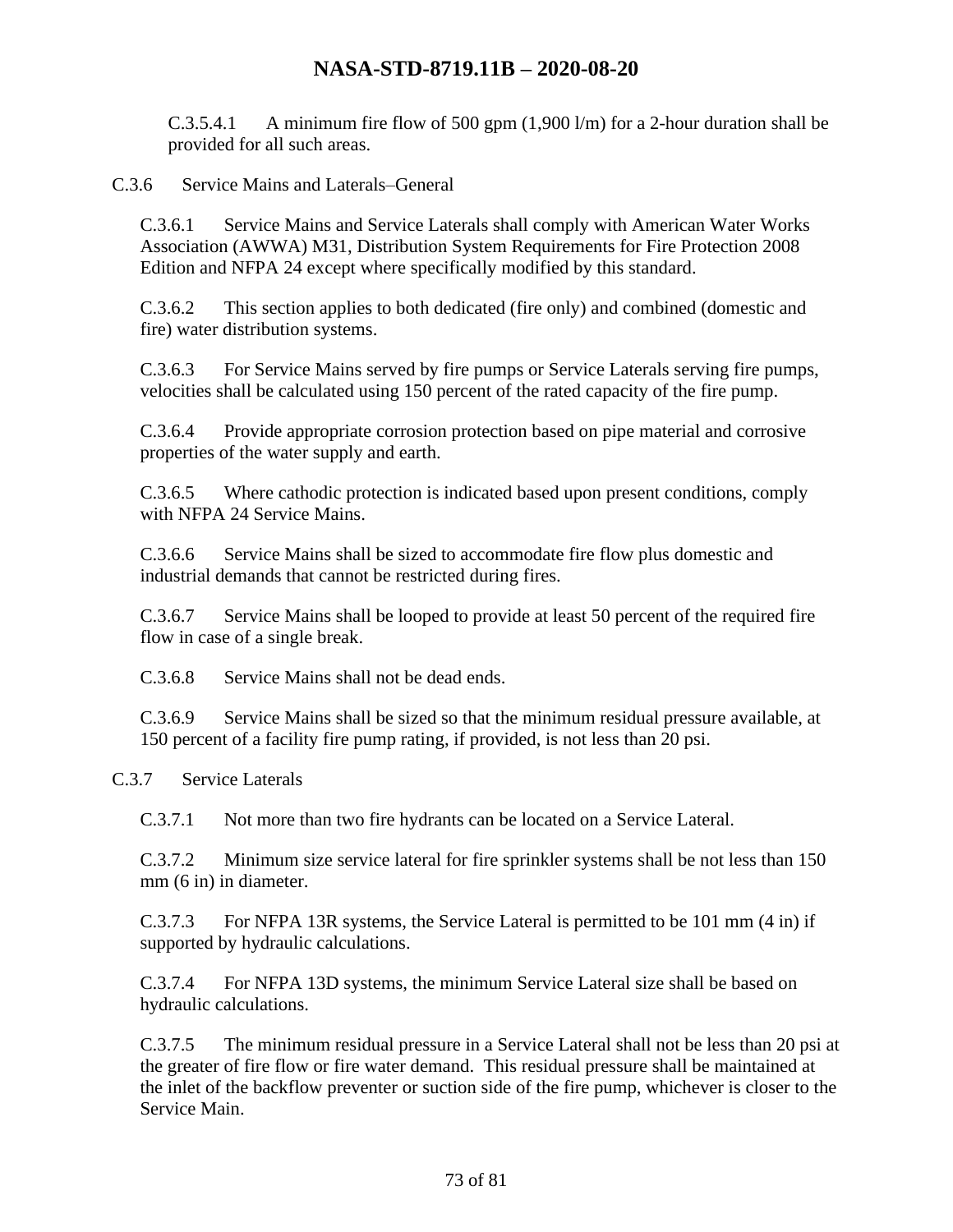C.3.7.6 A Service Lateral supplying a fire pump shall be able to support 150 percent of the fire pump rated capacity without falling below the required net positive suction head (NPSH) at the suction side of the pump.

C.3.7.7 Piping downstream of the fire pump is not a Service Lateral. Piping downstream of the fire pump must be sized based on the fire water demand of the facility or the minimum required by NFPA 20, whichever is greater, not 150 percent of the fire pump-rated capacity.

### **C.4 Valves**

C.4.1 Control valves shall be provided in each source of water supply, such as tanks and pumps.

C.4.2 A control valve shall be provided on the Service Lateral downstream of the connection to the Service Main.

C.4.3 A sufficient number of sectional valves shall be provided on the Service Main, so that not more than a combined total of five hydrants or the Service Laterals to not more than three separate buildings are out of service because of a single break.

C.4.4 Sectional valves on Service Mains may be key-operated type. New valves shall open by counter-clockwise rotation of the stem.

## **C.5 Supervision**

C.5.1 When provided, post indicator valves (PIV) shall be supervised using a lock or tamper seal, at a minimum.

### **C.6 Hydrants**

C.6.1 Fire hydrants shall be listed or approved by a NRTL and shall have two 65 mm (2.5 in) hose outlets and one 115 mm (4.5 in) outlet with national standard fire hose threads in accordance with NFPA 1963, Standard for Fire Hose Connections 2014 Edition.

C.6.2 Comply with the Center fire department or local responding fire department when they require a different arrangement or hose threads.

C.6.3 Wet barrel or California-type hydrants are preferable in areas where there is no danger of freezing. Dry barrel or traffic-type hydrants shall be used in areas where there is a danger of freezing. Hydrants shall be above ground type and match the type used on the Installation.

C.6.4 In NASA Centers serviced by only local fire departments, hydrant hose threads shall meet local requirements.

C.6.5 See AWWA M17 and AWWA M31 for additional information.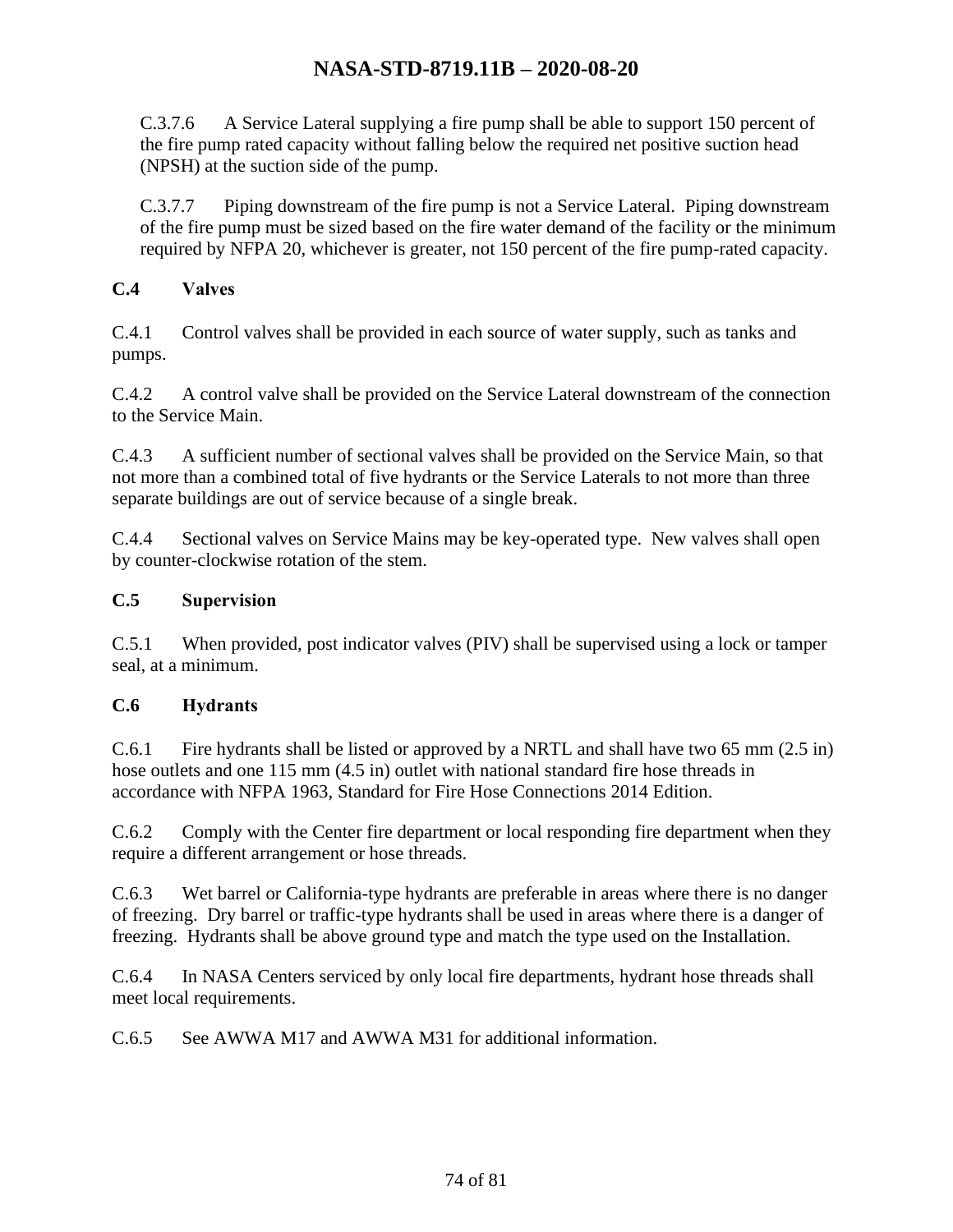C.6.6 All hydrants shall also be marked based on the fire flow capacity, in accordance with NFPA 291, Recommended Practice for Fire Flow Testing and Marking of Hydrants 2016 Edition or by the Center established marking standard.

C.6.7 Clearly mark each new hydrant with an identification number assigned by the installation.

## **C.7 Construction Requirements**

C.7.1 Installation shall be in accordance with NFPA 24 except as modified by this standard.

C.7.2 Hydrants shall be installed adjacent to paved areas, accessible to fire department apparatus.

C.7.3 Service Lateral supplying hydrants shall be minimum 150 mm (6 in) and valved at the connection to the Service Main.

C.7.4 Barrels shall be long enough to permit at least 450 mm (18 in) clearance between the center of the 115 mm (4.5 in) outlet and grade.

C.7.5 The ground shall be graded so that any surface drainage is away from the hydrant.

C.7.6 The 115 mm (4.5 in) outlet shall be perpendicular to the street to allow straight connection to the apparatus with a pump.

C.7.7 Landscaping, fencing, bollards and similar shall be located a minimum of 36 in from the horizontal centerline of the hydrant and not directly in front of any outlet.

C.7.8 For hydrants adjacent to airfield pavement, comply with NFPA 409 and NFPA 24.

## **C.8 Spacing Requirements**

C.8.1 A sufficient number of hydrants shall be provided so that fire flow can be met without taking more than 4,740 L/min (1,250 gpm) from any single hydrant.

C.8.2 All parts of the facility exterior shall be within 106 m (350 ft) of a hydrant with consideration given to accessibility and obstructions.

C.8.3 Hydrants shall be located with consideration given to emergency vehicle access.

C.8.4 Hydrants shall also be spaced in accordance with the following requirements:

a. At least one hydrant shall be located within 45 m (150 ft) of the fire department connection.

b. Hydrants protecting warehouses shall be spaced at 91 m (300 ft) maximum intervals.

C.8.5 Hydrants located adjacent to parking areas, vehicle traffic areas or other areas subject to mechanical damage, shall be protected by bollards.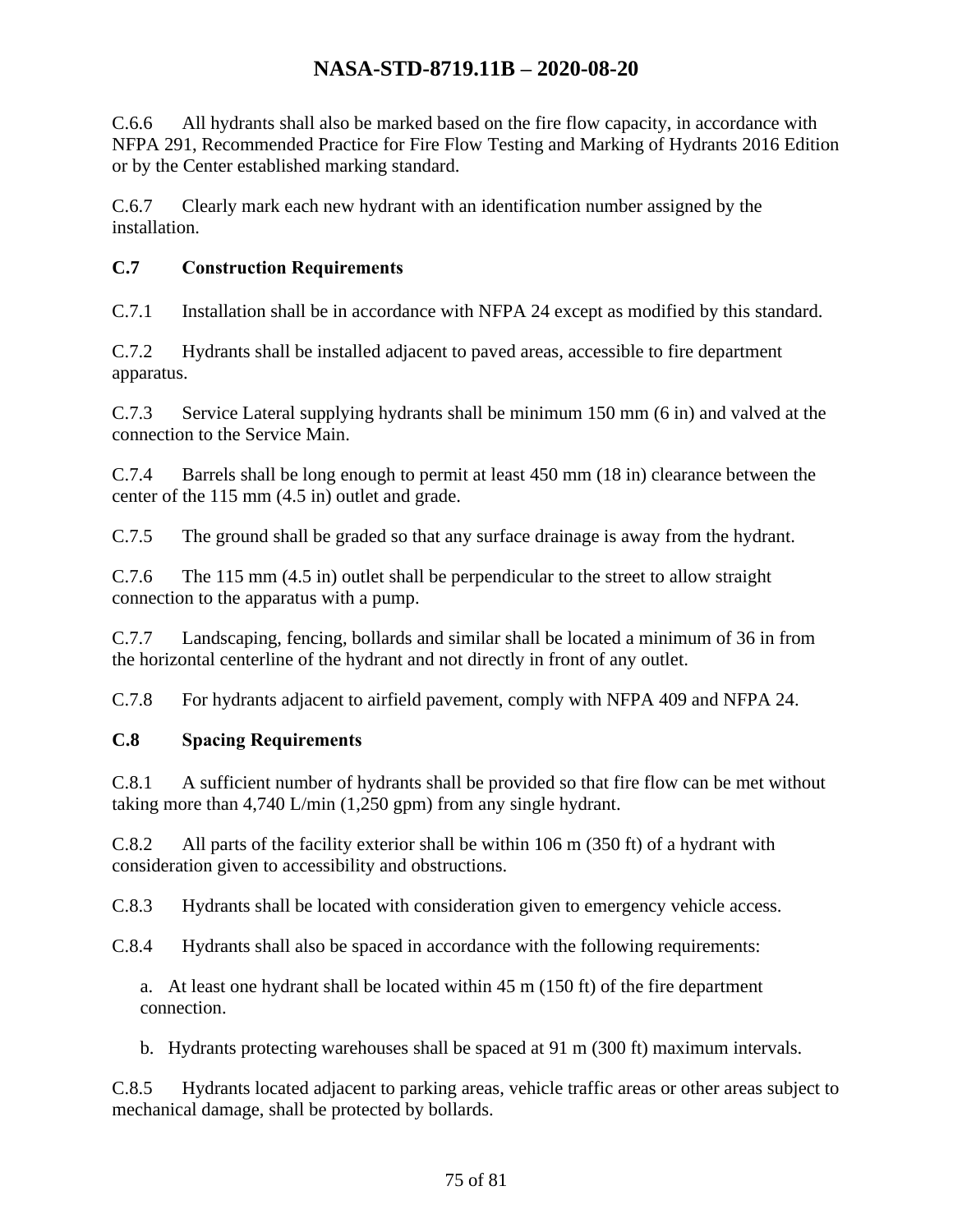C.8.5.1 The bollards shall be located so they are not directly in front of an outlet.

C.8.5.2 The bollards shall allow clearance to attach hoses, the removal of the hydrant caps, and for the hydrant to be opened and closed without obstructions.

#### **C.9 Water Storage**

C.9.1 General

C.9.1.1 Onsite fire protection water storage shall comply with NFPA 22, except where specifically modified by this standard.

C.9.1.2 The discharge or suction lines from each individual tank or reservoir section shall be sized to deliver the maximum required flow.

### C.9.2 Ouantity

C.9.2.1 The total supply stored for fire protection purposes shall be sufficient to meet the facility's maximum required fire water demand for the applicable duration specified in this standard. Provide a usable storage capacity equal to 120 percent of the maximum fire protection system demand.

C.9.2.2 In calculating the fire protection water storage requirement, a reduction in storage capacity is acceptable if an adequate replenishment source is available. Factors that shall be evaluated include the reliability of the makeup supply, its sustained flow capacity, its method of operation (automatic or manual), and flow limitations imposed by the capacity of treatment operations.

C.9.3 Replenishment of Storage

C.9.3.1 The water storage shall be capable of being self-replenished to its required volume within 48 hr, during normal domestic and industrial consumption of the supplying utility.

#### C.9.4 Monitoring

C.9.4.1 The water level shall be remotely monitored in accordance with NFPA 22.

C.9.4.2 In locales subject to freezing, water temperature of above ground storage tanks shall be monitored in accordance with NFPA 22.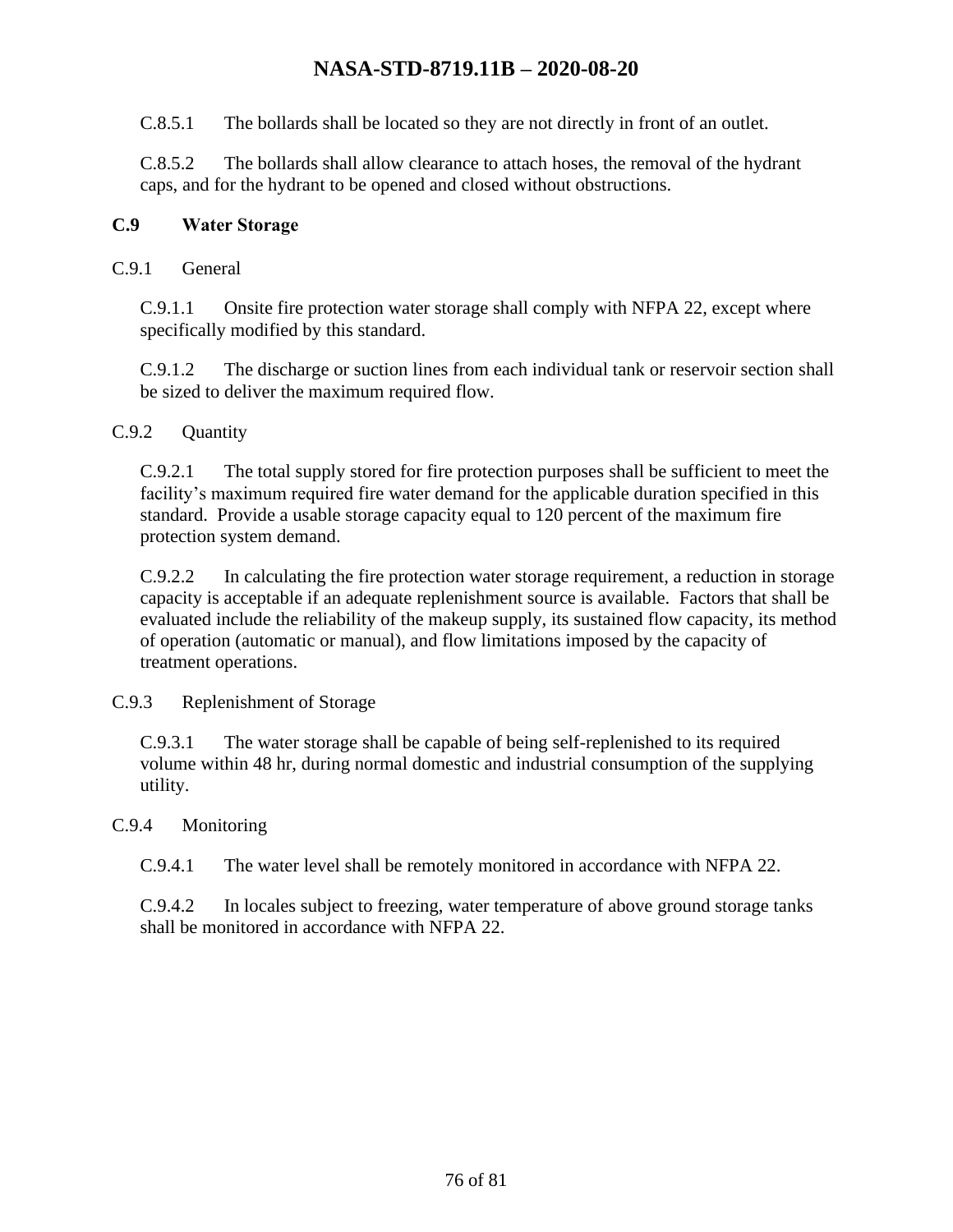# **APPENDIX D. PROCEDURE FOR PERFORMANCE-BASED FIRE SAFETY DESIGN**

### **D.1 Equivalent Level of Safety and Protection**

D.1.1 Any proposed performance-based fire safety design shall demonstrate, to the satisfaction of the AHJ, a level of safety equivalent to the minimum applicable prescriptive requirements of this standard.

#### **D.2 Fire Safety Design Documentation**

D.2.1 Any facility designed using performance-based fire safety design methods shall have supporting documentation, including a Fire Protection Engineering Design Brief, a Performance-Based Design Report, Specification, Drawings, Building Operation and Maintenance Manuals, and a Warrant of Fitness.

D.2.2 Fire Protection Engineering Design Brief

D.2.2.1 This is a separate document from the project Basis of Design, prepared by the QFPE and containing general qualitative project information that has been agreed upon by the stakeholders. As a minimum, the design brief includes the project scope; facility and occupant characteristics; project goals and objectives; performance criteria; design fire scenarios; technical references and resources; at least two trial designs; documentation of project design engineers and their qualifications; and a record of agreement on the aforementioned components.

#### D.2.2.2 Project Scope

D.2.2.2.1 Describe the boundaries of the performance-based design as agreed upon by all stakeholders, and includes realistic and sustainable design information regarding facility use, design purpose and approach, project constraints, and applicable regulations. The project budget shall be clearly defined, so that the limitations and available budget for the proposed solutions can be known.

#### D.2.2.3 Facility and Occupant Characteristics

D.2.2.3.1 Facility characteristics include an accurate and complete description of the facility construction, operations, systems, physical contents, and occupants. Occupant characteristic description includes the number, age, facility familiarity, gender, occupant loading, and potential for self-preservation of a facility's occupants. Accurately identify any necessary occupant response and interaction needed to provide hazard mitigation or securing of specific process or operational equipment. The occupant load is the maximum number of people realistically expected to occupy an area, as agreed upon by the stakeholders, but not less than the prescriptive occupant load densities of NFPA 101.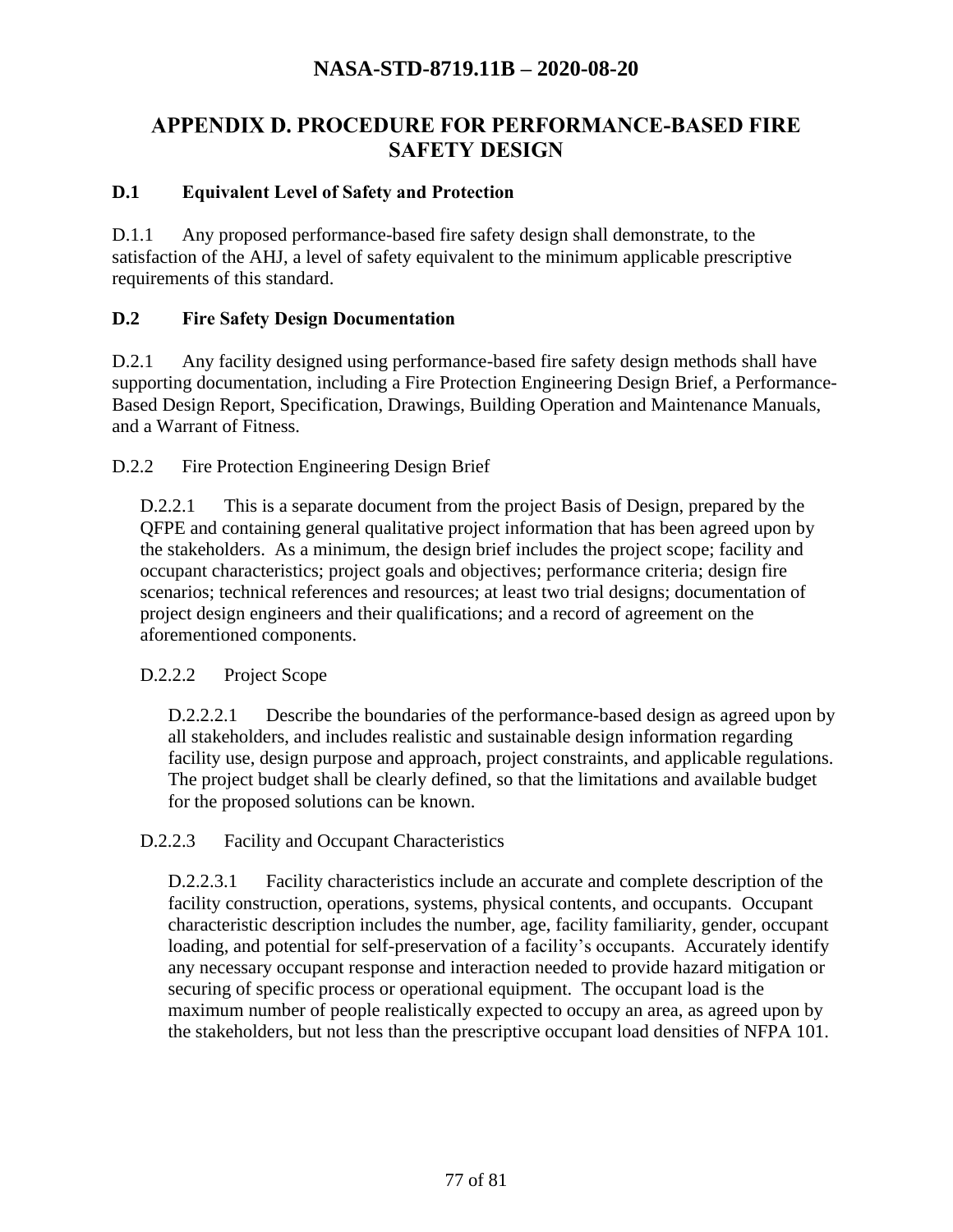### D.2.2.4 Goals

D.2.2.4.1 Detail and document the goals of life safety, property protection, and continuity of operations, as defined by NFPA 101, and as additionally defined by the stakeholders. Adequately address the allied fire safety goals of historic preservation and environmental protection from fire protection measures. Identify each goal realistically, quantifiably, and consistently—throughout the design process. Address each goal by each proposed trial design, regardless of the goal's individual importance.

D.2.2.5 Objectives and Acceptable Levels of Risk

D.2.2.5.1 Clearly identify stakeholder and design objectives associated with each of the required and user-defined goals.

D.2.2.5.2 Stakeholder objectives are the specific project objectives based on agreed fire safety goals and shall be stated in terms of objectives, functional statements, or performance objectives. Stakeholders' objectives may be defined in terms of acceptable or sustainable loss or in terms of an acceptable level of risk. Where a design requires the determination of an acceptable level of risk, the AHJ shall ensure that the appropriate stakeholders make the determination. The level of risk may affect an entire base/community/command; therefore, it is essential to ensure the persons determining the level of risk are authorized to do so.

D.2.2.5.3 Design objectives are developed by the design engineer based on the stakeholder objectives, and are stated in engineering terms. Use design objectives as the basis for the development of performance criteria, against which the predicted performance of a trial design will be evaluated.

### D.2.2.6 Performance Criteria

D.2.2.6.1 Develop quantitative performance criteria to represent the intent of each design objective and retained prescriptive requirement. Completely describe and document these criteria. The performance criteria reflect the event consequences that need to be avoided to fulfill the design objectives, and include realistic values that are capable of being evaluated or measured using existing engineering tools and methods.

D.2.2.6.2 The performance criteria shall be a combination of the life safety and property protection criterion, along with criteria developed from stakeholder objectives.

*Note: NFPA 101 and the SFPE Engineering Guide to Performance-Based Fire Protection Analysis and Design of Buildings provide guidance regarding the development and evaluation of appropriate performance criteria.* 

### D.2.2.7 Design Fire Scenarios

D.2.2.7.1 Document complete descriptions of the reasoning, intent, and details of all required and stakeholder-defined fire scenarios. Use realistic and accurate fire scenarios, with respect to all fire elements, including initial fire location, early rate of growth in fire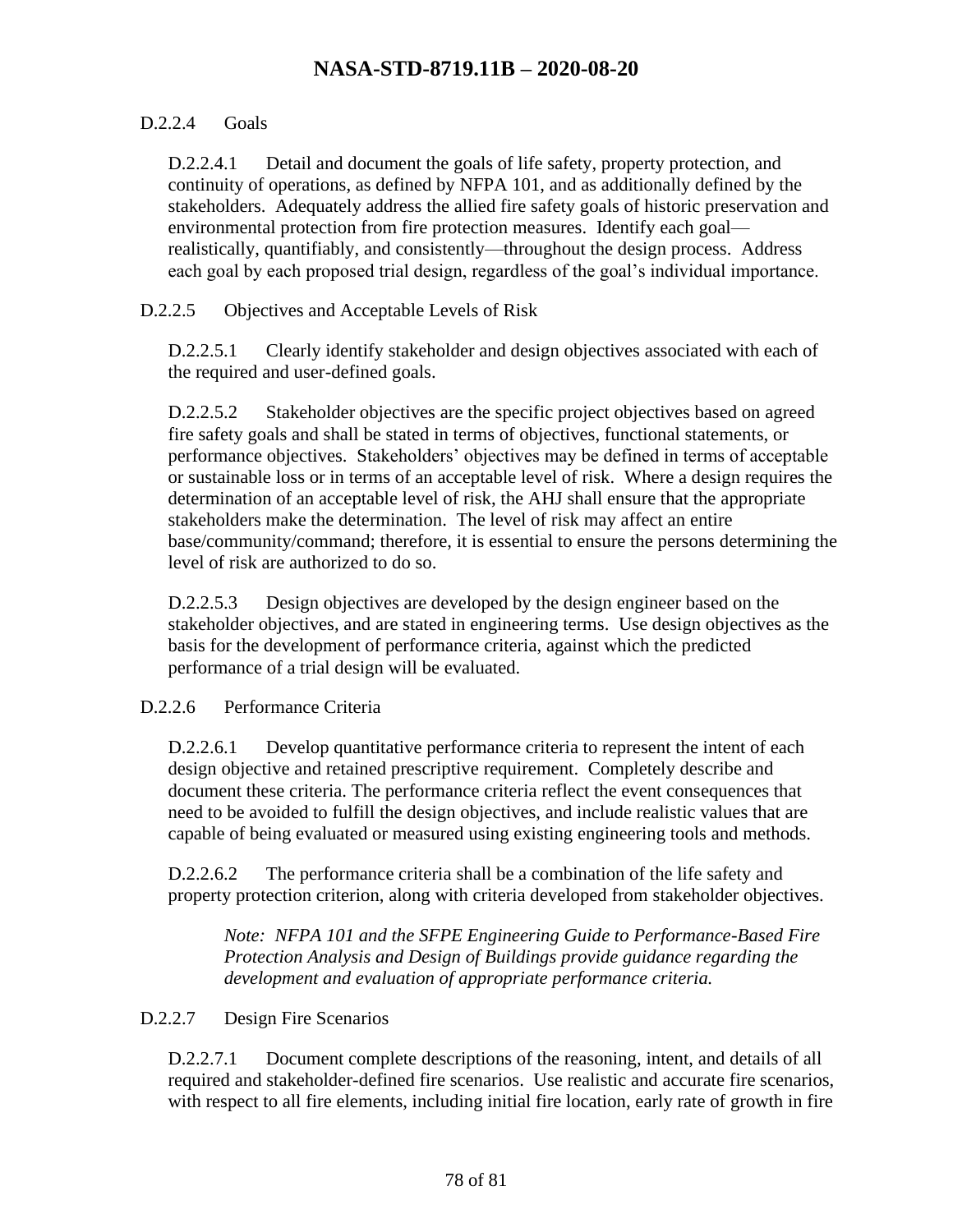severity, and smoke generation. Indicate in the description of the fire scenarios all applicable data, characteristics and assumptions, which shall remain consistent between all fire scenarios. Ensure the omission of certain details will not reduce the reality of the proposed design fire scenario. The QFPE must justify any design fire scenario data that is omitted or cannot be considered by available evaluation methods, and this justification must be noted and approved by the AHJ.

#### D.2.2.8 Technical References and Resources

D.2.2.8.1 Thoroughly document all technical references, including methodologies, data, and sources. Identify the scientific basis of each engineering calculation method or model. Develop, review, and validate these methods using a consensus, peer-review process, or obtain from resource publications. Where the chosen methods do not permit the incorporation of all data or do not accurately address the incorporation of the data, perform a sensitivity analysis for any design, performance criteria, or fire scenario data that cannot be included or used in the chosen methods. Address all degrees of conservatism and factors of safety, and clearly identify the limitations of the calculation methods. Any method whose outcome is significantly altered by the omission of trial design or fire scenario details shall not be approved, and the omission of critical data is prohibited. The use of proprietary and non-peer reviewed data or source is not permitted. The AHJ shall approve the assessment methods, data, and sources, and confirm the validity of all technical references and resources prior to the design evaluation. Provide the technical reviewer, upon request, any technical references or resources.

D.2.2.8.2 The performance criteria shall be capable of being proved or measured using existing engineering tools and methods.

#### D.2.2.9 Trial Designs

D.2.2.9.1 Identify and document the general details, including the proposed construction, systems, and protection methods. Include in the documentation the safety factors associated with each trial design, as agreed upon by the stakeholders. Clearly identify the impact of the safety factors so that a reasonable decision can be made as to whether their level is appropriate and sufficient. State any retained prescriptive requirements. Where the interaction of emergency response personnel is a designed protection method, accurately identify and confirm the impact and responsibility of the emergency personnel.

D.2.2.9.2 The performance criteria shall be equally considered and addressed by each trial design against each fire scenario.

D.2.2.9.3 Evaluate each trial design in each fire scenario using the agreed upon performance criteria.

#### D.2.2.10 Project Team and Qualifications

D.2.2.10.1 Provide the qualifications and contact information for the entire design team, including the QFPE as part of the required documentation. A performance-based,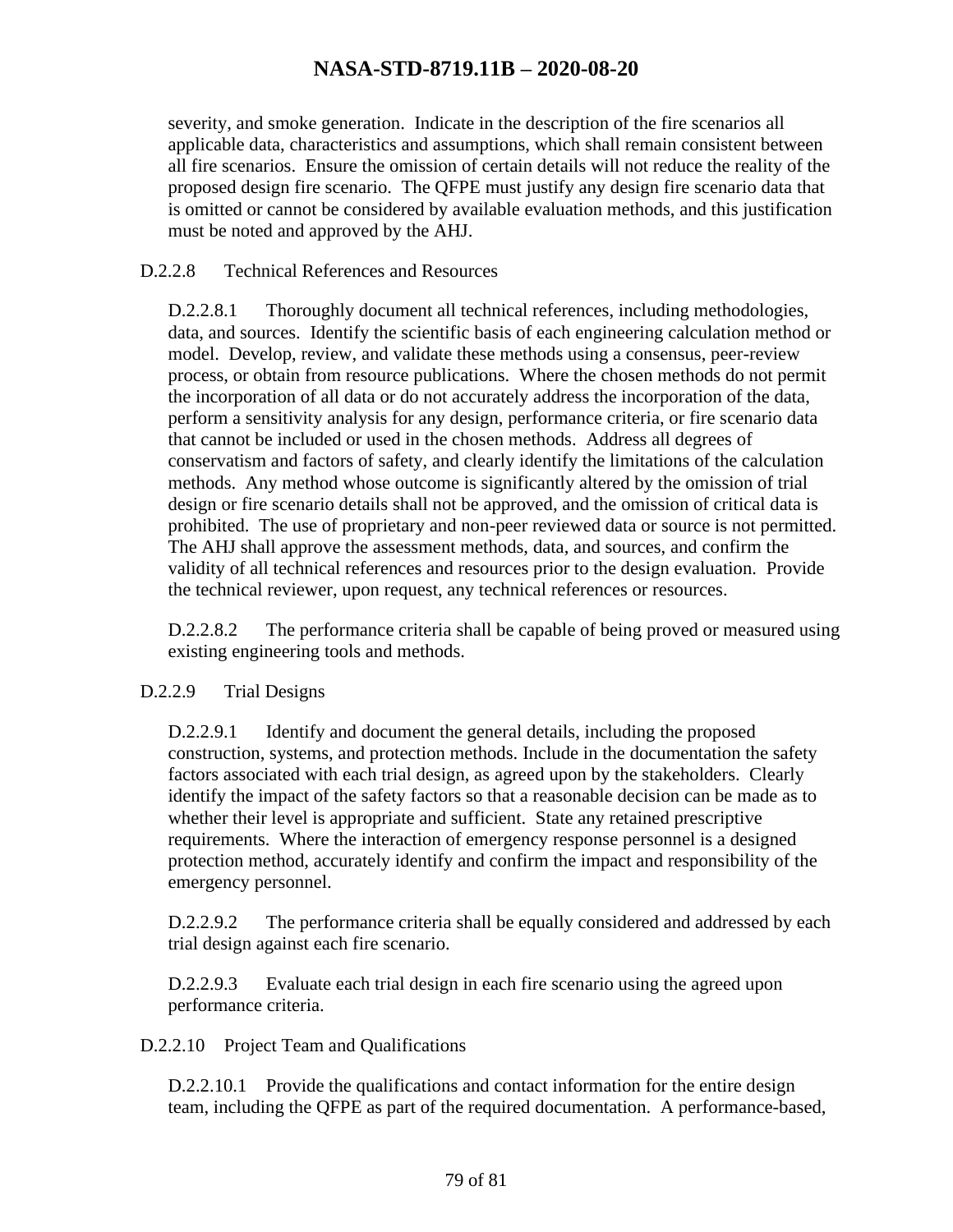fire safety design shall be prepared by a QFPE with experience in performance-based fire safety design and specific experience with the engineering tools and methodologies that are anticipated for a particular project.

### D.2.3 Performance-Based Fire Safety Design Report

D.2.3.1 This documentation shall be prepared by the QFPE, and used for general guidance. The report shall indicate that the facility was designed using a performance-based fire safety design approach, and shall convey the expected hazards, risks, and system performance over the entire facility life cycle. Include the project scope, design goals and objectives, performance criteria, design fire scenarios, critical design assumptions, critical design features, final design, cost benefit analysis, design engineer's qualifications and capabilities, and data and evaluation method references.

### D.2.4 Cost Benefit

D.2.4.1 The performance-based fire safety design report shall indicate how the performance-based design maximizes the cost/benefits ratio while maintaining a level of safety equivalent to the established prescriptive requirements. A performance-based design shall not be undertaken where the prescriptive requirements provide the same level of safety for a lesser cost. Where multiple acceptable proposed design scenarios exist, the cost benefit analysis shall aid in the identification and determination of the best solution.

### D.2.5 Building Operations and Maintenance Documentation

D.2.5.1 The QFPE must produce Building Operation and Maintenance documentation for the facility based on the objectives, performance criteria, limitations, and final design. Include all associated specifications and design drawings, and a description of the required maintenance procedures that need to be performed to ensure continued compliance with performance-based fire safety design.

### D.2.6 Warrant of Fitness

D.2.6.1 The host-tenant agreement shall require that an annual Warrant of Fitness be prepared for any subsystem, system, or facility that has been designed using performancebased fire safety design methods. Submit this warrant to the AHJ for review and assurance that the current facility characteristics comply with the requirements of the approved performance design. This warrant shall reflect any existing or proposed changes in facility occupancy, operation, features, systems, or emergency personnel response. Where emergency response is a critical element in the accepted fire safety design, reevaluate the design when changes are made to the operational procedures, location, or structure of the emergency response personnel.

### **D.3 Review of Trial Designs**

D.3.1 Provide every performance-based fire safety design with a technical review, and develop a Review Brief. Analyze each trial design to determine the compliance with the required performance criteria. The reviewer shall be an individual capable of providing a